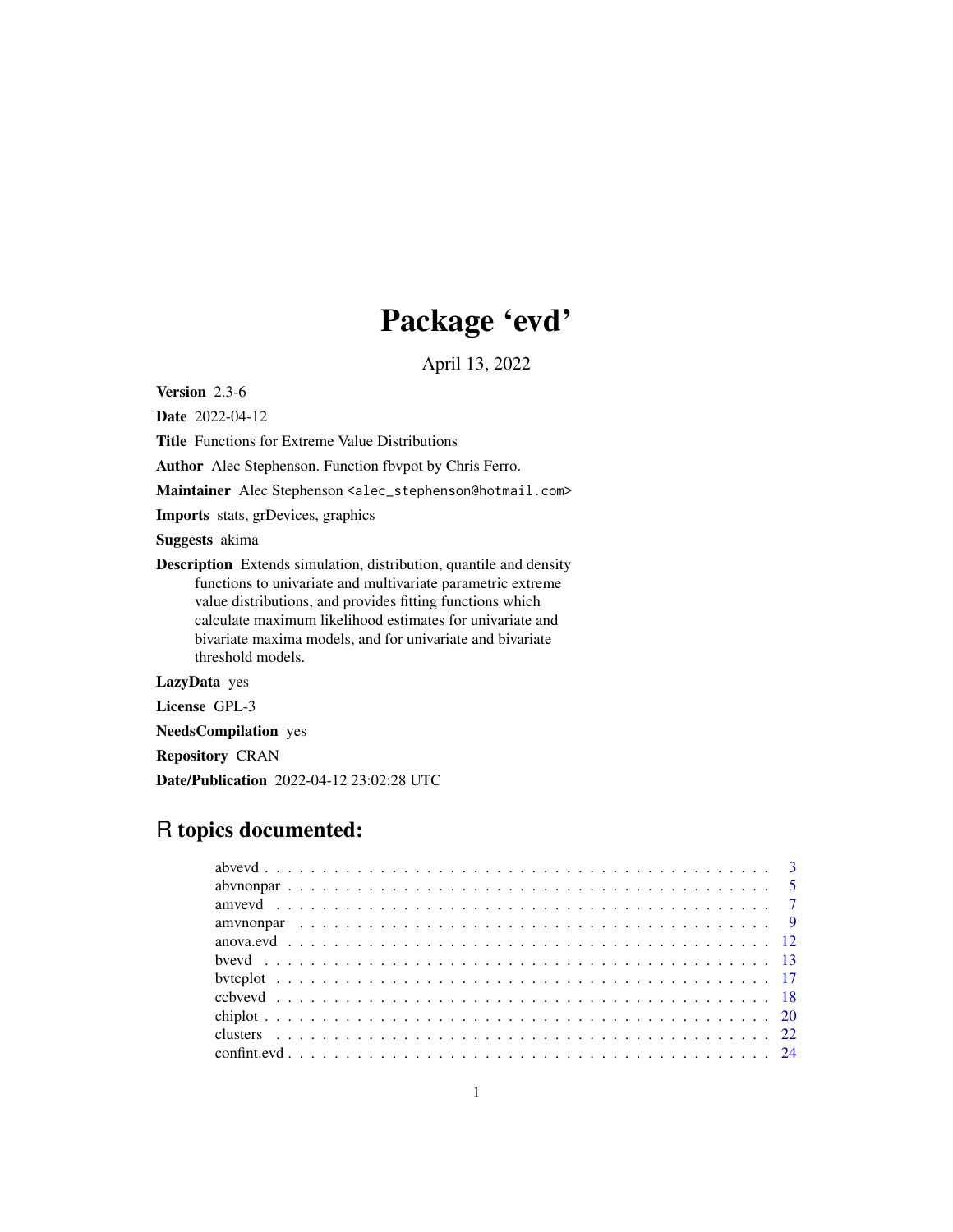|                                                                                                          | 25       |
|----------------------------------------------------------------------------------------------------------|----------|
|                                                                                                          | 26       |
|                                                                                                          | 27       |
|                                                                                                          | 28       |
|                                                                                                          | 29       |
|                                                                                                          | 30       |
|                                                                                                          | 31       |
|                                                                                                          | 35       |
|                                                                                                          | 38       |
| fgev                                                                                                     | 40       |
|                                                                                                          | 43       |
|                                                                                                          | 45       |
|                                                                                                          | 46       |
| fpot                                                                                                     | 47       |
|                                                                                                          | 50       |
|                                                                                                          | 51       |
| gpd                                                                                                      | 52       |
| gumbel                                                                                                   | 54       |
|                                                                                                          | 55       |
|                                                                                                          | 56       |
|                                                                                                          | 58       |
| lossalae                                                                                                 | 58       |
|                                                                                                          | 59<br>60 |
|                                                                                                          | 62       |
|                                                                                                          | 63       |
|                                                                                                          | 66       |
|                                                                                                          | 66       |
|                                                                                                          | 67       |
|                                                                                                          | 68       |
|                                                                                                          | 68       |
|                                                                                                          | 70       |
| plot.profile.evd                                                                                         | 71       |
| $plot.profile2d.edu \dots \dots \dots \dots \dots \dots \dots \dots \dots \dots \dots \dots \dots \dots$ | 73       |
| $plot.uvevd$                                                                                             | 74       |
|                                                                                                          | 76       |
|                                                                                                          | 77       |
|                                                                                                          | 78       |
|                                                                                                          | 79       |
|                                                                                                          | 81       |
|                                                                                                          | 83       |
|                                                                                                          | 83       |
|                                                                                                          | 84       |
| tcplot                                                                                                   | 84       |
|                                                                                                          | 86       |
|                                                                                                          | 87       |
|                                                                                                          | 87       |
|                                                                                                          |          |

**Index**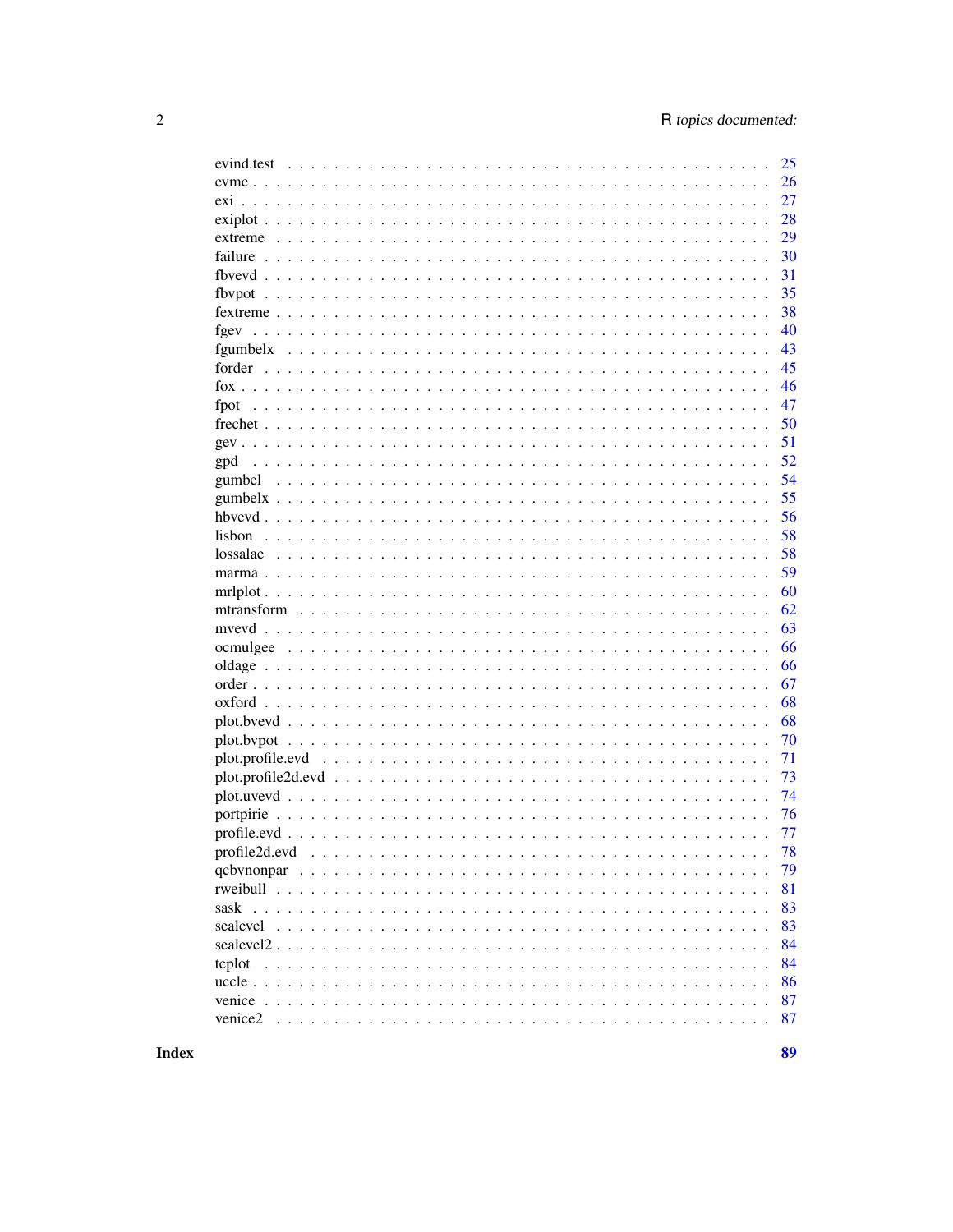<span id="page-2-1"></span><span id="page-2-0"></span>

## Description

Calculate or plot the dependence function A for nine parametric bivariate extreme value models.

## Usage

```
abvevd(x = 0.5, dep, asy = c(1,1), alpha, beta, model = c("log", "alog",
    "hr", "neglog", "aneglog", "bilog", "negbilog", "ct", "amix"),
     rev = FALSE, plot = FALSE, add = FALSE, lty = 1, lwd = 1, col = 1,
    blty = 3, blwd = 1, xlim = c(0,1), ylim = c(0.5,1), xlab = "t",
    ylab = "A(t)", ..., )
```

| X           | A vector of values at which the dependence function is evaluated (ignored if plot<br>or add is TRUE). $A(1/2)$ is returned by default since it is often a useful summary<br>of dependence.                                                                                                                                                                                                                                                                                                                                                                                      |
|-------------|---------------------------------------------------------------------------------------------------------------------------------------------------------------------------------------------------------------------------------------------------------------------------------------------------------------------------------------------------------------------------------------------------------------------------------------------------------------------------------------------------------------------------------------------------------------------------------|
| dep         | Dependence parameter for the logistic, asymmetric logistic, Husler-Reiss, neg-<br>ative logistic and asymmetric negative logistic models.                                                                                                                                                                                                                                                                                                                                                                                                                                       |
| asy         | A vector of length two, containing the two asymmetry parameters for the asym-<br>metric logistic and asymmetric negative logistic models.                                                                                                                                                                                                                                                                                                                                                                                                                                       |
| alpha, beta | Alpha and beta parameters for the bilogistic, negative bilogistic, Coles-Tawn<br>and asymmetric mixed models.                                                                                                                                                                                                                                                                                                                                                                                                                                                                   |
| model       | The specified model; a character string. Must be either "log" (the default),<br>"alog", "hr", "neglog", "aneglog", "bilog", "negbilog", "ct" or "amix"<br>(or any unique partial match), for the logistic, asymmetric logistic, Husler-Reiss,<br>negative logistic, asymmetric negative logistic, bilogistic, negative bilogistic,<br>Coles-Tawn and asymmetric mixed models respectively. The definition of each<br>model is given in rbvevd. If parameter arguments are given that do not corre-<br>spond to the specified model those arguments are ignored, with a warning. |
| rev         | Logical; reverse the dependence function? This is equivalent to evaluating the<br>function at $1-x$ .                                                                                                                                                                                                                                                                                                                                                                                                                                                                           |
| plot        | Logical; if TRUE the function is plotted. The x and y values used to create the plot<br>are returned invisibly. If plot and add are FALSE (the default), the arguments<br>following add are ignored.                                                                                                                                                                                                                                                                                                                                                                            |
| add         | Logical; add to an existing plot? The existing plot should have been created<br>using either abvevd or abvnonpar, the latter of which plots (or calculates) a<br>non-parametric estimate of the dependence function.                                                                                                                                                                                                                                                                                                                                                            |
| lty, blty   | Function and border line types. Set bl ty to zero to omit the border.                                                                                                                                                                                                                                                                                                                                                                                                                                                                                                           |
| lwd, blwd   | Function an border line widths.                                                                                                                                                                                                                                                                                                                                                                                                                                                                                                                                                 |
| col         | Line colour.                                                                                                                                                                                                                                                                                                                                                                                                                                                                                                                                                                    |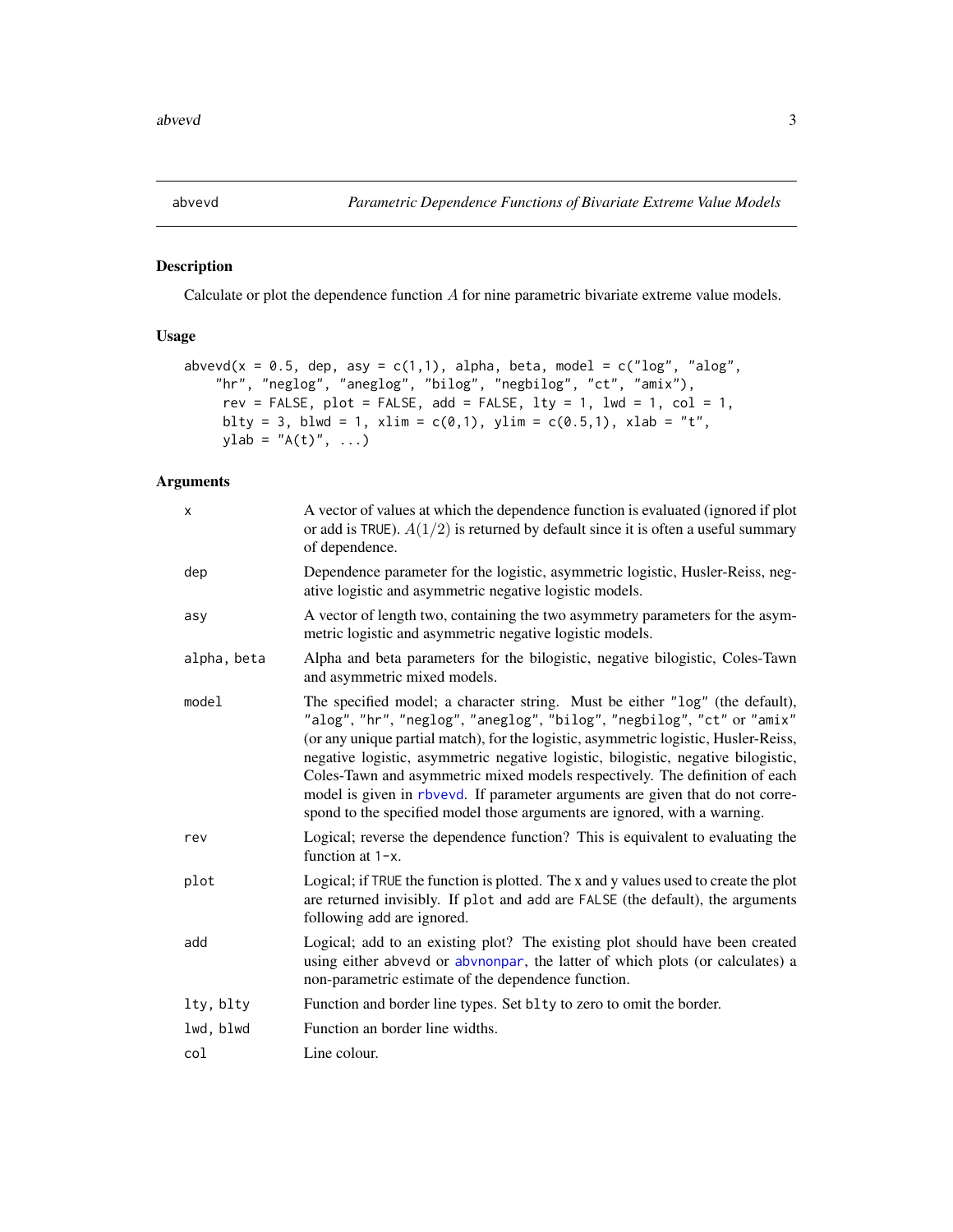4 abvevd abvevd as a structure of the structure of the structure of the structure of the structure of the structure of the structure of the structure of the structure of the structure of the structure of the structure of t

| xlim, ylim | x and y-axis limits.                                       |
|------------|------------------------------------------------------------|
| xlab.vlab  | x and y-axis labels.                                       |
| .          | Other high-level graphics parameters to be passed to plot. |

## Details

Any bivariate extreme value distribution can be written as

$$
G(z_1, z_2) = \exp \left[ -(y_1 + y_2) A \left( \frac{y_1}{y_1 + y_2} \right) \right]
$$

for some function  $A(\cdot)$  defined on [0, 1], where

$$
y_i = \{1 + s_i(z_i - a_i)/b_i\}^{-1/s_i}
$$

for  $1 + s_i(z_i - a_i)/b_i > 0$  and  $i = 1, 2$ , with the (generalized extreme value) marginal parameters given by  $(a_i, b_i, s_i)$ ,  $b_i > 0$ . If  $s_i = 0$  then  $y_i$  is defined by continuity.

 $A(\cdot)$  is called (by some authors) the dependence function. It follows that  $A(0) = A(1) = 1$ , and that  $A(\cdot)$  is a convex function with  $\max(x, 1-x) \leq A(x) \leq 1$  for all  $0 \leq x \leq 1$ . The lower and upper limits of A are obtained under complete dependence and independence respectively.  $A(\cdot)$ does not depend on the marginal parameters.

Some authors take  $B(x) = A(1-x)$  as the dependence function. If the argument rev = TRUE, then  $B(x)$  is plotted/evaluated.

#### Value

abvevd calculates or plots the dependence function for one of nine parametric bivariate extreme value models, at specified parameter values.

#### See Also

[abvnonpar](#page-4-1), [fbvevd](#page-30-1), [rbvevd](#page-12-1), [amvevd](#page-6-1)

## Examples

```
abvevd(dep = 2.7, model = "hr")abvevd(seq(0, 1, 0.25), dep = 0.3, asy = c(.7, .9), model = "alog")abvevd(alpha = 0.3, beta = 1.2, model = "negbi", plot = TRUE)bvdata <- rbvevd(100, dep = 0.7, model = "log")
M1 <- fitted(fbvevd(bvdata, model = "log"))
abvevd(dep = M1["dep"], model = "log", plot = TRUE)
abronopar(data = bvdata, add = TRUE, lty = 2)
```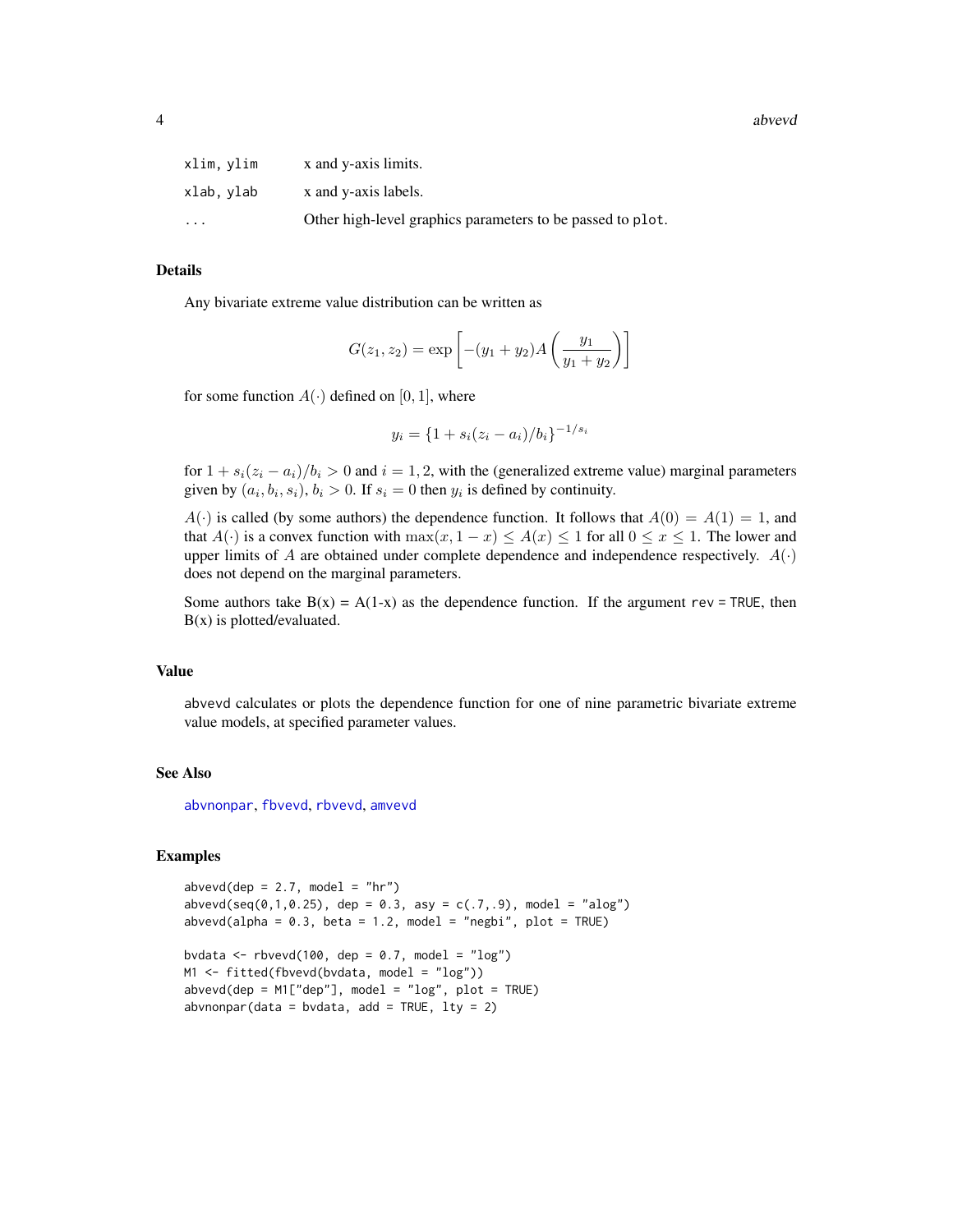<span id="page-4-1"></span><span id="page-4-0"></span>abvnonpar *Non-parametric Estimates for Dependence Functions of the Bivariate Extreme Value Distribution*

## Description

Calculate or plot non-parametric estimates for the dependence function A of the bivariate extreme value distribution.

## Usage

```
abronopar(x = 0.5, data, epmar = FALSE, nsloc1 = NULL,nsloc2 = NULL, method = c("cfg", "pickands", "tdo", "pot"),
    k = nrow(data)/4, convex = FALSE, rev = FALSE, madj = 0,
   kmar = NULL, plot = FALSE, add = FALSE, lty = 1, lwd = 1,
   col = 1, blty = 3, blwd = 1, xlim = c(0, 1), ylim = c(0.5, 1),
   xlab = "t", ylab = "A(t)", ...)
```

| X              | A vector of values at which the dependence function is evaluated (ignored if plot<br>or add is TRUE). $A(1/2)$ is returned by default since it is often a useful summary<br>of dependence.                                                                                                        |
|----------------|---------------------------------------------------------------------------------------------------------------------------------------------------------------------------------------------------------------------------------------------------------------------------------------------------|
| data           | A matrix or data frame with two columns, which may contain missing values.                                                                                                                                                                                                                        |
| epmar          | If TRUE, an empirical transformation of the marginals is performed in preference<br>to marginal parametric GEV estimation, and the nsloc arguments are ignored.                                                                                                                                   |
| nsloc1, nsloc2 | A data frame with the same number of rows as data, for linear modelling of the<br>location parameter on the first/second margin. The data frames are treated as<br>covariate matrices, excluding the intercept. A numeric vector can be given as an<br>alternative to a single column data frame. |
| method         | The estimation method (see Details). Typically either "cfg" (the default) or<br>"pickands". The method "tdo" performs poorly and is not recommended.<br>The method "pot" is for peaks over threshold modelling where only large data<br>values are used for estimation.                           |
| k              | An integer parameter for the "pot" method. Only the largest k values are used,<br>as described in bytcplot.                                                                                                                                                                                       |
| convex         | Logical; take the convex minorant?                                                                                                                                                                                                                                                                |
| rev            | Logical; reverse the dependence function? This is equivalent to evaluating the<br>function at $1-x$ .                                                                                                                                                                                             |
| madj           | Performs marginal adjustments for the "pickands" method (see <b>Details</b> ).                                                                                                                                                                                                                    |
| kmar           | In the rare case that the marginal distributions are known, specifies the GEV<br>parameters to be used instead of maximum likelihood estimates.                                                                                                                                                   |
| plot           | Logical; if TRUE the function is plotted. The x and y values used to create the plot<br>are returned invisibly. If plot and add are FALSE (the default), the arguments<br>following add are ignored.                                                                                              |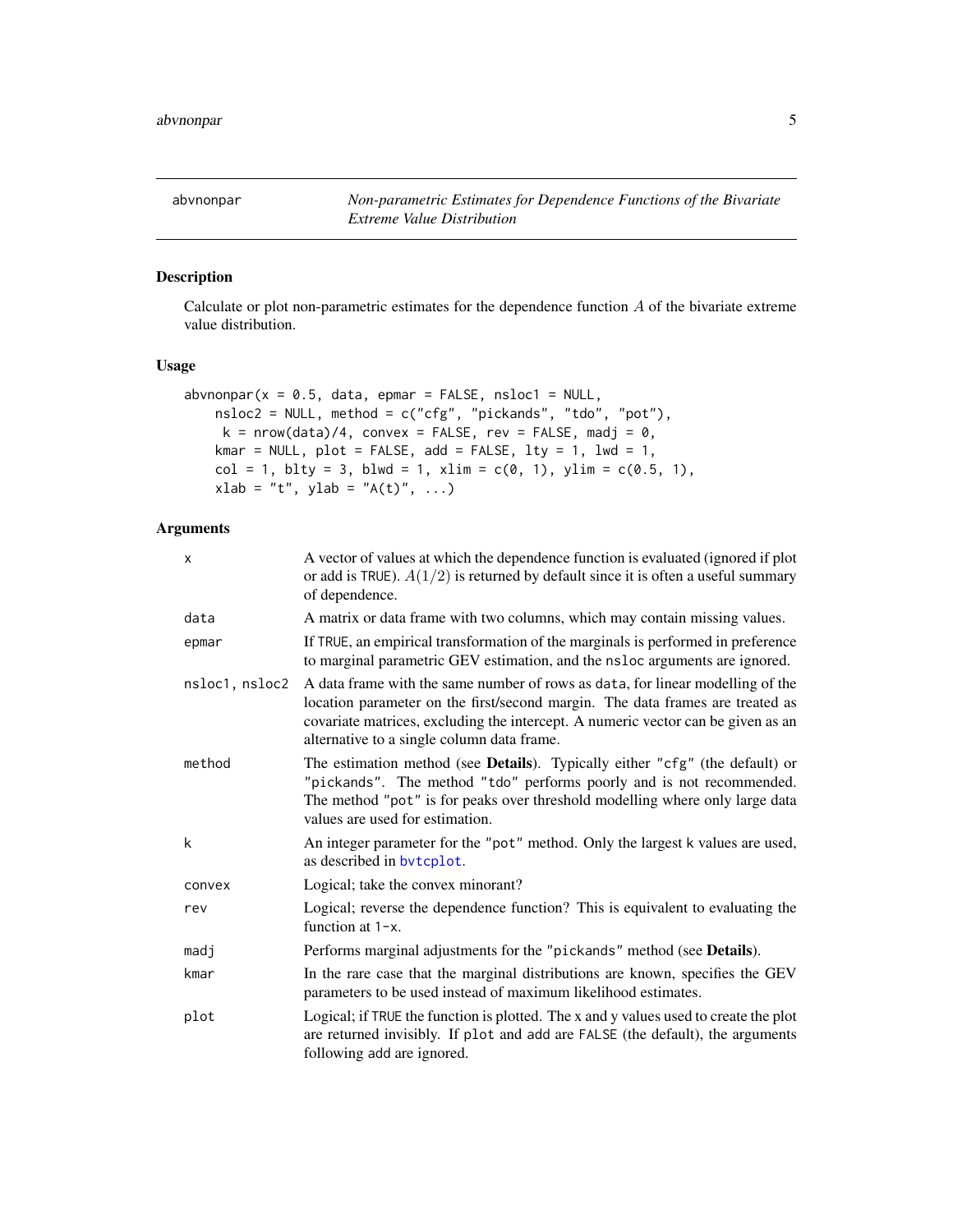| add        | Logical; add to an existing plot? The existing plot should have been created<br>using either abvnonpar or abvevd, the latter of which plots (or calculates) the<br>dependence function for a number of parametric models. |
|------------|---------------------------------------------------------------------------------------------------------------------------------------------------------------------------------------------------------------------------|
| lty, blty  | Function and border line types. Set blty to zero to omit the border.                                                                                                                                                      |
| lwd, blwd  | Function and border line widths.                                                                                                                                                                                          |
| col        | Line colour.                                                                                                                                                                                                              |
| xlim, ylim | x and y-axis limits.                                                                                                                                                                                                      |
| xlab, ylab | x and y-axis labels.                                                                                                                                                                                                      |
| $\cdots$   | Other high-level graphics parameters to be passed to plot.                                                                                                                                                                |

#### Details

The dependence function  $A(\cdot)$  of the bivariate extreme value distribution is defined in [abvevd](#page-2-1). Nonparametric estimates are constructed as follows. Suppose  $(z_{i1}, z_{i2})$  for  $i = 1, \ldots, n$  are n bivariate observations that are passed using the data argument. If epmar is FALSE (the default), then the marginal parameters of the GEV margins are estimated (under the assumption of independence) and the data is transformed using

$$
y_{i1} = \{1 + \hat{s}_1(z_{i1} - \hat{a}_1)/\hat{b}_1\}_+^{-1/\hat{s}_1}
$$

and

$$
y_{i2} = \{1 + \hat{s}_2(z_{i2} - \hat{a}_2)/\hat{b}_2\}^{-1/\hat{s}_2}_+
$$

for  $i = 1, \ldots, n$ , where  $(\hat{a}_1, \hat{b}_1, \hat{s}_1)$  and  $(\hat{a}_2, \hat{b}_2, \hat{s}_2)$  are the maximum likelihood estimates for the location, scale and shape parameters on the first and second margins. If nsloc1 or nsloc2 are given, the location parameters may depend on  $i$  (see [fgev](#page-39-1)).

Two different estimators of the dependence function can be implemented. They are defined (on  $0 \leq w \leq 1$ ) as follows.

method = "cfg" (Caperaa, Fougeres and Genest, 1997)

$$
\log(A_c(w)) = \frac{1}{n} \left\{ \sum_{i=1}^n \log(\max[(1-w)y_{i1}, wy_{i1}]) - (1-w)\sum_{i=1}^n y_{i1} - w\sum_{i=1}^n y_{i2} \right\}
$$

method = "pickands" (Pickands, 1981)

$$
A_p(w) = n \left\{ \sum_{i=1}^n \min \left( \frac{y_{i1}}{w}, \frac{y_{i2}}{1-w} \right) \right\}^{-1}
$$

Two variations on the estimator  $A_p(\cdot)$  are also implemented. If the argument madj = 1, an adjustment given in Deheuvels  $(1991)$  is applied. If the argument mad $j = 2$ , an adjustment given in Hall and Tajvidi (2000) is applied. These are marginal adjustments; they are only useful when empirical marginal estimation is used.

Let  $A_n(\cdot)$  be any estimator of  $A(\cdot)$ . None of the estimators satisfy  $\max(w, 1 - w) \le A_n(w) \le 1$ for all  $0 \le w \le 1$ . An obvious modification is

$$
A'_n(w) = \min(1, \max\{A_n(w), w, 1 - w\}).
$$

This modification is always implemented.

Convex estimators can be derived by taking the convex minorant, which can be achieved by setting convex to TRUE.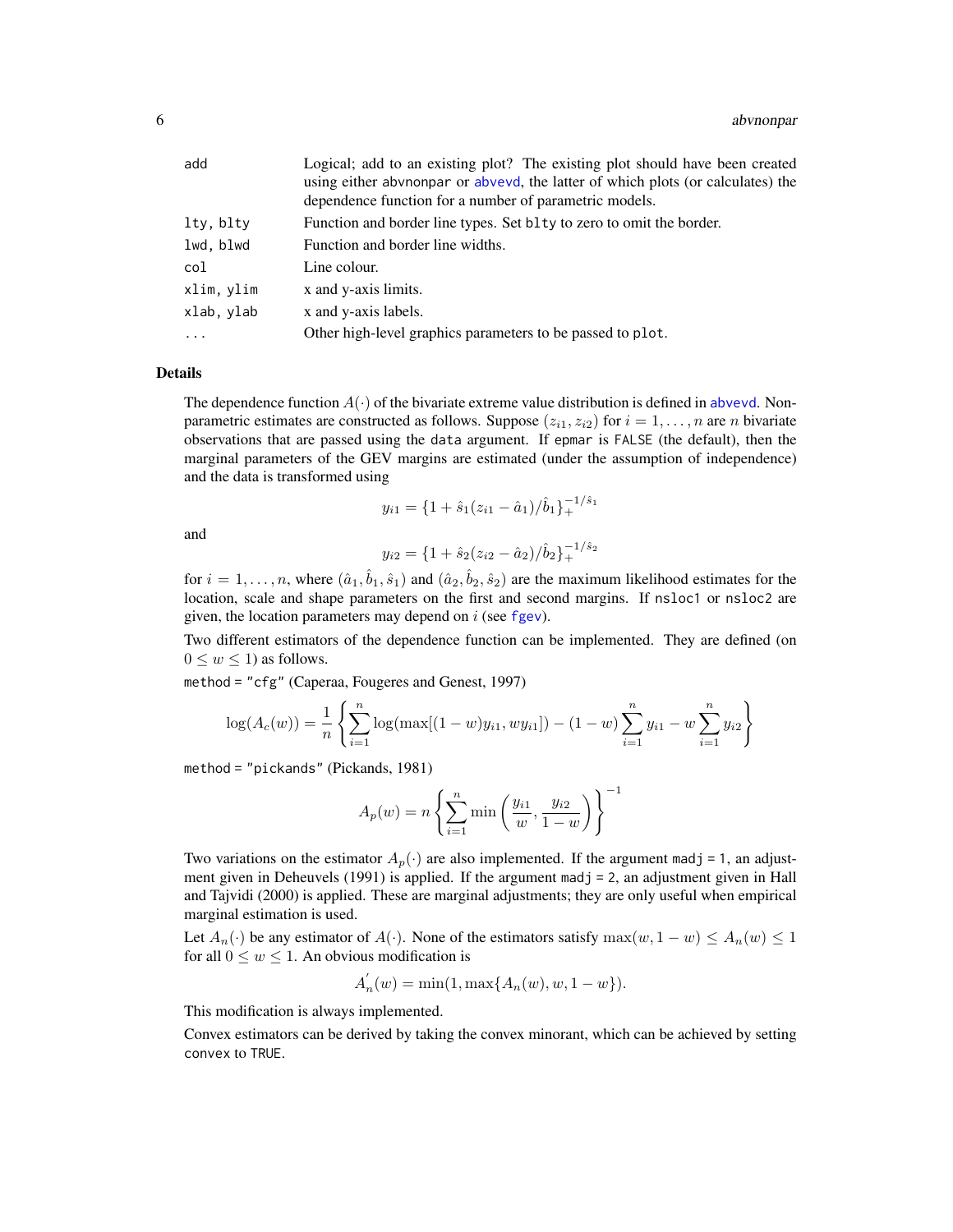#### <span id="page-6-0"></span>amvevd 7

#### Value

abvnonpar calculates or plots a non-parametric estimate of the dependence function of the bivariate extreme value distribution.

#### **Note**

I have been asked to point out that Hall and Tajvidi (2000) suggest putting a constrained smoothing spline on their modified Pickands estimator, but this is not done here.

## References

Caperaa, P. Fougeres, A.-L. and Genest, C. (1997) A non-parametric estimation procedure for bivariate extreme value copulas. *Biometrika*, 84, 567–577.

Pickands, J. (1981) Multivariate extreme value distributions. *Proc. 43rd Sess. Int. Statist. Inst.*, 49, 859–878.

Deheuvels, P. (1991) On the limiting behaviour of the Pickands estimator for bivariate extremevalue distributions. *Statist. Probab. Letters*, 12, 429–439.

Hall, P. and Tajvidi, N. (2000) Distribution and dependence-function estimation for bivariate extremevalue distributions. *Bernoulli*, 6, 835–844.

## See Also

[abvevd](#page-2-1), [amvnonpar](#page-8-1), [bvtcplot](#page-16-1), [fgev](#page-39-1)

## Examples

bvdata <- rbvevd(100, dep =  $0.7$ , model = "log")  $abronopar(seq(0, 1, length = 10)$ , data = bvdata, convex = TRUE) abvnonpar(data = bvdata, method = "pick", plot = TRUE)

M1 <- fitted(fbvevd(bvdata, model = "log"))  $abvevd(dep = M1['dep'']$ , model = " $log"$ , plot = TRUE)  $abronpar(data = bvdata, add = TRUE, lty = 2)$ 

<span id="page-6-1"></span>

| amvevd |               |  | Parametric Dependence Functions of Multivariate Extreme Value |  |
|--------|---------------|--|---------------------------------------------------------------|--|
|        | <i>Models</i> |  |                                                               |  |

#### Description

Calculate the dependence function  $A$  for the multivariate logistic and multivariate asymmetric logistic models; plot the estimated function in the trivariate case.

#### Usage

```
amvevd(x = rep(1/d,d), dep, asy, model = c("log", "alog"), d = 3, plot =
   FALSE, col = heat.colors(12), blty = 0, grid = if(blty) 150 else 50,
   lower = 1/3, ord = 1:3, lab = as.character(1:3), lcex = 1)
```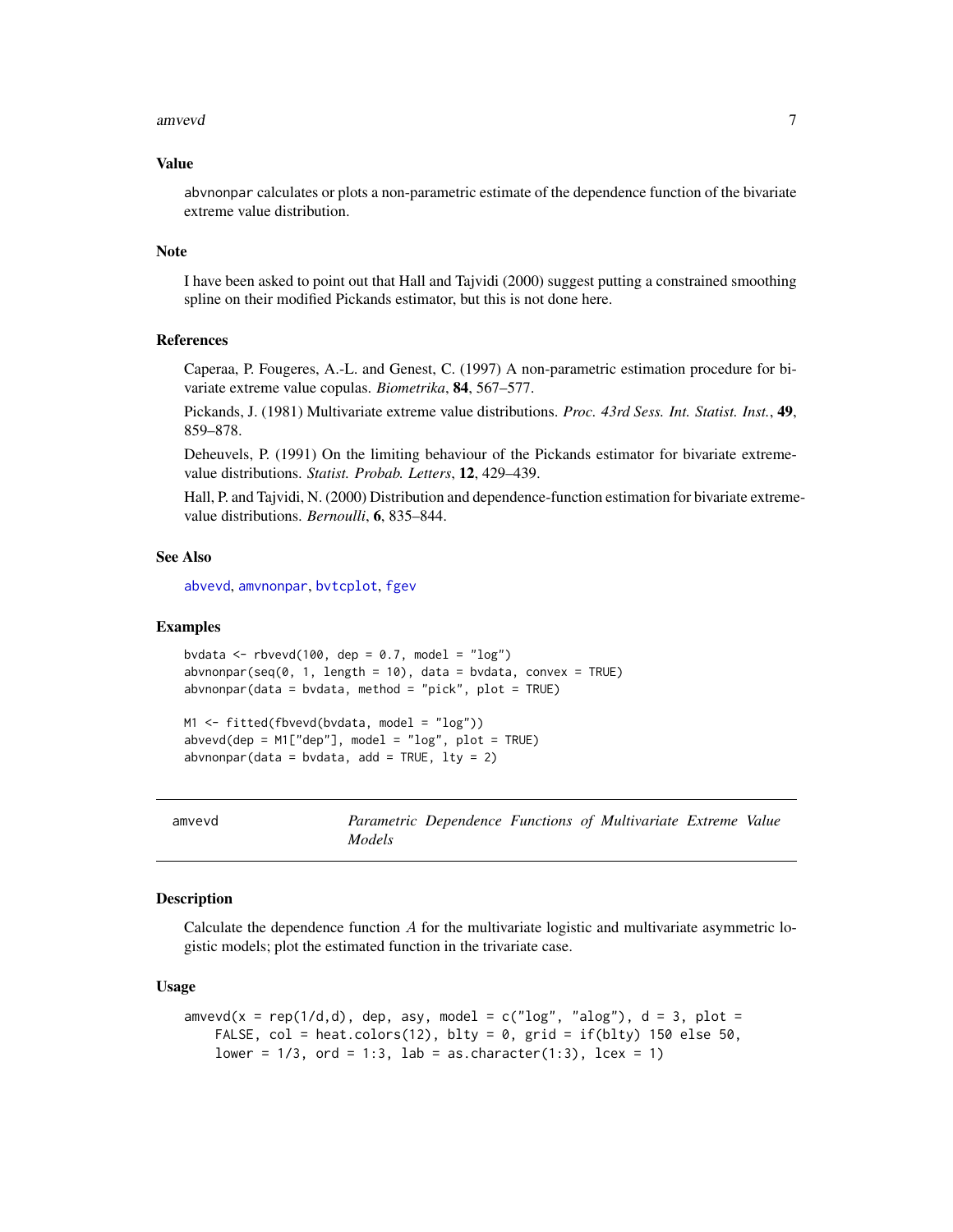| х     | A vector of length d or a matrix with d columns, in which case the depen-<br>dence function is evaluated across the rows (ignored if plot is TRUE). The el-<br>ements/rows of the vector/matrix should be positive and should sum to one, or<br>else they should have a positive sum, in which case the rows are rescaled and<br>a warning is given. $A(1/d, \ldots, 1/d)$ is returned by default since it is often a<br>useful summary of dependence. |
|-------|--------------------------------------------------------------------------------------------------------------------------------------------------------------------------------------------------------------------------------------------------------------------------------------------------------------------------------------------------------------------------------------------------------------------------------------------------------|
| dep   | The dependence parameter(s). For the logistic model, should be a single value.<br>For the asymmetric logistic model, should be a vector of length $2^d - d - 1$ , or a<br>single value, in which case the value is used for each of the $2^d - d - 1$ parameters<br>(see rmvevd).                                                                                                                                                                      |
| asy   | The asymmetry parameters for the asymmetric logistic model. Should be a list<br>with $2^d - 1$ vector elements containing the asymmetry parameters for each sep-<br>arate component (see rmvevd and Examples).                                                                                                                                                                                                                                         |
| model | The specified model; a character string. Must be either "log" (the default) or<br>"alog" (or any unique partial match), for the logistic and asymmetric logistic<br>models respectively. The definition of each model is given in rmvevd.                                                                                                                                                                                                              |
| d     | The dimension; an integer greater than or equal to two. The trivariate case $d = 3$<br>is the default.                                                                                                                                                                                                                                                                                                                                                 |
| plot  | Logical; if TRUE, and the dimension d is three (the default dimension), the de-<br>pendence function of a trivariate model is plotted. For plotting in the bivariate<br>case, use abvevd. If FALSE (the default), the following arguments are ignored.                                                                                                                                                                                                 |
| col   | A list of colours (see image). The first colours in the list represent smaller val-<br>ues, and hence stronger dependence. Each colour represents an equally spaced<br>interval between lower and one.                                                                                                                                                                                                                                                 |
| blty  | The border line type, for the border that surrounds the triangular image. By<br>default blty is zero, so no border is plotted. Plotting a border leads to (by<br>default) an increase in grid (and hence computation time), to ensure that the<br>image fits within it.                                                                                                                                                                                |
| grid  | For plotting, the function is evaluated at grid <sup>1</sup> 2 points.                                                                                                                                                                                                                                                                                                                                                                                 |
| lower | The minimum value for which colours are plotted. By defualt lower $= 1/3$<br>as this is the theoretical minimum of the dependence function of the trivariate<br>extreme value distribution.                                                                                                                                                                                                                                                            |
| ord   | A vector of length three, which should be a permutation of the set $\{1, 2, 3\}$ . The<br>points $(1,0,0)$ , $(0,1,0)$ and $(0,0,1)$ (the vertices of the simplex) are depicted<br>clockwise from the top in the order defined by ord. The argument alters the way<br>in which the function is plotted; it does not change the function definition.                                                                                                    |
| lab   | A character vector of length three, in which case the ith margin is labelled us-<br>ing the ith component, or NULL, in which case no labels are given. The actual<br>location of the margins, and hence the labels, is defined by ord.                                                                                                                                                                                                                 |
| lcex  | A numerical value giving the amount by which the labels should be scaled rela-<br>tive to the default. Ignored if lab is NULL.                                                                                                                                                                                                                                                                                                                         |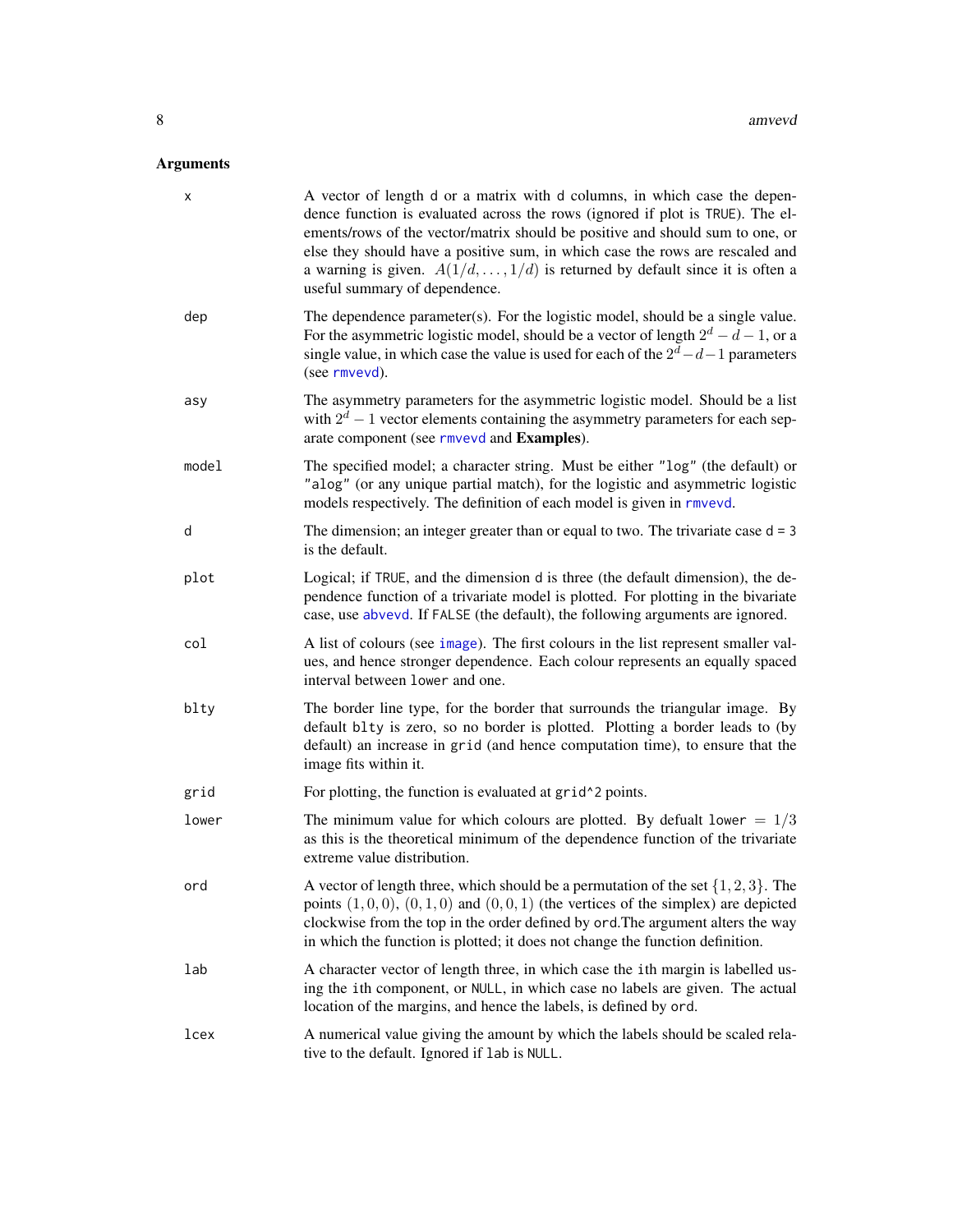<span id="page-8-0"></span>amvnonpar 9

#### Details

Let  $z = (z_1, \ldots, z_d)$  and  $w = (w_1, \ldots, w_d)$ . Any multivariate extreme value distribution can be written as

$$
G(z) = \exp\left\{-\left\{\sum_{j=1}^d y_j\right\} A\left(\frac{y_1}{\sum_{j=1}^d y_j}, \dots, \frac{y_d}{\sum_{j=1}^d y_j}\right)\right\}
$$

for some function A defined on the simplex  $S_d = \{w \in R_+^d : \sum_{j=1}^d w_j = 1\}$ , where

$$
y_i = \{1 + s_i(z_i - a_i)/b_i\}^{-1/s_i}
$$

for  $1 + s_i(z_i - a_i)/b_i > 0$  and  $i = 1, ..., d$ , and where the (generalized extreme value) marginal parameters are given by  $(a_i, b_i, s_i)$ ,  $b_i > 0$ . If  $s_i = 0$  then  $y_i$  is defined by continuity.

A is called (by some authors) the dependence function. It follows that  $A(w) = 1$  when w is one of the d vertices of  $S_d$ , and that A is a convex function with  $\max(w_1, \ldots, w_d) \leq A(w) \leq 1$  for all w in  $S_d$ . The lower and upper limits of A are obtained under complete dependence and mutual independence respectively. A does not depend on the marginal parameters.

#### Value

A numeric vector of values. If plotting, the smallest evaluated function value is returned invisibly.

#### See Also

[amvnonpar](#page-8-1), [abvevd](#page-2-1), [rmvevd](#page-62-1), [image](#page-0-0)

## Examples

```
amvevd(dep = 0.5, model = "log")s3pts \le matrix(rexp(30), nrow = 10, ncol = 3)
s3pts <- s3pts/rowSums(s3pts)
amvevd(s3pts, dep = 0.5, model = "log")## Not run: amvevd(dep = 0.05, model = "log", plot = TRUE, blty = 1)
amvevd(dep = 0.95, model = "log", plot = TRUE, lower = 0.94)asy \le list(.4, .1, .6, c(.3,.2), c(.1,.1), c(.4,.1), c(.2,.3,.2))
amvevd(s3pts, dep = 0.15, asy = asy, model = "alog")amvevd(dep = 0.15, asy = asy, model = "al", plot = TRUE, lower = 0.7)
```
<span id="page-8-1"></span>amvnonpar *Non-parametric Estimates for Dependence Functions of the Multivariate Extreme Value Distribution*

## Description

Calculate non-parametric estimates for the dependence function  $A$  of the multivariate extreme value distribution and plot the estimated function in the trivariate case.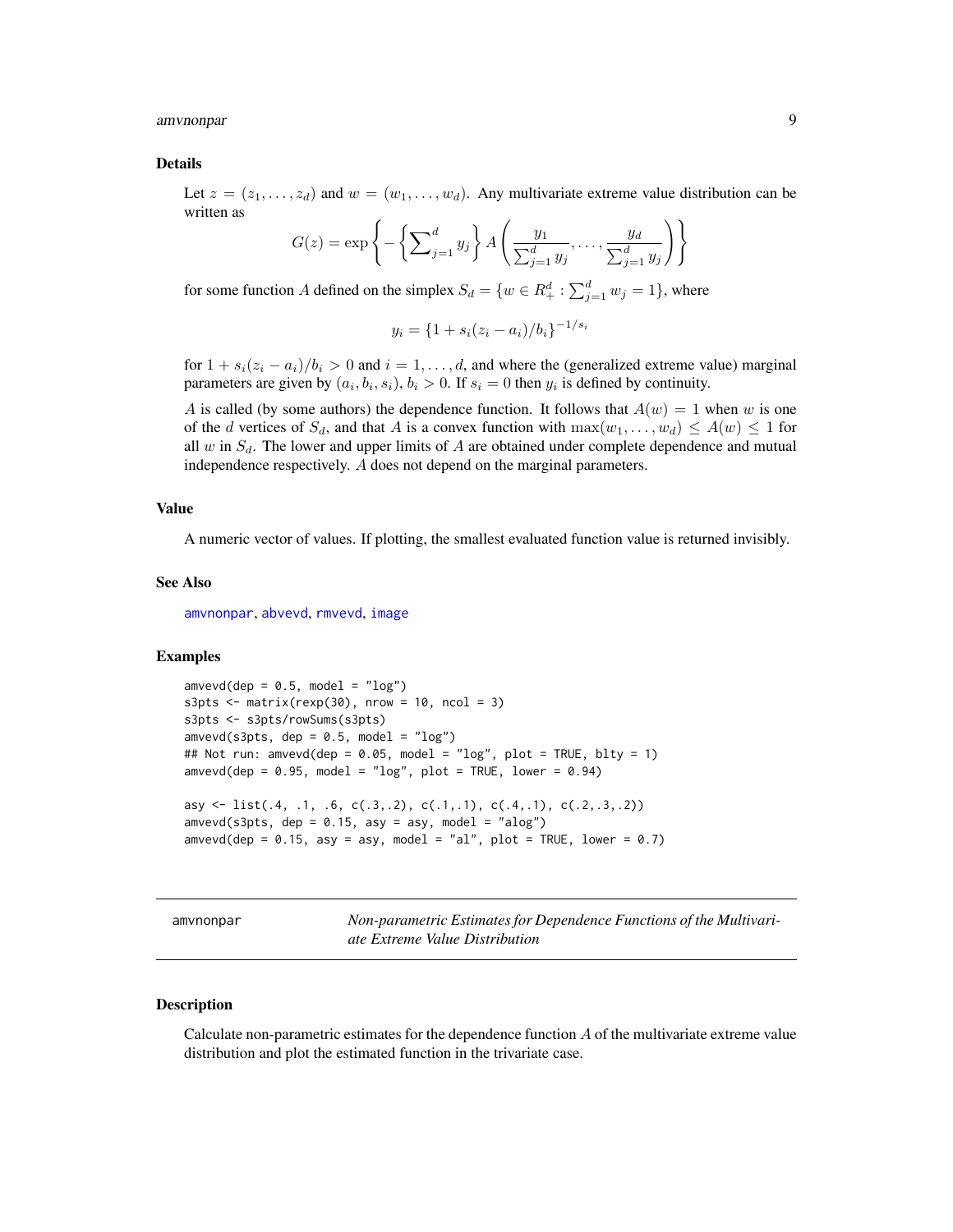## Usage

```
amvnonpar(x = rep(1/d,d), data, d = 3, epman = FALSE, nshoc = NULL,madj = \theta, kmar = NULL, plot = FALSE, col = heat.colors(12),
   blty = 0, grid = if(blty) 150 else 50, lower = 1/3, ord = 1:3,
    lab = as.charAtacter(1:3), leex = 1)
```

| Χ     | A vector of length d or a matrix with d columns, in which case the depen-<br>dence function is evaluated across the rows (ignored if plot is TRUE). The el-<br>ements/rows of the vector/matrix should be positive and should sum to one, or<br>else they should have a positive sum, in which case the rows are rescaled and<br>a warning is given. $A(1/d, \ldots, 1/d)$ is returned by default since it is often a<br>useful summary of dependence.                      |
|-------|-----------------------------------------------------------------------------------------------------------------------------------------------------------------------------------------------------------------------------------------------------------------------------------------------------------------------------------------------------------------------------------------------------------------------------------------------------------------------------|
| data  | A matrix or data frame with d columns, which may contain missing values.                                                                                                                                                                                                                                                                                                                                                                                                    |
| d     | The dimension; an integer greater than or equal to two. The trivariate case $d = 3$<br>is the default.                                                                                                                                                                                                                                                                                                                                                                      |
| epmar | If TRUE, an empirical transformation of the marginals is performed in preference<br>to marginal parametric GEV estimation, and the nsloc argument is ignored.                                                                                                                                                                                                                                                                                                               |
| nsloc | A data frame with the same number of rows as data, or a list containing d<br>elements of this type, for linear modelling of the marginal location parameters.<br>In the former case, the argument is applied to all margins. The data frames<br>are treated as covariate matrices, excluding the intercept. Numeric vectors can<br>be given as alternatives to single column data frames. A list can contain NULL<br>elements for stationary modelling of selected margins. |
| madj  | Performs marginal adjustments. See abvnonpar.                                                                                                                                                                                                                                                                                                                                                                                                                               |
| kmar  | In the rare case that the marginal distributions are known, specifies the GEV<br>parameters to be used instead of maximum likelihood estimates.                                                                                                                                                                                                                                                                                                                             |
| plot  | Logical; if TRUE, and the dimension d is three (the default dimension), the de-<br>pendence function of a trivariate extreme value distribution is plotted. For plot-<br>ting in the bivariate case, use abvnonpar. If FALSE (the default), the following<br>arguments are ignored.                                                                                                                                                                                         |
| col   | A list of colours (see image). The first colours in the list represent smaller val-<br>ues, and hence stronger dependence. Each colour represents an equally spaced<br>interval between lower and one.                                                                                                                                                                                                                                                                      |
| blty  | The border line type, for the border that surrounds the triangular image. By<br>default blty is zero, so no border is plotted. Plotting a border leads to (by<br>default) an increase in grid (and hence computation time), to ensure that the<br>image fits within it.                                                                                                                                                                                                     |
| grid  | For plotting, the function is evaluated at grid <sup>^2</sup> points.                                                                                                                                                                                                                                                                                                                                                                                                       |
| lower | The minimum value for which colours are plotted. By default lower = $1/3$<br>as this is the theoretical minimum of the dependence function of the trivariate<br>extreme value distribution.                                                                                                                                                                                                                                                                                 |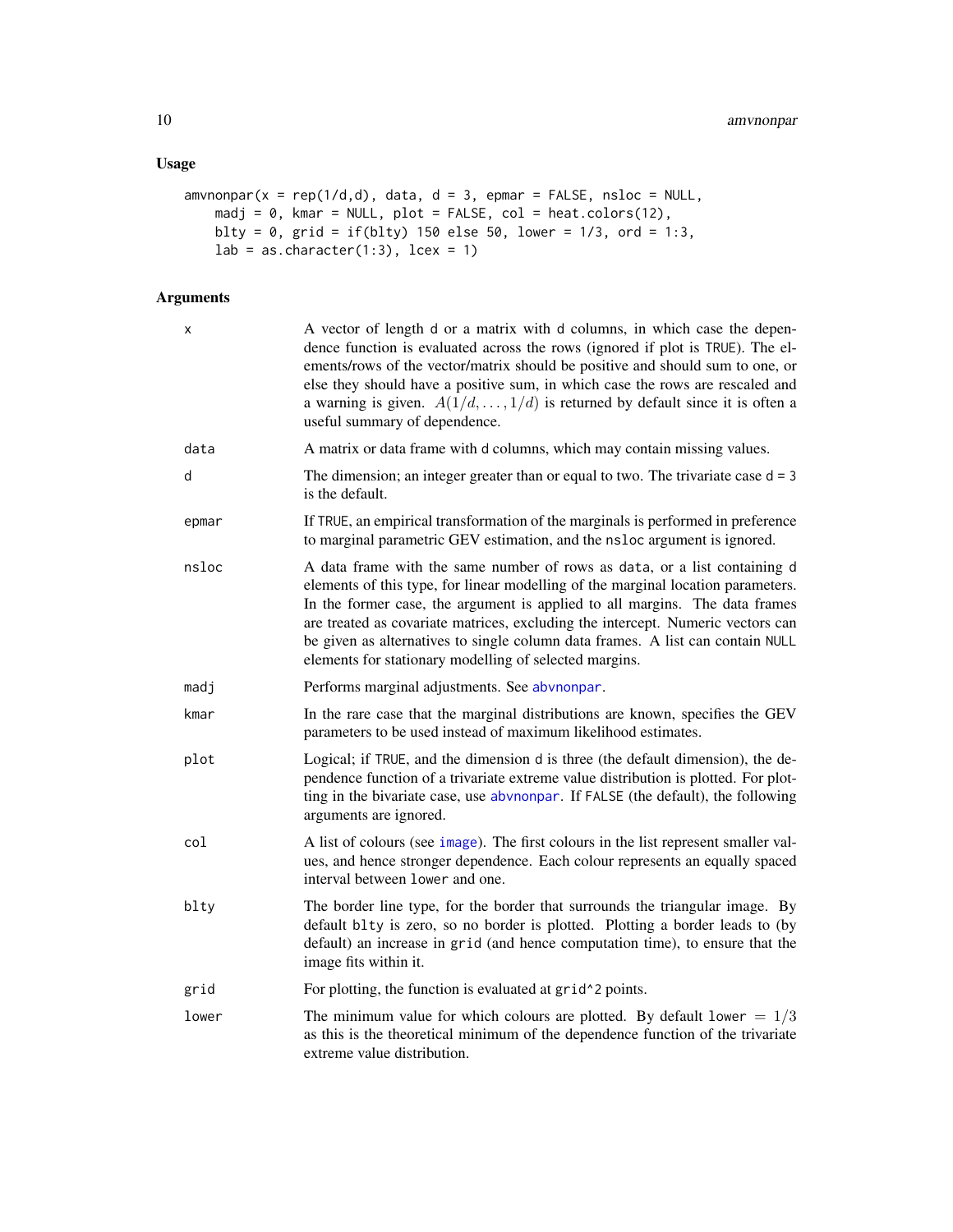| ord  | A vector of length three, which should be a permutation of the set $\{1, 2, 3\}$ . The<br>points $(1,0,0)$ , $(0,1,0)$ and $(0,0,1)$ (the vertices of the simplex) are depicted<br>clockwise from the top in the order defined by ord. The argument alters the way<br>in which the function is plotted; it does not change the function definition. |
|------|-----------------------------------------------------------------------------------------------------------------------------------------------------------------------------------------------------------------------------------------------------------------------------------------------------------------------------------------------------|
| lab  | A character vector of length three, in which case the <i>i</i> th margin is labelled using<br>the ith component, or NULL, in which case no labels are given. By default, lab is<br>as. character $(1:3)$ . The actual location of the margins, and hence the labels,<br>is defined by ord.                                                          |
| lcex | A numerical value giving the amount by which the labels should be scaled rela-<br>tive to the default. Ignored if lab is NULL.                                                                                                                                                                                                                      |

## Value

A numeric vector of estimates. If plotting, the smallest evaluated estimate is returned invisibly.

## Note

The rows of data that contain missing values are not used in the estimation of the dependence structure, but every non-missing value is used in estimating the margins.

The dependence function of the multivariate extreme value distribution is defined in [amvevd](#page-6-1). The function [amvevd](#page-6-1) calculates and plots dependence functions of multivariate logistic and multivariate asymmetric logistic models.

The estimator plotted or calculated is a multivariate extension of the bivariate Pickands estimator defined in [abvnonpar](#page-4-1).

## See Also

[amvevd](#page-6-1), [abvnonpar](#page-4-1), [fgev](#page-39-1)

## Examples

```
s5pts \le matrix(rexp(50), nrow = 10, ncol = 5)
s5pts <- s5pts/rowSums(s5pts)
sdat <- rmvevd(100, dep = 0.6, model = "log", d = 5)
amvnonpar(s5pts, sdat, d = 5)
```

```
## Not run: amvnonpar(data = sdat, plot = TRUE)
## Not run: amvnonpar(data = sdat, plot = TRUE, ord = c(2,3,1), lab = LETTERS[1:3])
## Not run: amvevd(dep = 0.6, model = "log", plot = TRUE)
## Not run: amvevd(dep = 0.6, model = "log", plot = TRUE, blty = 1)
```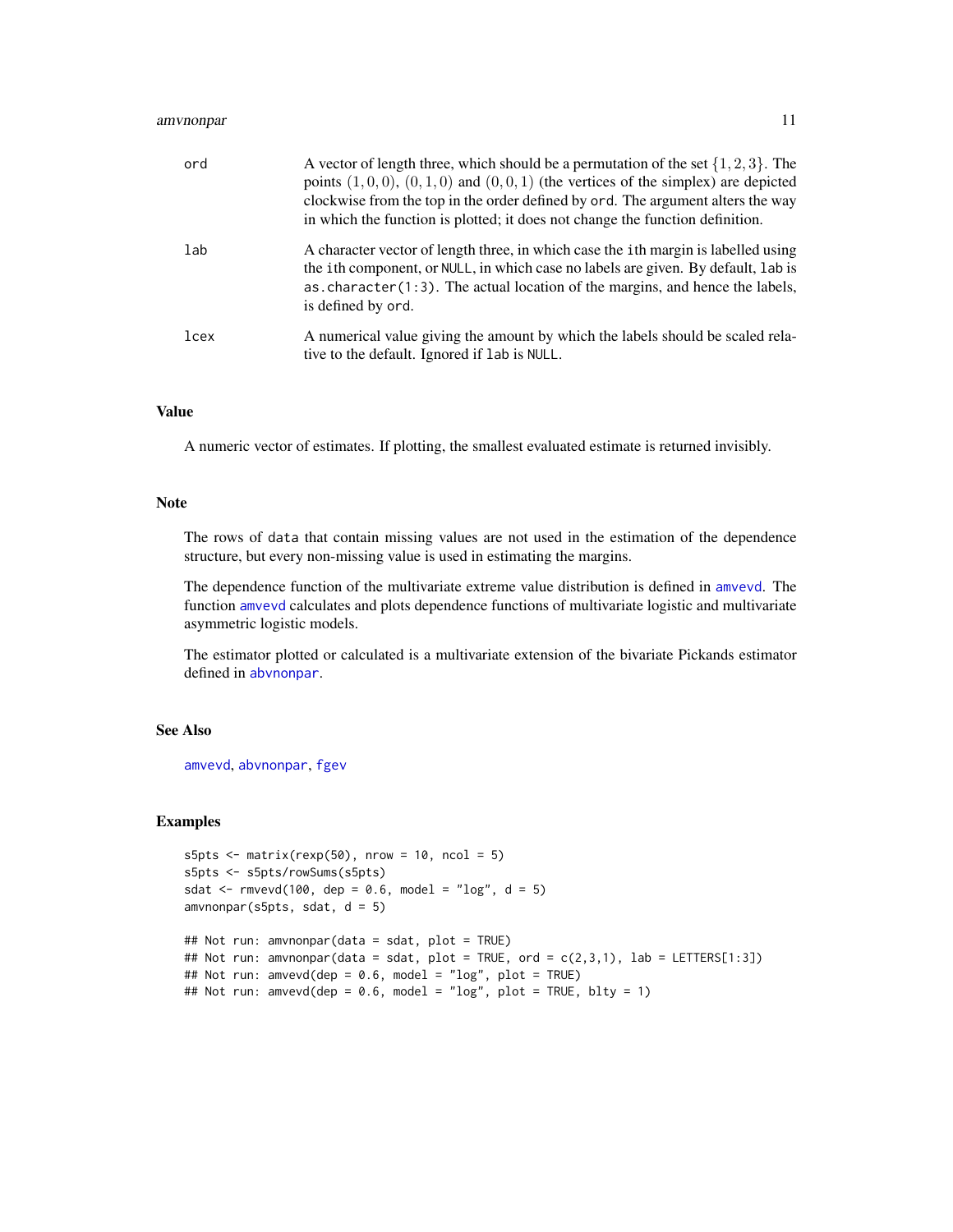<span id="page-11-1"></span><span id="page-11-0"></span>

## Description

Compute an analysis of deviance table for two or more nested evd objects.

## Usage

```
## S3 method for class 'evd'
anova(object, object2, ..., half = FALSE)
```
#### Arguments

| object   | An object of class "evd".                                                                                                                                  |
|----------|------------------------------------------------------------------------------------------------------------------------------------------------------------|
| object2  | An object of class "evd" that represents a model nested within object.                                                                                     |
| $\ddots$ | Further successively nested objects.                                                                                                                       |
| half     | For some non-regular tesing problems the deviance difference is known to be<br>one half of a chi-squared random variable. Set half to TRUE in these cases. |

## Value

An object of class c("anova", "data.frame"), with one row for each model, and the following five columns

| M.Df       | The number of parameters.                                                                                             |
|------------|-----------------------------------------------------------------------------------------------------------------------|
| Deviance   | The deviance.                                                                                                         |
| Df         | The number of parameters of the model in the previous row minus the number<br>of parameters.                          |
| Chisg      | The deviance minus the deviance of the model in the previous row (or twice this<br>if half is TRUE).                  |
| Pr(>chisg) | The p-value calculated by comparing the quantile Chisq with a chi-squared dis-<br>tribution on Df degrees of freedom. |

## Warning

Circumstances may arise such that the asymptotic distribution of the test statistic is not chi-squared. In particular, this occurs when the smaller model is constrained at the edge of the parameter space. It is up to the user recognize this, and to interpret the output correctly.

In some cases the asymptotic distribution is known to be one half of a chi-squared; you can set half = TRUE in these cases.

## See Also

[fbvevd](#page-30-1), [fextreme](#page-37-1), [fgev](#page-39-1), [forder](#page-44-1)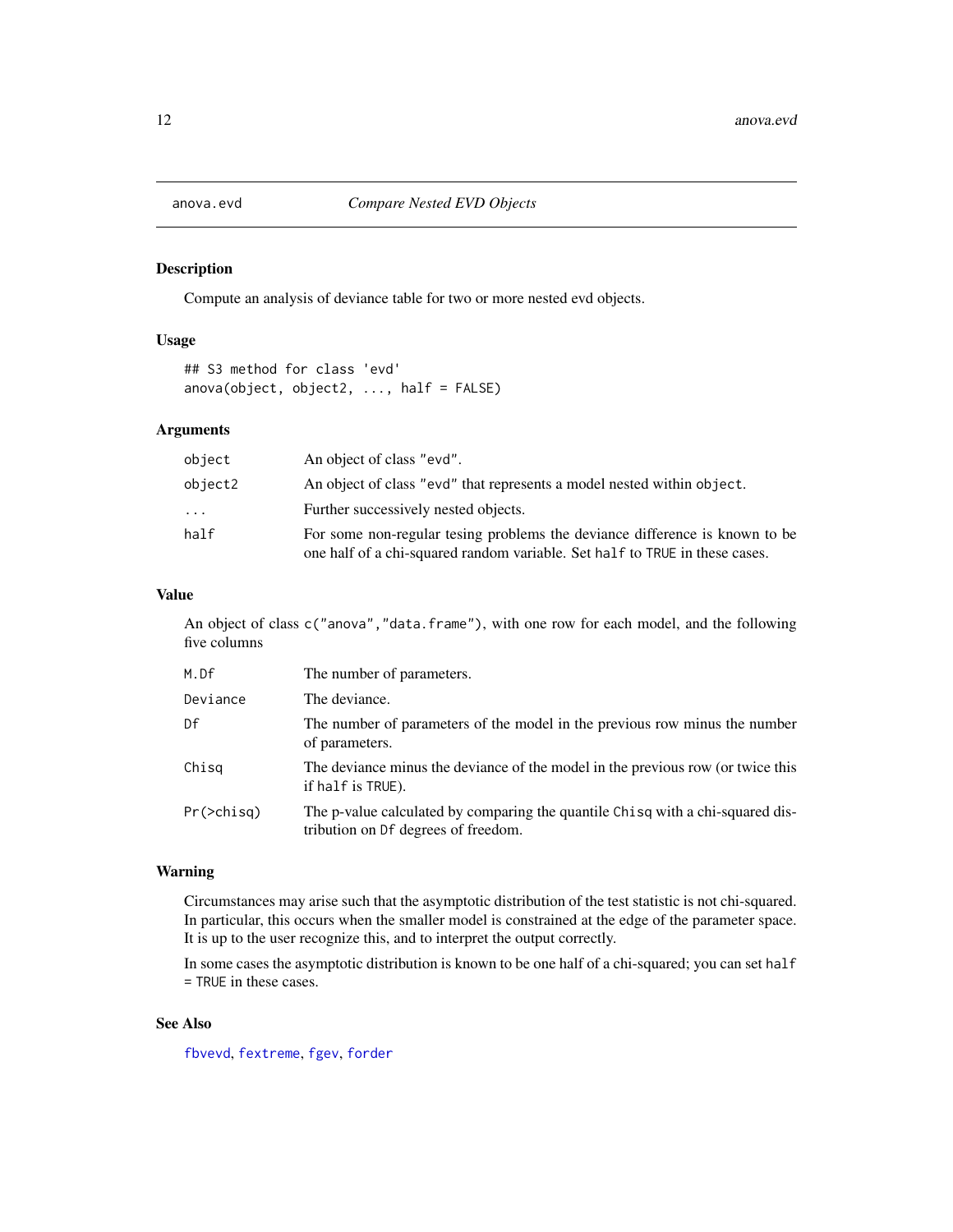#### <span id="page-12-0"></span>bvevd and the state of the state of the state of the state of the state of the state of the state of the state of the state of the state of the state of the state of the state of the state of the state of the state of the

## Examples

```
uvdata <- rgev(100, \text{loc} = 0.13, \text{scale} = 1.1, \text{shape} = 0.2)trend <- (-49:50)/100
M1 <- fgev(uvdata, nsloc = trend)
M2 <- fgev(uvdata)
M3 \leq fgev(uvdata, shape = 0)
anova(M1, M2, M3)
bvdata <- rbvevd(100, dep = 0.75, model = "log")
M1 <- fbvevd(bvdata, model = "log")
M2 \leq fbvevd(bvdata, model = "log", dep = 0.75)
M3 <- fbvevd(bvdata, model = "log", dep = 1)
anova(M1, M2)
anova(M1, M3, half = TRUE)
```
bvevd *Parametric Bivariate Extreme Value Distributions*

#### <span id="page-12-1"></span>Description

Density function, distribution function and random generation for nine parametric bivariate extreme value models.

#### Usage

```
dbvevd(x, dep, asy = c(1, 1), alpha, beta, model = c("log", "alog",
    "hr", "neglog", "aneglog", "bilog", "negbilog", "ct", "amix"),
   mar1 = c(0, 1, 0), mar2 = mar1, log = FALSE)pbvevd(q, dep, asy = c(1, 1), alpha, beta, model = c("log", "alog","hr", "neglog", "aneglog", "bilog", "negbilog", "ct", "amix"),
   mar1 = c(0, 1, 0), mar2 = mar1, lower.tail = TRUE)
rbvevd(n, dep, asy = c(1, 1), alpha, beta, model = c("log", "alog","hr", "neglog", "aneglog", "bilog", "negbilog", "ct", "amix"),
   mar1 = c(0, 1, 0), mar2 = mar1)
```

| x, q        | A vector of length two or a matrix with two columns, in which case the den-<br>sity/distribution is evaluated across the rows.            |
|-------------|-------------------------------------------------------------------------------------------------------------------------------------------|
| n           | Number of observations.                                                                                                                   |
| dep         | Dependence parameter for the logistic, asymmetric logistic, Husler-Reiss, neg-<br>ative logistic and asymmetric negative logistic models. |
| asy         | A vector of length two, containing the two asymmetry parameters for the asym-<br>metric logistic and asymmetric negative logistic models. |
| alpha, beta | Alpha and beta parameters for the bilogistic, negative bilogistic, Coles-Tawn<br>and asymmetric mixed models.                             |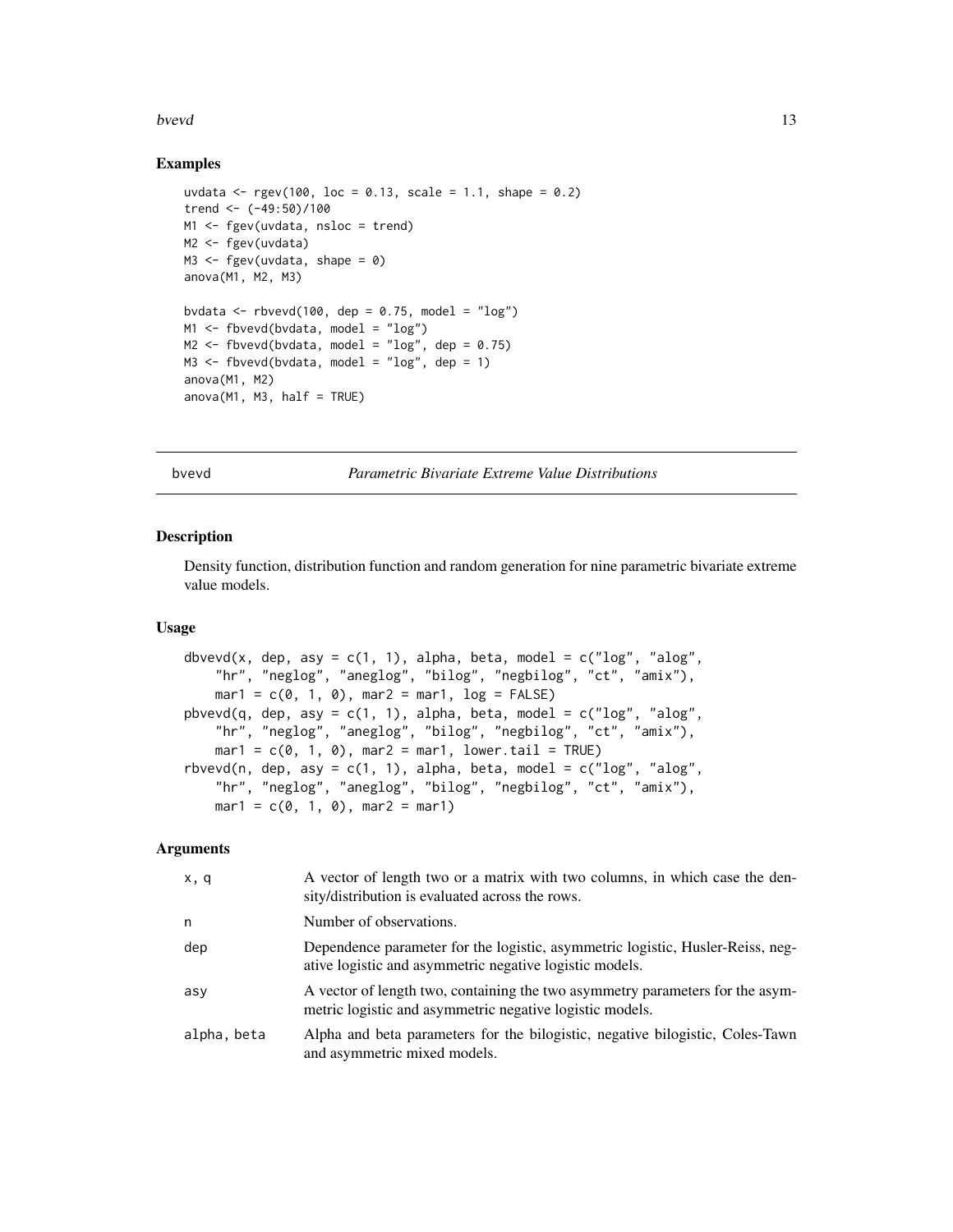| model      | The specified model; a character string. Must be either "log" (the default),<br>"alog", "hr", "neglog", "aneglog", "bilog", "negbilog", "ct" or "amix"<br>(or any unique partial match), for the logistic, asymmetric logistic, Husler-Reiss,<br>negative logistic, asymmetric negative logistic, bilogistic, negative bilogistic,<br>Coles-Tawn and asymmetric mixed models respectively. If parameter arguments<br>are given that do not correspond to the specified model those arguments are<br>ignored, with a warning. |
|------------|------------------------------------------------------------------------------------------------------------------------------------------------------------------------------------------------------------------------------------------------------------------------------------------------------------------------------------------------------------------------------------------------------------------------------------------------------------------------------------------------------------------------------|
| mar1, mar2 | Vectors of length three containing marginal parameters, or matrices with three<br>columns where each column represents a vector of values to be passed to the<br>corresponding marginal parameter.                                                                                                                                                                                                                                                                                                                           |
| log        | Logical; if TRUE, the log density is returned.                                                                                                                                                                                                                                                                                                                                                                                                                                                                               |
| lower.tail | Logical; if TRUE (default), the distribution function is returned; the survivor<br>function is returned otherwise.                                                                                                                                                                                                                                                                                                                                                                                                           |

## Details

Define

$$
y_i = y_i(z_i) = \{1 + s_i(z_i - a_i)/b_i\}^{-1/s_i}
$$

for  $1 + s_i(z_i - a_i)/b_i > 0$  and  $i = 1, 2$ , where the marginal parameters are given by mari =  $(a_i, b_i, s_i), b_i > 0$ . If  $s_i = 0$  then  $y_i$  is defined by continuity.

In each of the bivariate distributions functions  $G(z_1, z_2)$  given below, the univariate margins are generalized extreme value, so that  $G(z_i) = \exp(-y_i)$  for  $i = 1, 2$ . If  $1 + s_i(z_i - a_i)/b_i \leq 0$  for some  $i = 1, 2$ , the value  $z_i$  is either greater than the upper end point (if  $s_i < 0$ ), or less than the lower end point (if  $s_i > 0$ ), of the *i*th univariate marginal distribution.

## $model = "log" (Gumbel, 1960)$

The bivariate logistic distribution function with parameter dep  $= r$  is

$$
G(z_1, z_2) = \exp\left[ -(y_1^{1/r} + y_2^{1/r})^r \right]
$$

where  $0 < r \leq 1$ . This is a special case of the bivariate asymmetric logistic model. Complete dependence is obtained in the limit as r approaches zero. Independence is obtained when  $r = 1$ .

$$
model = "alog" (Tawn, 1988)
$$

The bivariate asymmetric logistic distribution function with parameters dep =  $r$  and asy =  $(t_1, t_2)$ is

$$
G(z_1, z_2) = \exp \left\{ -(1 - t_1)y_1 - (1 - t_2)y_2 - [(t_1y_1)^{1/r} + (t_2y_2)^{1/r}]^r \right\}
$$

where  $0 < r \le 1$  and  $0 \le t_1, t_2 \le 1$ . When  $t_1 = t_2 = 1$  the asymmetric logistic model is equivalent to the logistic model. Independence is obtained when either  $r = 1$ ,  $t_1 = 0$  or  $t_2 = 0$ . Complete dependence is obtained in the limit when  $t_1 = t_2 = 1$  and r approaches zero. Different limits occur when  $t_1$  and  $t_2$  are fixed and r approaches zero.

model = "hr" (Husler and Reiss, 1989)

The Husler-Reiss distribution function with parameter dep  $= r$  is

$$
G(z_1, z_2) = \exp\left(-y_1 \Phi\{r^{-1} + \frac{1}{2}r[\log(y_1/y_2)]\} - y_2 \Phi\{r^{-1} + \frac{1}{2}r[\log(y_2/y_1)]\}\right)
$$

where  $\Phi(\cdot)$  is the standard normal distribution function and  $r > 0$ . Independence is obtained in the limit as  $r$  approaches zero. Complete dependence is obtained as  $r$  tends to infinity.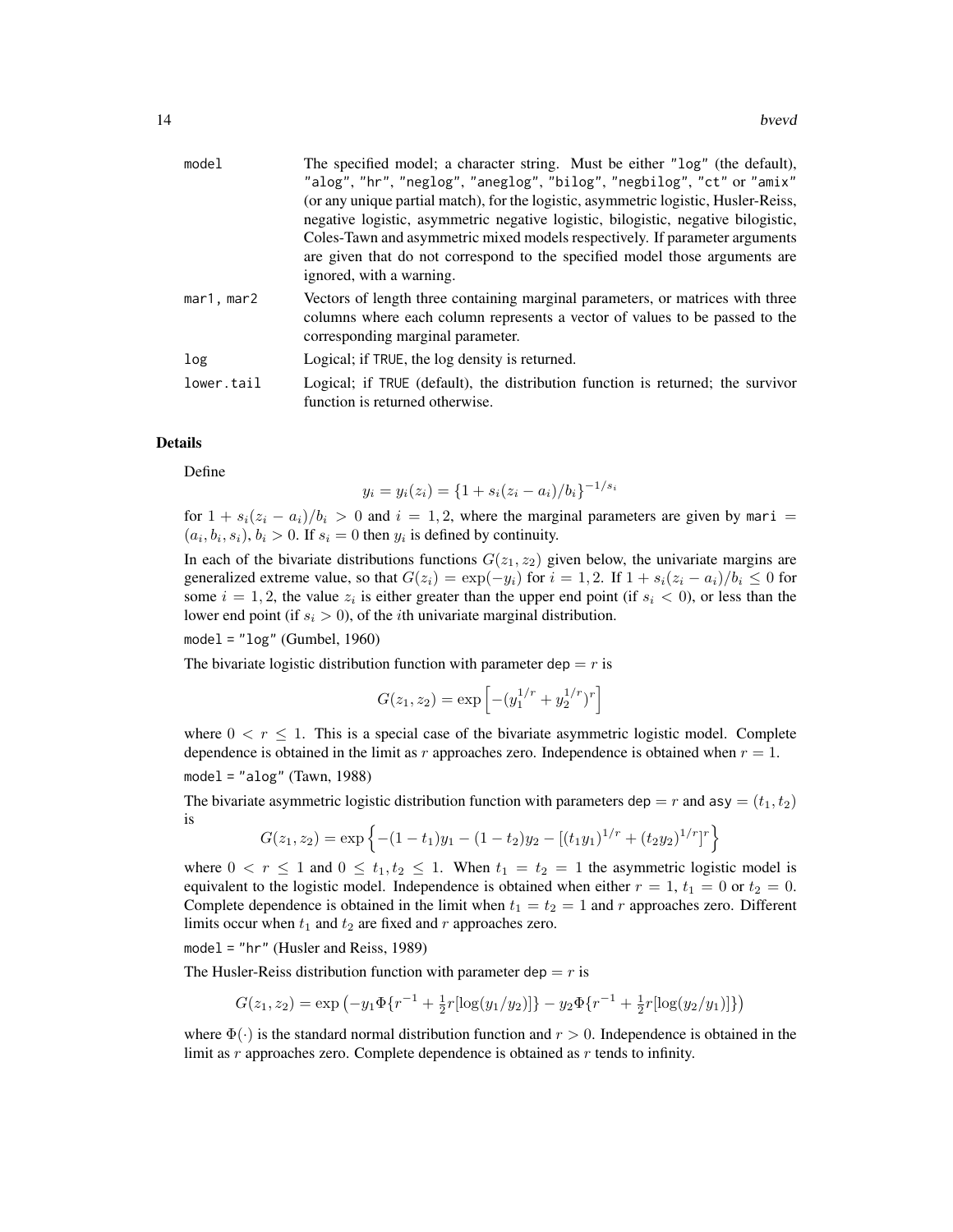bvevd and the state of the state of the state of the state of the state of the state of the state of the state of the state of the state of the state of the state of the state of the state of the state of the state of the

The bivariate negative logistic distribution function with parameter dep  $= r$  is

$$
G(z_1, z_2) = \exp \left\{-y_1 - y_2 + [y_1^{-r} + y_2^{-r}]^{-1/r}\right\}
$$

where  $r > 0$ . This is a special case of the bivariate asymmetric negative logistic model. Independence is obtained in the limit as  $r$  approaches zero. Complete dependence is obtained as  $r$  tends to infinity. The earliest reference to this model appears to be Galambos (1975, Section 4).

model = "aneg $log$ " (Joe, 1990)

The bivariate asymmetric negative logistic distribution function with parameters parameters dep  $=$ r and asy  $=(t_1, t_2)$  is

$$
G(z_1, z_2) = \exp \{-y_1 - y_2 + [(t_1y_1)^{-r} + (t_2y_2)^{-r}]^{-1/r}\}
$$

where  $r > 0$  and  $0 < t_1, t_2 \leq 1$ . When  $t_1 = t_2 = 1$  the asymmetric negative logistic model is equivalent to the negative logistic model. Independence is obtained in the limit as either  $r$ ,  $t_1$  or  $t_2$ approaches zero. Complete dependence is obtained in the limit when  $t_1 = t_2 = 1$  and r tends to infinity. Different limits occur when  $t_1$  and  $t_2$  are fixed and r tends to infinity. The earliest reference to this model appears to be Joe (1990), who introduces a multivariate extreme value distribution which reduces to  $G(z_1, z_2)$  in the bivariate case.

 $model = "bilog" (Smith, 1990)$ 

The bilogistic distribution function with parameters alpha  $=\alpha$  and beta  $=\beta$  is

$$
G(z_1, z_2) = \exp\{-y_1 q^{1-\alpha} - y_2 (1-q)^{1-\beta}\}
$$

where  $q = q(y_1, y_2; \alpha, \beta)$  is the root of the equation

$$
(1 - \alpha)y_1(1 - q)^{\beta} - (1 - \beta)y_2q^{\alpha} = 0,
$$

 $0 < \alpha, \beta < 1$ . When  $\alpha = \beta$  the bilogistic model is equivalent to the logistic model with dependence parameter dep =  $\alpha = \beta$ . Complete dependence is obtained in the limit as  $\alpha = \beta$  approaches zero. Independence is obtained as  $\alpha = \beta$  approaches one, and when one of  $\alpha, \beta$  is fixed and the other approaches one. Different limits occur when one of  $\alpha$ ,  $\beta$  is fixed and the other approaches zero. A bilogistic model is fitted in Smith (1990), where it appears to have been first introduced.

model = "negbilog" (Coles and Tawn, 1994)

The negative bilogistic distribution function with parameters alpha =  $\alpha$  and beta =  $\beta$  is

$$
G(z_1, z_2) = \exp \{-y_1 - y_2 + y_1 q^{1+\alpha} + y_2 (1-q)^{1+\beta} \}
$$

where  $q = q(y_1, y_2; \alpha, \beta)$  is the root of the equation

$$
(1+\alpha)y_1q^{\alpha} - (1+\beta)y_2(1-q)^{\beta} = 0,
$$

 $\alpha > 0$  and  $\beta > 0$ . When  $\alpha = \beta$  the negative bilogistic model is equivalent to the negative logistic model with dependence parameter dep  $= 1/\alpha = 1/\beta$ . Complete dependence is obtained in the limit as  $\alpha = \beta$  approaches zero. Independence is obtained as  $\alpha = \beta$  tends to infinity, and when one of  $\alpha$ ,  $\beta$  is fixed and the other tends to infinity. Different limits occur when one of  $\alpha$ ,  $\beta$  is fixed and the other approaches zero.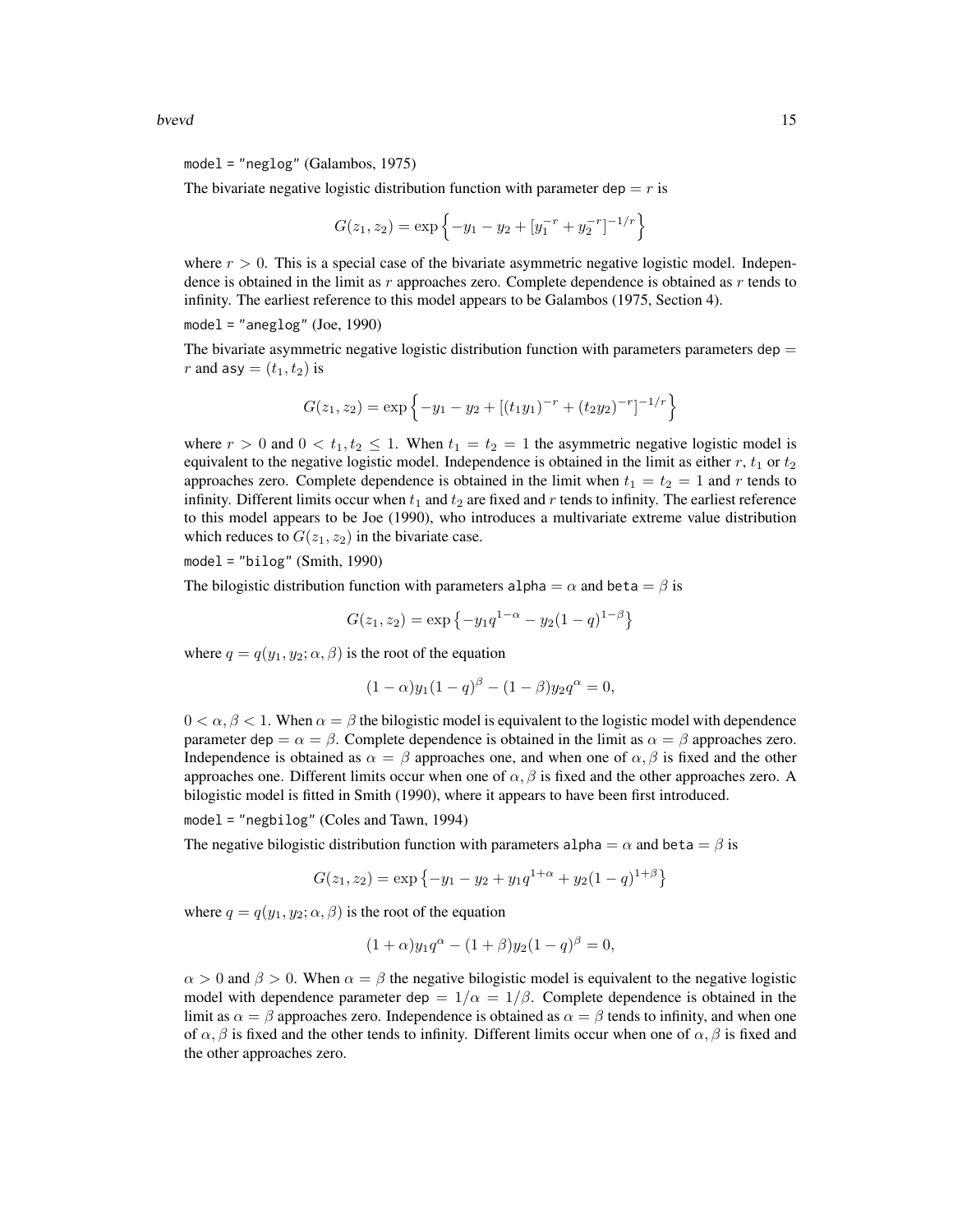model = "ct" (Coles and Tawn, 1991)

The Coles-Tawn distribution function with parameters alpha =  $\alpha > 0$  and beta =  $\beta > 0$  is

$$
G(z_1, z_2) = \exp\{-y_1[1 - \text{Be}(q; \alpha + 1, \beta)] - y_2 \text{Be}(q; \alpha, \beta + 1)\}\
$$

where  $q = \alpha y_2/(\alpha y_2 + \beta y_1)$  and Be(q;  $\alpha, \beta$ ) is the beta distribution function evaluated at q with shape1 =  $\alpha$  and shape2 =  $\beta$ . Complete dependence is obtained in the limit as  $\alpha = \beta$  tends to infinity. Independence is obtained as  $\alpha = \beta$  approaches zero, and when one of  $\alpha, \beta$  is fixed and the other approaches zero. Different limits occur when one of  $\alpha$ ,  $\beta$  is fixed and the other tends to infinity.

 $model = "amix" (Tawn, 1988)$ 

The asymmetric mixed distribution function with parameters alpha =  $\alpha$  and beta =  $\beta$  has a dependence function with the following cubic polynomial form.

$$
A(t) = 1 - (\alpha + \beta)t + \alpha t^2 + \beta t^3
$$

where  $\alpha$  and  $\alpha+3\beta$  are non-negative, and where  $\alpha+\beta$  and  $\alpha+2\beta$  are less than or equal to one. These constraints imply that beta lies in the interval  $[-0.5,0.5]$  and that alpha lies in the interval  $[0,1.5]$ , though alpha can only be greater than one if beta is negative. The strength of dependence increases for increasing alpha (for fixed beta). Complete dependence cannot be obtained. Independence is obtained when both parameters are zero. For the definition of a dependence function, see [abvevd](#page-2-1).

#### Value

dbvevd gives the density function, pbvevd gives the distribution function and rbvevd generates random deviates, for one of nine parametric bivariate extreme value models.

#### Note

The logistic and asymmetric logistic models respectively are simulated using bivariate versions of Algorithms 1.1 and 1.2 in Stephenson(2003). All other models are simulated using a root finding algorithm to simulate from the conditional distributions.

The simulation of the bilogistic and negative bilogistic models requires a root finding algorithm to evaluate q within the root finding algorithm used to simulate from the conditional distributions. The generation of bilogistic and negative bilogistic random deviates is therefore relatively slow (about 2.8 seconds per 1000 random vectors on a 450MHz PIII, 512Mb RAM).

The bilogistic and negative bilogistic models can be represented under a single model, using the integral of the maximum of two beta distributions (Joe, 1997).

The Coles-Tawn model is called the Dirichelet model in Coles and Tawn (1991).

#### **References**

Coles, S. G. and Tawn, J. A. (1991) Modelling extreme multivariate events. *J. Roy. Statist. Soc., B*, 53, 377–392.

Coles, S. G. and Tawn, J. A. (1994) Statistical methods for multivariate extremes: an application to structural design (with discussion). *Appl. Statist.*, 43, 1–48.

Galambos, J. (1975) Order statistics of samples from multivariate distributions. *J. Amer. Statist. Assoc.*, 70, 674–680.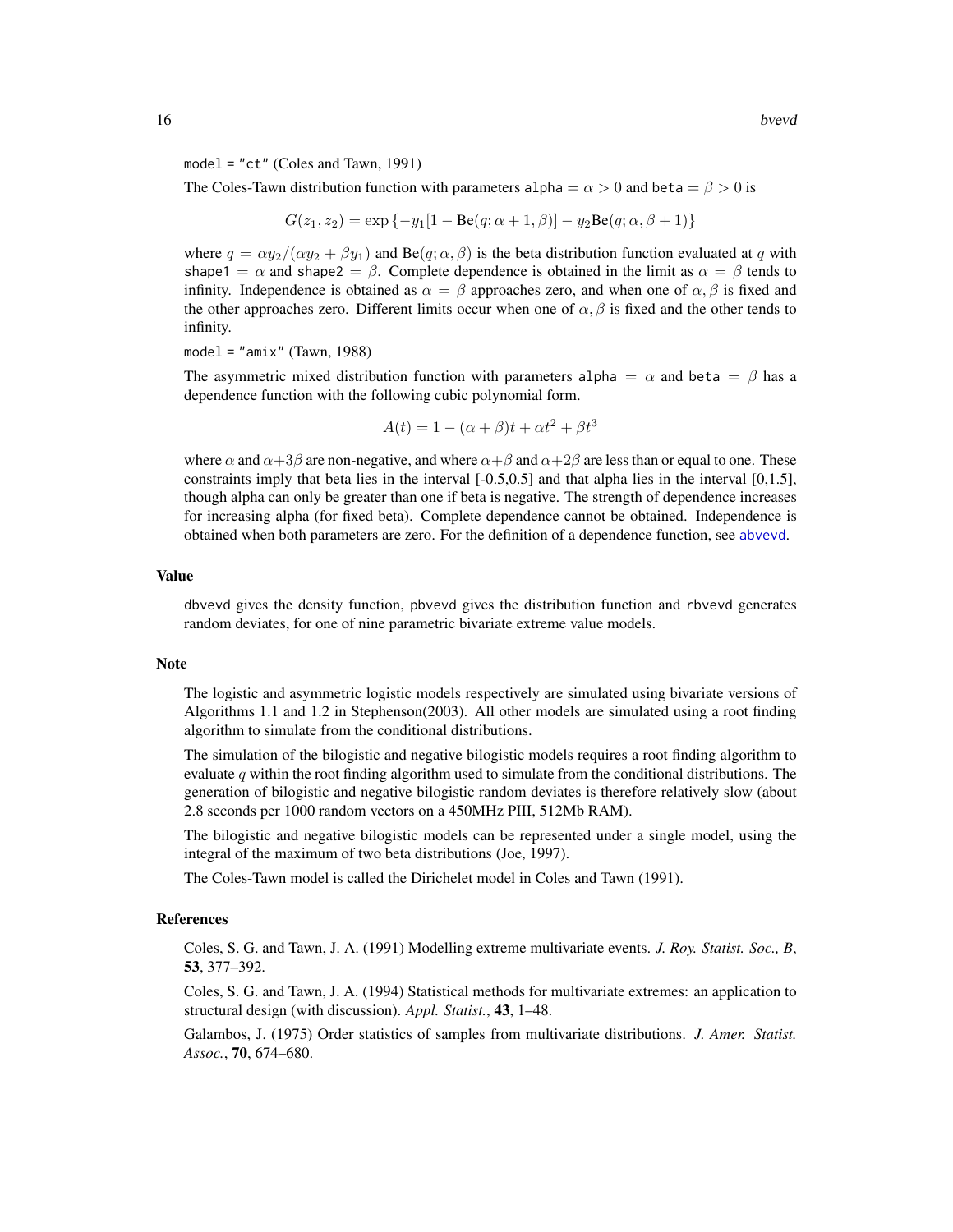#### <span id="page-16-0"></span>bvtcplot the state of the state of the state of the state of the state of the state of the state of the state of the state of the state of the state of the state of the state of the state of the state of the state of the s

Gumbel, E. J. (1960) Distributions des valeurs extremes en plusieurs dimensions. *Publ. Inst. Statist. Univ. Paris*, 9, 171–173.

Husler, J. and Reiss, R.-D. (1989) Maxima of normal random vectors: between independence and complete dependence. *Statist. Probab. Letters*, 7, 283–286.

Joe, H. (1990) Families of min-stable multivariate exponential and multivariate extreme value distributions. *Statist. Probab. Letters*, 9, 75–81.

Joe, H. (1997) *Multivariate Models and Dependence Concepts*, London: Chapman & Hall.

Smith, R. L. (1990) Extreme value theory. In *Handbook of Applicable Mathematics* (ed. W. Ledermann), vol. 7. Chichester: John Wiley, pp. 437–471.

Stephenson, A. G. (2003) Simulating multivariate extreme value distributions of logistic type. *Extremes*, 6(1), 49–60.

Tawn, J. A. (1988) Bivariate extreme value theory: models and estimation. *Biometrika*, 75, 397– 415.

## See Also

[abvevd](#page-2-1), [rgev](#page-50-1), [rmvevd](#page-62-1)

#### Examples

```
pbvevd(matrix(rep(0:4,2), ncol=2), dep = 0.7, model = "log")pbved(c(2,2), dep = 0.7, asy = c(0.6,0.8), model = "alog")pbved(c(1,1), dep = 1.7, model = "hr")margins \leq cbind(0, 1, seq(-0.5, 0.5, 0.1))
rbvevd(11, dep = 1.7, model = "hr", mar1 = margins)
rbvevd(10, dep = 1.2, model = "neglog", mar1 = c(10, 1, 1))
rbvevd(10, alpha = 0.7, beta = 0.52, model = "bilog")
dbvevd(c(0,0), dep = 1.2, asy = c(0.5,0.9), model = "aneglog")dbvevd(c(\emptyset, \emptyset), alpha = 0.75, beta = 0.5, model = "ct", log = TRUE)
dbvevd(c(\theta, \theta)), alpha = \theta.7, beta = 1.52, model = "negbilog")
```
<span id="page-16-1"></span>bvtcplot *Bivariate Threshold Choice Plot*

#### **Description**

Produces a diagnostic plot to assist with threshold choice for bivariate data.

## Usage

```
bvtcplot(x, spectral = FALSE, xlab, ylab, \ldots)
```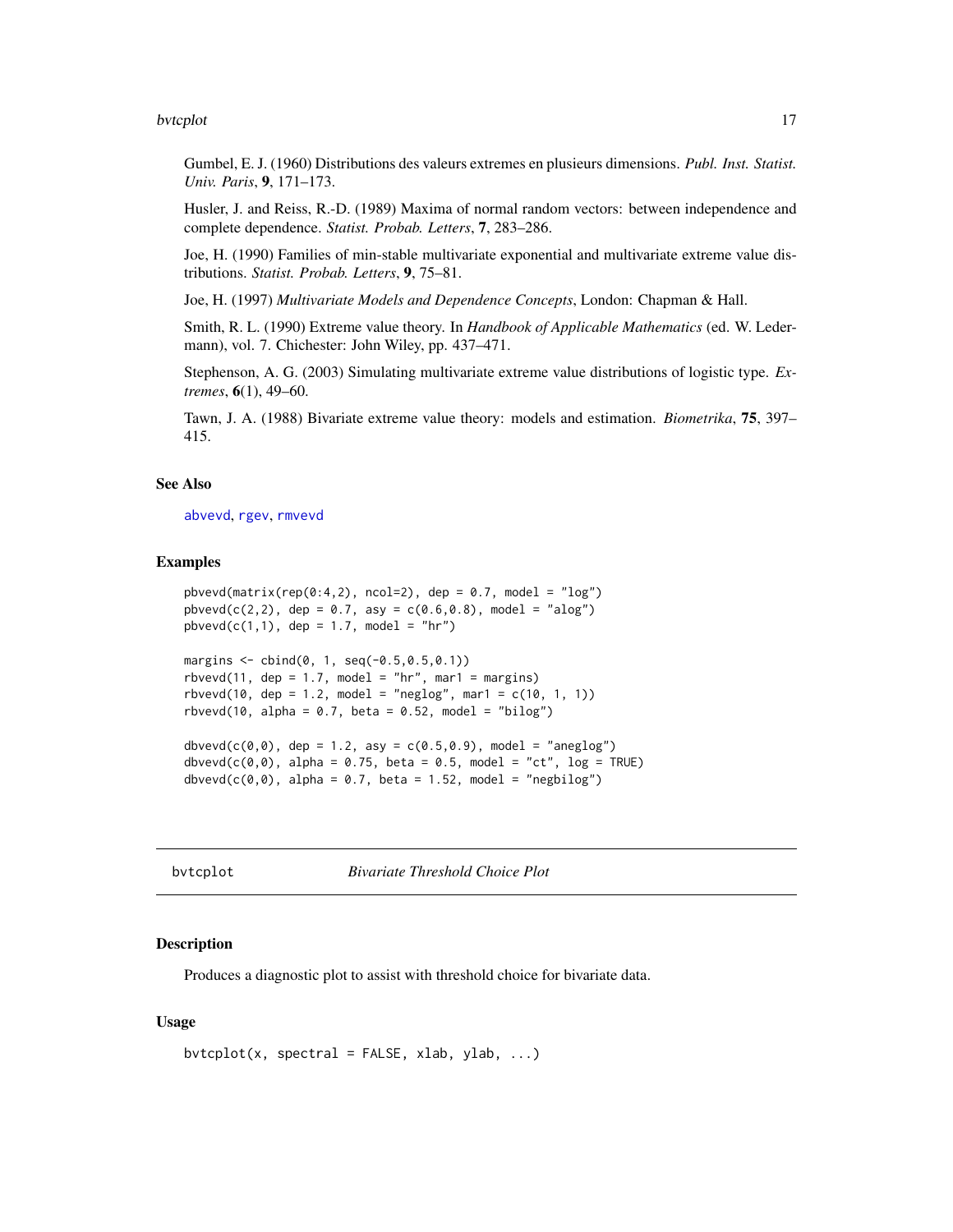## <span id="page-17-0"></span>Arguments

| $\mathsf{x}$ | A matrix or data frame, ordinarily with two columns, which may contain missing<br>values.  |
|--------------|--------------------------------------------------------------------------------------------|
| spectral     | If TRUE, an estimate of the spectral measure is plotted instead of the diagnostic<br>plot. |
| ylab, xlab   | Graphics parameters.                                                                       |
| $\cdots$     | Other arguments to be passed to the plotting function.                                     |

## Details

If spectral is FALSE (the default), produces a threshold choice plot as illustrated in Beirlant et al. (2004). With n non-missing bivariate observations, the integers  $k = 1, \ldots, n - 1$  are plotted against the values  $(k/n)r_{(n-k)}$ , where  $r_{(n-k)}$  is the  $(n-k)$ th order statistic of the sum of the margins following empirical transformation to standard Frechet.

A vertical line is drawn at  $k\emptyset$ , where  $k\emptyset$  is the largest integer for which the y-axis is above the value two. If spectral is FALSE, the largest k0 data points are used to plot an estimate of the spectal measure  $H([0, w])$  versus w.

## Value

A list is invisibly returned giving k0 and the values used to produce the plot.

## References

Beirlant, J., Goegebeur, Y., Segers, J. and Teugels, J. L. (2004) *Statistics of Extremes: Theory and Applications.*, Chichester, England: John Wiley and Sons.

## See Also

[fbvpot](#page-34-1), [tcplot](#page-83-1)

#### Examples

```
## Not run: bvtcplot(lossalae)
## Not run: bvtcplot(lossalae, spectral = TRUE)
```
Calculate Conditional Copulas for Parametric Bivariate Extreme *Value Distributions*

#### Description

Conditional copula functions, conditioning on either margin, for nine parametric bivariate extreme value models.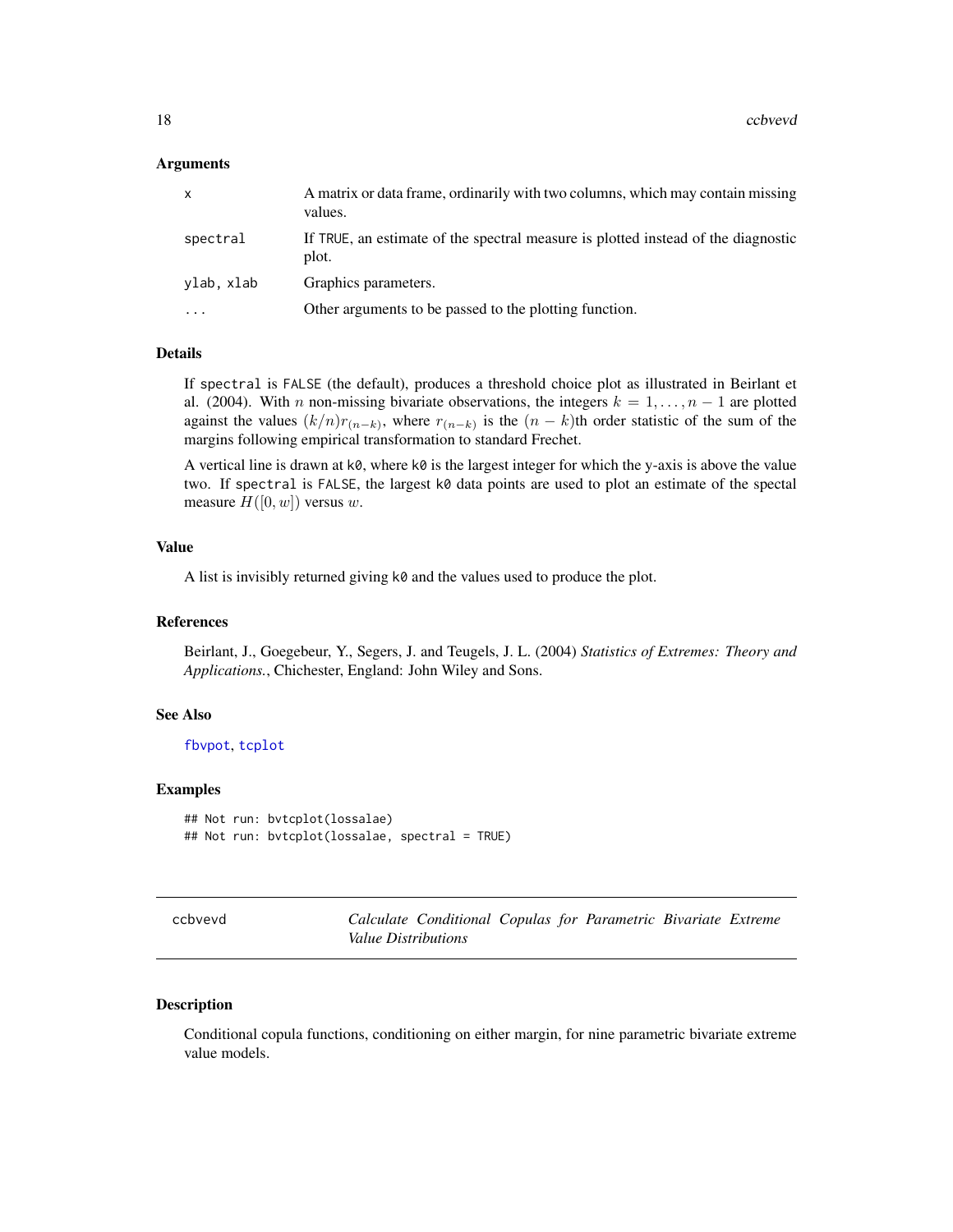#### ccbvevd and the contract of the contract of the contract of the contract of the contract of the contract of the contract of the contract of the contract of the contract of the contract of the contract of the contract of th

## Usage

```
ccbvevd(x, mar = 2, dep, asy = c(1, 1), alpha, beta, model = c("log","alog", "hr", "neglog", "aneglog", "bilog", "negbilog", "ct",
    "amix"), lower.tail = TRUE)
```
#### Arguments

| X           | A matrix or data frame, ordinarily with two columns, which may contain missing<br>values. A data frame may also contain a third column of mode logical, which<br>itself may contain missing values (see <b>Details</b> ).                                                                                                                                                                                                                                                                                                    |
|-------------|------------------------------------------------------------------------------------------------------------------------------------------------------------------------------------------------------------------------------------------------------------------------------------------------------------------------------------------------------------------------------------------------------------------------------------------------------------------------------------------------------------------------------|
| mar         | One or two; conditions on this margin.                                                                                                                                                                                                                                                                                                                                                                                                                                                                                       |
| dep         | Dependence parameter for the logistic, asymmetric logistic, Husler-Reiss, neg-<br>ative logistic and asymmetric negative logistic models.                                                                                                                                                                                                                                                                                                                                                                                    |
| asy         | A vector of length two, containing the two asymmetry parameters for the asym-<br>metric logistic and asymmetric negative logistic models.                                                                                                                                                                                                                                                                                                                                                                                    |
| alpha, beta | Alpha and beta parameters for the bilogistic, negative bilogistic, Coles-Tawn<br>and asymmetric mixed models.                                                                                                                                                                                                                                                                                                                                                                                                                |
| model       | The specified model; a character string. Must be either "log" (the default),<br>"alog", "hr", "neglog", "aneglog", "bilog", "negbilog", "ct" or "amix"<br>(or any unique partial match), for the logistic, asymmetric logistic, Husler-Reiss,<br>negative logistic, asymmetric negative logistic, bilogistic, negative bilogistic,<br>Coles-Tawn and asymmetric mixed models respectively. If parameter arguments<br>are given that do not correspond to the specified model those arguments are<br>ignored, with a warning. |
| lower.tail  | Logical; if TRUE (default), the conditional distribution function is returned; the<br>conditional survivor function is returned otherwise.                                                                                                                                                                                                                                                                                                                                                                                   |

## Details

The function calculates  $P(U_1 \lt x_1 | U_2 = x_2)$ , where  $(U_1, U_2)$  is a random vector with Uni $form(0,1)$  margins and with a dependence structure given by the specified parametric model. By default, the values of  $x_1$  and  $x_1$  are given by the first and second columns of the argument x. If mar = 1 then this is reversed.

If x has a third column  $x_3$  of mode logical, then the function returns  $P(U_1 < x_1 | U_2 = x_2, I = x_3)$ , according to inference proceedures derived by Stephenson and Tawn (2004). See [fbvevd](#page-30-1). This requires numerical integration, and hence will be slower.

This function is mainly for internal use. It is used by  $plot$ , bvevd to calculate the conditional P-P plotting diagnostics.

#### Value

A numeric vector of probabilities.

#### References

Stephenson, A. G. and Tawn, J. A. (2004) Exploiting Occurence Times in Likelihood Inference for Componentwise Maxima. *Biometrika* 92(1), 213–217.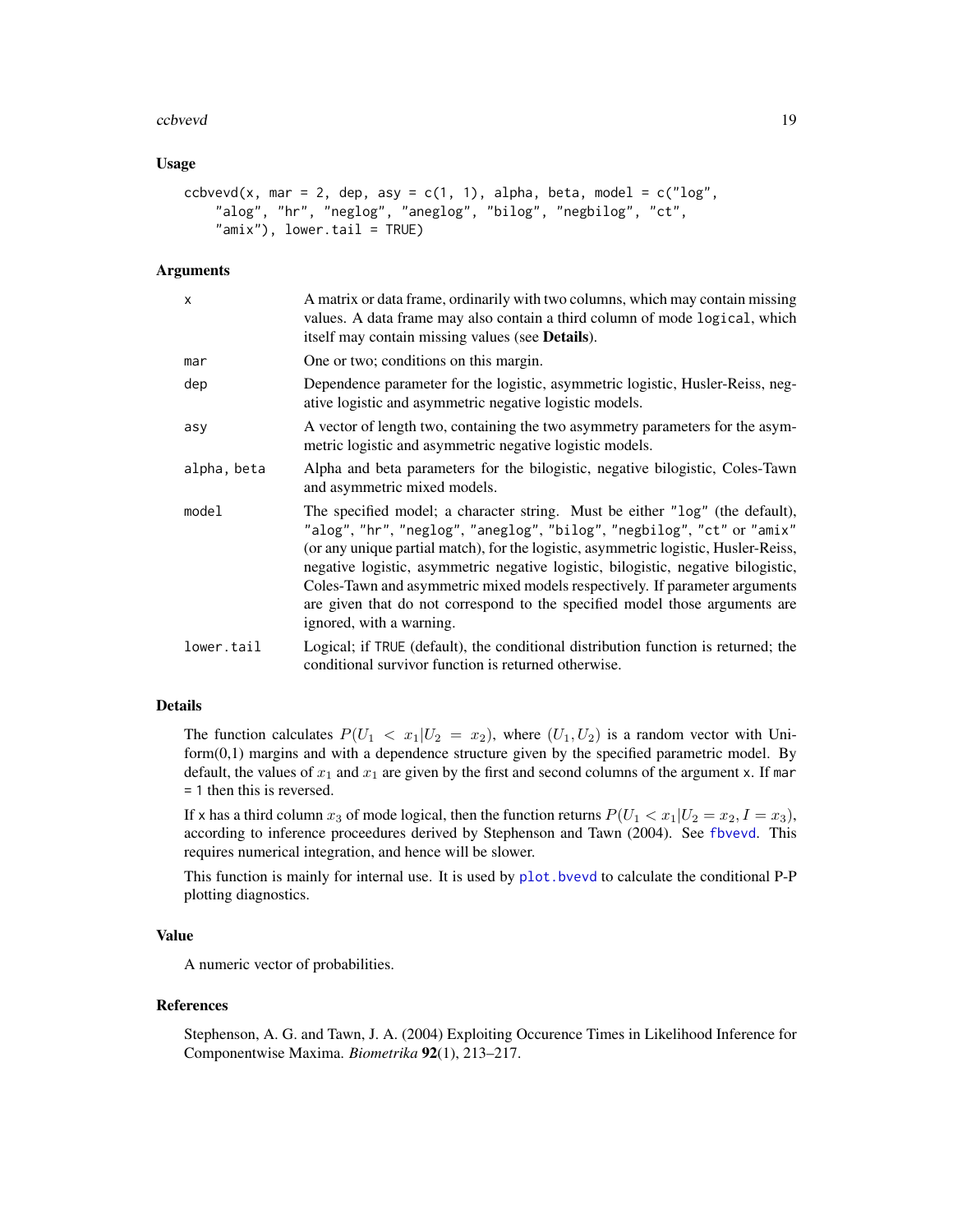20 chiplot

## See Also

[rbvevd](#page-12-1), [fbvevd](#page-30-1), [plot.bvevd](#page-67-1)

#### <span id="page-19-1"></span>chiplot *Dependence Measure Plots*

## Description

Plots of estimates of the dependence measures chi and chi-bar for bivariate data.

## Usage

```
chiplot(data, nq = 100, qlim = NULL, which = 1:2, conf = 0.95, trunc =
    TRUE, spcases = FALSE, lty = 1, cilty = 2, col = 1, cicol = 1,
    xlim = c(0,1), ylim1 = c(-1,1), ylim2 = c(-1,1), main1 = "Chi Plot",
   main2 = "Chi Bar Plot", xlab = "Quantile", ylab1 = "Chi", ylab2 =
    "Chi Bar", ask = nb.fig < length(which) && dev.interactive(), ...)
```

| data         | A matrix or data frame with two columns. Rows (observations) with missing<br>values are stripped from the data before any computations are performed.                      |
|--------------|----------------------------------------------------------------------------------------------------------------------------------------------------------------------------|
| nq           | The number of quantiles at which the measures are evaluated.                                                                                                               |
| qlim         | The limits of the quantiles at which the measures are evaluated (see <b>Details</b> ).                                                                                     |
| which        | If only one plot is required, specify 1 for chi and 2 for chi-bar.                                                                                                         |
| conf         | The confidence coefficient of the plotted confidence intervals.                                                                                                            |
| trunc        | Logical; truncate the estimates at their theoretical upper and lower bounds?                                                                                               |
| spcases      | If TRUE, plots greyed lines corresponding to the special cases of perfect posi-<br>tive/negative dependence and exact independence.                                        |
| lty, cilty   | Line types for the estimates of the measures and for the confidence intervals<br>respectively. Use zero to supress.                                                        |
| col, cicol   | Colour types for the estimates of the measures and for the confidence intervals<br>respectively.                                                                           |
| xlim, xlab   | Limits and labels for the x-axis; they apply to both plots.                                                                                                                |
| ylim1        | Limits for the y-axis of the chi plot. If this is NULL (the default) the upper limit is<br>one, and the lower limit is the minimum of zero and the smallest plotted value. |
| ylim2        | Limits for the y-axis of the chi-bar plot.                                                                                                                                 |
| main1, main2 | The plot titles for the chi and chi-bar plots respectively.                                                                                                                |
| ylab1, ylab2 | The y-axis labels for the chi and chi-bar plots respectively.                                                                                                              |
| ask          | Logical; if TRUE, the user is asked before each plot.                                                                                                                      |
| $\cdots$     | Other arguments to be passed to matplot.                                                                                                                                   |

<span id="page-19-0"></span>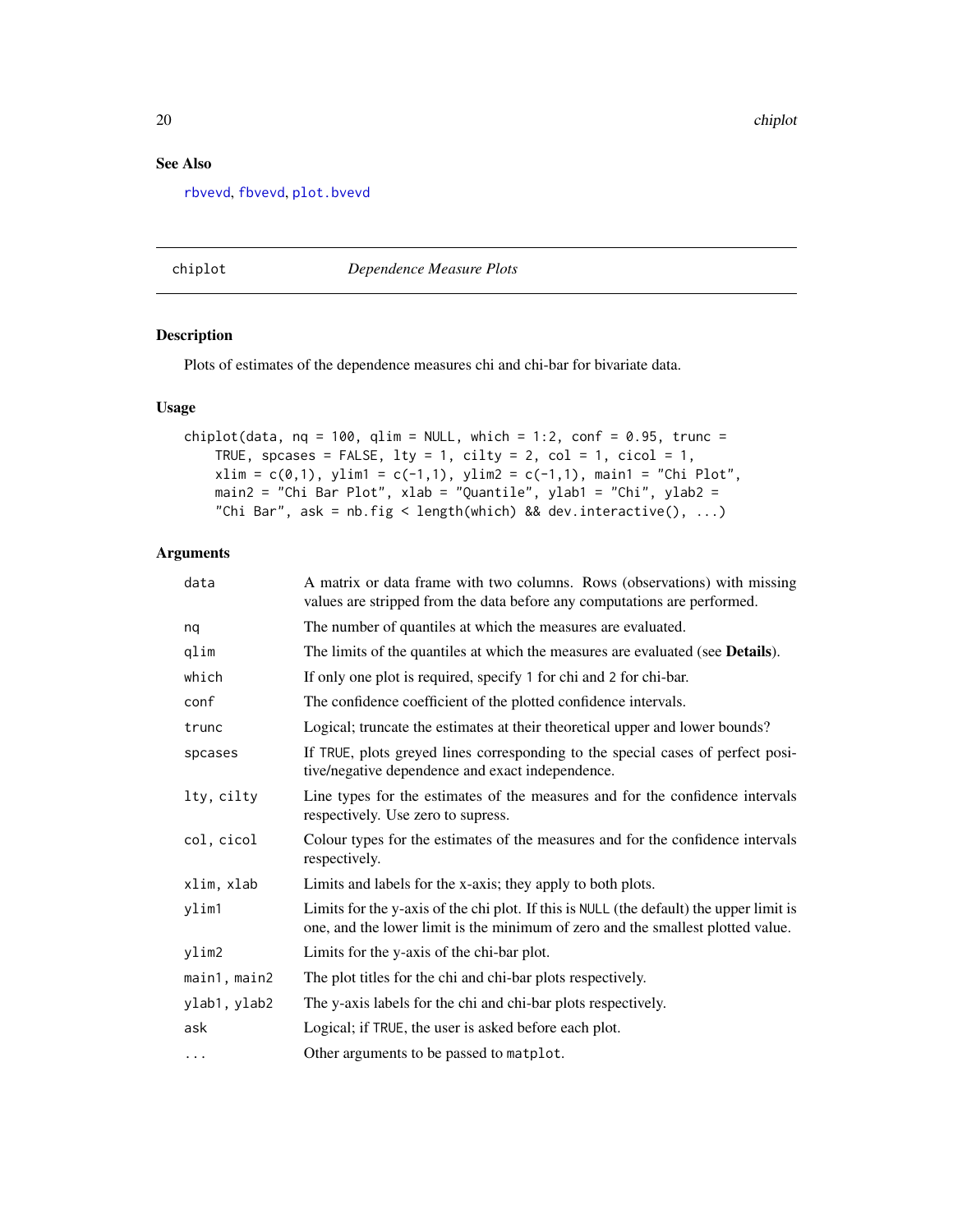#### chiplot 21

## Details

These measures are explained in full detail in Coles, Heffernan and Tawn (1999). A brief treatment is also given in Section 8.4 of Coles(2001). A short summary is given as follows. We assume that the data are *iid* random vectors with common bivariate distribution function  $G$ , and we define the random vector  $(X, Y)$  to be distributed according to G.

The chi plot is a plot of  $q$  against empirical estimates of

$$
\chi(q) = 2 - \log(\Pr(F_X(X) < q, F_Y(Y) < q)) / \log(q)
$$

where  $F_X$  and  $F_Y$  are the marginal distribution functions, and where q is in the interval (0,1). The quantity  $\chi(q)$  is bounded by

$$
2 - \log(2u - 1) / \log(u) \le \chi(q) \le 1
$$

where the lower bound is interpreted as -Inf for  $q \leq 1/2$  and zero for  $q = 1$ . These bounds are reflected in the corresponding estimates.

The chi bar plot is a plot of  $q$  against empirical estimates of

$$
\bar{\chi}(q) = 2\log(1-q)/\log(\Pr(F_X(X) > q, F_Y(Y) > q)) - 1
$$

where  $F_X$  and  $F_Y$  are the marginal distribution functions, and where q is in the interval (0,1). The quantity  $\bar{\chi}(q)$  is bounded by  $-1 \leq \bar{\chi}(q) \leq 1$  and these bounds are reflected in the corresponding estimates.

Note that the empirical estimators for  $\chi(q)$  and  $\bar{\chi}(q)$  are undefined near  $q = 0$  and  $q = 1$ . By default the function takes the limits of  $q$  so that the plots depicts all values at which the estimators are defined. This can be overridden by the argument qlim, which must represent a subset of the default values (and these can be determined using the component quantile of the invisibly returned list; see Value).

The confidence intervals within the plot assume that observations are independent, and that the marginal distributions are estimated exactly. The intervals are constructed using the delta method; this may lead to poor interval estimates near  $q = 0$  and  $q = 1$ .

The function  $\chi(q)$  can be interpreted as a quantile dependent measure of dependence. In particular, the sign of  $\chi(q)$  determines whether the variables are positively or negatively associated at quantile level q. By definition, variables are said to be asymptotically independent when  $\chi(1)$  (defined in the limit) is zero. For independent variables,  $\chi(q) = 0$  for all q in (0,1). For perfectly dependent variables,  $\chi(q) = 1$  for all q in (0,1). For bivariate extreme value distributions,  $\chi(q) = 2(1 A(1/2)$ ) for all q in (0,1), where A is the dependence function, as defined in [abvevd](#page-2-1). If a bivariate threshold model is to be fitted (using [fbvpot](#page-34-1)), this plot can therefore act as a threshold identification plot, since e.g. the use of 95% marginal quantiles as threshold values implies that  $\chi(q)$  should be approximately constant above  $q = 0.95$ .

The function  $\bar{\chi}(q)$  can again be interpreted as a quantile dependent measure of dependence; it is most useful within the class of asymptotically independent variables. For asymptotically dependent variables (i.e. those for which  $\chi(1) < 1$ ), we have  $\bar{\chi}(1) = 1$ , where  $\bar{\chi}(1)$  is again defined in the limit. For asymptotically independent variables,  $\bar{\chi}(1)$  provides a measure that increases with dependence strength. For independent variables  $\bar{\chi}(q) = 0$  for all q in (0,1), and hence  $\bar{\chi}(1) = 0$ .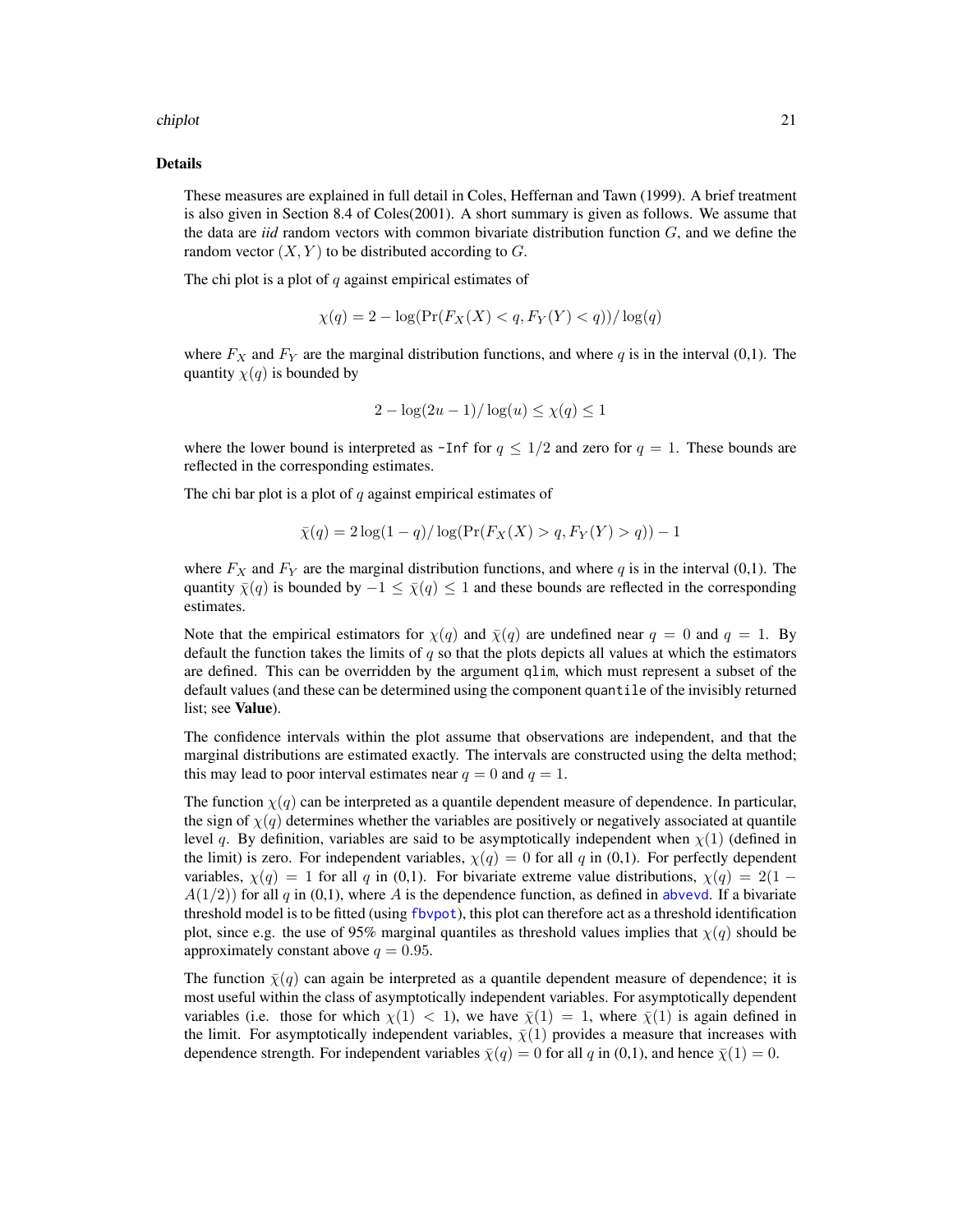## Value

A list with components quantile, chi (if 1 is in which) and chibar (if 2 is in which) is invisibly returned. The components quantile and chi contain those objects that were passed to the formal arguments x and y of matplot in order to create the chi plot. The components quantile and chibar contain those objects that were passed to the formal arguments x and y of matplot in order to create the chi-bar plot.

## Author(s)

Jan Heffernan and Alec Stephenson

## References

Coles, S. G., Heffernan, J. and Tawn, J. A. (1999) Dependence measures for extreme value analyses. *Extremes*, 2, 339–365.

Coles, S. G. (2001) *An Introduction to Statistical Modelling of Extreme Values*, London: Springer– Verlag.

## See Also

[fbvevd](#page-30-1), [fbvpot](#page-34-1), [matplot](#page-0-0)

#### Examples

 $par(mfrow = c(1,2))$ smdat1 <- rbvevd(1000, dep = 0.6, model = "log") smdat2 <-  $r$ bvevd(1000, dep = 1, model = " $log$ ") chiplot(smdat1) chiplot(smdat2)

<span id="page-21-1"></span>

clusters *Identify Clusters of Exceedences*

## Description

Identify clusters of exceedences.

## Usage

```
clusters(data, u, r = 1, ulow = -Inf, rlow = 1, cmax = FALSE, keep.namees= TRUE, plot = FALSE, xdata = seq(along = data), lvals = TRUE, lty =
   1, lwd = 1, pch = par("pch"), col = if(n > 250) NULL else "grey",
   xlab = "Index", ylab = "Data", ...)
```
<span id="page-21-0"></span>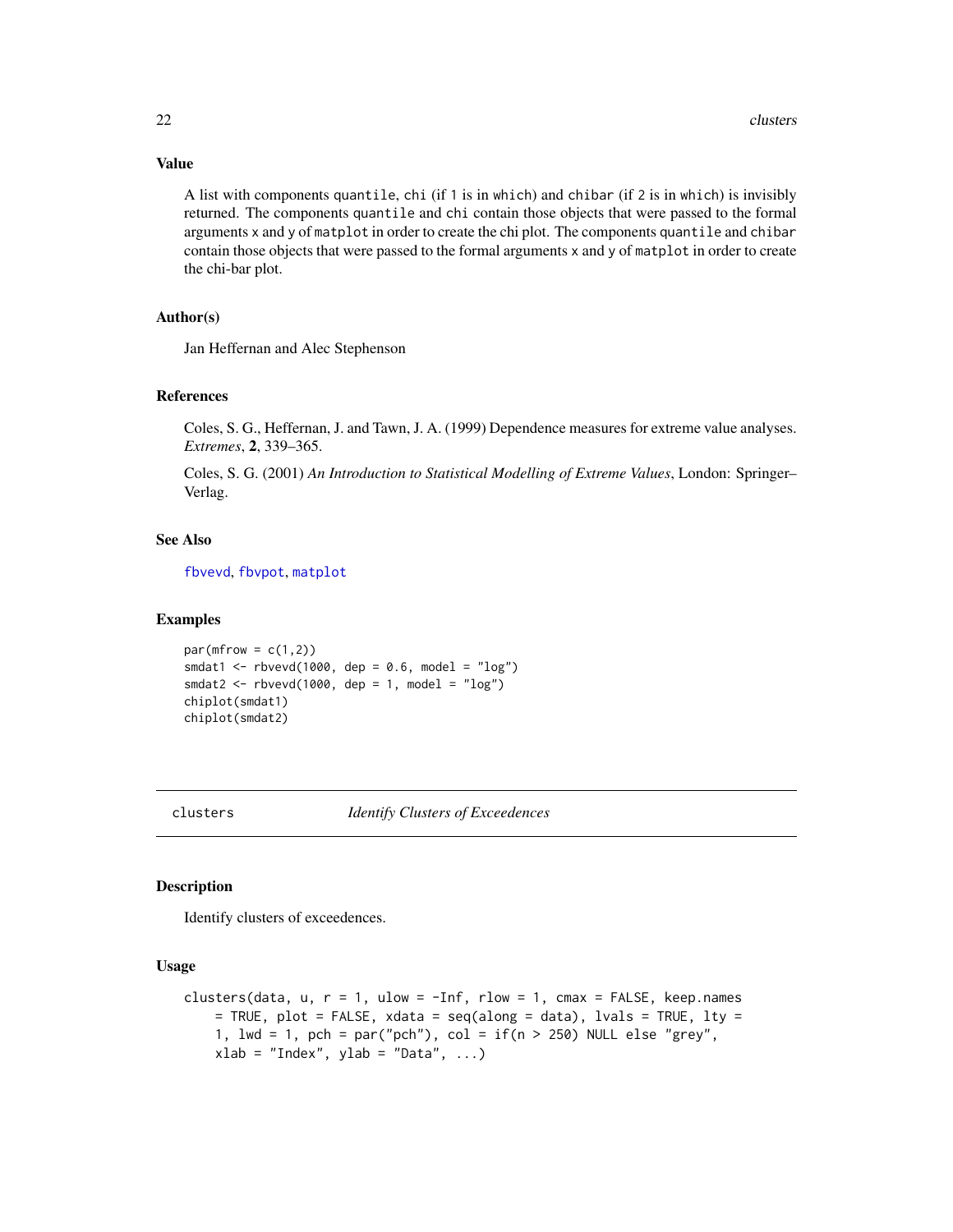#### clusters 23

## Arguments

| data       | A numeric vector, which may contain missing values.                                                                                                                                                                                                                                                                                                           |
|------------|---------------------------------------------------------------------------------------------------------------------------------------------------------------------------------------------------------------------------------------------------------------------------------------------------------------------------------------------------------------|
| u          | A single value giving the threshold, unless a time varying threshold is used, in<br>which case u should be a vector of thresholds, typically with the same length as<br>data (or else the usual recycling rules are applied).                                                                                                                                 |
| r          | A postive integer denoting the clustering interval length. By default the interval<br>length is one.                                                                                                                                                                                                                                                          |
| ulow       | A single value giving the lower threshold, unless a time varying lower threshold<br>is used, in which case ulow should be a vector of lower thresholds, typically<br>with the same length as data (or else the usual recycling rules are applied). By<br>default there is no lower threshold (or equivalently, the lower threshold is -Inf).                  |
| rlow       | A postive integer denoting the lower clustering interval length. By default the<br>interval length is one.                                                                                                                                                                                                                                                    |
| cmax       | Logical; if FALSE (the default), a list containing the clusters of exceedences is<br>returned. If TRUE a numeric vector containing the cluster maxima is returned.                                                                                                                                                                                            |
| keep.names | Logical; if FALSE, the function makes no attempt to retain the names/indices of<br>the observations within the returned object. If data contains a large number<br>of observations, this can make the function run much faster. The argument is<br>mainly designed for internal use.                                                                          |
| plot       | Logical; if TRUE a plot is given that depicts the identified clusters, and the clus-<br>ters (if cmax is FALSE) or cluster maxima (if cmax is TRUE) are returned invisibly.<br>If FALSE (the default), the following arguments are ignored.                                                                                                                   |
| xdata      | A numeric vector with the same length as data, giving the values to be plotted<br>on the x-axis.                                                                                                                                                                                                                                                              |
| lvals      | Logical; should the values below the threshold and the line depicting the lower<br>threshold be plotted?                                                                                                                                                                                                                                                      |
| lty, lwd   | Line type and width for the lines depicting the threshold and the lower threshold.                                                                                                                                                                                                                                                                            |
| pch        | Plotting character.                                                                                                                                                                                                                                                                                                                                           |
| col        | Strips of colour col are used to identify the clusters. An observation is contained<br>in the cluster if the centre of the corresponding plotting character is contained<br>in the coloured strip. If col is NULL the strips are omitted. By default the strips<br>are coloured "grey", but are omitted whenever data contains more than 250<br>observations. |
| xlab, ylab | Labels for the x and y axis.                                                                                                                                                                                                                                                                                                                                  |
|            | Other graphics parameters.                                                                                                                                                                                                                                                                                                                                    |

## Details

The clusters of exceedences are identified as follows. The first exceedence of the threshold initiates the first cluster. The first cluster then remains active until either r consecutive values fall below (or are equal to) the threshold, or until rlow consecutive values fall below (or are equal to) the lower threshold. The next exceedence of the threshold (if it exists) then initiates the second cluster, and so on. Missing values are allowed, in which case they are treated as falling below (or equal to) the threshold, but falling above the lower threshold.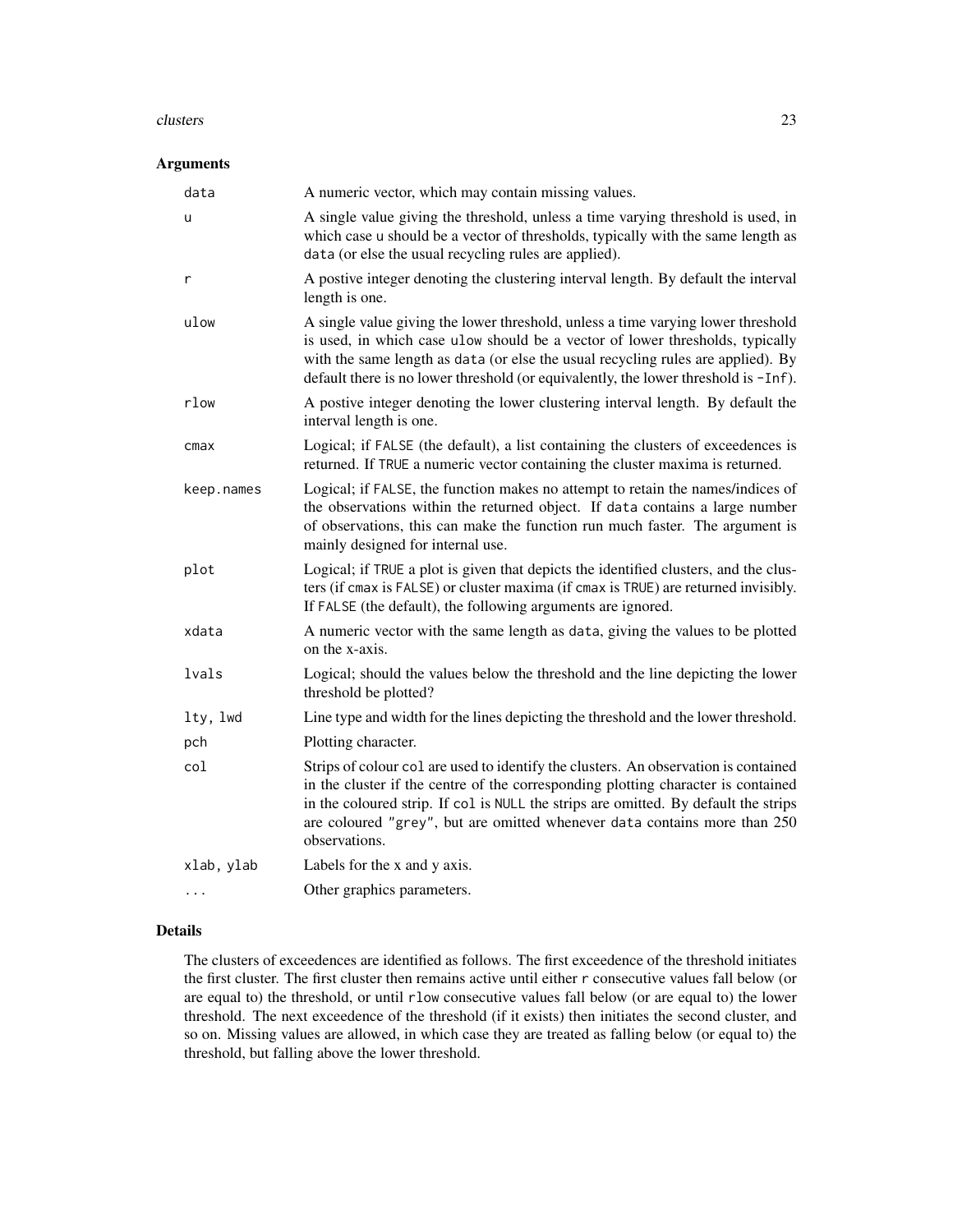## Value

If cmax is FALSE (the default), a list with one component for each identified cluster. If cmax is TRUE, a numeric vector containing the cluster maxima. In any case, the returned object has an attribute acs, giving the average cluster size (where the cluster size is defined as the number of exceedences within a cluster), which will be NaN if there are no values above the threshold (and hence no clusters).

If plot is TRUE, the list of clusters, or vector of cluster maxima, is returned invisibly.

## See Also

[exi](#page-26-1), [exiplot](#page-27-1)

#### Examples

```
clusters(portpirie, 4.2, 3)
clusters(portpirie, 4.2, 3, cmax = TRUE)
clusters(portpirie, 4.2, 3, 3.8, plot = TRUE)
clusters(portpirie, 4.2, 3, 3.8, plot = TRUE, lvals = FALSE)
tvu <- c(rep(4.2, 20), rep(4.1, 25), rep(4.2, 20))
clusters(portpirie, tvu, 3, plot = TRUE)
```
confint.evd *Calculate Confidence Intervals*

## Description

Calculate profile and Wald confidence intervals of parameters in fitted models.

## Usage

```
## S3 method for class 'evd'
confint(object, parm, level = 0.95, ...)## S3 method for class 'profile.evd'
confint(object, parm, level = 0.95, ...)
```

| object | Either a fitted model object (of class evd) for Wald confidence intervals, or a<br>profile trace (of class profile .evd) for profile likelihood confidence intervals.                            |
|--------|--------------------------------------------------------------------------------------------------------------------------------------------------------------------------------------------------|
| parm   | A character vector of parameters; a confidence interval is calculated for each<br>parameter. If missing, then intervals are returned for all parameters in the fitted<br>model or profile trace. |
| level  | A single number giving the confidence level.                                                                                                                                                     |
|        | Not used.                                                                                                                                                                                        |

<span id="page-23-0"></span>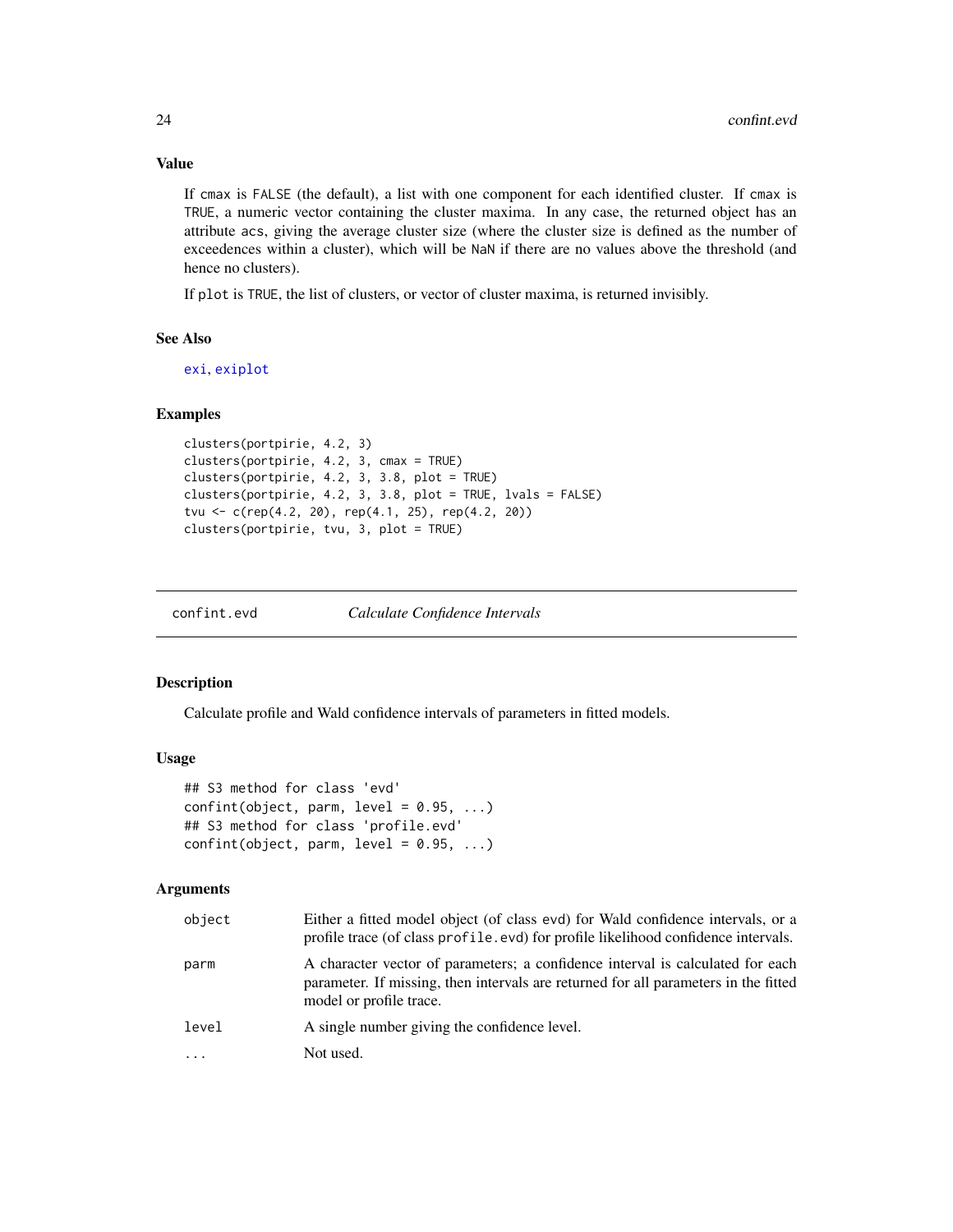#### <span id="page-24-0"></span>evind.test 25

## Value

A matrix with two columns giving lower and upper confidence limits.

For profile confidence intervals, this function assumes that the profile trace is unimodal. If the profile trace is not unimodal then the function will give spurious results.

## See Also

[profile.evd](#page-76-1)

## Examples

```
m1 <- fgev(portpirie)
confint(m1)
## Not run: pm1 <- profile(m1)
## Not run: plot(pm1)
## Not run: confint(pm1)
```
evind.test *Perform Hypothesis Test Of Independence*

## Description

Perform score and likelihood ratio tests of independence for bivariate data, assuming a logistic dependence model as the alternative.

## Usage

```
evind.test(x, method = c("ratio", "score"), verbose = FALSE)
```
## Arguments

| $\mathsf{x}$ | A matrix or data frame, ordinarily with two columns, which may contain missing<br>values.            |
|--------------|------------------------------------------------------------------------------------------------------|
| method       | The test methodology; either "ratio" for the likelihood ratio test or "score"<br>for the score test. |
| verbose      | If TRUE, shows estimates of the marginal parameters in addition to the depen-<br>dence parameter.    |

## Details

This simple function fits a stationary bivariate logistic model to the data and performs a hypothesis test of dep  $= 1$  versus dep  $< 1$  using the methodology in Tawn (1988). The null distributions for the printed test statistics are chi-squared on one df for the likelihood ratio test, and standard normal for the score test.

## Value

An object of class "htest".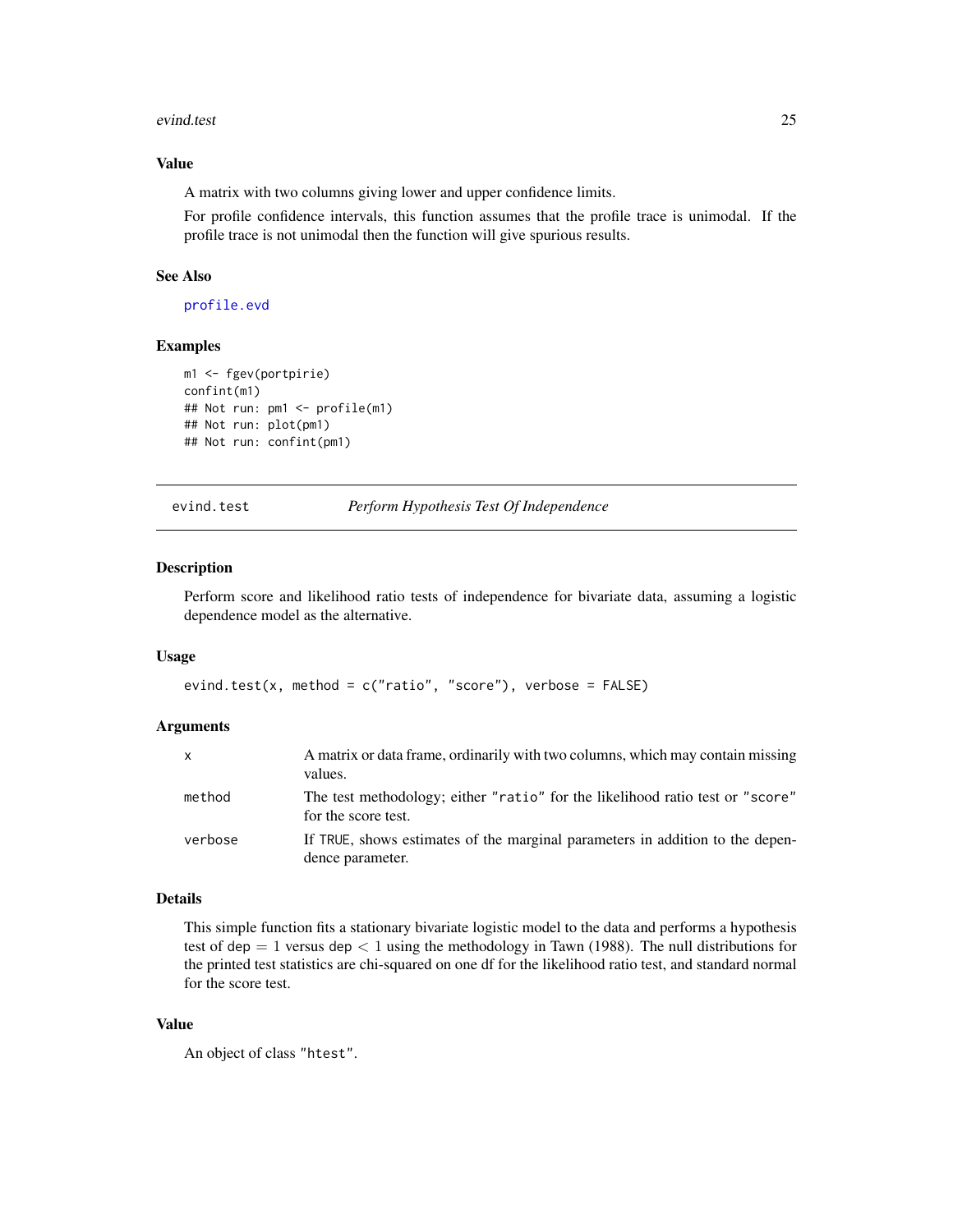<span id="page-25-0"></span>Tawn, J. A. (1988) Bivariate extreme value theory: models and estimation. *Biometrika*, 75, 397– 415.

## See Also

[fbvevd](#page-30-1), [t.test](#page-0-0)

## Examples

```
evind.test(sealevel)
evind.test(sealevel, method = "score")
```
evmc *Simulate Markov Chains With Extreme Value Dependence Structures*

## Description

Simulation of first order Markov chains, such that each pair of consecutive values has the dependence structure of one of nine parametric bivariate extreme value distributions.

#### Usage

```
evmc(n, dep, asy = c(1,1), alpha, beta, model = c("log", "alog","hr", "neglog", "aneglog", "bilog", "negbilog", "ct", "amix"),
   margins = c("uniform","rweibull","frechet","gumbel"))
```

| n           | Number of observations.                                                                                                                                                                                                                                                                                                                                                                                                                                                                                                                                                         |
|-------------|---------------------------------------------------------------------------------------------------------------------------------------------------------------------------------------------------------------------------------------------------------------------------------------------------------------------------------------------------------------------------------------------------------------------------------------------------------------------------------------------------------------------------------------------------------------------------------|
| dep         | Dependence parameter for the logistic, asymmetric logistic, Husler-Reiss, neg-<br>ative logistic and asymmetric negative logistic models.                                                                                                                                                                                                                                                                                                                                                                                                                                       |
| asy         | A vector of length two, containing the two asymmetry parameters for the asym-<br>metric logistic and asymmetric negative logistic models.                                                                                                                                                                                                                                                                                                                                                                                                                                       |
| alpha, beta | Alpha and beta parameters for the bilogistic, negative bilogistic, Coles-Tawn<br>and asymmetric mixed models.                                                                                                                                                                                                                                                                                                                                                                                                                                                                   |
| model       | The specified model; a character string. Must be either "log" (the default),<br>"alog", "hr", "neglog", "aneglog", "bilog", "negbilog", "ct" or "amix"<br>(or any unique partial match), for the logistic, asymmetric logistic, Husler-Reiss,<br>negative logistic, asymmetric negative logistic, bilogistic, negative bilogistic,<br>Coles-Tawn and asymmetric mixed models respectively. The definition of each<br>model is given in rbvevd. If parameter arguments are given that do not corre-<br>spond to the specified model those arguments are ignored, with a warning. |
| margins     | The marginal distribution of each value; a character string. Must be either<br>"uniform" (the default), "rweibull", "frechet" or "gumbel" (or any unique<br>partial match), for the uniform, standard reverse Weibull, standard Gumbel and<br>standard Frechet distributions respectively.                                                                                                                                                                                                                                                                                      |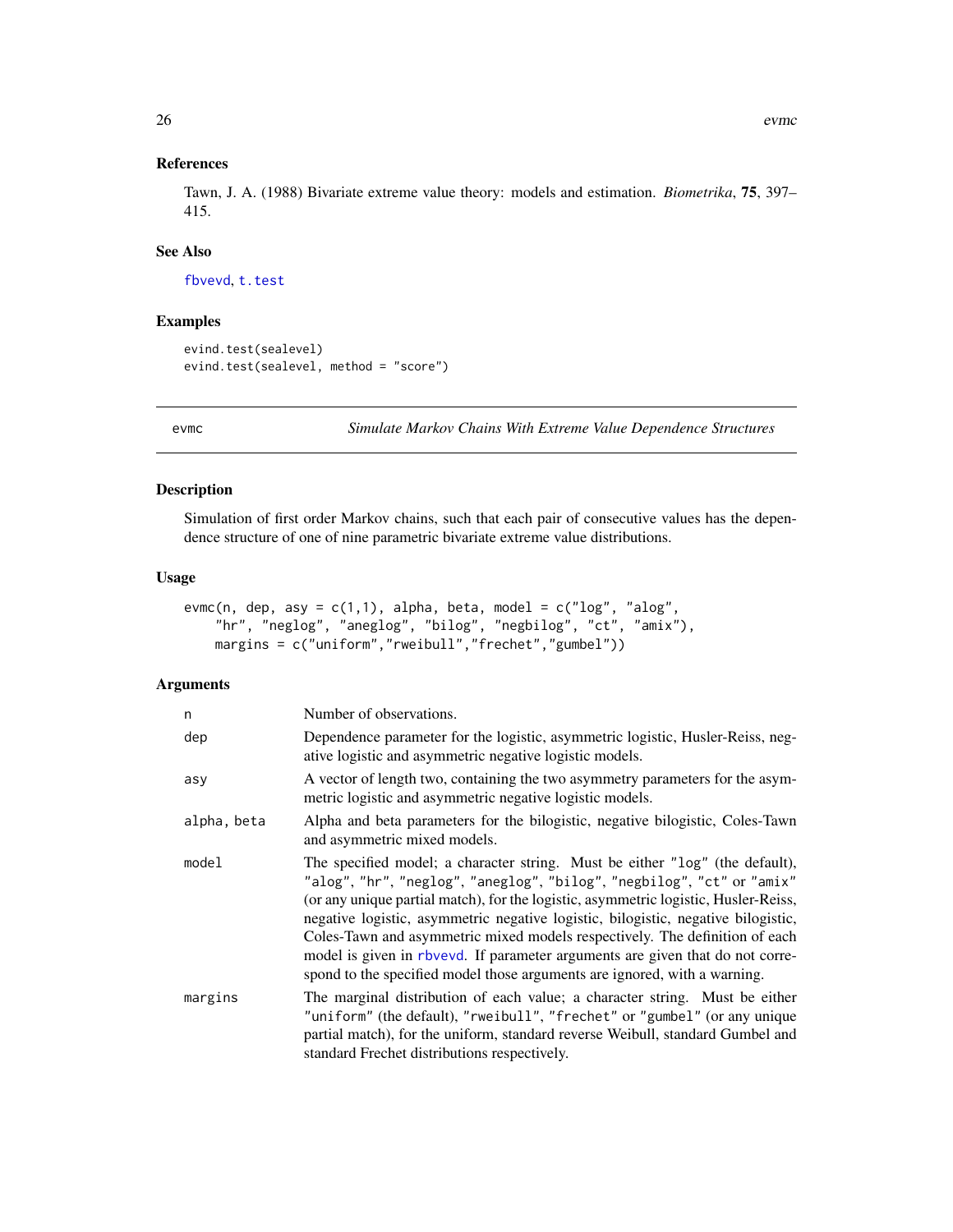## <span id="page-26-0"></span>Value

A numeric vector of length n.

#### See Also

[marma](#page-58-1), [rbvevd](#page-12-1)

## Examples

```
evmc(100, alpha = 0.1, beta = 0.1, model = "bilog")
evmc(100, dep = 10, model = "hr", margins = "gum")
```
<span id="page-26-1"></span>exi *Estimates of the Extremal Index*

## Description

Estimates of the extremal index.

## Usage

exi(data,  $u, r = 1$ ,  $ulow = -Inf, rlow = 1$ )

## Arguments

| data | A numeric vector, which may contain missing values.                                                                                                                                                                                                                                                                                             |
|------|-------------------------------------------------------------------------------------------------------------------------------------------------------------------------------------------------------------------------------------------------------------------------------------------------------------------------------------------------|
| u    | A single value giving the threshold, unless a time varying threshold is used, in<br>which case u should be a vector of thresholds, typically with the same length as<br>data (or else the usual recycling rules are applied).                                                                                                                   |
|      | Either a postive integer denoting the clustering interval length, or zero, in which<br>case the intervals estimator of Ferro and Segers (2003) is used and following<br>arguments are ignored. By default the interval length is one.                                                                                                           |
| ulow | A single value giving the lower threshold, unless a time varying lower threshold<br>is used, in which case ulow should be a vector of lower thresholds, typically<br>with the same length as data (or else the usual recycling rules are applied). By<br>default there is no lower threshold (or equivalently, the lower threshold is $-Inf$ ). |
| rlow | A postive integer denoting the lower clustering interval length. By default the<br>interval length is one.                                                                                                                                                                                                                                      |

## Details

If r is a positive integer the extremal index is estimated using the inverse of the average cluster size, using the clusters of exceedences derived from [clusters](#page-21-1). If r is zero, an estimate based on inter-exceedance times is used (Ferro and Segers, 2003).

If there are no exceedances of the threshold, the estimate is NaN. If there is only one exceedance, the estimate is one.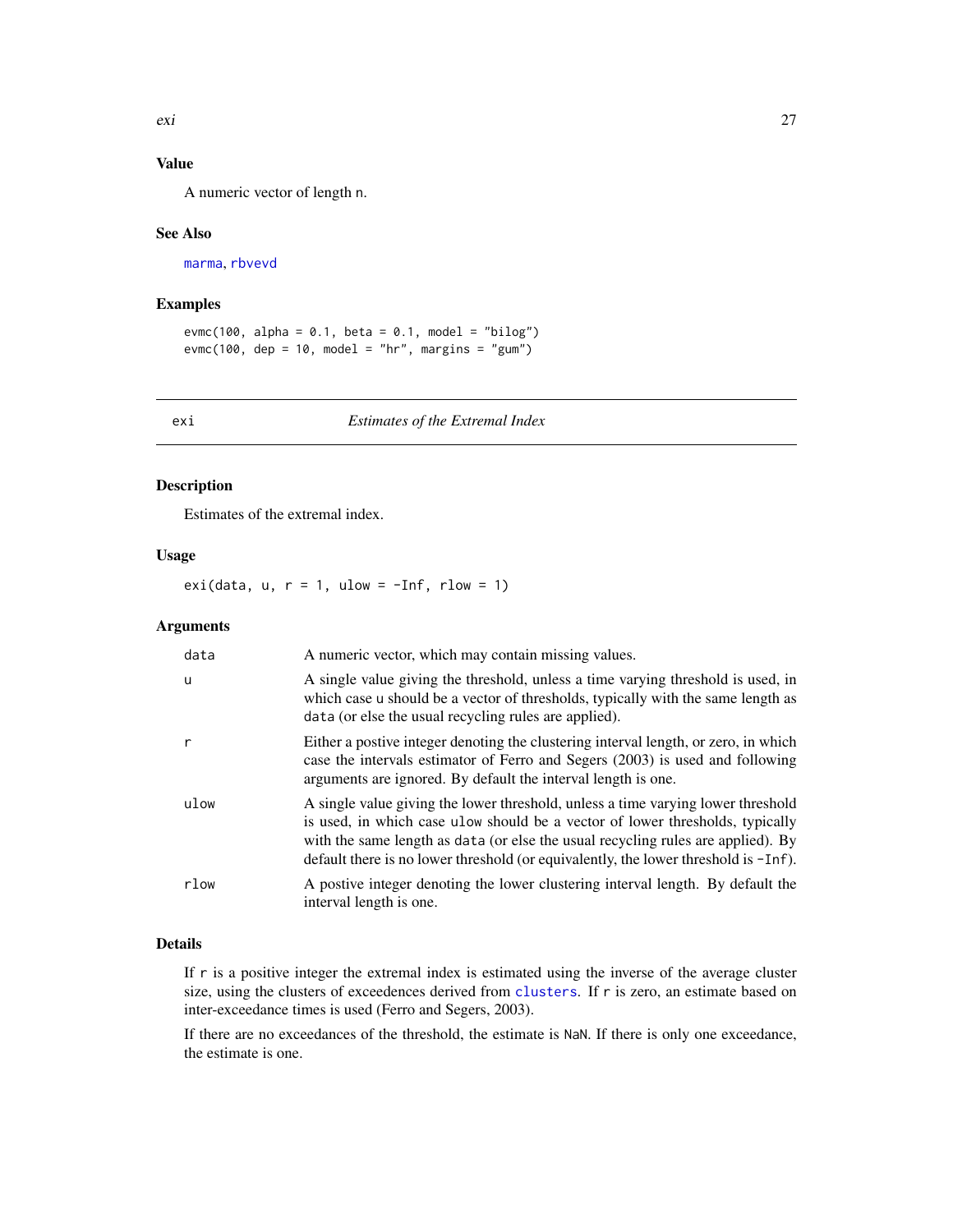## <span id="page-27-0"></span>Value

A single value estimating the extremal index.

## References

Ferro, C. A. T. and Segers, J. (2003) Inference for clusters of extreme values. *JRSS B*, 65, 545–556.

## See Also

[clusters](#page-21-1), [exiplot](#page-27-1)

## Examples

```
exi(portpirie, 4.2, r = 3, ulow = 3.8)
tvu <- c(rep(4.2, 20), rep(4.1, 25), rep(4.2, 20))
exi(portpirie, tvu, r = 1)
exi(portpirie, tvu, r = 0)
```
<span id="page-27-1"></span>exiplot *Plot Estimates of the Extremal Index*

## Description

Plots estimates of the extremal index.

## Usage

```
exiplot(data, tlim, r = 1, ulow = -Inf, rlow = 1, add = FALSE,
   nt = 100, lty = 1, xlab = "Threshold", ylab = "Ext. Index",ylim = c(0,1), \ldots)
```

| data          | A numeric vector, which may contain missing values.                                                                              |
|---------------|----------------------------------------------------------------------------------------------------------------------------------|
| tlim          | A numeric vector of length two, giving the limits for the (time invariant) thresh-<br>olds at which the estimates are evaluated. |
| r, ulow, rlow | The estimation method. See exi.                                                                                                  |
| add           | Add to an existing plot?                                                                                                         |
| nt            | The number of thresholds at which the estimates are evaluated.                                                                   |
| lty           | Line type.                                                                                                                       |
| xlab, ylab    | x and y axis labels.                                                                                                             |
| ylim          | y axis limits.                                                                                                                   |
| $\cdots$      | Other arguments passed to plot or lines.                                                                                         |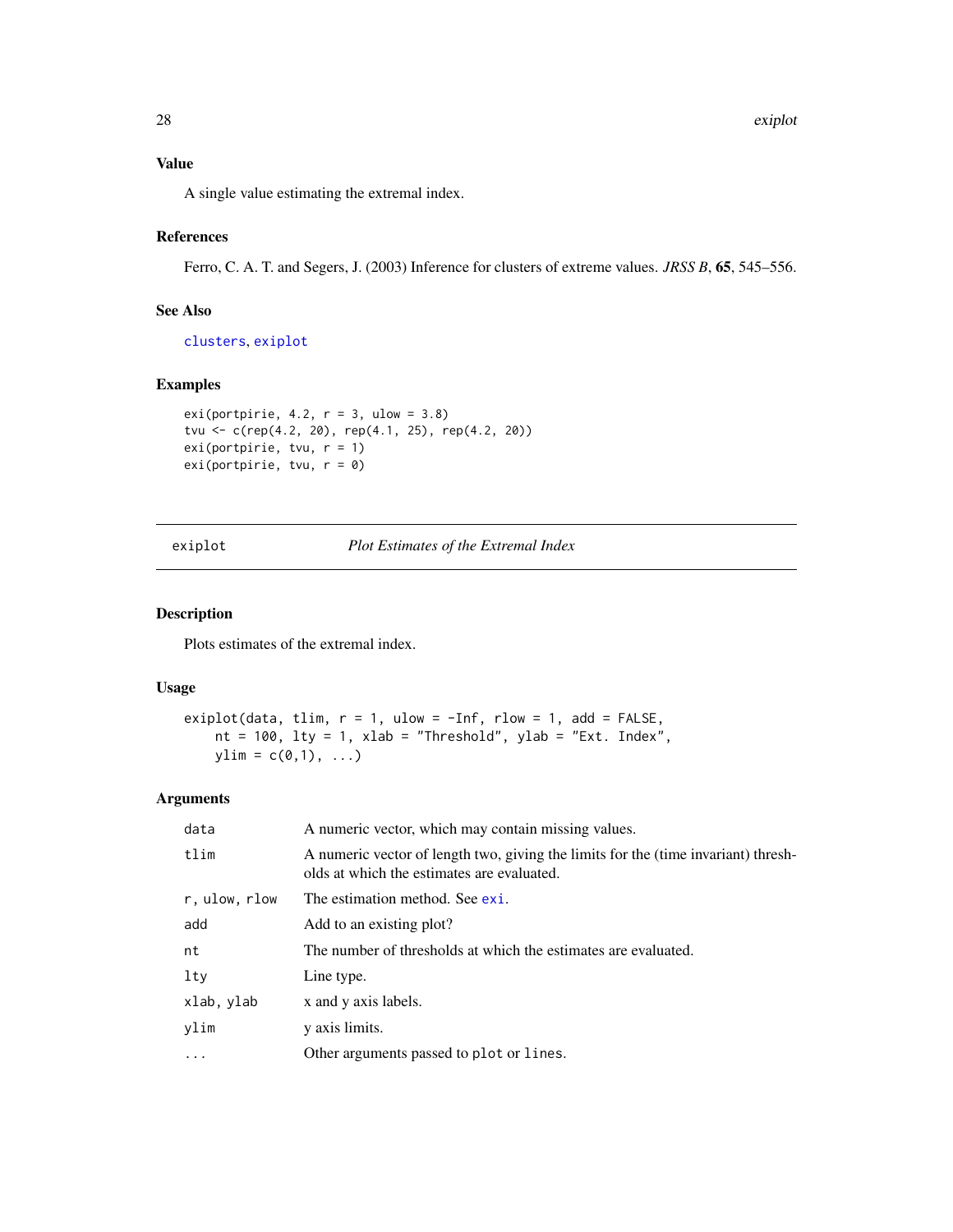#### <span id="page-28-0"></span>extreme 29

## Details

The estimates are calculated using the function [exi](#page-26-1).

#### Value

A list with components x and y is invisibly returned. The first component contains the thresholds, the second contains the estimates.

## See Also

[clusters](#page-21-1), [exi](#page-26-1)

## Examples

```
sdat <- mar(100, \text{psi} = 0.5)tlim \leq quantile(sdat, probs = c(0.4, 0.9))
exiplot(sdat, tlim)
exiplot(sdat, tlim, r = 4, add = TRUE, lty = 2)
exiplot(sdat, tlim, r = 0, add = TRUE, lty = 4)
```
extreme *Distributions of Maxima and Minima*

## Description

Density function, distribution function, quantile function and random generation for the maximum/minimum of a given number of independent variables from a specified distribution.

## Usage

```
dextreme(x, densfun, distnfun, ..., distn, mlen = 1, largest = TRUE,
   log = FALSE)
pextreme(q, distnfun, ..., distn, mlen = 1, largest = TRUE,
   lower.tail = TRUE)
qextreme(p, quantfun, ..., distn, mlen = 1, largest = TRUE,
   lower.tail = TRUE)
rextreme(n, quantfun, ..., distn, mlen = 1, largest = TRUE)
```

| x, q | Vector of quantiles.                                                           |
|------|--------------------------------------------------------------------------------|
| p    | Vector of probabilities.                                                       |
| n    | Number of observations.                                                        |
|      | densfun, distnfun, quantfun                                                    |
|      | Density, distribution and quantile function of the specified distribution. The |
|      | density function must have a log argument (a simple wrapper can always be      |
|      | constructed to achieve this).                                                  |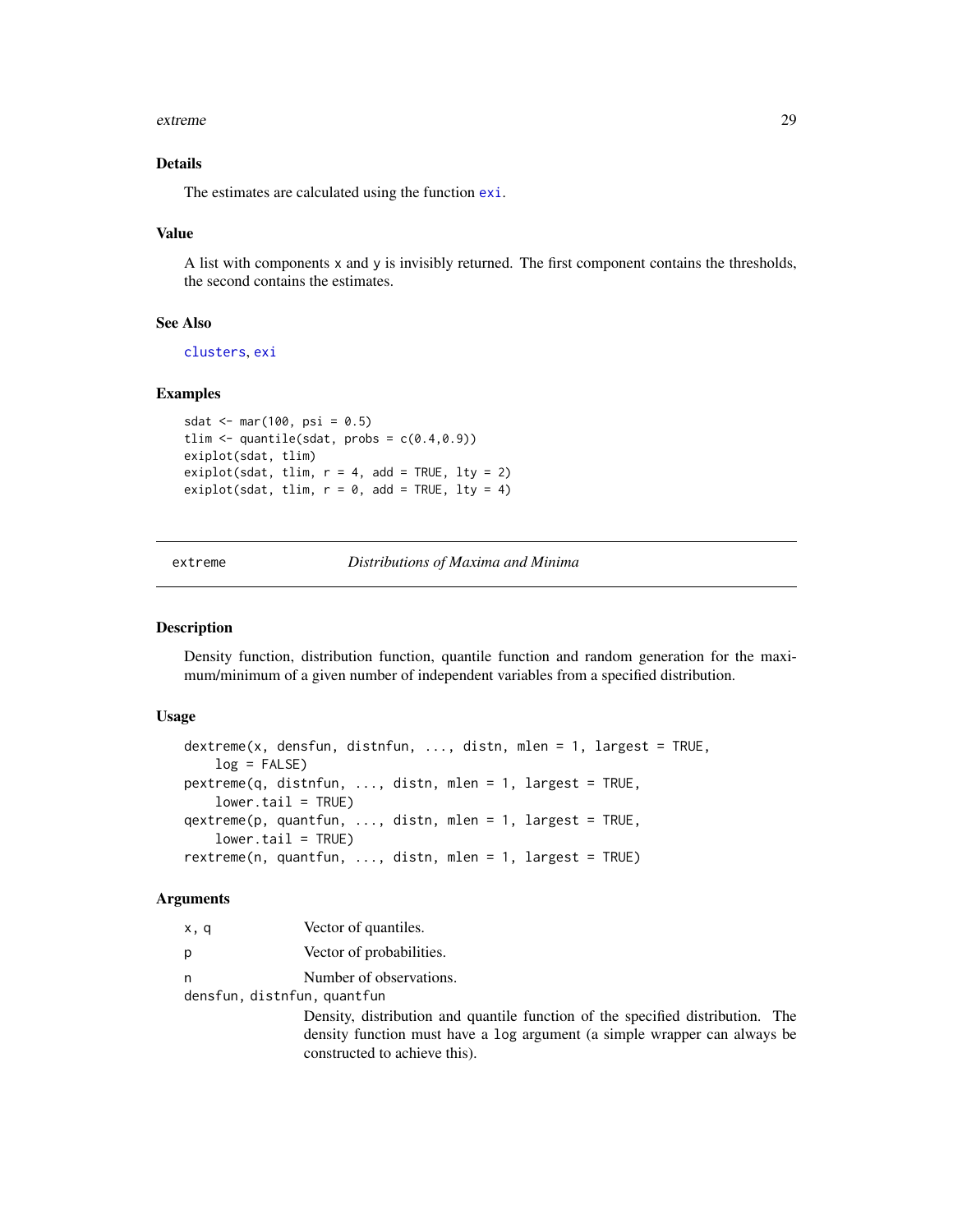<span id="page-29-0"></span>

| $\cdots$   | Parameters of the specified distribution.                                                                                                                                                                                        |
|------------|----------------------------------------------------------------------------------------------------------------------------------------------------------------------------------------------------------------------------------|
| distn      | A character string, optionally given as an alternative to densfun, distrifun and<br>quantfun such that the density, distribution and quantile functions are formed<br>upon the addition of the prefixes d, p and q respectively. |
| mlen       | The number of independent variables.                                                                                                                                                                                             |
| largest    | Logical; if TRUE (default) use maxima, otherwise minima.                                                                                                                                                                         |
| log        | Logical; if TRUE, the log density is returned.                                                                                                                                                                                   |
| lower.tail | Logical; if TRUE (default) probabilities are $P[X \le x]$ , otherwise $P[X > x]$ .                                                                                                                                               |

#### Value

dextreme gives the density function, pextreme gives the distribution function and qextreme gives the quantile function of the maximum/minimum of mlen independent variables from a specified distibution. rextreme generates random deviates.

## See Also

[rgev](#page-50-1), [rorder](#page-66-1)

#### Examples

```
dextreme(2:4, dnorm, pnorm, mean = 0.5, sd = 1.2, mlen = 5)
dextreme(2:4, distn = "norm", mean = 0.5, sd = 1.2, mlen = 5)
dextreme(2:4, distn = "exp", mlen = 2, largest = FALSE)
pextreme(2:4, distn = "exp", rate = 1.2, mlen = 2)
qextreme(seq(0.9, 0.6, -0.1), distn = "exp", rate = 1.2, mlen = 2)
rextreme(5, qgamma, shape = 1, mlen = 10)
p \leftarrow (1:9)/10pexp(qextreme(p, distn = "exp", rate = 1.2, mlen = 1), rate = 1.2)## [1] 0.1 0.2 0.3 0.4 0.5 0.6 0.7 0.8 0.9
```
failure *Failure Times*

## Description

Failure times.

## Usage

failure

#### Format

A vector containing 24 observations.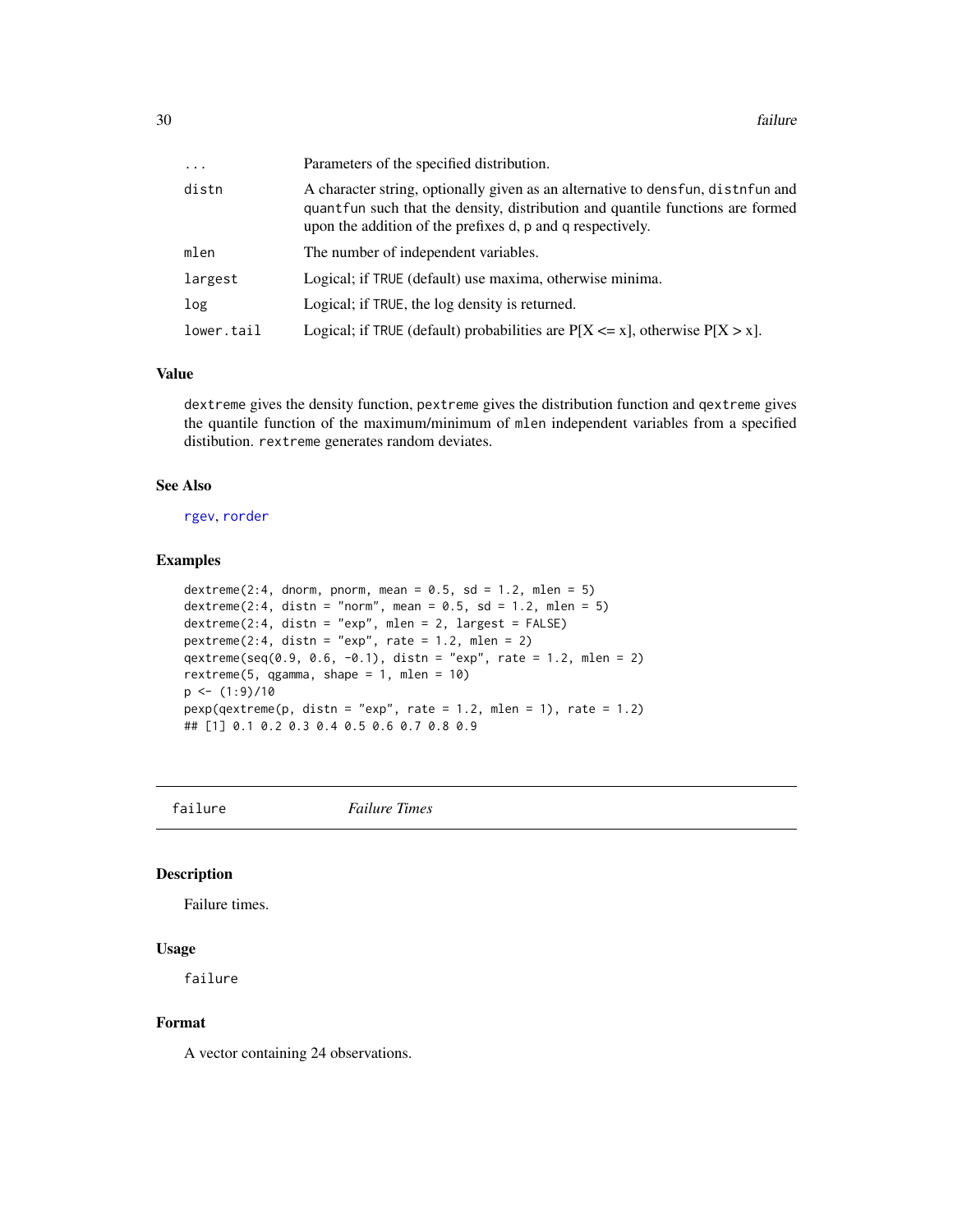#### <span id="page-30-0"></span>fbvevd 31

## Source

van Montfort, M. A. J. and Otten, A. (1978) On testing a shape parameter in the presence of a scale parameter. *Math. Operations Forsch. Statist., Ser. Statistics*, 9, 91–104.

<span id="page-30-1"></span>

| bvevd |
|-------|
|       |

*Maximum-likelihood Fitting of Bivariate Extreme Value Distributions* 

## Description

Fit models for one of nine parametric bivariate extreme value distributions, including linear modelling of the marginal location parameters, and allowing any of the parameters to be held fixed if desired.

## Usage

```
fbvevd(x, model = c("log", "alog", "hr", "neglog", "aneglog", "bilog",
    "negbilog", "ct", "amix"), start, ..., sym = FALSE,
   nsloc1 = NULL, nsloc2 = NULL, cshape = cscale, cscale = cloc,
   cloc = FALSE, std.err = TRUE, corr = FALSE, method = "BFGS",warn.inf = TRUE)
```

| x              | A matrix or data frame, ordinarily with two columns, which may contain missing<br>values. A data frame may also contain a third column of mode logical, which<br>itself may contain missing values (see More Details).                                                                                                                                                                                                                         |
|----------------|------------------------------------------------------------------------------------------------------------------------------------------------------------------------------------------------------------------------------------------------------------------------------------------------------------------------------------------------------------------------------------------------------------------------------------------------|
| model          | The specified model; a character string. Must be either "log" (the default),<br>"alog", "hr", "neglog", "aneglog", "bilog", "negbilog", "ct" or "amix"<br>(or any unique partial match), for the logistic, asymmetric logistic, Husler-Reiss,<br>negative logistic, asymmetric negative logistic, bilogistic, negative bilogistic,<br>Coles-Tawn and asymmetric mixed models respectively. The definition of each<br>model is given in rbvevd. |
| start          | A named list giving the initial values for the parameters over which the likeli-<br>hood is to be maximized. If start is omitted the routine attempts to find good<br>starting values using marginal maximum likelihood estimators.                                                                                                                                                                                                            |
| .              | Additional parameters, either for the bivariate extreme value model or for the<br>optimization function optim. If parameters of the model are included they will<br>be held fixed at the values given (see <b>Examples</b> ).                                                                                                                                                                                                                  |
| sym            | Logical; if TRUE, the dependence structure of the models "alog", "aneglog" or<br>"ct" are constrained to be symmetric (see Details). For all other models, the<br>argument is ignored (and a warning is given).                                                                                                                                                                                                                                |
| nsloc1, nsloc2 | A data frame with the same number of rows as x, for linear modelling of the<br>location parameter on the first/second margin (see <b>Details</b> ). The data frames are<br>treated as covariate matrices, excluding the intercept. A numeric vector can be<br>given as an alternative to a single column data frame.                                                                                                                           |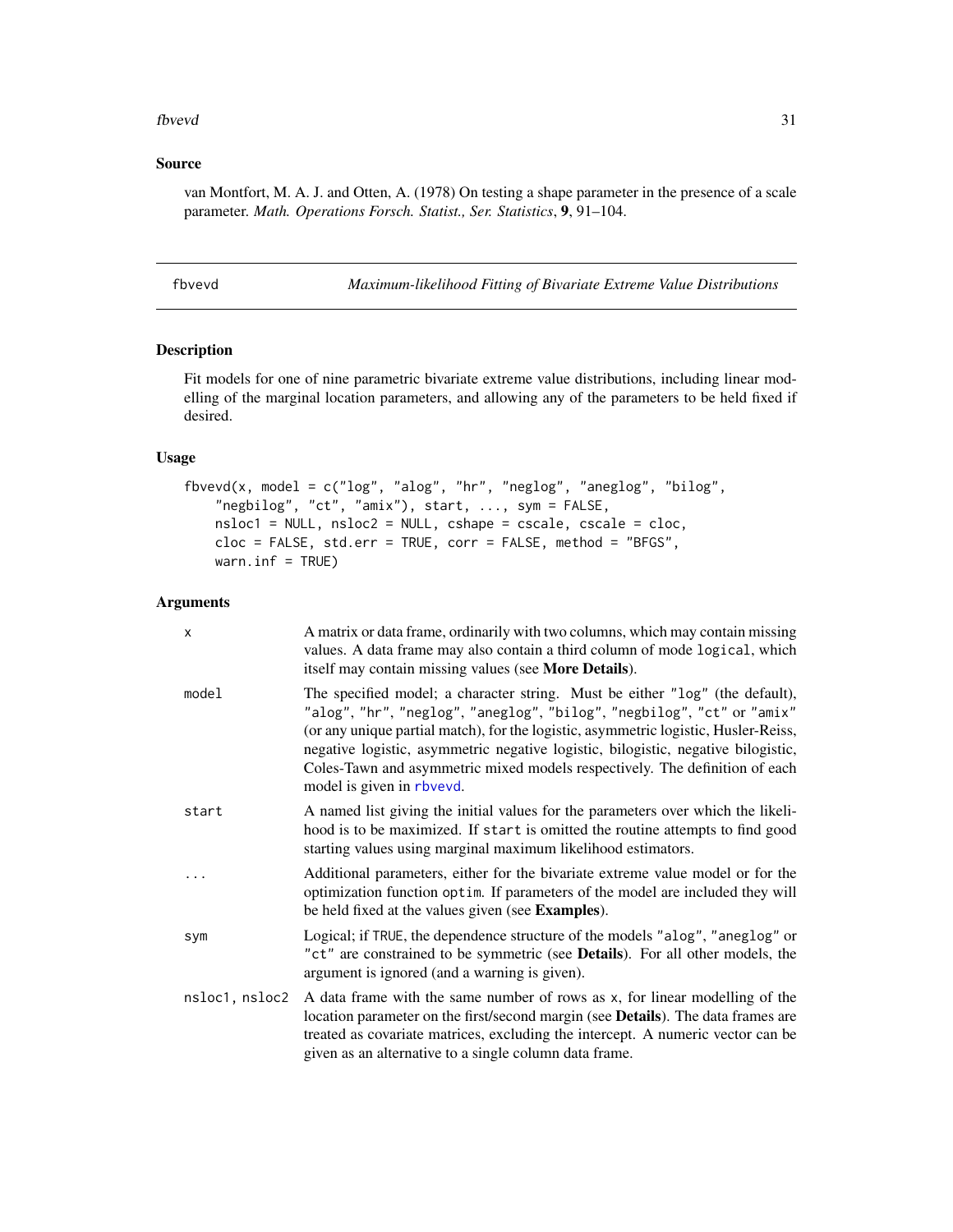| cshape   | Logical; if TRUE, a common shape parameter is fitted to each margin.                                                                                                                                         |
|----------|--------------------------------------------------------------------------------------------------------------------------------------------------------------------------------------------------------------|
| cscale   | Logical; if TRUE, a common scale parameter is fitted to each margin, and the<br>default value of cshape is then TRUE, so that under this default common scale<br>and shape parameters are fitted.            |
| cloc     | Logical; if TRUE, a common location parameter is fitted to each margin, and the<br>default values of cshape and cscale are then TRUE, so that under these defaults<br>common marginal parameters are fitted. |
| std.err  | Logical; if TRUE (the default), the standard errors are returned.                                                                                                                                            |
| corr     | Logical; if TRUE, the correlation matrix is returned.                                                                                                                                                        |
| method   | The optimization method (see optime for details).                                                                                                                                                            |
| warn.inf | Logical; if TRUE (the default), a warning is given if the negative log-likelihood<br>is infinite when evaluated at the starting values.                                                                      |

#### Details

The dependence parameter names are one or more of dep, asy1, asy2, alpha and beta, depending on the model selected (see [rbvevd](#page-12-1)). The marginal parameter names are loc1, scale1 and shape1 for the first margin, and loc2, scale2 and shape2 for the second margin. If nsloc1 is not NULL, so that a linear model is implemented for the first marginal location parameter, the parameter names for the first margin are loc1,  $loc1x1$ , ...,  $loc1xn$ , scale and shape, where  $x1$ , ...,  $xn$  are the column names of nsloc1, so that loc1 is the intercept of the linear model, and loc1*x1*, . . . , loc1*xn* are the ncol(nsloc1) coefficients. When nsloc2 is not NULL, the parameter names for the second margin are constructed similarly.

It is recommended that the covariates within the linear models for the location parameters are (at least approximately) centered and scaled (i.e. that the columns of nsloc1 and nsloc2 are centered and scaled), particularly if automatic starting values are used, since the starting values for the associated parameters are then zero. If cloc is TRUE, both nsloc1 and nsloc2 must be identical, since a common linear model is then implemented on both margins.

If cshape is true, the models are constrained so that shape2 = shape1. The parameter shape2 is then taken to be specified, so that e.g. the common shape parameter can only be fixed at zero using shape1 =  $\theta$ , since using shape2 =  $\theta$  gives an error. Similar comments apply for cscale and cloc.

If sym is TRUE, the asymmetric logistic and asymmetric negative logistic models are constrained so that asy2 = asy1, and the Coles-Tawn model is constrained so that beta = alpha. The parameter asy2 or beta is then taken to be specified, so that e.g. the parameters asy1 and asy2 can only be fixed at 0.8 using asy1 =  $0.8$ , since using asy2 =  $0.8$  gives an error.

Bilogistic and negative bilogistic models constrained to symmetry are logistic and negative logistic models respectively. The (symmetric) mixed model (e.g. Tawn, 1998) can be obtained as a special case of the asymmetric logistic or asymmetric mixed models (see Examples).

The value Dependence given in the printed output is  $2(1 - A(1/2))$ , where A is the estimated dependence function (see [abvevd](#page-2-1)). It measures the strength of dependence, and lies in the interval [0,1]; at independence and complete dependence it is zero and one respectively (Coles, Heffernan and Tawn, 1999). See [chiplot](#page-19-1) for further information.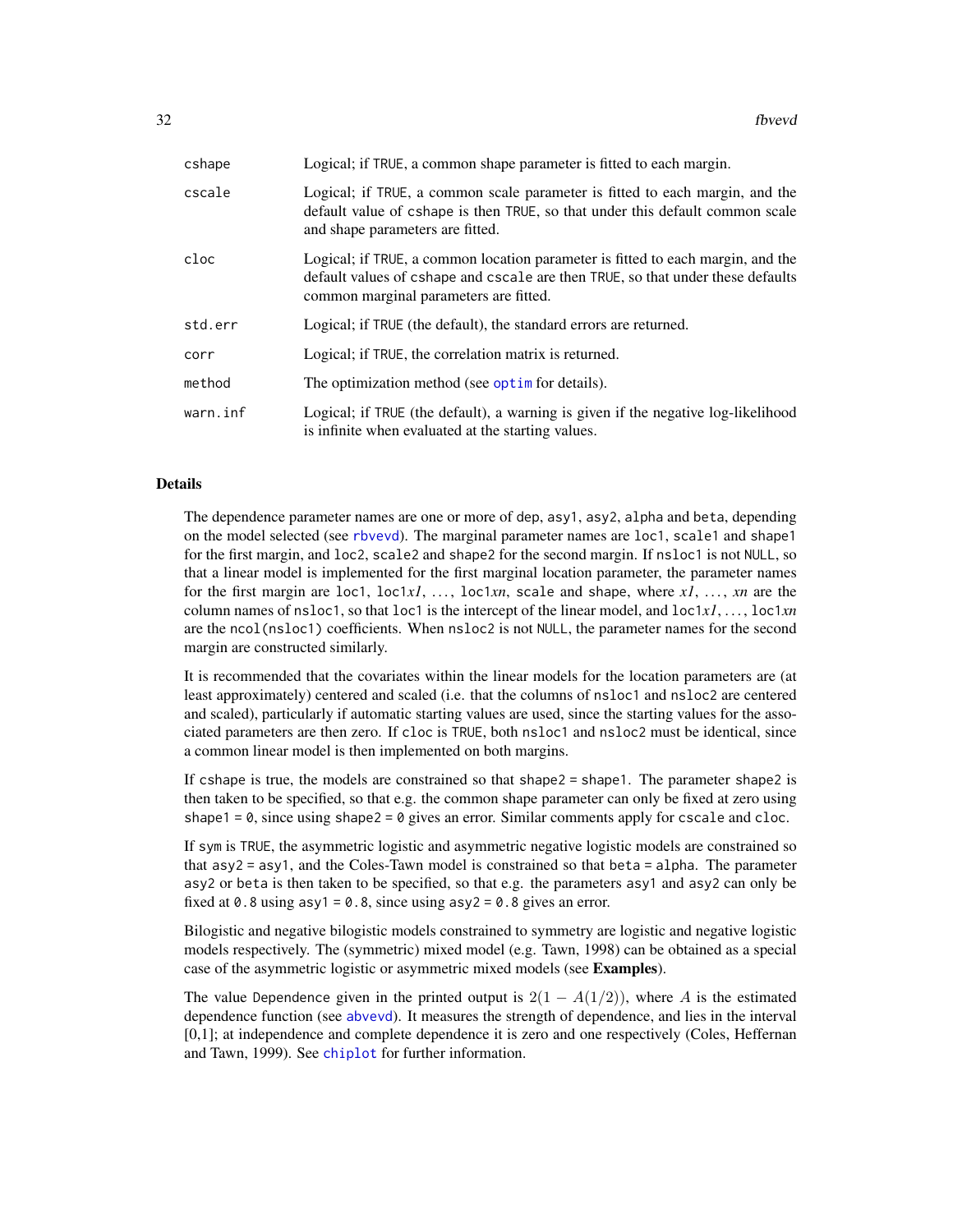## fbvevd 33

## Value

Returns an object of class c("bvevd","evd").

The generic accessor functions [fitted](#page-0-0) (or [fitted.values](#page-0-0)), [std.errors](#page-39-2), [deviance](#page-0-0), [logLik](#page-0-0) and [AIC](#page-0-0) extract various features of the returned object.

The functions profile and profile2d can be used to obtain deviance profiles. The function anova compares nested models, and the function AIC compares non-nested models. The function plot produces diagnostic plots.

An object of class c("bvevd","evd") is a list containing the following components

| estimate                                | A vector containing the maximum likelihood estimates.                                                                                           |
|-----------------------------------------|-------------------------------------------------------------------------------------------------------------------------------------------------|
| std.err                                 | A vector containing the standard errors.                                                                                                        |
| fixed                                   | A vector containing the parameters that have been fixed at specific values within<br>the optimization.                                          |
| fixed2                                  | A vector containing the parameters that have been set to be equal to other model<br>parameters.                                                 |
| param                                   | A vector containing all parameters (those optimized, those fixed to specific val-<br>ues, and those set to be equal to other model parameters). |
| deviance                                | The deviance at the maximum likelihood estimates.                                                                                               |
| dep.summary                             | The estimate of $2(1 - A(1/2))$ .                                                                                                               |
| corr                                    | The correlation matrix.                                                                                                                         |
| var.cov<br>convergence, counts, message | The variance covariance matrix.                                                                                                                 |
|                                         | Components taken from the list returned by optim.                                                                                               |
| data                                    | The data passed to the argument x.                                                                                                              |
| tdata                                   | The data, transformed to stationarity (for non-stationary models).                                                                              |
| nsloc1, nsloc2                          | The arguments nsloc1 and nsloc2.                                                                                                                |
| n                                       | The number of rows in x.                                                                                                                        |
| sym                                     | The argument sym.                                                                                                                               |
| cmar                                    | The vector c(cloc, cscale, cshape).                                                                                                             |
| model                                   | The argument model.                                                                                                                             |
| call                                    | The call of the current function.                                                                                                               |

#### More Details

If  $x$  is a data frame with a third column of mode logical, then the model is fitted using the likelihood derived by Stephenson and Tawn (2004). This is appropriate when each bivariate data point comprises componentwise maxima from some underlying bivariate process, and where the corresponding logical value denotes whether or not the maxima were caused by the same event within that process.

Under this scheme the diagnostic plots that are produced using plot are somewhat different to those described in [plot.bvevd](#page-67-1): the density, dependence function and quantile curves plots contain fitted functions for observations where the logical case is unknown, and the conditional P-P plots condition on both the logical case and the given margin (which requires numerical integration at each data point).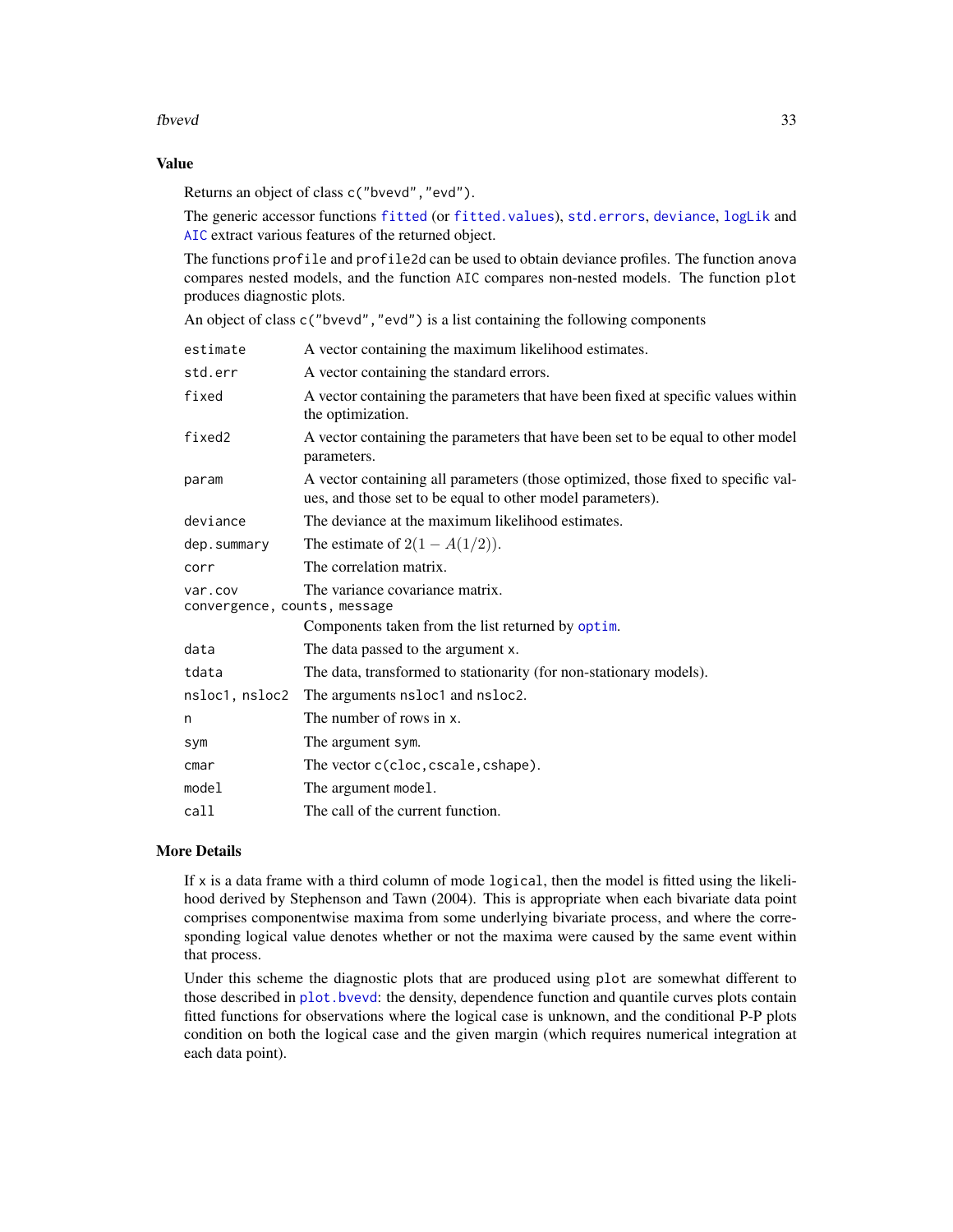## Artificial Constraints

For numerical reasons parameters are subject to artificial constraints. Specifically, these constraints are: marginal scale parameters not less than 0.01; dep not less than [0.1] [0.2] [0.05] in [logistic] [Husler-Reiss] [negative logistic] models; dep not greater than [10] [5] in [Husler-Reiss] [negative logistic] models; asy1 and asy2 not less than 0.001; alpha and beta not less than [0.1] [0.1] [0.001] in [bilogistic] [negative bilogistic] [Coles-Tawn] models; alpha and beta not greater than [0.999] [20] [30] in [bilogistic] [negative bilogistic] [Coles-Tawn] models.

## Warning

The standard errors and the correlation matrix in the returned object are taken from the observed information, calculated by a numerical approximation. They must be interpreted with caution when either of the marginal shape parameters are less than  $-0.5$ , because the usual asymptotic properties of maximum likelihood estimators do not then hold (Smith, 1985).

#### References

Coles, S. G., Heffernan, J. and Tawn, J. A. (1999) Dependence measures for extreme value analyses. *Extremes*, 2, 339–365.

Smith, R. L. (1985) Maximum likelihood estimation in a class of non-regular cases. *Biometrika*, 72, 67–90.

Stephenson, A. G. and Tawn, J. A. (2004) Exploiting Occurence Times in Likelihood Inference for Componentwise Maxima. *Biometrika* 92(1), 213–217.

Tawn, J. A. (1988) Bivariate extreme value theory: models and estimation. *Biometrika*, 75, 397– 415.

#### See Also

[anova.evd](#page-11-1), [optim](#page-0-0), [plot.bvevd](#page-67-1), [profile.evd](#page-76-1), [profile2d.evd](#page-77-1), [rbvevd](#page-12-1)

## Examples

```
bvdata <- rbvevd(100, dep = 0.6, model = "log", mar1 = c(1.2, 1.4, 0.4))
M1 <- fbvevd(bvdata, model = "log")
M2 \le fbvevd(bvdata, model = "log", dep = 0.75)
anova(M1, M2)
par(mfrow = c(2,2))plot(M1)
plot(M1, mar = 1)plot(M1, mar = 2)## Not run: par(mfrow = c(1,1))## Not run: M1P <- profile(M1, which = "dep")
## Not run: plot(M1P)
trend <- (-49:50)/100
rnd \le runif(100, min = -.5, max = .5)
fbvevd(bvdata, model = "log", nshol = trend)fbvevd(bvdata, model = "log", nsloc1 = trend, nsloc2 = data.frame(trend
= trend, random = rnd))
```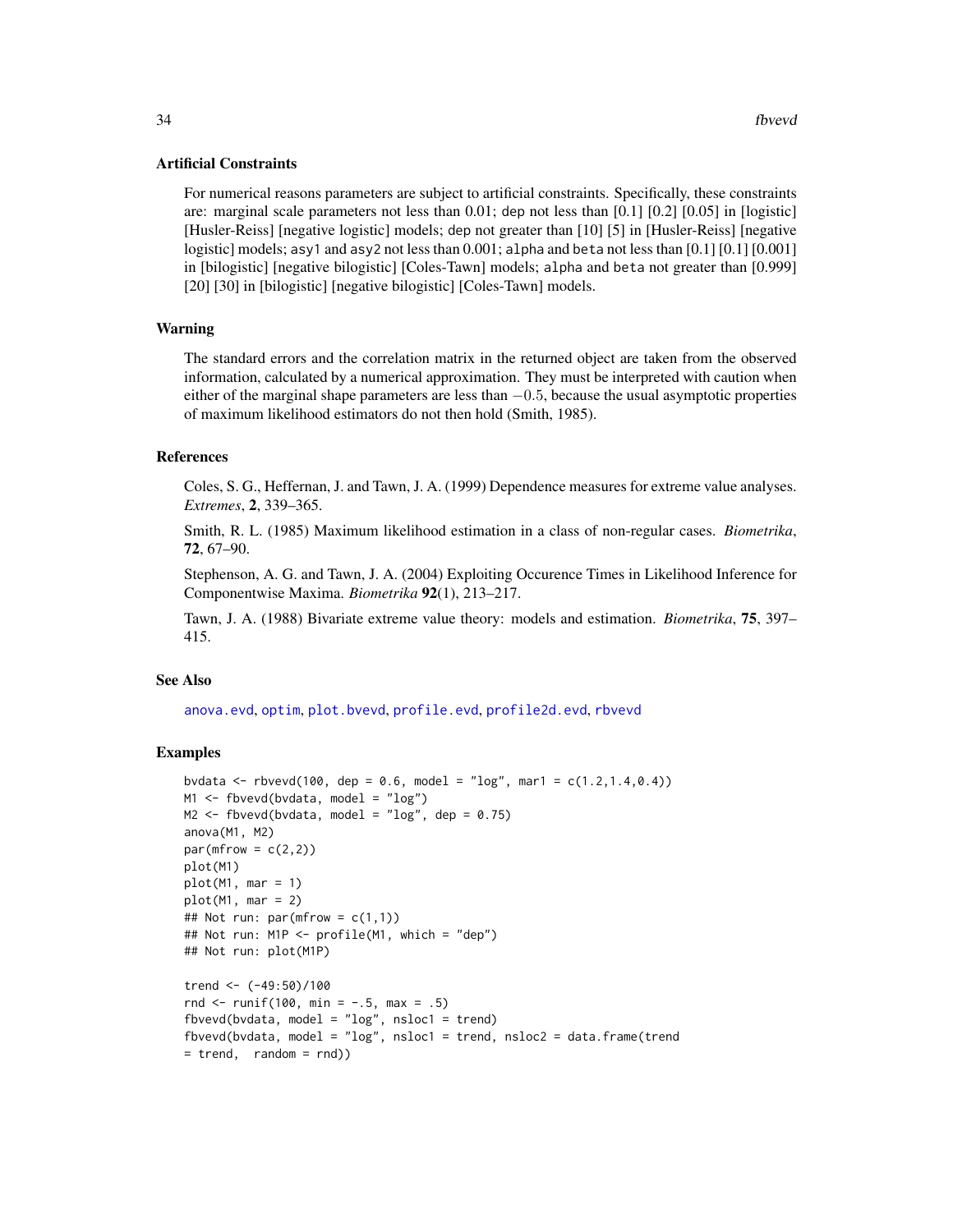#### <span id="page-34-0"></span>fbvpot 35

```
fbvevd(bvdata, model = "log", nsloc1 = trend, nsloc2 = data.frame(trend
= trend, random = rnd), loc2random = 0)
bvdata \leq rbvevd(100, dep = 1, asy = c(0.5, 0.5), model = "anegl")
anlog <- fbvevd(bvdata, model = "anegl")
mixed <- fbvevd(bvdata, model = "anegl", dep = 1, sym = TRUE)
anova(anlog, mixed)
amixed <- fbvevd(bvdata, model = "amix")
mixed \leq fbvevd(bvdata, model = "amix", beta = 0)
anova(amixed, mixed)
```
<span id="page-34-1"></span>fbvpot *Maximum-likelihood Fitting of Bivariate Extreme Value Distributions to Threshold Exceedances*

#### Description

Fit models for one of nine parametric bivariate extreme-value distributions using threshold exceedances, allowing any of the parameters to be held fixed if desired.

## Usage

```
fbvpot(x, threshold, model = c("log", "bilog", "alog", "neglog",
    "negbilog", "aneglog", "ct", "hr", "amix"), likelihood =
   c("censored", "poisson"), start, ..., sym = FALSE, cshape =
   cscale, cscale = FALSE, std.err = TRUE, corr = FALSE, method =
    "BFGS", warn.inf = TRUE)
```

| x          | A matrix or data frame with two columns. If this contains missing values, those<br>values are treated as if they fell below the corresponding marginal threshold.                                                                                                                                                                                                                                                                              |
|------------|------------------------------------------------------------------------------------------------------------------------------------------------------------------------------------------------------------------------------------------------------------------------------------------------------------------------------------------------------------------------------------------------------------------------------------------------|
| threshold  | A vector of two thresholds.                                                                                                                                                                                                                                                                                                                                                                                                                    |
| model      | The specified model; a character string. Must be either "log" (the default),<br>"alog", "hr", "neglog", "aneglog", "bilog", "negbilog", "ct" or "amix"<br>(or any unique partial match), for the logistic, asymmetric logistic, Husler-Reiss,<br>negative logistic, asymmetric negative logistic, bilogistic, negative bilogistic,<br>Coles-Tawn and asymmetric mixed models respectively. The definition of each<br>model is given in rbvevd. |
| likelihood | The likelihood model; either "censored" (the default) or "poisson". The<br>"poisson" method is not recommended. See <b>Details.</b>                                                                                                                                                                                                                                                                                                            |
| start      | A named list giving the initial values for all of the parameters in the model. If<br>start is omitted the routine attempts to find good starting values using marginal<br>maximum likelihood estimators.                                                                                                                                                                                                                                       |
| .          | Additional parameters, either for the bivariate extreme value model or for the<br>optimization function optim. If parameters of the model are included they will<br>be held fixed at the values given (see Examples).                                                                                                                                                                                                                          |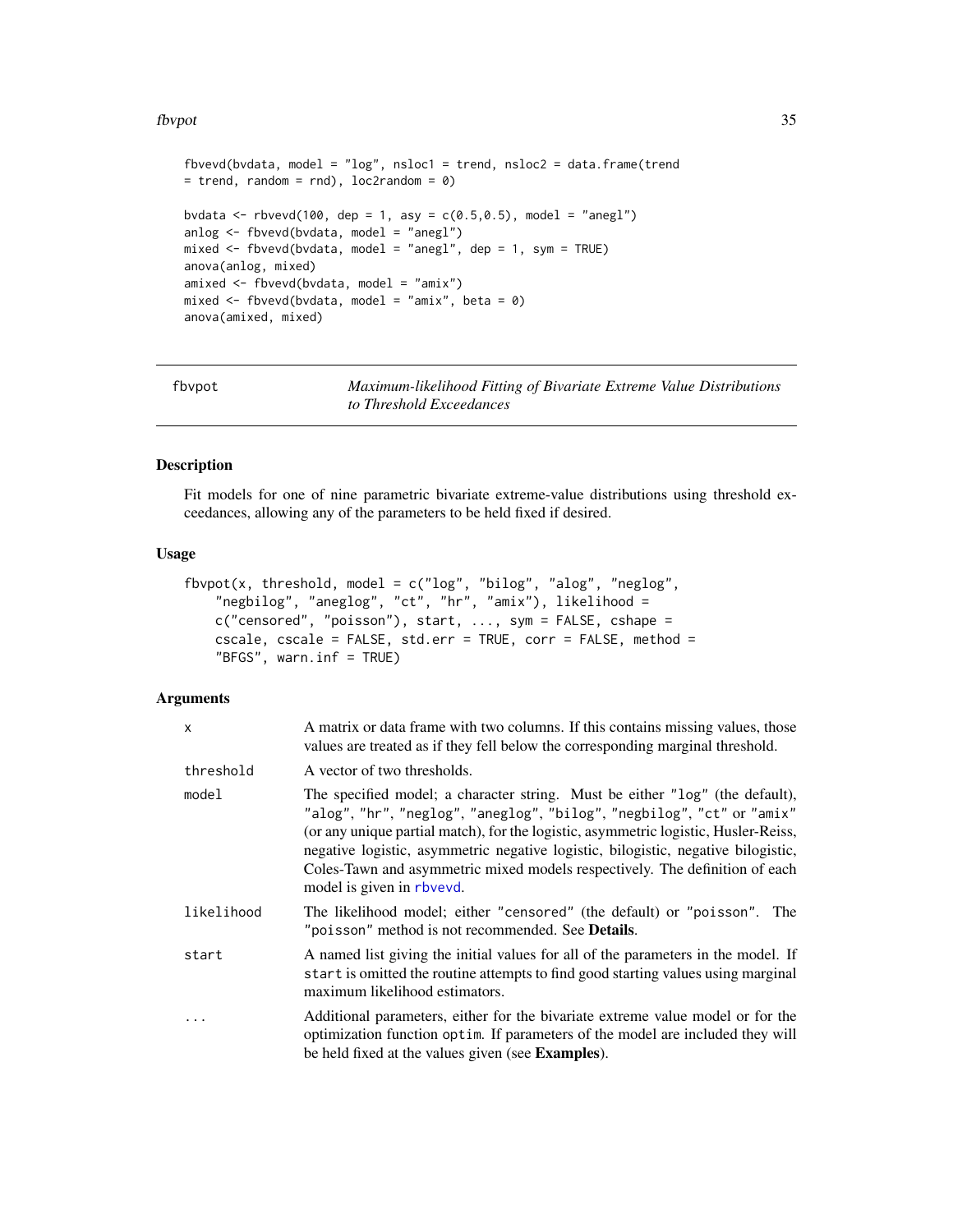| sym      | Logical; if TRUE, the dependence structure of the models "alog", "aneglog" or<br>"ct" are constrained to be symmetric (see <b>Details</b> ). For all other models, the<br>argument is ignored (and a warning is given). |
|----------|-------------------------------------------------------------------------------------------------------------------------------------------------------------------------------------------------------------------------|
| cshape   | Logical; if TRUE, a common shape parameter is fitted to each margin.                                                                                                                                                    |
| cscale   | Logical; if TRUE, a common scale parameter is fitted to each margin, and the<br>default value of cshape is then TRUE, so that under this default common marginal<br>parameters are fitted.                              |
| std.err  | Logical; if TRUE (the default), the standard errors are returned.                                                                                                                                                       |
| corr     | Logical; if TRUE, the correlation matrix is returned.                                                                                                                                                                   |
| method   | The optimization method (see optime for details).                                                                                                                                                                       |
| warn.inf | Logical; if TRUE (the default), a warning is given if the negative log-likelihood<br>is infinite when evaluated at the starting values.                                                                                 |

## Details

For the "censored" method bivariate peaks over threshold models are fitted by maximizing the censored likelihood as given in e.g. Section 8.3.1 of Coles(2001). For the "poisson" method models are fitted using Equation 5.4 of Coles and Tawn (1991), see also Joe, Smith and Weissman (1992). This method is only available for models whose spectral measure does not contain point masses (see [hbvevd\)](#page-55-1). It is not recommended as in practice it can produce poor estimates.

For either likelihood the margins are modelled using a generalized Pareto distribution for points above the threshold and an empirical model for those below. For the "poisson" method data lying below both thresholds is not used. For the "censored" method the number of points lying below both thresholds is used, but the locations of the those points are not.

The dependence parameter names are one or more of dep, asy1, asy2, alpha and beta, depending on the model selected (see [rbvevd](#page-12-1)). The marginal parameter names are scale1 and shape1 for the first margin, and scale2 and shape2 for the second margin.

If cshape is true, the models are constrained so that shape2 = shape1. The parameter shape2 is then taken to be specified, so that e.g. the common shape parameter can only be fixed at zero using shape1 =  $\theta$ , since using shape2 =  $\theta$  gives an error. Similar comments apply for cscale.

If sym is TRUE, the asymmetric logistic and asymmetric negative logistic models are constrained so that asy2 = asy1, and the Coles-Tawn model is constrained so that beta = alpha. The parameter asy2 or beta is then taken to be specified, so that e.g. the parameters asy1 and asy2 can only be fixed at 0.8 using  $asy1 = 0.8$ , since using  $asy2 = 0.8$  gives an error.

Bilogistic and negative bilogistic models constrained to symmetry are logistic and negative logistic models respectively. The (symmetric) mixed model (e.g. Tawn, 1998) can be obtained as a special case of the asymmetric logistic or asymmetric mixed models (see fbvevd).

For numerical reasons the parameters of each model are subject the artificial constraints given in [fbvevd](#page-30-1).

#### Value

Returns an object of class c("bvpot","evd").

The generic accessor functions [fitted](#page-0-0) (or [fitted.values](#page-0-0)), [std.errors](#page-39-2), [deviance](#page-0-0), [logLik](#page-0-0) and [AIC](#page-0-0) extract various features of the returned object.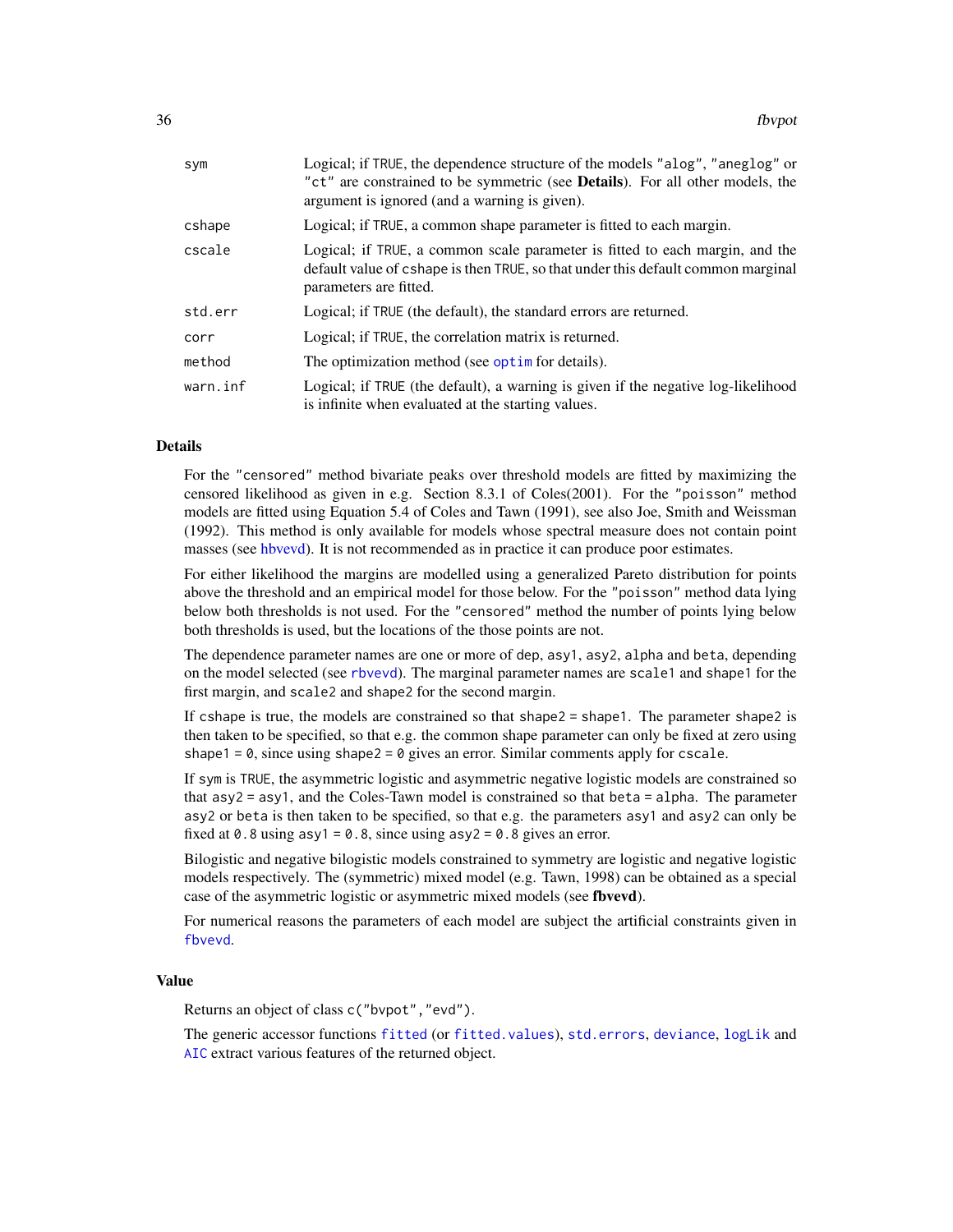#### fbvpot 37

The functions profile and profile2d can be used to obtain deviance profiles. The function anova compares nested models, and the function AIC compares non-nested models. There is currently no plot method available.

An object of class  $c("b$ vpot", "evd") is a list containing the following components

| estimate                                | A vector containing the maximum likelihood estimates.                                                                                           |
|-----------------------------------------|-------------------------------------------------------------------------------------------------------------------------------------------------|
| std.err                                 | A vector containing the standard errors.                                                                                                        |
| fixed                                   | A vector containing the parameters that have been fixed at specific values within<br>the optimization.                                          |
| fixed2                                  | A vector containing the parameters that have been set to be equal to other model<br>parameters.                                                 |
| param                                   | A vector containing all parameters (those optimized, those fixed to specific val-<br>ues, and those set to be equal to other model parameters). |
| deviance                                | The deviance at the maximum likelihood estimates.                                                                                               |
| dep.summary                             | A value summarizing the strength of dependence in the fitted model (see fb-<br>vevd).                                                           |
| corr                                    | The correlation matrix.                                                                                                                         |
| var.cov<br>convergence, counts, message | The variance covariance matrix.<br>Components taken from the list returned by optim.                                                            |
| data                                    | The data passed to the argument x.                                                                                                              |
| threshold                               | The argument threshold.                                                                                                                         |
| n                                       | The number of rows in x.                                                                                                                        |
| nat                                     | The vector of length three containing the number of exceedances on the first,<br>second and both margins respectively.                          |
| likelihood                              | The argument likelihood.                                                                                                                        |
| sym                                     | The argument sym.                                                                                                                               |
| cmar                                    | The vector c(cscale, cshape).                                                                                                                   |
| model                                   | The argument model.                                                                                                                             |
| call                                    | The call of the current function.                                                                                                               |

# Warning

The standard errors and the correlation matrix in the returned object are taken from the observed information, calculated by a numerical approximation. They must be interpreted with caution when either of the marginal shape parameters are less than  $-0.5$ , because the usual asymptotic properties of maximum likelihood estimators do not then hold (Smith, 1985).

# Author(s)

Chris Ferro and Alec Stephenson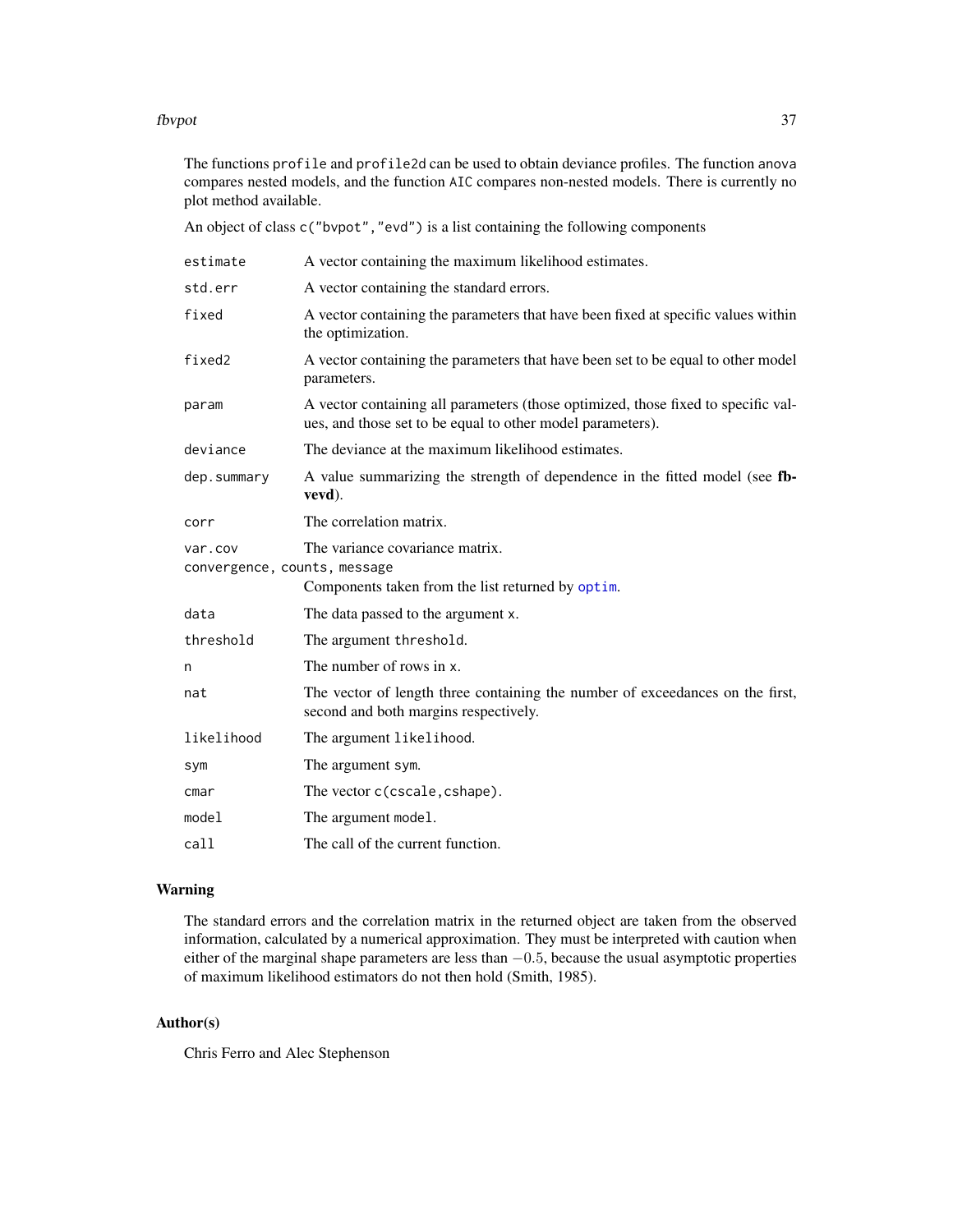### References

Coles, S. G. (2001) *An Introduction to Statistical Modelling of Extreme Values*, London: Springer– Verlag.

Coles, S. G. and Tawn, J. A. (1991) Modelling multivariate extreme events. *J. R. Statist. Soc. B*, 53, 377–392.

Joe, H., Smith, R. L. and Weissman, I. (1992) Bivariate threshold methods for extremes. *J. R. Statist. Soc. B*, 54, 171–183.

Smith, R. L. (1985) Maximum likelihood estimation in a class of non-regular cases. *Biometrika*, 72, 67–90.

#### See Also

[abvevd](#page-2-0), [anova.evd](#page-11-0), [fbvevd](#page-30-0), [optim](#page-0-0), [rbvevd](#page-12-0)

### Examples

```
bvdata <- rbvevd(1000, dep = 0.5, model = "log")
u \leftarrow apply(bvdata, 2, quantile, probs = 0.9)M1 <- fbvpot(bvdata, u, model = "log")
M2 \leq fbvpot(bvdata, u, "log", dep = 0.5)
anova(M1, M2)
```
<span id="page-37-0"></span>fextreme *Maximum-likelihood Fitting of Maxima and Minima*

### Description

Maximum-likelihood fitting for the distribution of the maximum/minimum of a given number of independent variables from a specified distribution.

#### Usage

```
fextreme(x, start, densfun, distnfun, ..., distn, mlen = 1, largest =
   TRUE, std.err = TRUE, corr = FALSE, method = "Nelder-Mead")
```
#### Arguments

| $\mathsf{x}$      | A numeric vector.                                                                                            |
|-------------------|--------------------------------------------------------------------------------------------------------------|
| start             | A named list giving the initial values for the parameters over which the likeli-<br>hood is to be maximized. |
| densfun, distnfun |                                                                                                              |
|                   | Density and distribution function of the specified distribution.                                             |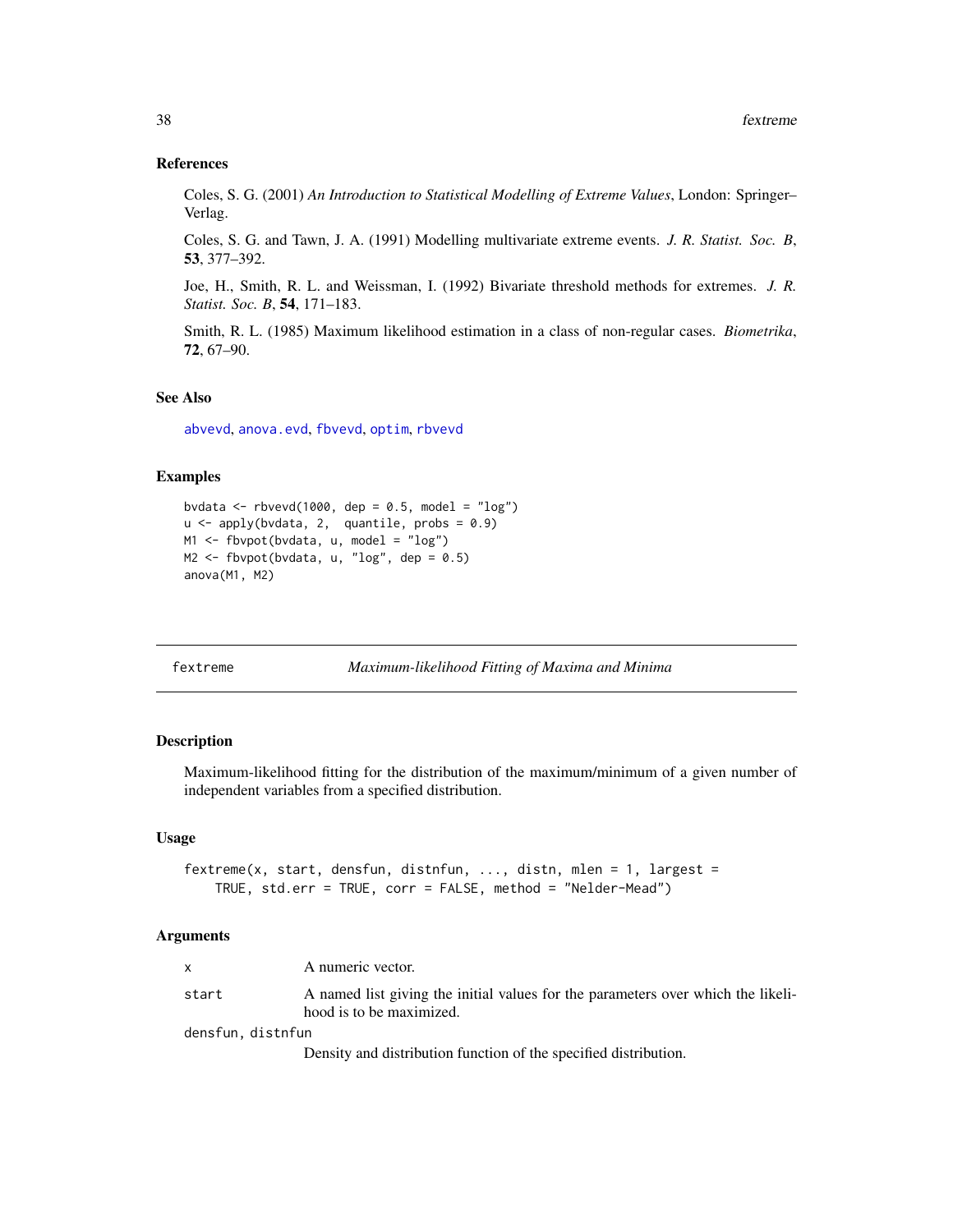#### fextreme 39

|         | Additional parameters, either for the specified distribution or for the optimiza-<br>tion function optim. If parameters of the distribution are included they will be                                                                                                                                                                |
|---------|--------------------------------------------------------------------------------------------------------------------------------------------------------------------------------------------------------------------------------------------------------------------------------------------------------------------------------------|
|         | held fixed at the values given (see Examples). If parameters of the distribution<br>are not included either here or as a named component in start they will be held<br>fixed at the default values specified in the corresponding density and distribution<br>functions (assuming they exist; an error will be generated otherwise). |
| distn   | A character string, optionally specified as an alternative to dens fun and distributed<br>such that the density and distribution functions are formed upon the addition of<br>the prefixes d and p respectively.                                                                                                                     |
| mlen    | The number of independent variables.                                                                                                                                                                                                                                                                                                 |
| largest | Logical; if TRUE (default) use maxima, otherwise minima.                                                                                                                                                                                                                                                                             |
| std.err | Logical; if TRUE (the default), the standard errors are returned.                                                                                                                                                                                                                                                                    |
| corr    | Logical; if TRUE, the correlation matrix is returned.                                                                                                                                                                                                                                                                                |
| method  | The optimization method (see optime for details).                                                                                                                                                                                                                                                                                    |

# Details

Maximization of the log-likelihood is performed. The estimated standard errors are taken from the observed information, calculated by a numerical approximation.

If the density and distribution functions are user defined, the order of the arguments must mimic those in R base (i.e. data first, parameters second). Density functions must have log arguments.

#### Value

Returns an object of class c("extreme","evd").

The generic accessor functions [fitted](#page-0-0) (or [fitted.values](#page-0-0)), [std.errors](#page-39-0), [deviance](#page-0-0), [logLik](#page-0-0) and [AIC](#page-0-0) extract various features of the returned object. The function anova compares nested models.

An object of class  $c("extreme", "evd")$  is a list containing at most the following components

| estimate                     | A vector containing the maximum likelihood estimates. |
|------------------------------|-------------------------------------------------------|
| std.err                      | A vector containing the standard errors.              |
| deviance                     | The deviance at the maximum likelihood estimates.     |
| corr                         | The correlation matrix.                               |
| var.cov                      | The variance covariance matrix.                       |
| convergence, counts, message |                                                       |
|                              | Components taken from the list returned by optim.     |
| call                         | The call of the current function.                     |
| data                         | The data passed to the argument x.                    |
| n                            | The length of x.                                      |

#### See Also

[anova.evd](#page-11-0), [forder](#page-44-0), [optim](#page-0-0)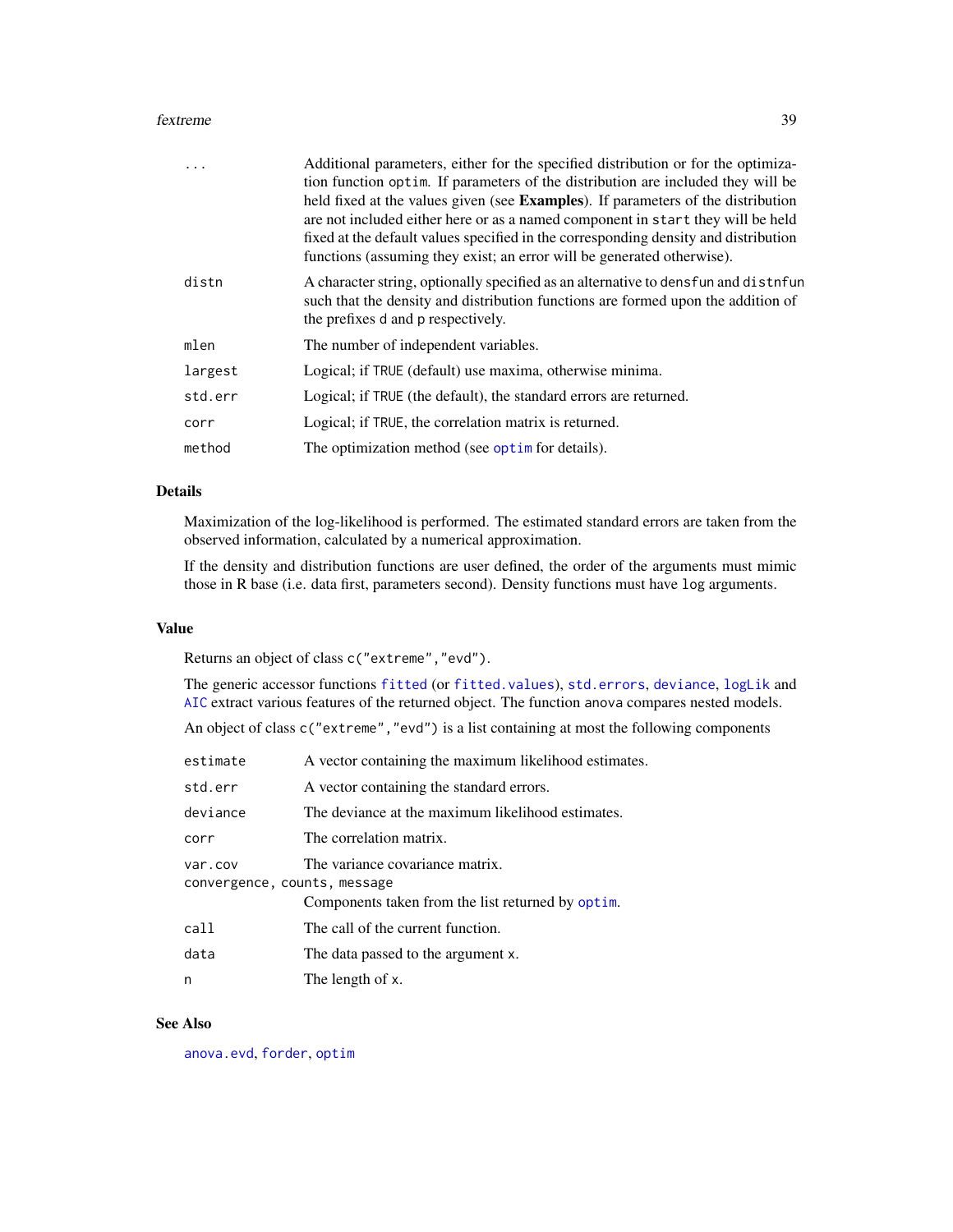### Examples

```
uvdata \le rextreme(100, qnorm, mean = 0.56, mlen = 365)
fextreme(uvdata, list(mean = 0, sd = 1), distn = "norm", mlen = 365)
fextreme(uvdata, list(rate = 1), distn = "exp", mlen = 365,
  method = "Brent", lower=0.01, upper=10)
fextreme(uvdata, list(scale = 1), shape = 1, distn = "gamma", mlen = 365,
  method = "Brent", lower=0.01, upper=10)
fextreme(uvdata, list(shape = 1, scale = 1), distn = "gamma", mlen = 365)
```
<span id="page-39-1"></span>

| ×<br>٠<br>×<br>۰, |
|-------------------|
|-------------------|

Maximum-likelihood Fitting of the Generalized Extreme Value Distri*bution*

# <span id="page-39-0"></span>Description

Maximum-likelihood fitting for the generalized extreme value distribution, including linear modelling of the location parameter, and allowing any of the parameters to be held fixed if desired.

# Usage

```
fgev(x, start, ..., nsloc = NULL, prob = NULL, std.err = TRUE,corr = FALSE, method = "BFGS", warn.inf = TRUE)
```
### Arguments

| $\mathsf{x}$ | A numeric vector, which may contain missing values.                                                                                                                                                                                                                                |
|--------------|------------------------------------------------------------------------------------------------------------------------------------------------------------------------------------------------------------------------------------------------------------------------------------|
| start        | A named list giving the initial values for the parameters over which the likeli-<br>hood is to be maximized. If start is omitted the routine attempts to find good<br>starting values using moment estimators.                                                                     |
| .            | Additional parameters, either for the GEV model or for the optimization func-<br>tion optim. If parameters of the model are included they will be held fixed at<br>the values given (see Examples).                                                                                |
| nsloc        | A data frame with the same number of rows as the length of x, for linear mod-<br>elling of the location parameter. The data frame is treated as a covariate matrix<br>(excluding the intercept). A numeric vector can be given as an alternative to a<br>single column data frame. |
| prob         | Controls the parameterization of the model (see <b>Details</b> ). Should be either NULL<br>(the default), or a probability in the closed interval $[0,1]$ .                                                                                                                        |
| std.err      | Logical; if TRUE (the default), the standard errors are returned.                                                                                                                                                                                                                  |
| corr         | Logical; if TRUE, the correlation matrix is returned.                                                                                                                                                                                                                              |
| method       | The optimization method (see optime for details).                                                                                                                                                                                                                                  |
| warn.inf     | Logical; if TRUE (the default), a warning is given if the negative log-likelihood<br>is infinite when evaluated at the starting values.                                                                                                                                            |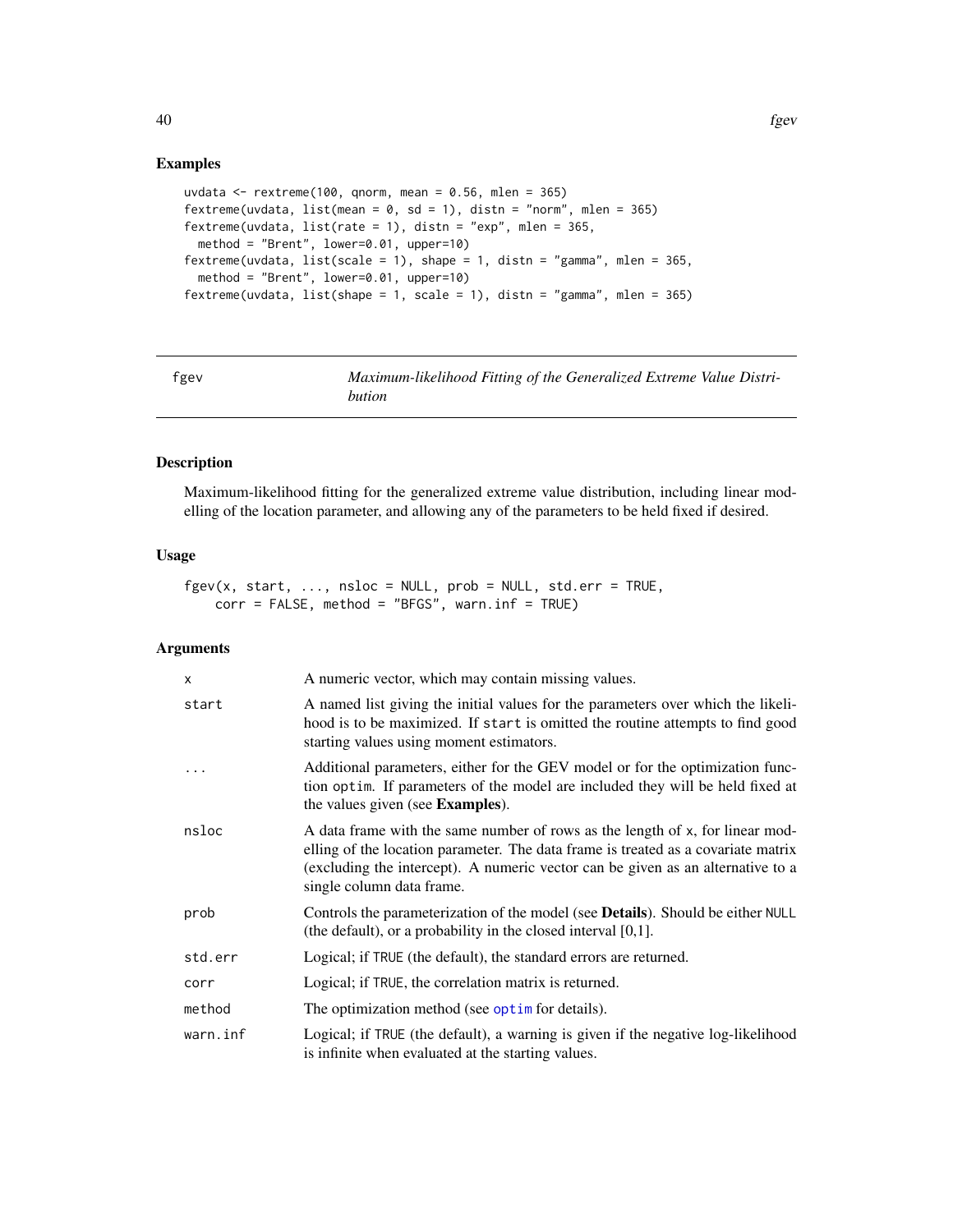fgev  $41$ 

# Details

If prob is NULL (the default):

For stationary models the parameter names are loc, scale and shape, for the location, scale and shape parameters respectively. For non-stationary models, the parameter names are loc, loc*x1*, . . . , loc*xn*, scale and shape, where *x1*, . . . , *xn* are the column names of nsloc, so that loc is the intercept of the linear model, and  $locx1$ , ..., locxn are the ncol(nsloc) coefficients. If nsloc is a vector it is converted into a single column data frame with column name trend, and hence the associated trend parameter is named loctrend.

If prob  $= p$  is a probability:

The fit is performed using a different parameterization. Let  $a$ ,  $b$  and  $s$  denote the location, scale and shape parameters of the GEV distribution. For stationary models, the distribution is parameterized using  $(z_p, b, s)$ , where

$$
z_p = a - b/s(1 - (-\log(1 - p))^s)
$$

is such that  $G(z_p) = 1 - p$ , where G is the GEV distribution function. prob = p is therefore the probability in the upper tail corresponding to the quantile  $z_p$ . If prob is zero, then  $z_p$  is the upper end point  $a - b/s$ , and s is restricted to the negative (Weibull) axis. If prob is one, then  $z_p$  is the lower end point  $a - b/s$ , and s is restricted to the positive (Frechet) axis. The parameter names are quantile, scale and shape, for  $z_p$ , b and s respectively.

For non-stationary models the parameter  $z_p$  is again given by the equation above, but a becomes the intercept of the linear model for the location parameter, so that quantile replaces (the intercept) loc, and hence the parameter names are quantile, loc*x1*, . . . , loc*xn*, scale and shape, where *x1*, ..., *xn* are the column names of nsloc.

In either case:

For non-stationary fitting it is recommended that the covariates within the linear model for the location parameter are (at least approximately) centered and scaled (i.e.\ that the columns of nsloc are centered and scaled), particularly if automatic starting values are used, since the starting values for the associated parameters are then zero.

#### Value

Returns an object of class c("gev","uvevd","evd").

The generic accessor functions [fitted](#page-0-0) (or [fitted.values](#page-0-0)), [std.errors](#page-39-0), [deviance](#page-0-0), [logLik](#page-0-0) and [AIC](#page-0-0) extract various features of the returned object.

The functions profile and profile2d are used to obtain deviance profiles for the model parameters. In particular, profiles of the quantile  $z_p$  can be calculated and plotted when prob = p. The function anova compares nested models. The function plot produces diagnostic plots.

An object of class c("gev", "uvevd", "evd") is a list containing at most the following components

| estimate | A vector containing the maximum likelihood estimates.                      |
|----------|----------------------------------------------------------------------------|
| std.err  | A vector containing the standard errors.                                   |
| fixed    | A vector containing the parameters of the model that have been held fixed. |
| param    | A vector containing all parameters (optimized and fixed).                  |
| deviance | The deviance at the maximum likelihood estimates.                          |
| corr     | The correlation matrix.                                                    |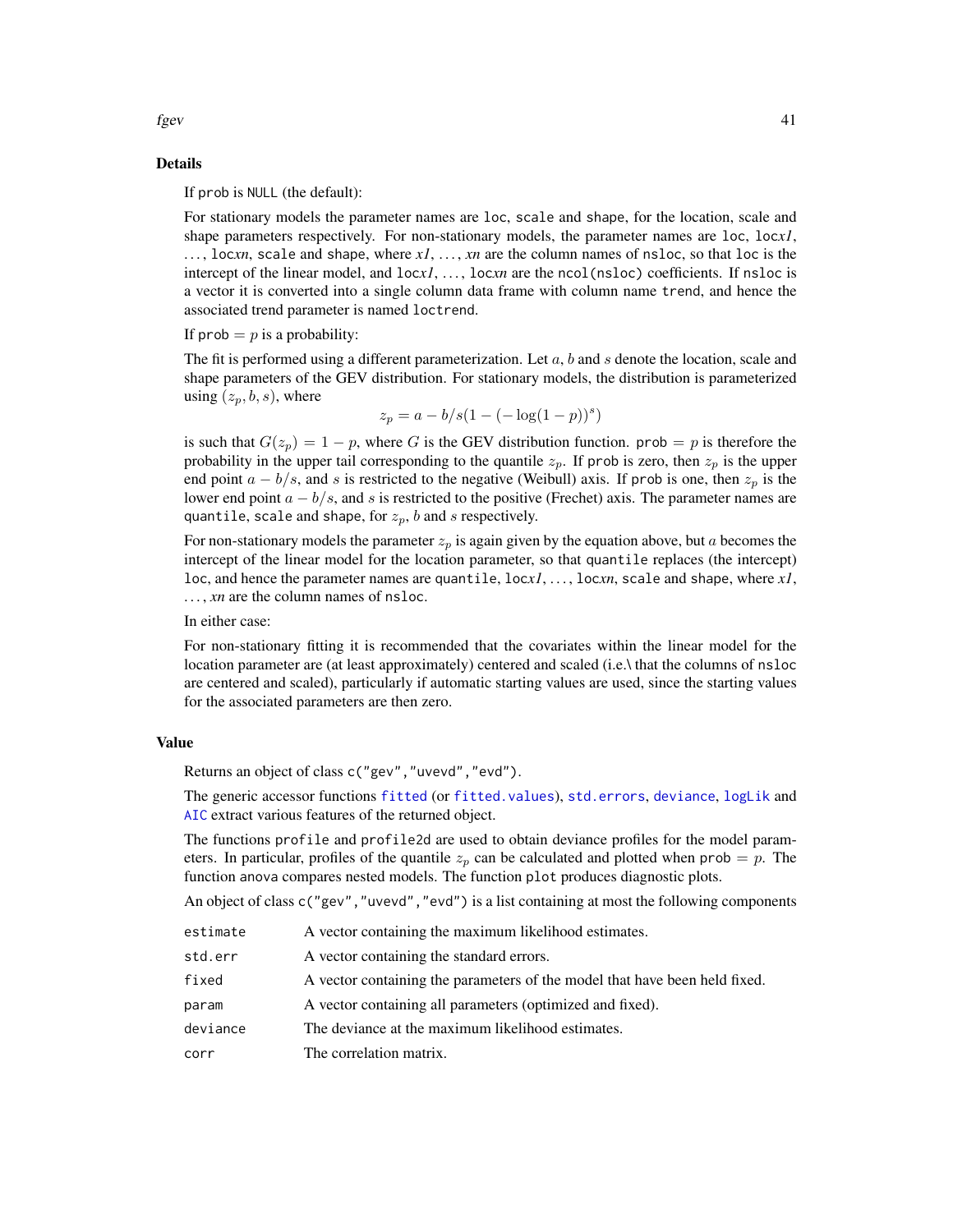| var.cov                      | The variance covariance matrix.                                                                  |  |
|------------------------------|--------------------------------------------------------------------------------------------------|--|
| convergence, counts, message |                                                                                                  |  |
|                              | Components taken from the list returned by optim.                                                |  |
| data                         | The data passed to the argument x.                                                               |  |
| tdata                        | The data, transformed to stationarity (for non-stationary models).                               |  |
| nsloc                        | The argument nsloc.                                                                              |  |
| n                            | The length of x.                                                                                 |  |
| prob                         | The argument prob.                                                                               |  |
| loc                          | The location parameter. If prob is NULL (the default), this will also be an element<br>of param. |  |
| call                         | The call of the current function.                                                                |  |
|                              |                                                                                                  |  |

#### Warning

The standard errors and the correlation matrix in the returned object are taken from the observed information, calculated by a numerical approximation. They must be interpreted with caution when the shape parameter is less than −0.5, because the usual asymptotic properties of maximum likelihood estimators do not then hold (Smith, 1985).

#### References

Smith, R. L. (1985) Maximum likelihood estimation in a class of non-regular cases. *Biometrika*, 72, 67–90.

### See Also

[anova.evd](#page-11-0), [optim](#page-0-0), [plot.uvevd](#page-73-0), [profile.evd](#page-76-0), [profile2d.evd](#page-77-0)

### Examples

```
uvdata <- rgev(100, loc = 0.13, scale = 1.1, shape = 0.2)
trend <- (-49:50)/100
M1 \leq fgev(uvdata, nsloc = trend, control = list(trace = 1))
M2 <- fgev(uvdata)
M3 \leq fgev(uvdata, shape = 0)
MA \leftarrow fgev(uvdata, scale = 1, shape = 0)anova(M1, M2, M3, M4)
par(mfrow = c(2,2))plot(M2)
## Not run: M2P <- profile(M2)
## Not run: plot(M2P)
rnd \le runif(100, min = -.5, max = .5)
fgev(uvdata, nsloc = data.frame(trend = trend, random = rnd))
fgev(uvdata, nsloc = data.frame(trend = trend, random = rnd), locrandom = \emptyset)
uvdata <- rgev(100, loc = 0.13, scale = 1.1, shape = 0.2)
M1 \leq fgev(uvdata, prob = 0.1)
M2 \leq - fgev(uvdata, prob = 0.01)
```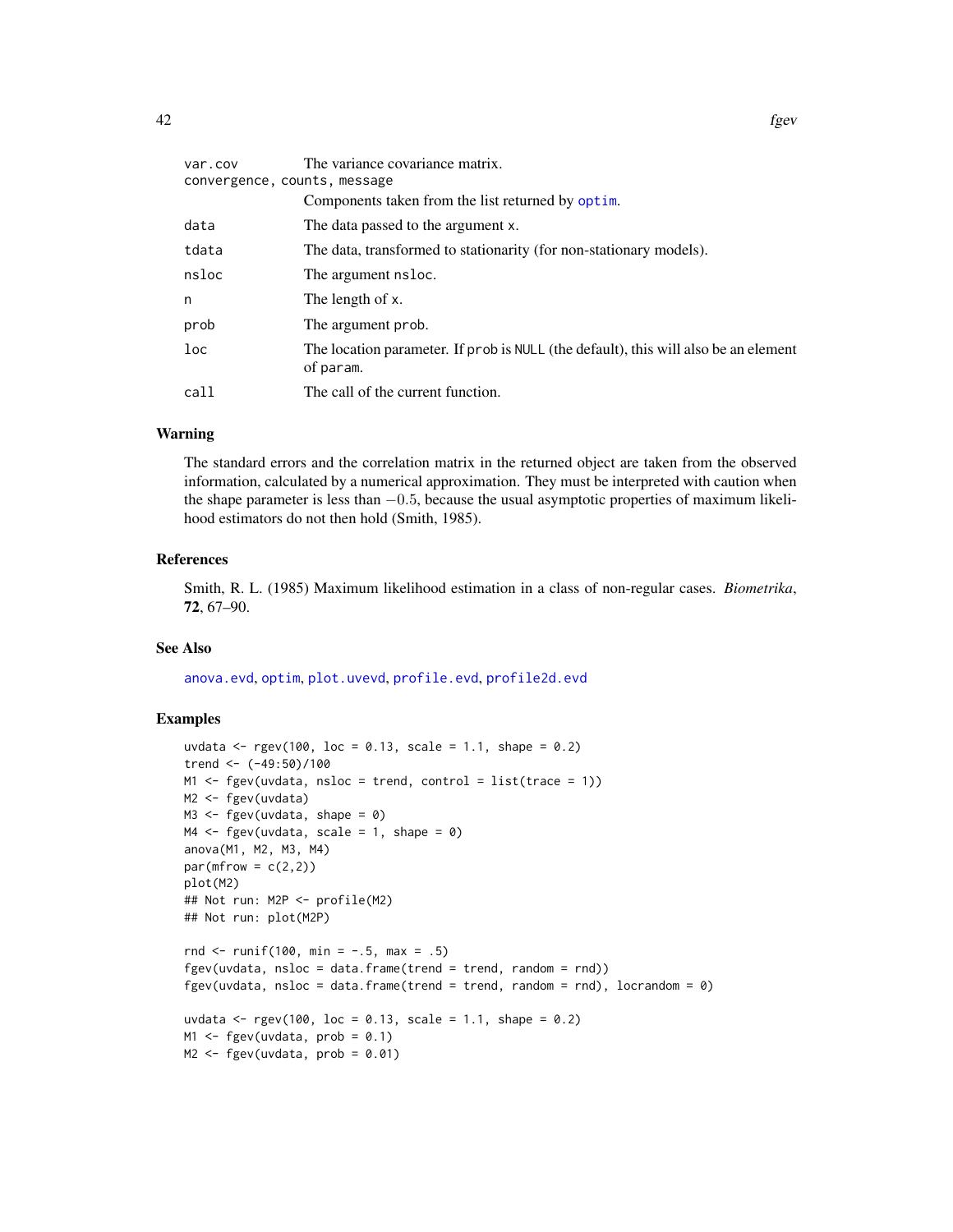#### fgumbelx 43

```
## Not run: M1P <- profile(M1, which = "quantile")
## Not run: M2P <- profile(M2, which = "quantile")
## Not run: plot(M1P)
## Not run: plot(M2P)
```
fgumbelx *Maximum-likelihood Fitting of the Maximum of Two Gumbel Distributions*

# Description

Maximum-likelihood fitting for the maximum of two gumbel distributions, allowing any of the parameters to be held fixed if desired.

# Usage

```
fgumbelx(x, start, ..., nslot = NULL, nshoc2 = NULL, std.err = TRUE,corr = FALSE, method = "BFGS", warn.inf = TRUE)
```
# Arguments

| $\times$ | A numeric vector, which may contain missing values.                                                                                                                                                              |
|----------|------------------------------------------------------------------------------------------------------------------------------------------------------------------------------------------------------------------|
| start    | A named list giving the initial values for the parameters over which the likeli-<br>hood is to be maximized. If start is omitted the routine attempts to find good<br>starting values using moment estimators.   |
|          | Additional parameters, either for the fitted model or for the optimization func-<br>tion optim. If parameters of the model are included they will be held fixed at<br>the values given (see Examples).           |
| nsloc1   | A data frame with the same number of rows as the length of x, for linear mod-<br>elling of the location parameter of the first Gumbel distribution. This is not<br>recommended as the model is already complex.  |
| nsloc2   | A data frame with the same number of rows as the length of x, for linear mod-<br>elling of the location parameter of the second Gumbel distribution. This is not<br>recommended as the model is already complex. |
| std.err  | Logical; if TRUE (the default), the standard errors are returned.                                                                                                                                                |
| corr     | Logical; if TRUE, the correlation matrix is returned.                                                                                                                                                            |
| method   | The optimization method (see optim for details).                                                                                                                                                                 |
| warn.inf | Logical; if TRUE (the default), a warning is given if the negative log-likelihood<br>is infinite when evaluated at the starting values.                                                                          |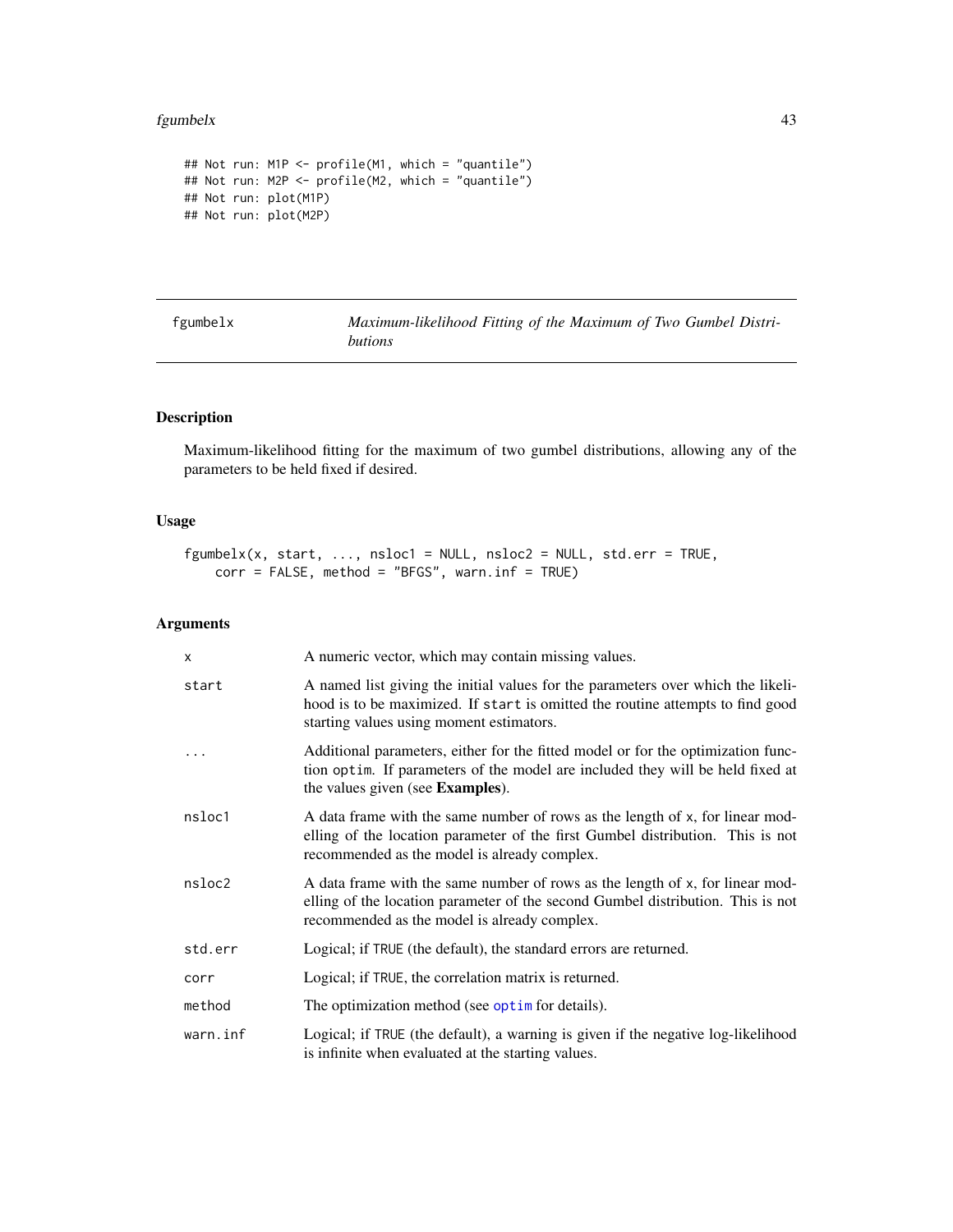# Details

For stationary models the parameter names are loc1, scale1, loc2 and scale2 for the location and scale parameters of two Gumbel distributions, where loc2 must be greater or equal to loc1.

The likelihood may have multiple local optima and therefore may be difficult to fit properly; the default starting values use a moment based approach, however it is recommended that the user specify multiple different starting values and experiment with different optimization methods.

Using non-stationary models with nsloc1 and nsloc2 is not recommended due to the model complexity; the data also cannot be transformed back to stationarity so diagnostic plots will be misleading in this case.

#### Value

Returns an object of class c("gumbelx","evd").

The generic accessor functions [fitted](#page-0-0) (or [fitted.values](#page-0-0)), [std.errors](#page-39-0), [deviance](#page-0-0), [logLik](#page-0-0) and [AIC](#page-0-0) extract various features of the returned object.

The functions profile and profile2d are used to obtain deviance profiles for the model parameters. The function anova compares nested models. The function plot produces diagnostic plots.

An object of class c("gumbelx","evd") is a list containing at most the following components

| estimate                                | A vector containing the maximum likelihood estimates.                      |
|-----------------------------------------|----------------------------------------------------------------------------|
| std.err                                 | A vector containing the standard errors.                                   |
| fixed                                   | A vector containing the parameters of the model that have been held fixed. |
| param                                   | A vector containing all parameters (optimized and fixed).                  |
| deviance                                | The deviance at the maximum likelihood estimates.                          |
| corr                                    | The correlation matrix.                                                    |
| var.cov<br>convergence, counts, message | The variance covariance matrix.                                            |
|                                         | Components taken from the list returned by optim.                          |
| data                                    | The data passed to the argument x.                                         |
| nsloc1                                  | The argument nsloc1.                                                       |
| nsloc2                                  | The argument nsloc2.                                                       |
| n                                       | The length of x.                                                           |
| call                                    | The call of the current function.                                          |

### Warning

This function is experimental and involves optimizing over a potentially complex surface.

### See Also

[fgev](#page-39-1), [optim](#page-0-0), [rgumbelx](#page-54-0)

### Examples

```
uvdata <- rgumbelx(100, loc1 = 0, scale1 = 1, loc2 = 1, scale2 = 1)
fgumbelx(uvdata, loc1 = 0, scale1 = 1)
```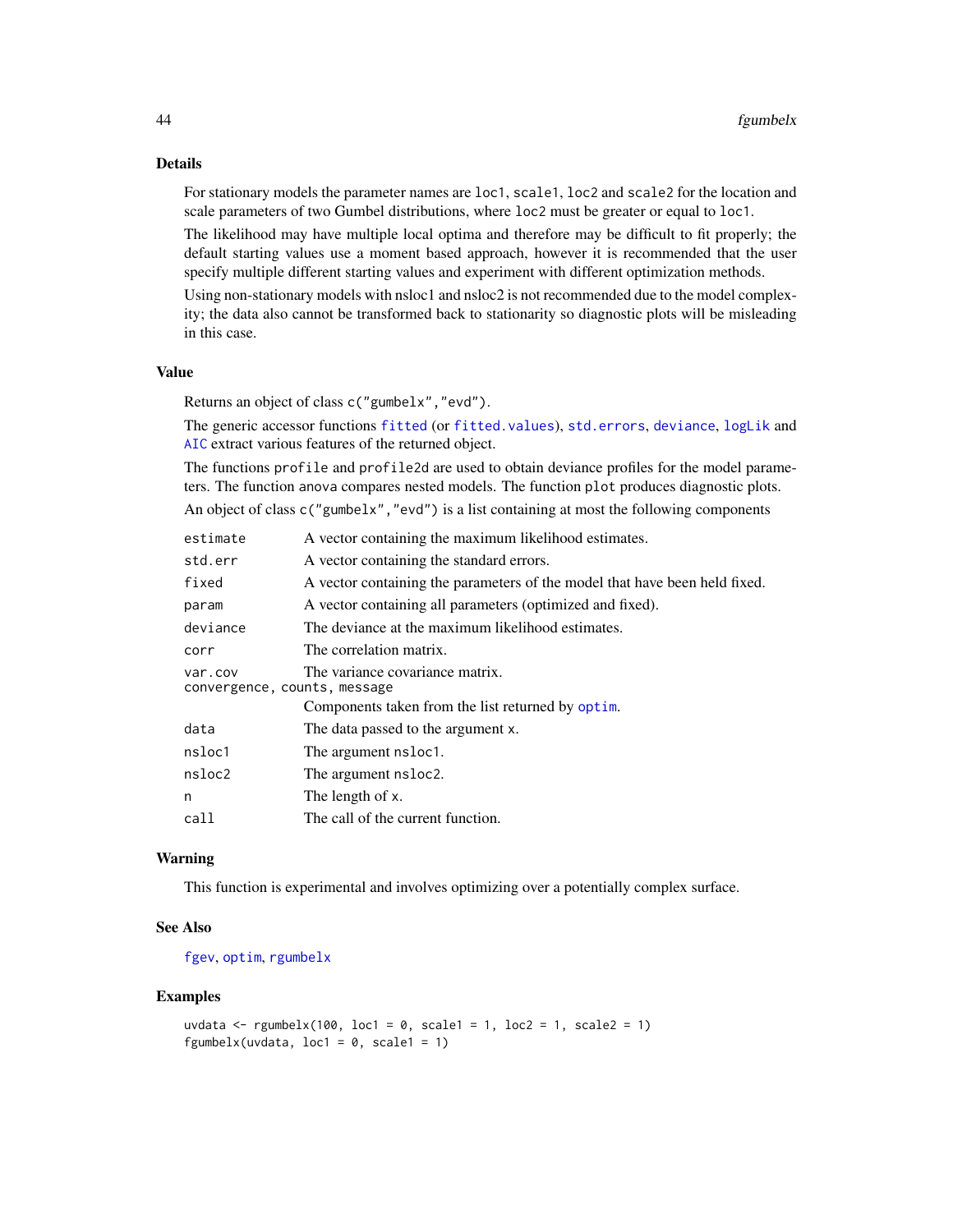<span id="page-44-0"></span>

### Description

Maximum-likelihood fitting for the distribution of a selected order statistic of a given number of independent variables from a specified distribution.

# Usage

```
forder(x, start, densfun, distnfun, ..., distn, mlen = 1, j = 1,
   largest = TRUE, std.err = TRUE, corr = FALSE, method = "Nelder-Mead")
```
# Arguments

| X                 | A numeric vector.                                                                                                                                                                                                                                                                                                                                                                                                                                                                                             |
|-------------------|---------------------------------------------------------------------------------------------------------------------------------------------------------------------------------------------------------------------------------------------------------------------------------------------------------------------------------------------------------------------------------------------------------------------------------------------------------------------------------------------------------------|
| start             | A named list giving the initial values for the parameters over which the likeli-<br>hood is to be maximized.                                                                                                                                                                                                                                                                                                                                                                                                  |
| densfun, distnfun |                                                                                                                                                                                                                                                                                                                                                                                                                                                                                                               |
|                   | Density and distribution function of the specified distribution.                                                                                                                                                                                                                                                                                                                                                                                                                                              |
|                   | Additional parameters, either for the specified distribution or for the optimiza-<br>tion function optim. If parameters of the distribution are included they will be<br>held fixed at the values given (see Examples). If parameters of the distribution<br>are not included either here or as a named component in start they will be held<br>fixed at the default values specified in the corresponding density and distribution<br>functions (assuming they exist; an error will be generated otherwise). |
| distn             | A character string, optionally specified as an alternative to densfun and distnfun<br>such that the density and distribution and functions are formed upon the addition<br>of the prefixes d and p respectively.                                                                                                                                                                                                                                                                                              |
| mlen              | The number of independent variables.                                                                                                                                                                                                                                                                                                                                                                                                                                                                          |
| j                 | The order statistic, taken as the jth largest (default) or smallest of mlen, accord-<br>ing to the value of largest.                                                                                                                                                                                                                                                                                                                                                                                          |
| largest           | Logical; if TRUE (default) use the jth largest order statistic, otherwise use the<br>jth smallest.                                                                                                                                                                                                                                                                                                                                                                                                            |
| std.err           | Logical; if TRUE (the default), the standard errors are returned.                                                                                                                                                                                                                                                                                                                                                                                                                                             |
| corr              | Logical; if TRUE, the correlation matrix is returned.                                                                                                                                                                                                                                                                                                                                                                                                                                                         |
| method            | The optimization method (see optime for details).                                                                                                                                                                                                                                                                                                                                                                                                                                                             |
|                   |                                                                                                                                                                                                                                                                                                                                                                                                                                                                                                               |

# Details

Maximization of the log-likelihood is performed. The estimated standard errors are taken from the observed information, calculated by a numerical approximation.

If the density and distribution functions are user defined, the order of the arguments must mimic those in R base (i.e. data first, parameters second). Density functions must have log arguments.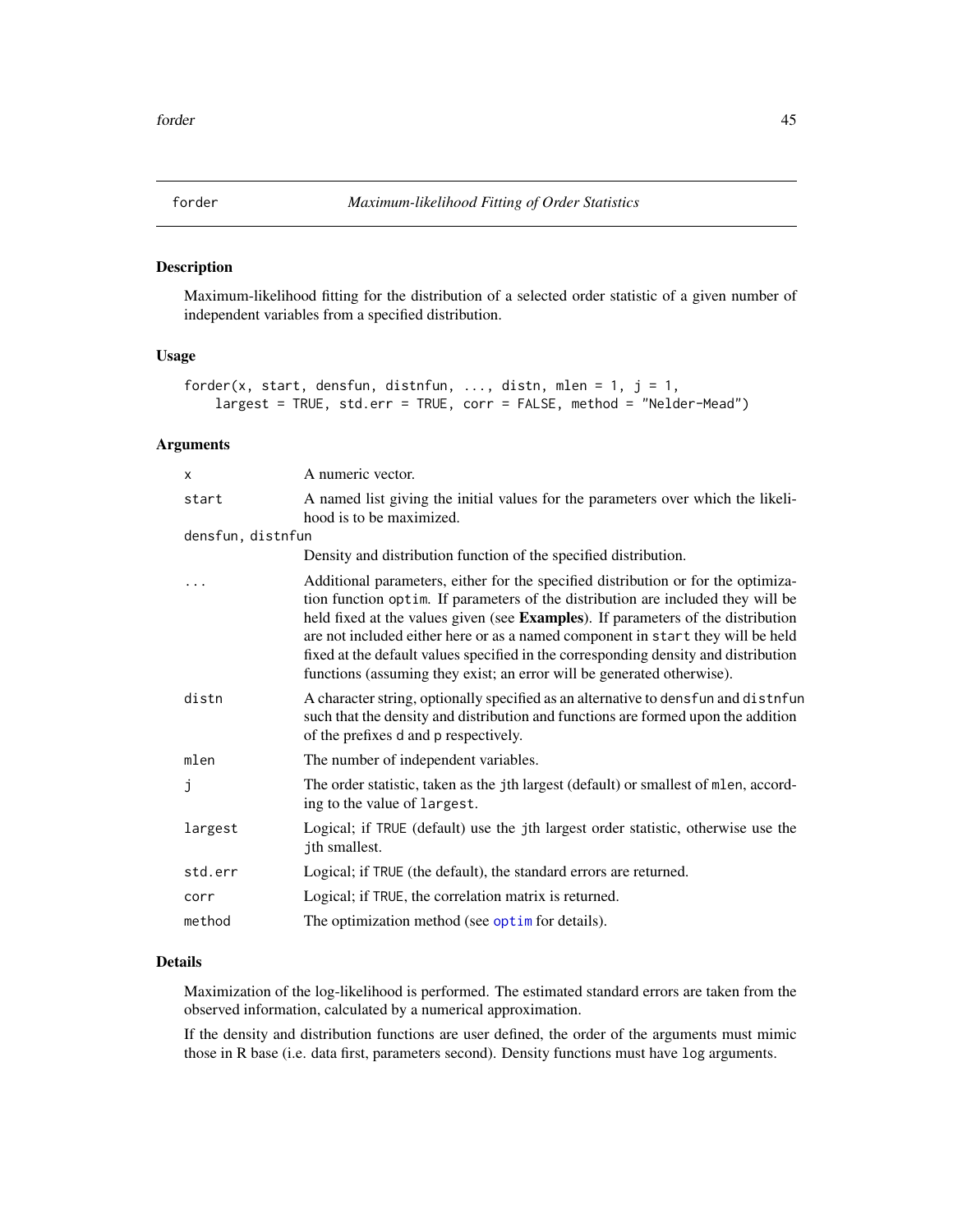# Value

Returns an object of class c("extreme","evd"). This class is defined in [fextreme](#page-37-0).

The generic accessor functions [fitted](#page-0-0) (or [fitted.values](#page-0-0)), [std.errors](#page-39-0), [deviance](#page-0-0), [logLik](#page-0-0) and [AIC](#page-0-0) extract various features of the returned object. The function anova compares nested models.

# See Also

[anova.evd](#page-11-0), [fextreme](#page-37-0), [optim](#page-0-0)

### Examples

```
uvd <- rorder(100, qnorm, mean = 0.56, mlen = 365, j = 2)
forder(uvd, list(mean = 0, sd = 1), distn = "norm", mlen = 365, j = 2)
forder(uvd, list(rate = 1), distn = "exp", mlen = 365, j = 2,
 method = "Brent", lower=0.01, upper=10)
forder(uvd, list(scale = 1), shape = 1, distn = "gamma", mlen = 365, j = 2,
 method = "Brent", lower=0.01, upper=10)
forder(uvd, list(shape = 1, scale = 1), distn = "gamma", mlen = 365, j = 2)
```
fox *Maximum Annual Flood Discharges of the Fox River*

#### Description

The fox data frame has 33 rows and 2 columns. The columns contain maximum annual flood discharges, in units of 1000 cubed feet per second, from the Fox River in Wisconsin, USA at Berlin (upstream) and Wrightstown (downstream), for the years 1918 to 1950. The row names give the years of observation.

# Usage

fox

### Format

This data frame contains the following columns:

berlin A numeric vector containing maximum annual flood discharges at Berlin (upstream).

wright A numeric vector containing maximum annual flood discharges at Wrightstown (downstream).

#### Source

Gumbel, E. J. and Mustafi, C. K. (1967) Some analytical properties of bivariate extremal distributions. *J. Amer. Statist. Assoc.*, 62, 569–588.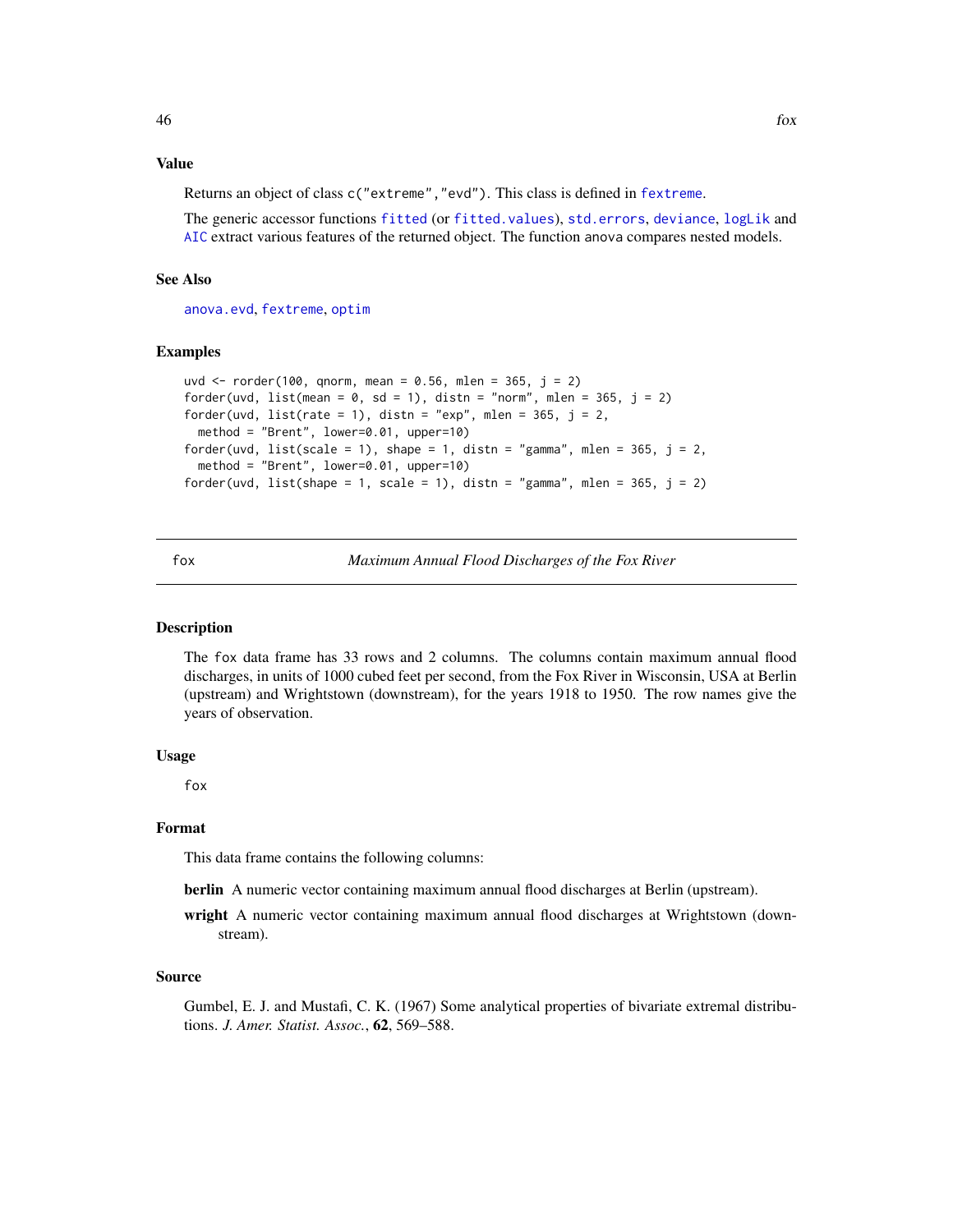<span id="page-46-0"></span>fpot *Peaks Over Threshold Modelling using the Generalized Pareto or Point Process Representation*

# Description

Maximum-likelihood fitting for peaks over threshold modelling, using the Generalized Pareto or Point Process representation, allowing any of the parameters to be held fixed if desired.

# Usage

```
fpot(x, threshold, model = c("gpd", "pp"), start, npp = length(x),
    cmax = FALSE, r = 1, ulow = -Inf, rlow = 1, mper = NULL, ...,
    std.err = TRUE, corr = FALSE, method = "BFGS", warn.inf = TRUE)
```
# Arguments

| x             | A numeric vector. If this contains missing values, those values are treated as if<br>they fell below the threshold.                                                                                                                                                                                                                                                                                                                                                                                                                                                                                                                            |
|---------------|------------------------------------------------------------------------------------------------------------------------------------------------------------------------------------------------------------------------------------------------------------------------------------------------------------------------------------------------------------------------------------------------------------------------------------------------------------------------------------------------------------------------------------------------------------------------------------------------------------------------------------------------|
| threshold     | The threshold.                                                                                                                                                                                                                                                                                                                                                                                                                                                                                                                                                                                                                                 |
| model         | The model; either "gpd" (the default) or "pp", for the Generalized Pareto or<br>Point Process representations respectively.                                                                                                                                                                                                                                                                                                                                                                                                                                                                                                                    |
| start         | A named list giving the initial values for the parameters over which the likeli-<br>hood is to be maximized. If start is omitted the routine attempts to find good<br>starting values using moment estimators.                                                                                                                                                                                                                                                                                                                                                                                                                                 |
| npp           | The data should contain npp observations per "period", where the return level<br>plot produced by plot.pot will represent return periods in units of "periods".<br>By default $npp = length(x)$ , so that the "period" is the period of time over<br>which the entire data set is collected. It may often be useful to change this<br>default so that more sensible units are used. For example, if yearly periodic<br>units are required, use $npp = 365.25$ for daily data and $npp = 52.18$ for weekly<br>data. The argument only makes a difference to the actual fit if mper is not NULL<br>or if model = " $pp$ " (see <b>Details</b> ). |
| cmax          | Logical; if FALSE (the default), the model is fitted using all exceedences over the<br>threshold. If TRUE, the model is fitted using cluster maxima, using clusters of<br>exceedences derived from clusters.                                                                                                                                                                                                                                                                                                                                                                                                                                   |
| r, ulow, rlow | Arguments used for the identification of clusters of exceedences (see clusters).<br>Ignored if cmax is FALSE (the default).                                                                                                                                                                                                                                                                                                                                                                                                                                                                                                                    |
| mper          | Controls the parameterization of the generalized Pareto model. Should be either<br>NULL (the default), or a positive number (see Details). If mper is not NULL and<br>$model = "pp", an error is returned.$                                                                                                                                                                                                                                                                                                                                                                                                                                    |
| $\cdots$      | Additional parameters, either for the model or for the optimization function<br>optim. If parameters of the model are included they will be held fixed at the<br>values given (see Examples).                                                                                                                                                                                                                                                                                                                                                                                                                                                  |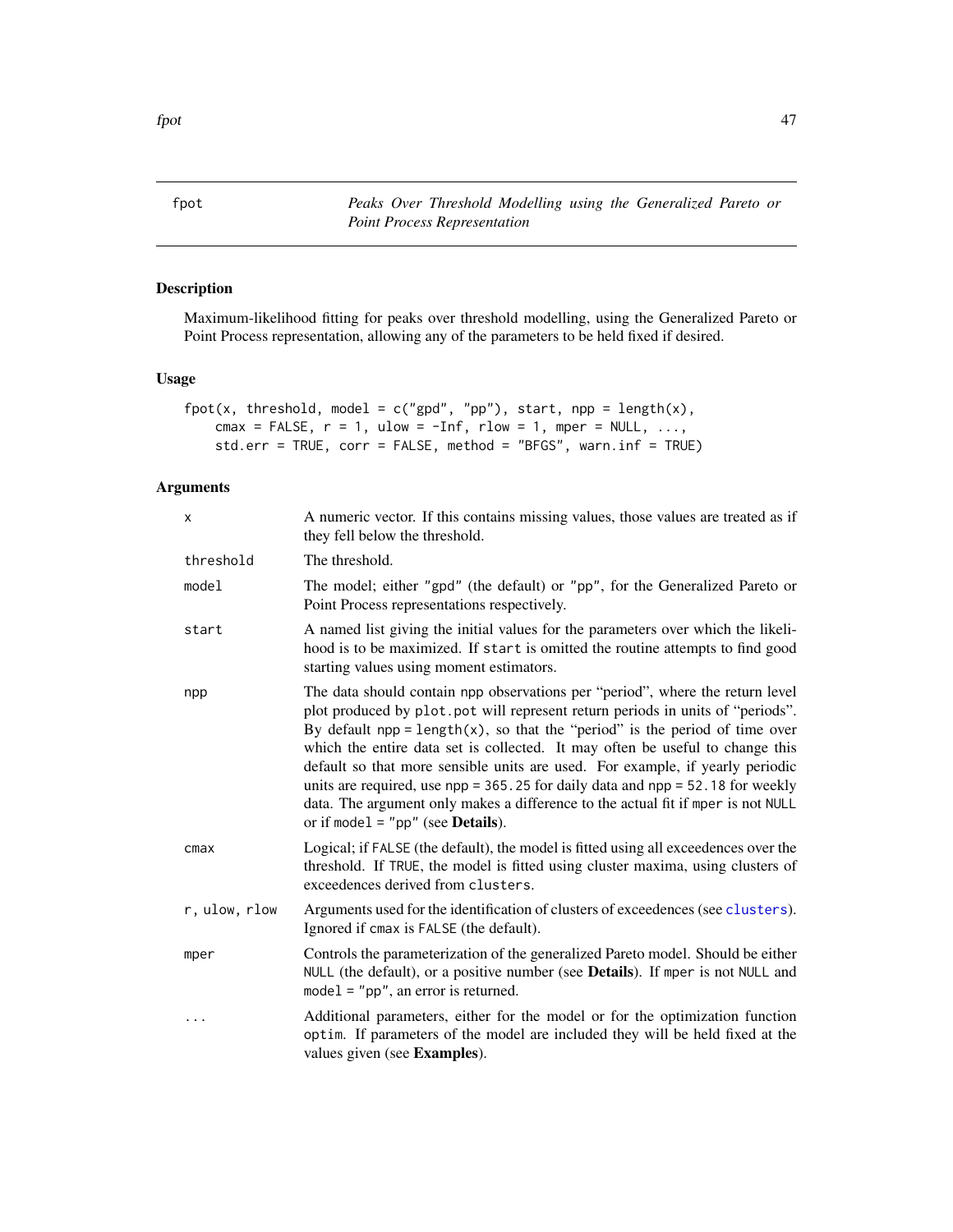| std.err  | Logical; if TRUE (the default), the standard errors are returned.                                                                       |
|----------|-----------------------------------------------------------------------------------------------------------------------------------------|
| corr     | Logical; if TRUE, the correlation matrix is returned.                                                                                   |
| method   | The optimization method (see optime for details).                                                                                       |
| warn.inf | Logical; if TRUE (the default), a warning is given if the negative log-likelihood<br>is infinite when evaluated at the starting values. |

### Details

The exeedances over the threshold threshold (if cmax is FALSE) or the maxima of the clusters of exeedances (if cmax is TRUE) are (if model = "gpd") fitted to a generalized Pareto distribution  $(GPD)$  with location threshold. If model = "pp" the exceedances are fitted to a non-homogeneous Poisson process (Coles, 2001).

If mper is NULL (the default), the parameters of the model (if model  $=$  "gpd") are scale and shape, for the scale and shape parameters of the GPD. If model = "pp" the parameters are loc, scale and shape. Under model = "pp" the parameters can be interpreted as parameters of the Generalized Extreme Value distribution, fitted to the maxima of npp random variables. In this case, the value of npp should be reasonably large.

For both characterizations, the shape parameters are equivalent. The scale parameter under the generalized Pareto characterization is equal to  $b + s(u - a)$ , where a, b and s are the location, scale and shape parameters under the Point Process characterization, and where  $u$  is the threshold.

If mper  $= m$  is a positive value, then the generalized Pareto model is reparameterized so that the parameters are rlevel and shape, where rlevel is the  $m$  "period" return level, where "period" is defined via the argument npp.

The  $m$  "period" return level is defined as follows. Let  $G$  be the fitted generalized Pareto distribution function, with location threshold = u, so that  $1 - G(z)$  is the fitted probability of an exceedance over  $z > u$  given an exceedance over u. The fitted probability of an exceedance over  $z > u$  is therefore  $p(1 - G(z))$ , where p is the estimated probabilty of exceeding u, which is given by the empirical proportion of exceedances. The m "period" return level  $z_m$  satisfies  $p(1 - G(z_m)) =$  $1/(mN)$ , where N is the number of points per period (multiplied by the estimate of the extremal index, if cluster maxima are fitted). In other words,  $z_m$  is the quantile of the fitted model that corresponds to the upper tail probability  $1/(mN)$ . If mper is infinite, then  $z_m$  is the upper end point, given by threshold minus scale/shape, and the shape parameter is then restricted to be negative.

#### Value

Returns an object of class c("pot","uvevd","pot").

The generic accessor functions [fitted](#page-0-0) (or [fitted.values](#page-0-0)), [std.errors](#page-39-0), [deviance](#page-0-0), [logLik](#page-0-0) and [AIC](#page-0-0) extract various features of the returned object.

The function profile can be used to obtain deviance profiles for the model parameters. In particular, profiles of the m period return level  $z_m$  can be calculated and plotted when mper = m. The function anova compares nested models. The function plot produces diagnostic plots.

An object of class c("pot","uvevd","evd") is a list containing the following components

- estimate A vector containing the maximum likelihood estimates.
- std.err A vector containing the standard errors.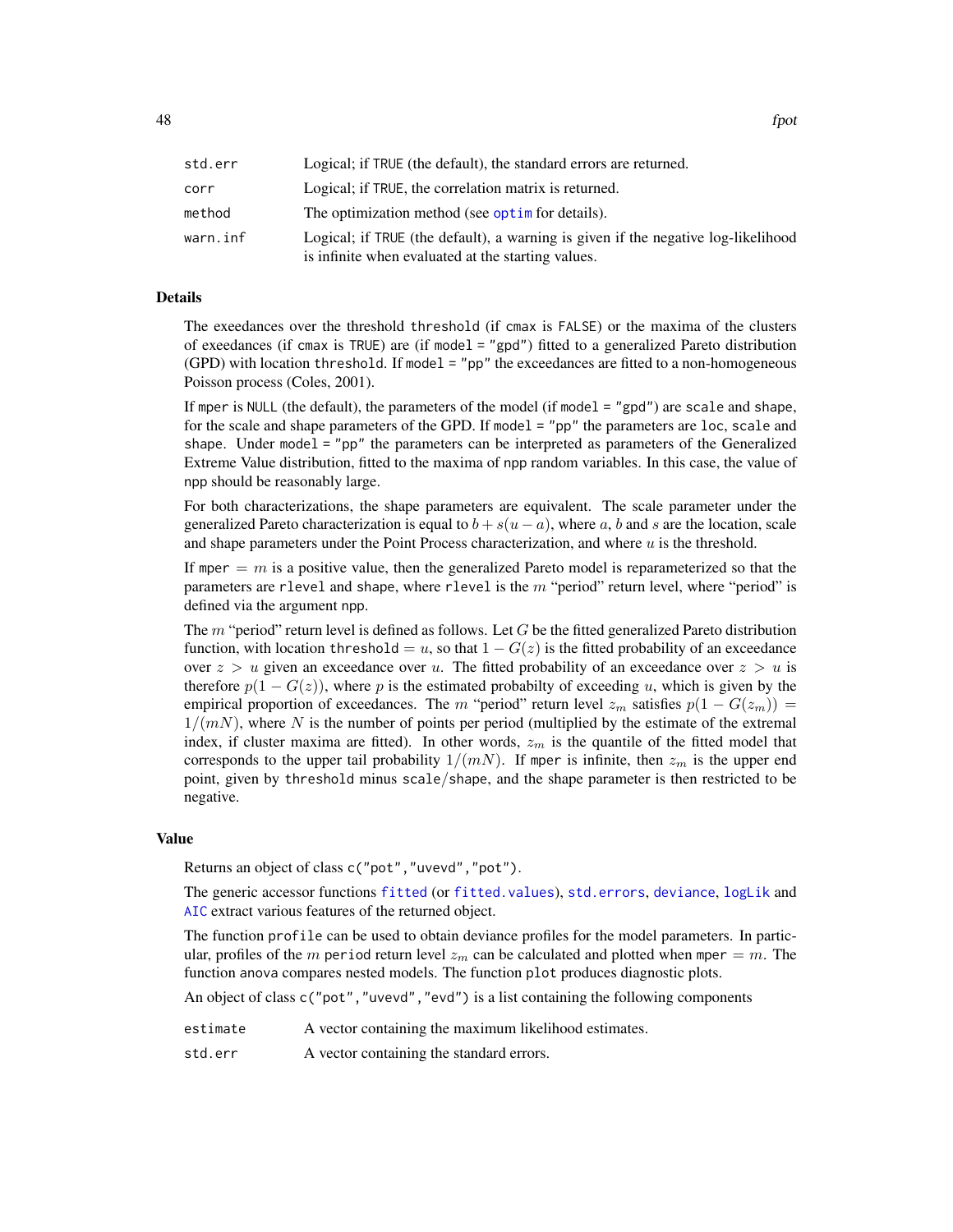| fixed                                   | A vector containing the parameters of the model that have been held fixed.                                                                                        |  |
|-----------------------------------------|-------------------------------------------------------------------------------------------------------------------------------------------------------------------|--|
| param                                   | A vector containing all parameters (optimized and fixed).                                                                                                         |  |
| deviance                                | The deviance at the maximum likelihood estimates.                                                                                                                 |  |
| corr                                    | The correlation matrix.                                                                                                                                           |  |
| var.cov<br>convergence, counts, message | The variance covariance matrix.                                                                                                                                   |  |
|                                         | Components taken from the list returned by optim.                                                                                                                 |  |
| threshold, r, ulow, rlow, npp           |                                                                                                                                                                   |  |
|                                         | The arguments of the same name.                                                                                                                                   |  |
| nhigh                                   | The number of exceedences (if cmax is FALSE) or the number of clusters of<br>exceedences (if cmax is TRUE).                                                       |  |
| nat, pat                                | The number and proportion of exceedences.                                                                                                                         |  |
| extind                                  | The estimate of the extremal index (i.e. nhigh divided by nat). If cmax is FALSE,<br>this is NULL.                                                                |  |
| data                                    | The data passed to the argument x.                                                                                                                                |  |
| exceedances                             | The exceedences, or the maxima of the clusters of exceedences.                                                                                                    |  |
| mper                                    | The argument mper.                                                                                                                                                |  |
| scale                                   | The scale parameter for the fitted generalized Pareto distribution. If mper is<br>NULL and model $=$ "gpd" (the defaults), this will also be an element of param. |  |
| call                                    | The call of the current function.                                                                                                                                 |  |

# Warning

The standard errors and the correlation matrix in the returned object are taken from the observed information, calculated by a numerical approximation. They must be interpreted with caution when the shape parameter is less than −0.5, because the usual asymptotic properties of maximum likelihood estimators do not then hold (Smith, 1985).

# References

Smith, R. L. (1985) Maximum likelihood estimation in a class of non-regular cases. *Biometrika*, 72, 67–90.

# See Also

[anova.evd](#page-11-0), [optim](#page-0-0), [plot.uvevd](#page-73-0), [profile.evd](#page-76-0), [profile2d.evd](#page-77-0), [mrlplot](#page-59-0), [tcplot](#page-83-0)

# Examples

```
uvdata \leq rgpd(100, loc = 0, scale = 1.1, shape = 0.2)
M1 <- fpot(uvdata, 1)
M2 \leq fpot(uvdata, 1, shape = 0)
anova(M1, M2)
par(mfrow = c(2,2))plot(M1)
## Not run: M1P <- profile(M1)
```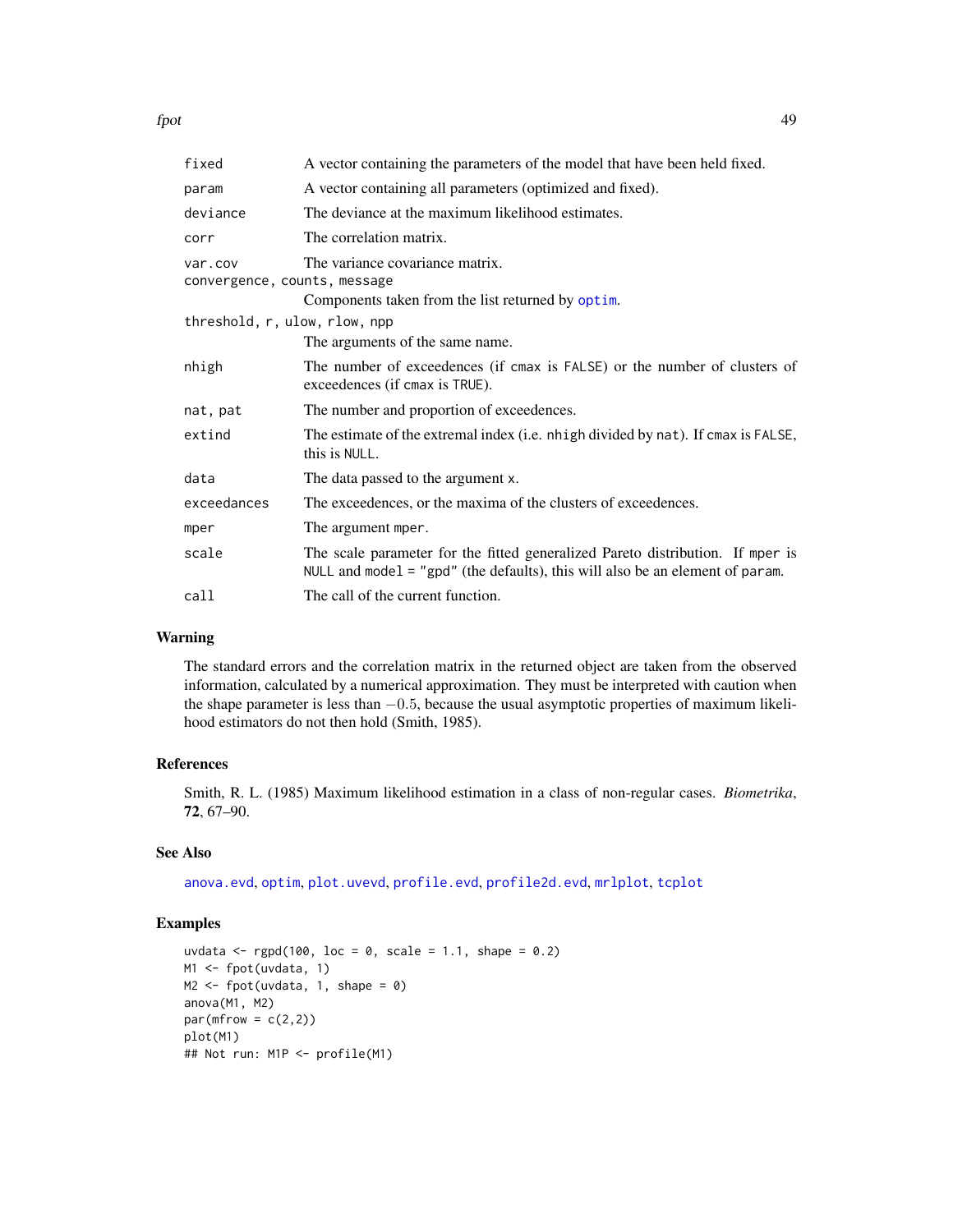```
## Not run: plot(M1P)
M1 <- fpot(uvdata, 1, mper = 10)
M2 \leq fpot(uvdata, 1, mper = 100)
## Not run: M1P <- profile(M1, which = "rlevel", conf=0.975, mesh=0.1)
## Not run: M2P <- profile(M2, which = "rlevel", conf=0.975, mesh=0.1)
## Not run: plot(M1P)
## Not run: plot(M2P)
```
#### frechet *The Frechet Distribution*

# <span id="page-49-0"></span>Description

Density function, distribution function, quantile function and random generation for the Frechet distribution with location, scale and shape parameters.

# Usage

 $dfrechet(x, loc=0, scale=1, shape=1, log = FALSE)$ pfrechet(q, loc=0, scale=1, shape=1, lower.tail = TRUE) qfrechet(p, loc=0, scale=1, shape=1, lower.tail = TRUE) rfrechet(n, loc=0, scale=1, shape=1)

# Arguments

| x, q              | Vector of quantiles.                                                               |  |
|-------------------|------------------------------------------------------------------------------------|--|
| р                 | Vector of probabilities.                                                           |  |
| n                 | Number of observations.                                                            |  |
| loc, scale, shape |                                                                                    |  |
|                   | Location, scale and shape parameters (can be given as vectors).                    |  |
| log               | Logical; if TRUE, the log density is returned.                                     |  |
| lower.tail        | Logical; if TRUE (default), probabilities are $P[X \le x]$ , otherwise, $P[X > x]$ |  |

#### Details

The Frechet distribution function with parameters  $l$  oc = a, scale = b and shape = s is

$$
G(z) = \exp\left\{-\left(\frac{z-a}{b}\right)^{-s}\right\}
$$

for  $z > a$  and zero otherwise, where  $b > 0$  and  $s > 0$ .

### Value

dfrechet gives the density function, pfrechet gives the distribution function, qfrechet gives the quantile function, and rfrechet generates random deviates.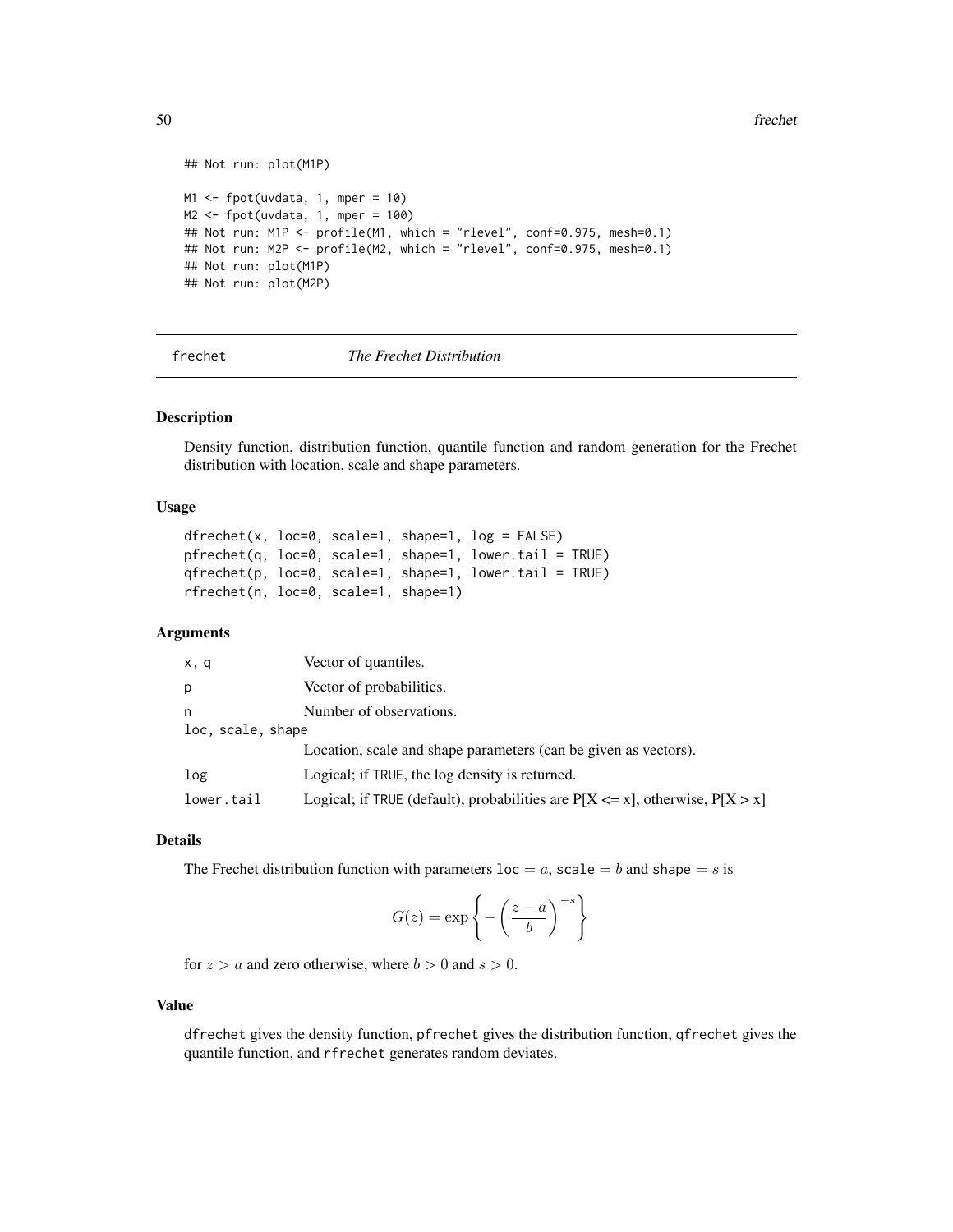gev  $51$ 

# See Also

[rgev](#page-50-0), [rgumbel](#page-53-0), [rrweibull](#page-80-0)

### Examples

```
dfrechet(2:4, 1, 0.5, 0.8)
pfrechet(2:4, 1, 0.5, 0.8)
qfrechet(seq(0.9, 0.6, -0.1), 2, 0.5, 0.8)
rfrechet(6, 1, 0.5, 0.8)
p \leftarrow (1:9)/10pfrechet(qfrechet(p, 1, 2, 0.8), 1, 2, 0.8)
## [1] 0.1 0.2 0.3 0.4 0.5 0.6 0.7 0.8 0.9
```
gev *The Generalized Extreme Value Distribution*

# <span id="page-50-0"></span>Description

Density function, distribution function, quantile function and random generation for the generalized extreme value (GEV) distribution with location, scale and shape parameters.

# Usage

```
dgev(x, loc=0, scale=1, shape=0, log = FALSE)
pgev(q, loc=0, scale=1, shape=0, lower.tail = TRUE)
qgev(p, loc=0, scale=1, shape=0, lower.tail = TRUE)
rgev(n, loc=0, scale=1, shape=0)
```
# Arguments

| x, q              | Vector of quantiles.                                                                                   |
|-------------------|--------------------------------------------------------------------------------------------------------|
| p                 | Vector of probabilities.                                                                               |
| n                 | Number of observations.                                                                                |
| loc, scale, shape |                                                                                                        |
|                   | Location, scale and shape parameters; the shape argument cannot be a vector<br>(must have length one). |
| log               | Logical; if TRUE, the log density is returned.                                                         |
| lower.tail        | Logical; if TRUE (default), probabilities are $P[X \le x]$ , otherwise, $P[X > x]$                     |

# Details

The GEV distribution function with parameters  $loc = a$ , scale  $= b$  and shape  $= s$  is

$$
G(z) = \exp \left[ -\{1 + s(z - a)/b\}^{-1/s} \right]
$$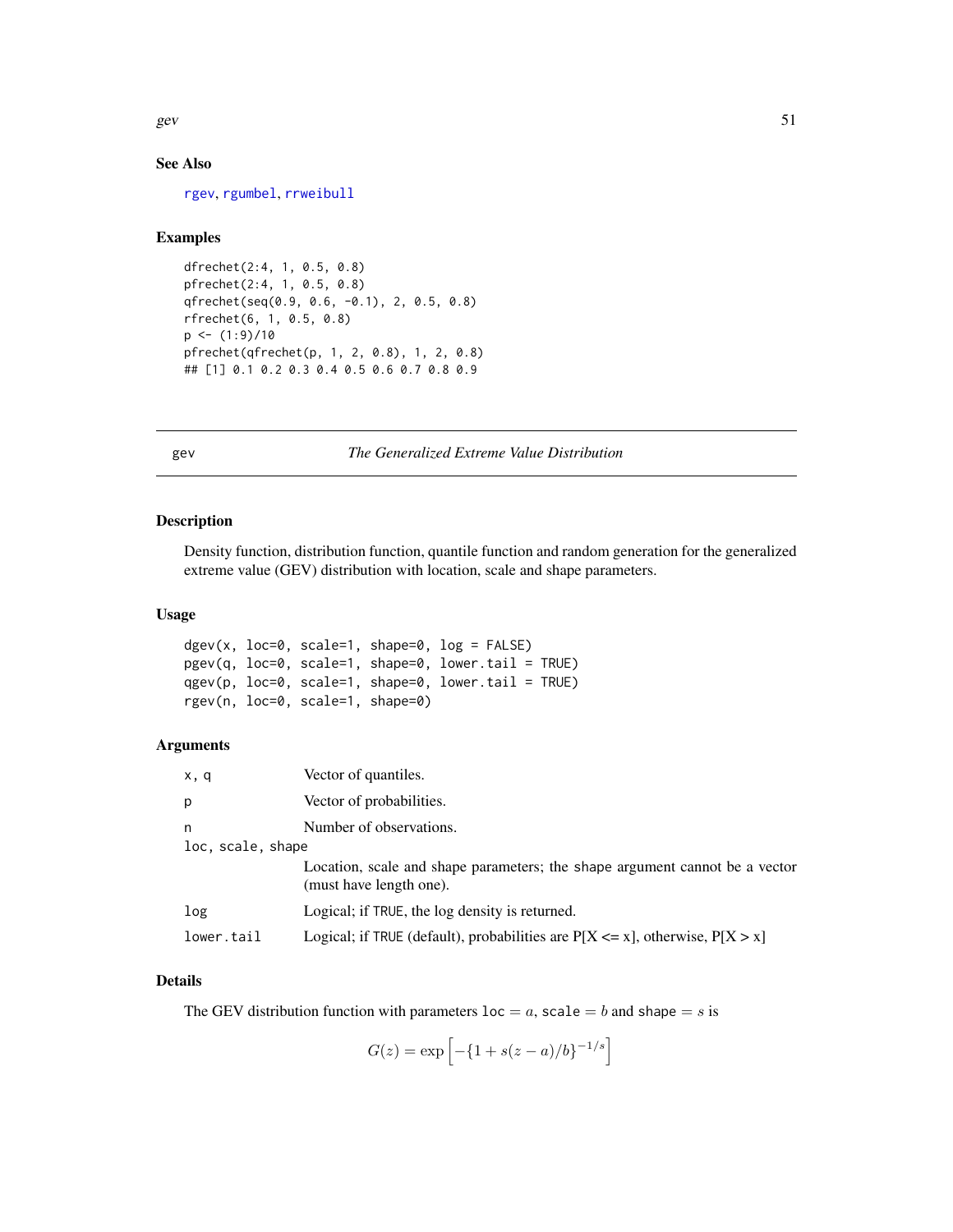for  $1 + s(z - a)/b > 0$ , where  $b > 0$ . If  $s = 0$  the distribution is defined by continuity. If  $1 + s(z - a)/b \leq 0$ , the value z is either greater than the upper end point (if  $s < 0$ ), or less than the lower end point (if  $s > 0$ ).

The parametric form of the GEV encompasses that of the Gumbel, Frechet and reverse Weibull distributions, which are obtained for  $s = 0$ ,  $s > 0$  and  $s < 0$  respectively. It was first introduced by Jenkinson (1955).

### Value

dgev gives the density function, pgev gives the distribution function, qgev gives the quantile function, and rgev generates random deviates.

### References

Jenkinson, A. F. (1955) The frequency distribution of the annual maximum (or minimum) of meteorological elements. *Quart. J. R. Met. Soc.*, 81, 158–171.

### See Also

[fgev](#page-39-1), [rfrechet](#page-49-0), [rgumbel](#page-53-0), [rrweibull](#page-80-0)

#### Examples

dgev(2:4, 1, 0.5, 0.8) pgev(2:4, 1, 0.5, 0.8) qgev(seq(0.9, 0.6, -0.1), 2, 0.5, 0.8) rgev(6, 1, 0.5, 0.8)  $p \leftarrow (1:9)/10$ pgev(qgev(p, 1, 2, 0.8), 1, 2, 0.8) ## [1] 0.1 0.2 0.3 0.4 0.5 0.6 0.7 0.8 0.9

gpd *The Generalized Pareto Distribution*

# **Description**

Density function, distribution function, quantile function and random generation for the generalized Pareto distribution (GPD) with location, scale and shape parameters.

# Usage

 $dgpd(x, loc=0, scale=1, shape=0, log = FALSE)$ pgpd(q, loc=0, scale=1, shape=0, lower.tail = TRUE) qgpd(p, loc=0, scale=1, shape=0, lower.tail = TRUE) rgpd(n, loc=0, scale=1, shape=0)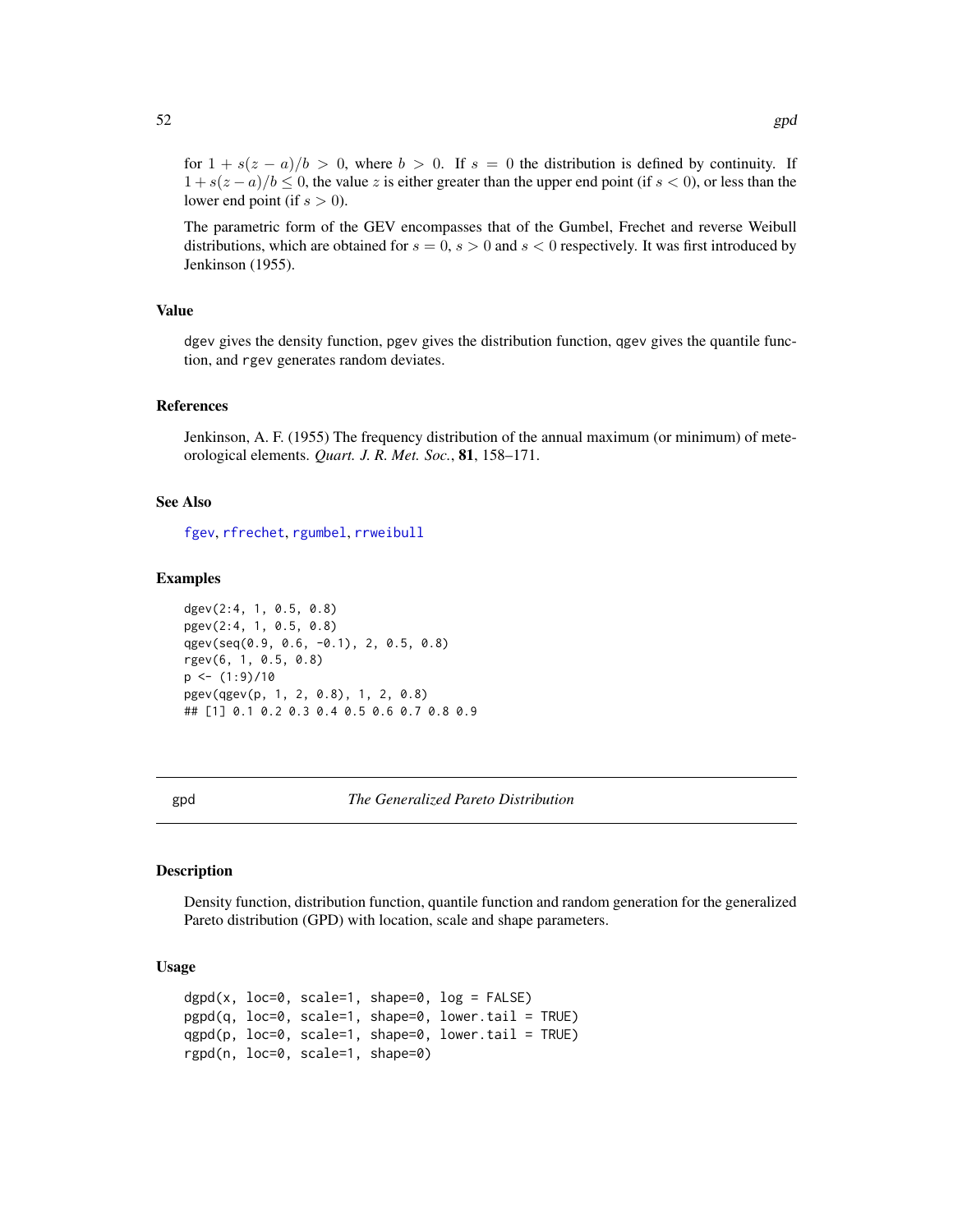#### $gpd$  53

### Arguments

| x, q              | Vector of quantiles.                                                                                   |  |
|-------------------|--------------------------------------------------------------------------------------------------------|--|
| p                 | Vector of probabilities.                                                                               |  |
| n                 | Number of observations.                                                                                |  |
| loc, scale, shape |                                                                                                        |  |
|                   | Location, scale and shape parameters; the shape argument cannot be a vector<br>(must have length one). |  |
| log               | Logical; if TRUE, the log density is returned.                                                         |  |
| lower.tail        | Logical; if TRUE (default), probabilities are $P[X \le x]$ , otherwise, $P[X > x]$                     |  |

# Details

The generalized Pareto distribution function (Pickands, 1975) with parameters  $loc = a$ , scale  $= b$ and shape  $= s$  is

$$
G(z) = 1 - \{1 + s(z - a)/b\}^{-1/s}
$$

for  $1 + s(z - a)/b > 0$  and  $z > a$ , where  $b > 0$ . If  $s = 0$  the distribution is defined by continuity.

# Value

dgpd gives the density function, pgpd gives the distribution function, qgpd gives the quantile function, and rgpd generates random deviates.

### References

Pickands, J. (1975) Statistical inference using extreme order statistics. *Annals of Statistics*, 3, 119– 131.

# See Also

[fpot](#page-46-0), [rgev](#page-50-0)

# Examples

dgpd(2:4, 1, 0.5, 0.8) pgpd(2:4, 1, 0.5, 0.8) qgpd(seq(0.9, 0.6, -0.1), 2, 0.5, 0.8) rgpd(6, 1, 0.5, 0.8)  $p \leftarrow (1:9)/10$ pgpd(qgpd(p, 1, 2, 0.8), 1, 2, 0.8) ## [1] 0.1 0.2 0.3 0.4 0.5 0.6 0.7 0.8 0.9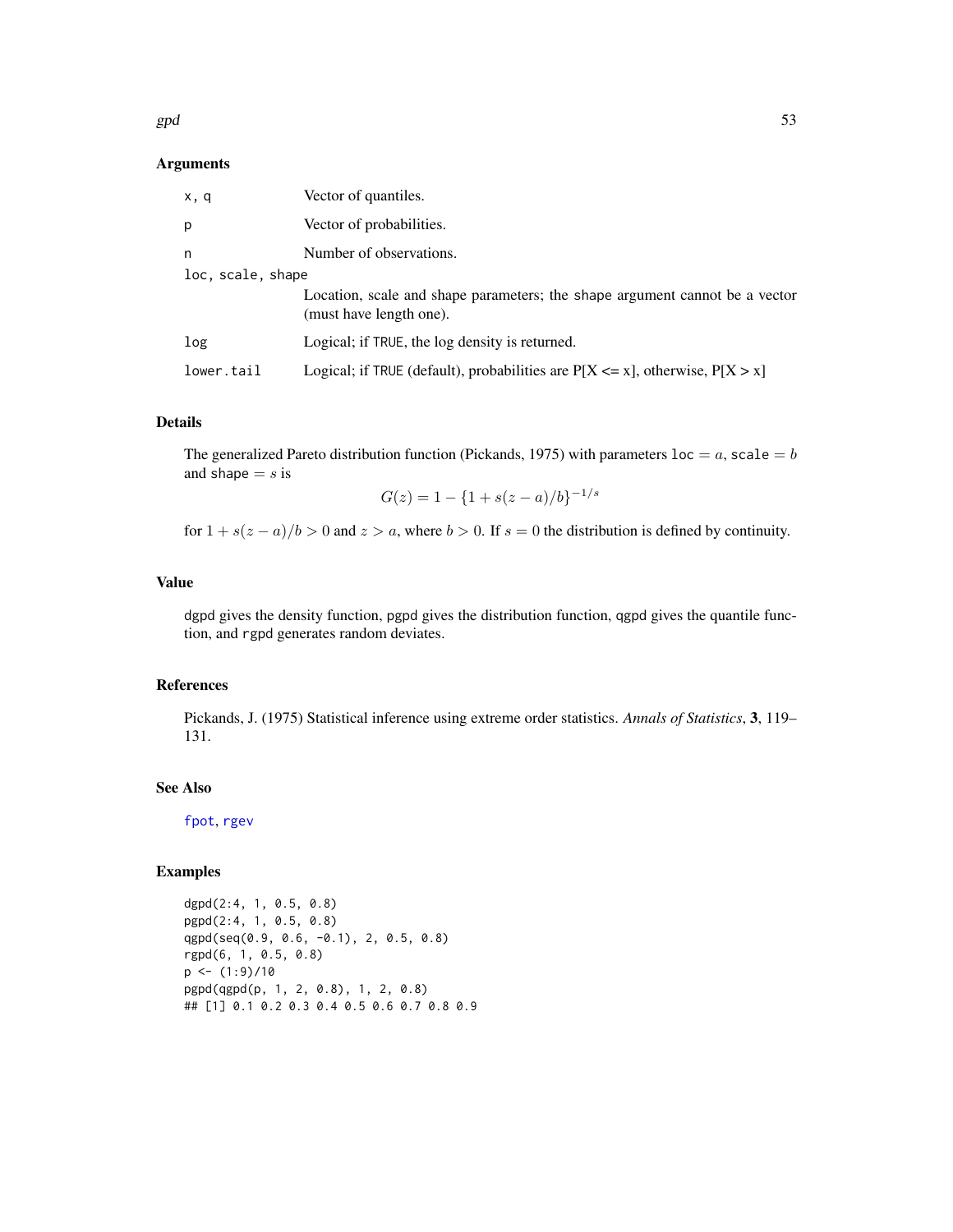# <span id="page-53-0"></span>Description

Density function, distribution function, quantile function and random generation for the Gumbel distribution with location and scale parameters.

# Usage

```
dgumbel(x, loc=0, scale=1, log = FALSE)
pgumbel(q, loc=0, scale=1, lower.tail = TRUE)
qgumbel(p, loc=0, scale=1, lower.tail = TRUE)
rgumbel(n, loc=0, scale=1)
```
### Arguments

| x, q       | Vector of quantiles.                                                               |
|------------|------------------------------------------------------------------------------------|
| p          | Vector of probabilities.                                                           |
| n          | Number of observations.                                                            |
| loc, scale | Location and scale parameters (can be given as vectors).                           |
| log        | Logical; if TRUE, the log density is returned.                                     |
| lower.tail | Logical; if TRUE (default), probabilities are $P[X \le x]$ , otherwise, $P[X > x]$ |

### Details

The Gumbel distribution function with parameters  $loc = a$  and  $scale = b$  is

$$
G(z) = \exp\left\{-\exp\left[-\left(\frac{z-a}{b}\right)\right]\right\}
$$

for all real z, where  $b > 0$ .

### Value

dgumbel gives the density function, pgumbel gives the distribution function, qgumbel gives the quantile function, and rgumbel generates random deviates.

# See Also

[rfrechet](#page-49-0), [rgev](#page-50-0), [rrweibull](#page-80-0)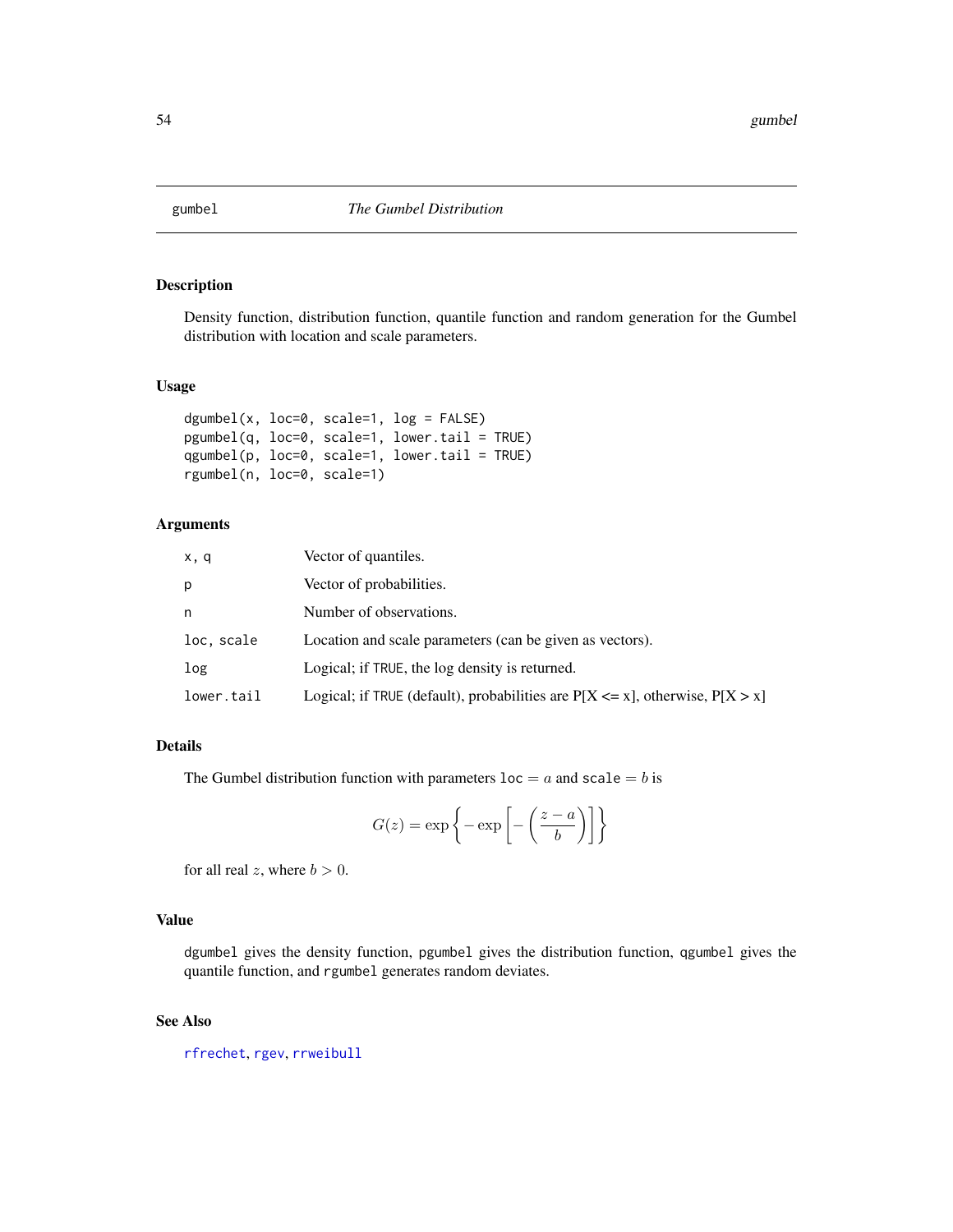#### gumbelx 55

### Examples

```
dgumbel(-1:2, -1, 0.5)
pgumbel(-1:2, -1, 0.5)
qgumbel(seq(0.9, 0.6, -0.1), 2, 0.5)
rgumbel(6, -1, 0.5)
p \leftarrow (1:9)/10pgumbel(qgumbel(p, -1, 2), -1, 2)
## [1] 0.1 0.2 0.3 0.4 0.5 0.6 0.7 0.8 0.9
```
gumbelx *Maxima of Two Gumbel Distributions*

# <span id="page-54-0"></span>Description

Density function, distribution function, quantile function and random generation for the maxima of two Gumbel distributions, each with different location and scale parameters.

### Usage

```
dgumbelx(x, loc1=0, scale1=1, loc2=0, scale2=1, log = FALSE)
pgumbelx(q, loc1=0, scale1=1, loc2=0, scale2=1, lower.tail = TRUE)
qgumbelx(p, interval, loc1=0, scale1=1, loc2=0, scale2=1, lower.tail = TRUE, ...)
rgumbelx(n, loc1=0, scale1=1, loc2=0, scale2=1)
```
# Arguments

| x, q                       | Vector of quantiles.                                                                                                                                           |
|----------------------------|----------------------------------------------------------------------------------------------------------------------------------------------------------------|
| p                          | Vector of probabilities.                                                                                                                                       |
| n                          | Number of observations.                                                                                                                                        |
| interval                   | A length two vector containing the end-points of the interval to be searched for<br>the quantiles, passed to the uniroot function.                             |
| loc1, scale1, loc2, scale2 |                                                                                                                                                                |
|                            | Location and scale parameters of the two Gumbel distributions. The second<br>location parameter must be greater than or equal to the first location parameter. |
| log                        | Logical; if TRUE, the log density is returned.                                                                                                                 |
| lower.tail                 | Logical; if TRUE (default), probabilities are $P[X \le x]$ , otherwise, $P[X > x]$                                                                             |
| $\ddotsc$                  | Other arguments passed to uniroot.                                                                                                                             |

#### Value

dgumbelx gives the density function, pgumbelx gives the distribution function, qgumbelx gives the quantile function, and rgumbelx generates random deviates.

# See Also

[fgev](#page-39-1), [rfrechet](#page-49-0), [rgumbel](#page-53-0), [rrweibull](#page-80-0), [uniroot](#page-0-0)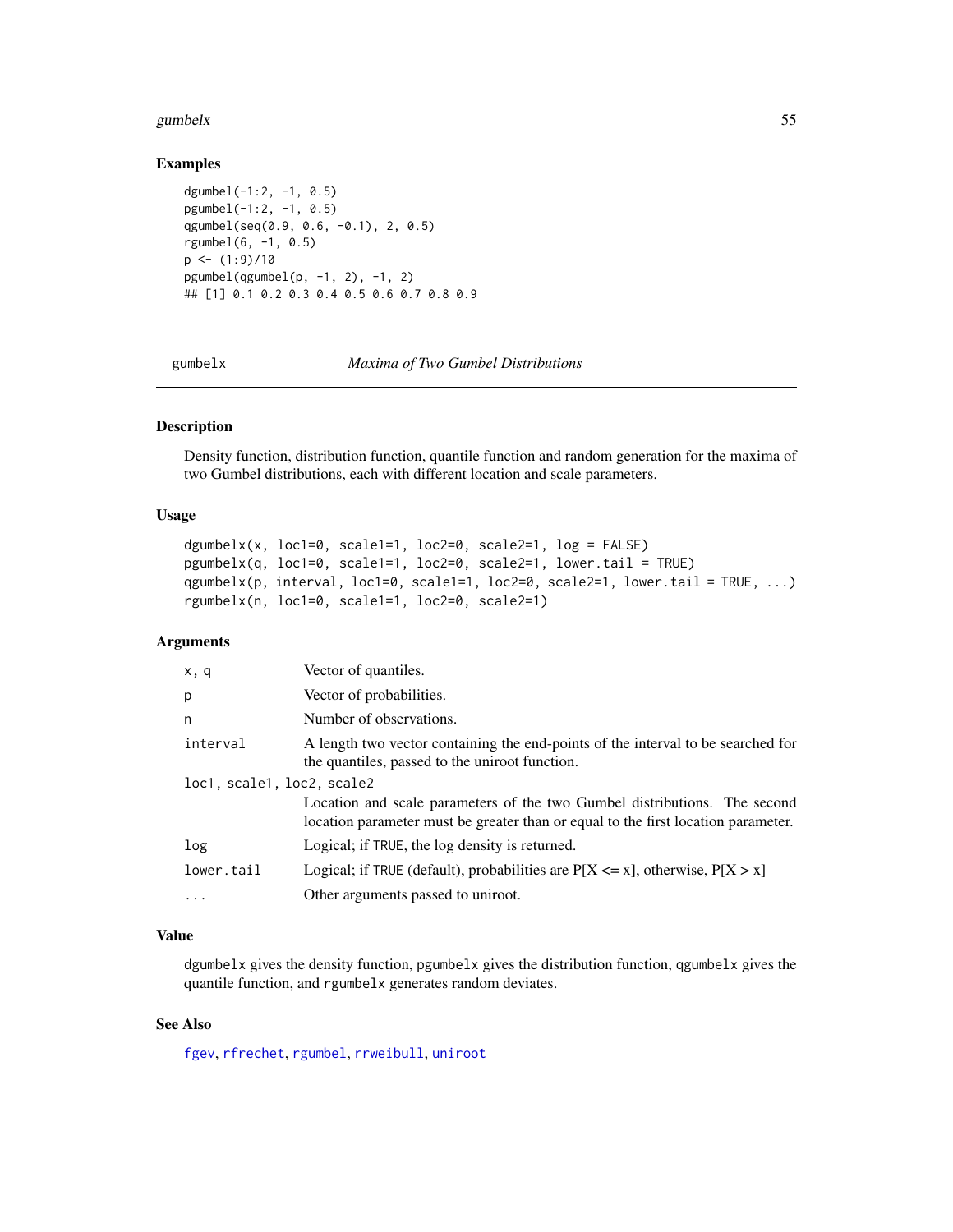# Examples

```
dgumbelx(2:4, 0, 1.1, 1, 0.5)
pgumbelx(2:4, 0, 1.1, 1, 0.5)
qgumbelx(seq(0.9, 0.6, -0.1), interval = c(0,10), 0, 1.2, 2, 0.5)
rgumbelx(6, 0, 1.1, 1, 0.5)
p \leftarrow (1:9)/10pgumbelx(qgumbelx(p, interval = c(0,10), 0, 0.5, 1, 2), 0, 0.5, 1, 2)## [1] 0.1 0.2 0.3 0.4 0.5 0.6 0.7 0.8 0.9
```
<span id="page-55-0"></span>

| hbvevd | Parametric Spectral Density Functions of Bivariate Extreme Value |  |  |  |
|--------|------------------------------------------------------------------|--|--|--|
|        | <i>Models</i>                                                    |  |  |  |

# Description

Calculate or plot the density h of the spectral measure H on the interval  $(0, 1)$ , for nine parametric bivariate extreme value models.

# Usage

```
hbvevd(x = 0.5, dep, asy = c(1,1), alpha, beta, model = c("log", "alog",
    "hr", "neglog", "aneglog", "bilog", "negbilog", "ct", "amix"),
    half = FALSE, plot = FALSE, add = FALSE, lty = 1, ...
```
# Arguments

| $\mathsf{x}$ | A vector of values at which the function is evaluated (ignored if plot or add is<br>TRUE). $h(1/2)$ is returned by default.                                                                                                                                                                                                                                                                                                                                                                                                                                                     |
|--------------|---------------------------------------------------------------------------------------------------------------------------------------------------------------------------------------------------------------------------------------------------------------------------------------------------------------------------------------------------------------------------------------------------------------------------------------------------------------------------------------------------------------------------------------------------------------------------------|
| dep          | Dependence parameter for the logistic, asymmetric logistic, Husler-Reiss, neg-<br>ative logistic and asymmetric negative logistic models.                                                                                                                                                                                                                                                                                                                                                                                                                                       |
| asy          | A vector of length two, containing the two asymmetry parameters for the asym-<br>metric logistic and asymmetric negative logistic models.                                                                                                                                                                                                                                                                                                                                                                                                                                       |
| alpha, beta  | Alpha and beta parameters for the bilogistic, negative bilogistic, Coles-Tawn<br>and asymmetric mixed models.                                                                                                                                                                                                                                                                                                                                                                                                                                                                   |
| model        | The specified model; a character string. Must be either "log" (the default),<br>"alog", "hr", "neglog", "aneglog", "bilog", "negbilog", "ct" or "amix"<br>(or any unique partial match), for the logistic, asymmetric logistic, Husler-Reiss,<br>negative logistic, asymmetric negative logistic, bilogistic, negative bilogistic,<br>Coles-Tawn and asymmetric mixed models respectively. The definition of each<br>model is given in rbvevd. If parameter arguments are given that do not corre-<br>spond to the specified model those arguments are ignored, with a warning. |
| half         | Logical; if TRUE the function is divided by two, corresponding to a spectral<br>measure with total mass one rather than two.                                                                                                                                                                                                                                                                                                                                                                                                                                                    |
| plot         | Logical; if TRUE the function is plotted. The x and y values used to create the<br>plot are returned invisibly.                                                                                                                                                                                                                                                                                                                                                                                                                                                                 |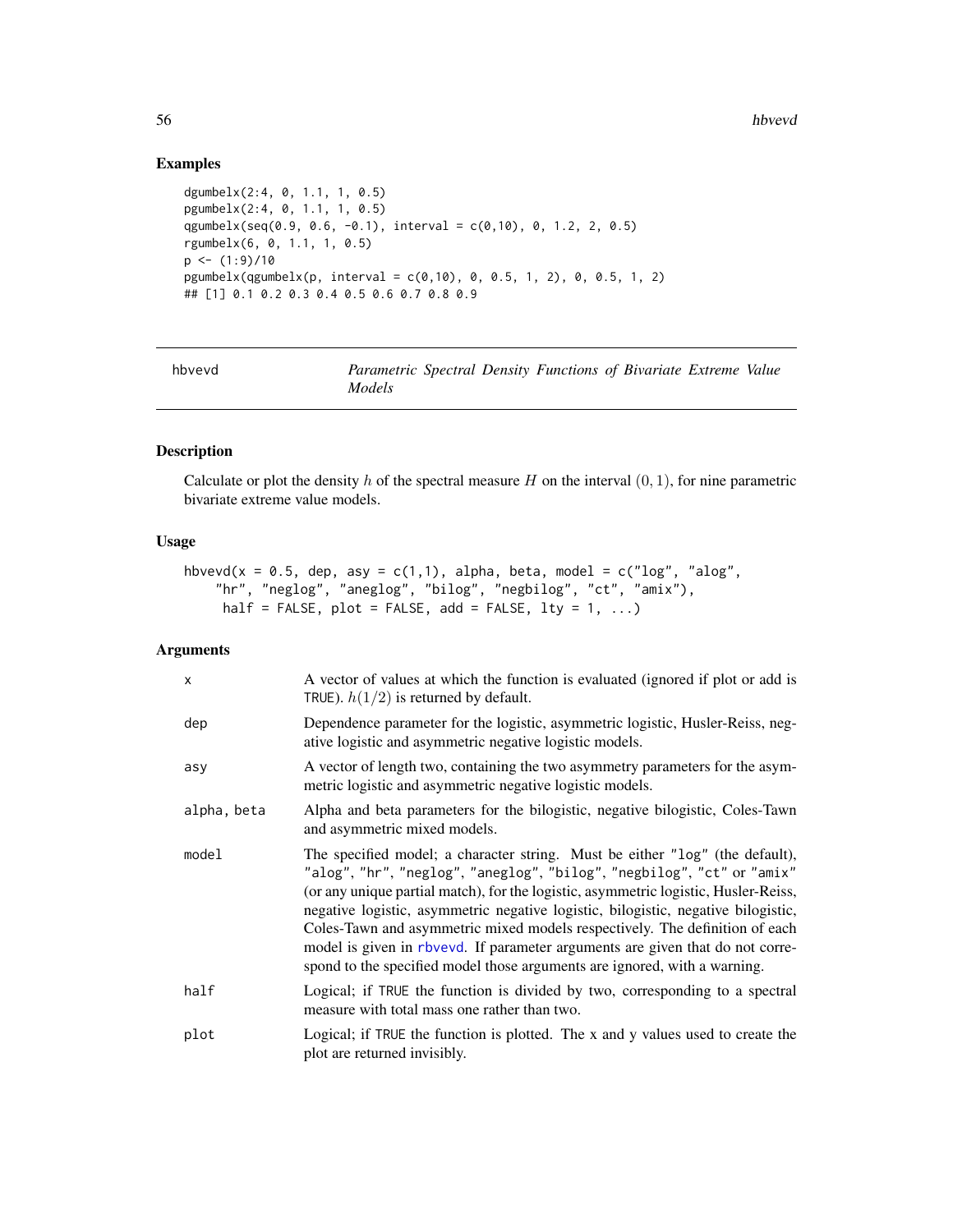### hbvevd 57

| add      | Logical; add to an existing plot?                          |
|----------|------------------------------------------------------------|
| ltv      | Line type.                                                 |
| $\cdots$ | Other high-level graphics parameters to be passed to plot. |

# Details

Any bivariate extreme value distribution can be written as

$$
G(z_1, z_2) = \exp\left[-\int_0^1 \max\{wy_1, (1-w)y_2\} H(dw)\right]
$$

for some function  $H(\cdot)$  defined on [0, 1], satisfying

$$
\int_0^1 wH(dw) = \int_0^1 (1 - w)H(dw) = 1
$$

In particular, the total mass of H is two. The functions  $y_1$  and  $y_2$  are as defined in [abvevd](#page-2-0).

H is called the spectral measure, with density h on the interval  $(0, 1)$ .

### Value

hbvevd calculates or plots the spectral density function  $h$  for one of nine parametric bivariate extreme value models, at specified parameter values.

# Point Masses

For differentiable models H may have up to two point masses: at zero and one. Assuming that the model parameters are in the interior of the parameter space, we have the following. For the asymmetric logistic and asymmetric negative logistic models the point masses are of size 1-asy1 and 1-asy2 respectively. For the asymmetric mixed model they are of size 1-alpha-beta and 1-alpha-2\*beta respectively. For all other models the point masses are zero.

At independence, H has point masses of size one at both zero and one. At complete dependence [a non-differentiable model] H has a single point mass of size two at  $1/2$ . In either case, h is zero everywhere.

#### See Also

[abvevd](#page-2-0), [fbvevd](#page-30-0), [rbvevd](#page-12-0), [plot.bvevd](#page-67-0)

# Examples

```
hbvevd(dep = 2.7, model = "hr")
hbvevd(seq(0.25,0.5,0.75), dep = 0.3, asy = c(.7, .9), model = "alog")
hbvevd(alpha = 0.3, beta = 1.2, model = "negbi", plot = TRUE)
bvdata <- rbvevd(100, dep = 0.7, model = "log")
M1 <- fitted(fbvevd(bvdata, model = "log"))
hbvevd(dep = M1["dep"], model = "log", plot = TRUE)
```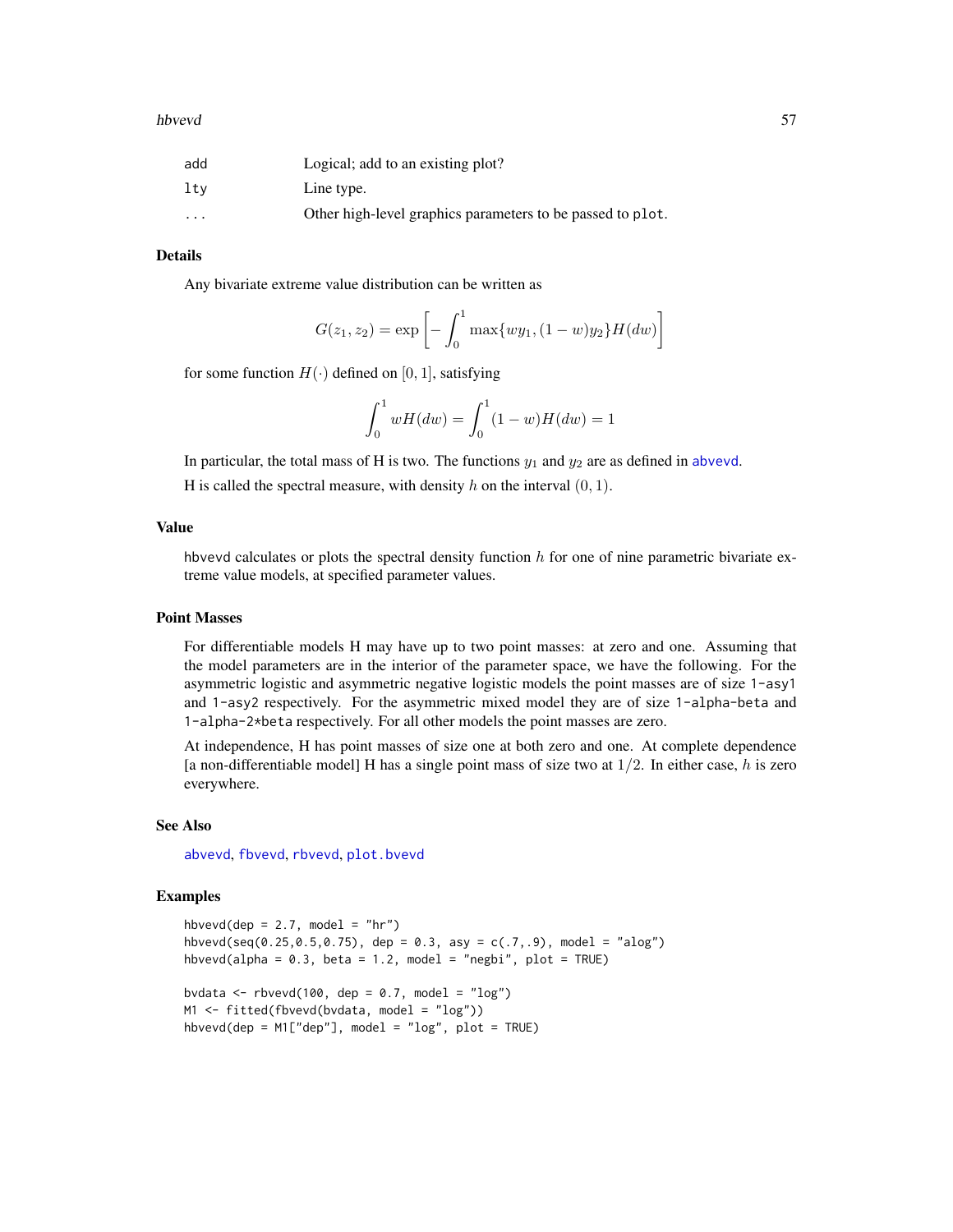#### Description

A numeric vector containing annual maximum wind speeds, in kilometers per hour, from 1941 to 1970 at Lisbon, Portugal.

### Usage

lisbon

# Format

A vector containing 30 observations.

### Source

Tiago de Oliveira, J. (1997) *Statistical Analysis of Extremes.* Pendor.

lossalae *General Liability Claims*

#### Description

The lossalae data frame has 1500 rows and 2 columns. The columns contain the indemnity payment (loss), and the allocated loss adjustment expense (alae), both in USD. The latter is the additional expenses associated with the settlement of the claim (e.g. claims investigation expenses and legal fees).

The dataset also has an attribute called capped, which gives the row names of the indemnity payments that were capped at their policy limit.

### Usage

lossalae

### Format

This data frame contains the following columns:

Loss A numeric vector containing the indemnity payments.

ALAE A numeric vector containing the allocated loss adjustment expenses.

#### Source

Frees, E. W. and Valdez, E. A. (1998) Understanding relationships using copulas. *North American Actuarial Journal*, 2, 1–15.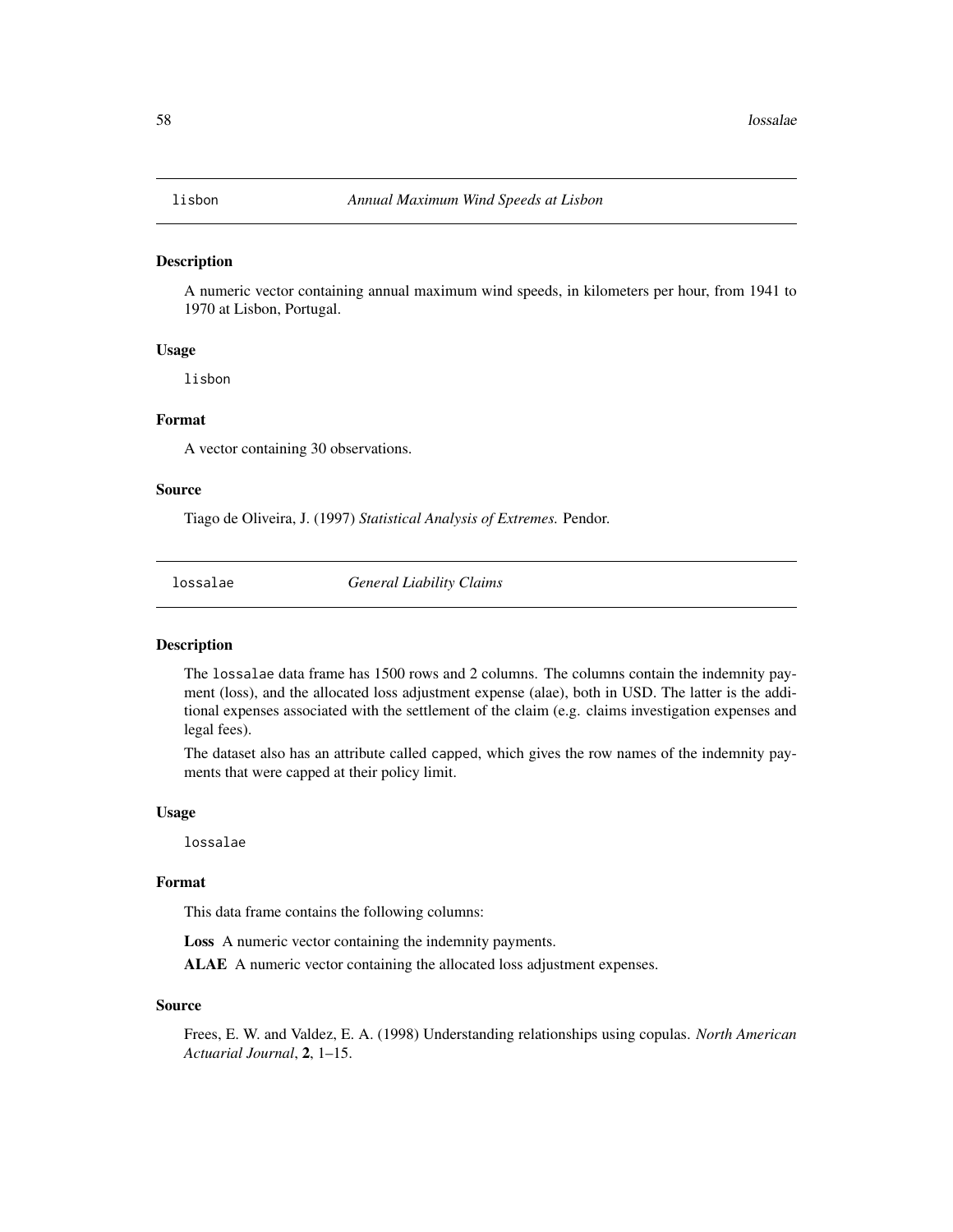#### marma and the contract of the contract of the contract of the contract of the contract of the contract of the contract of the contract of the contract of the contract of the contract of the contract of the contract of the

### References

Klugman, S. A. and Parsa, R. (1999) Fitting bivariate loss distributions with copulas. *Insurance: Mathematics and Economics*, 24, 139–148.

Beirlant, J., Goegebeur, Y., Segers, J. and Teugels, J. L. (2004) *Statistics of Extremes: Theory and Applications.*, Chichester, England: John Wiley and Sons.

marma *Simulate MARMA(p,q) Processes*

# Description

Simulation of MARMA(p,q) processes.

# Usage

```
marma(n, p = 0, q = 0, psi, theta, init = rep(0, p), n.start = p,
    rand.gen = rfrechet, ...)
mar(n, p = 1, psi, init = rep(0, p), n.start = p, rand.gen =
    rfrechet, ...)
mma(n, q = 1, theta, rand.gen = rfrechet, ...)
```
### Arguments

| The number of observations.                                                                                                                                                         |
|-------------------------------------------------------------------------------------------------------------------------------------------------------------------------------------|
| The AR order of the MARMA process.                                                                                                                                                  |
| The MA order of the MARMA process.                                                                                                                                                  |
| A vector of non-negative parameters, of length p. Can be omitted if p is zero.                                                                                                      |
| A vector of non-negative parameters, of length q. Can be omitted if q is zero.                                                                                                      |
| A vector of non-negative starting values, of length p.                                                                                                                              |
| A non-negative value denoting the length of the burn-in period. If n. start is<br>less than p, then p minus n, start starting values will be included in the output<br>series.      |
| A simulation function to generate the innovations.                                                                                                                                  |
| Additional arguments for rand gen. Most usefully, the scale and shape param-<br>eters of the innovations generated by rfrechet can be specified by scale and<br>shape respectively. |
|                                                                                                                                                                                     |

# Details

A max autoregressive moving average process  $\{X_k\}$ , denoted by MARMA(p,q), is defined in Davis and Resnick (1989) as satisfying

 $X_k = \max\{\phi_1 X_{k-1}, \ldots, \phi_p X_{k-p}, \epsilon_k, \theta_1 \epsilon_{k-1}, \ldots, \theta_q \epsilon_{k-q}\}\$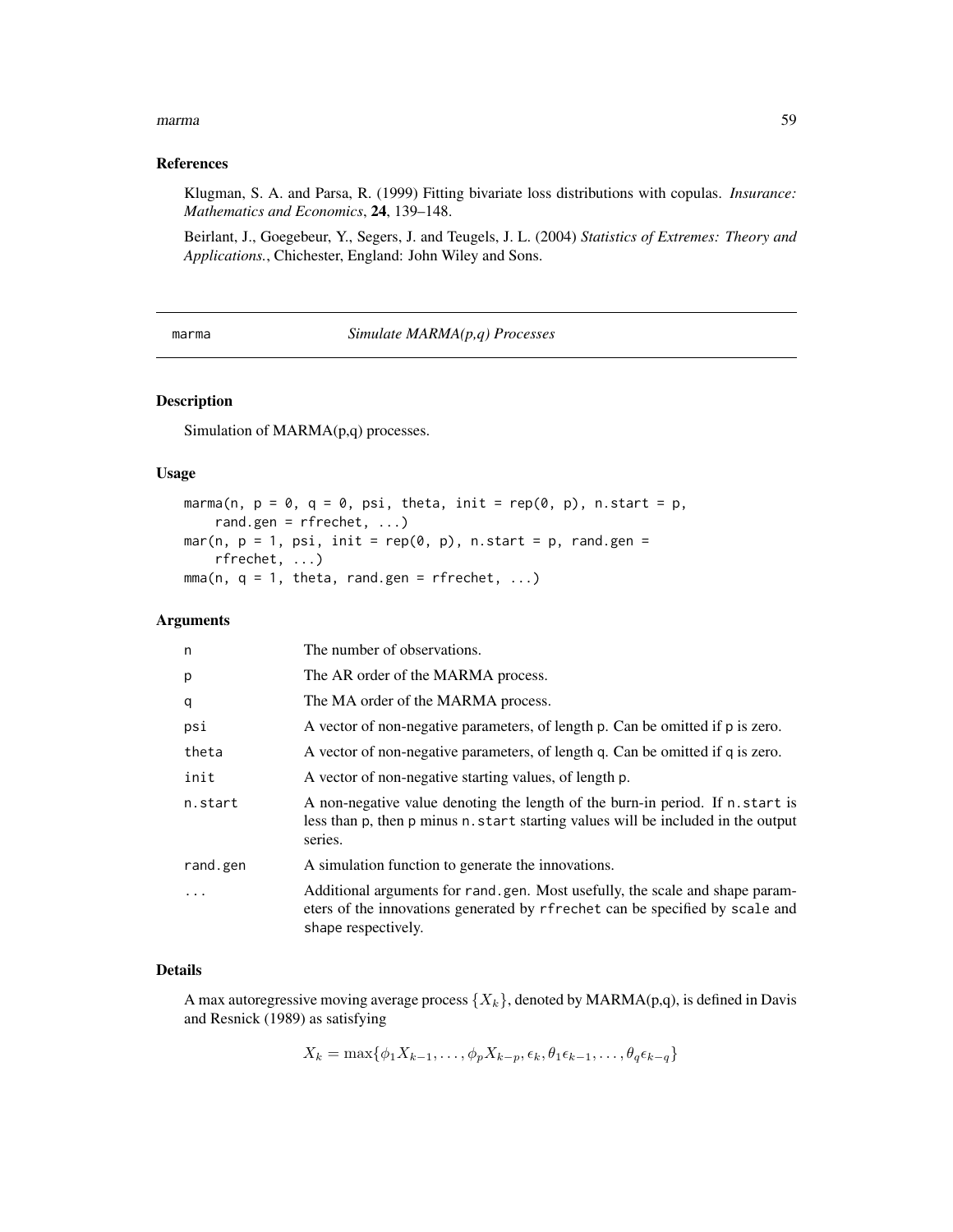where phi =  $(\phi_1, \ldots, \phi_p)$  and theta =  $(\theta_1, \ldots, \theta_q)$  are non-negative vectors of parameters, and where  $\{\epsilon_k\}$  is a series of *iid* random variables with a common distribution defined by rand.gen.

The functions mar and mma generate  $MAR(p)$  and  $MMA(q)$  processes respectively. A  $MAR(p)$ process  $\{X_k\}$  is equivalent to a MARMA(p, 0) process, so that

$$
X_k = \max\{\phi_1 X_{k-1}, \dots, \phi_p X_{k-p}, \epsilon_k\}.
$$

A MMA(q) process  $\{X_k\}$  is equivalent to a MARMA(0, q) process, so that

$$
X_k = \max\{\epsilon_k, \theta_1 \epsilon_{k-1}, \ldots, \theta_q \epsilon_{k-q}\}.
$$

# Value

A numeric vector of length n.

# References

Davis, R. A. and Resnick, S. I. (1989) Basic properties and prediction of max-arma processes. *Adv. Appl. Prob.*, 21, 781–803.

#### See Also

[evmc](#page-25-0)

#### Examples

marma(100,  $p = 1$ ,  $q = 1$ ,  $psi = 0.75$ , theta = 0.65) mar(100, psi = 0.85, n.start = 20) mma(100,  $q = 2$ , theta =  $c(0.75, 0.8)$ )

<span id="page-59-0"></span>

### Description

The empirical mean residual life plot.

### Usage

```
mrlplot(data, tlim, pscale = FALSE, nt = max(100, length(data)), lty =
   c(2,1,2), col = 1, conf = 0.95, main = "Mean Residual Life Plot",
   xlab = "Threshold", ylab = "Mean Excess", ...)
```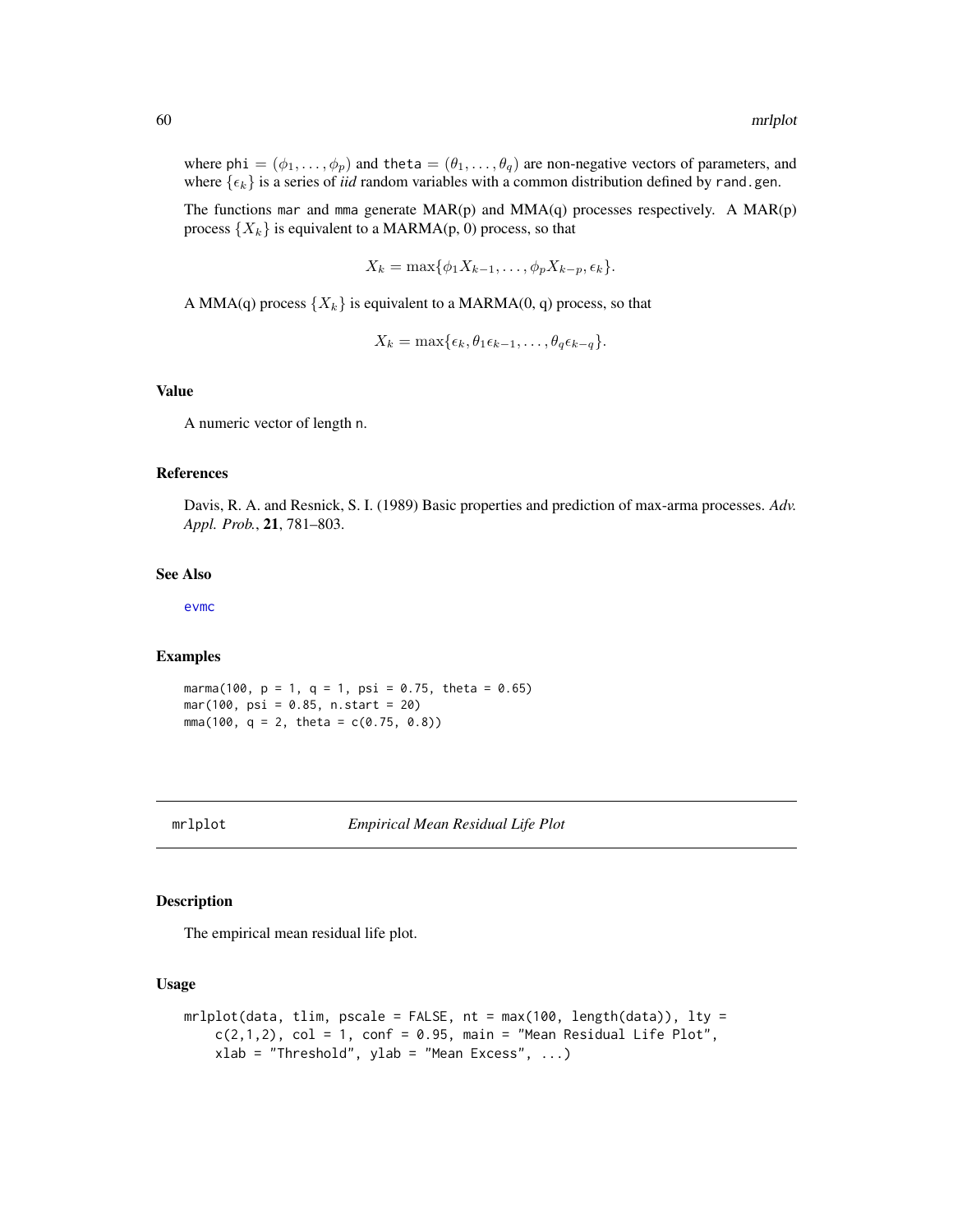#### mrlplot 61

# Arguments

| data       | A numeric vector.                                                                                                                                                               |
|------------|---------------------------------------------------------------------------------------------------------------------------------------------------------------------------------|
| tlim       | A numeric vector of length two, giving the limits for the thresholds at which the<br>mean residual life plot is evaluated. If then is not given, sensible defaults are<br>used. |
| pscale     | If TRUE, then the x-axis gives the threshold exceedance probability rather than<br>the threshold itself.                                                                        |
| nt         | The number of thresholds at which the mean residual life plot is evaluated.                                                                                                     |
| lty, col   | Arguments passed to matplot. The first and last elements of 1ty correspond to<br>the lower and upper confidence limits respectively. Use zero to supress.                       |
| conf       | The (pointwise) confidence coefficient for the plotted confidence intervals.                                                                                                    |
| main       | Plot title.                                                                                                                                                                     |
| xlab, ylab | x and y axis labels.                                                                                                                                                            |
| $\ddots$   | Other arguments to be passed to matplot.                                                                                                                                        |

# Details

The empirical mean residual life plot is the locus of points

$$
\left(u, \frac{1}{n_u} \sum_{i=1}^{n_u} (x_{(i)} - u)\right)
$$

where  $x_{(1)}, \ldots, x_{(n_u)}$  are the  $n_u$  observations that exceed the threshold u. If the exceedances of a threshold  $u_0$  are generalized Pareto, the empirical mean residual life plot should be approximately linear for  $u > u_0$ .

The confidence intervals within the plot are symmetric intervals based on the approximate normality of sample means.

### Value

A list with components x and y is invisibly returned. The components contain those objects that were passed to the formal arguments x and y of matplot in order to create the mean residual life plot.

# Author(s)

Stuart Coles and Alec Stephenson

# See Also

[fpot](#page-46-0), [matplot](#page-0-0), [tcplot](#page-83-0)

# Examples

mrlplot(portpirie)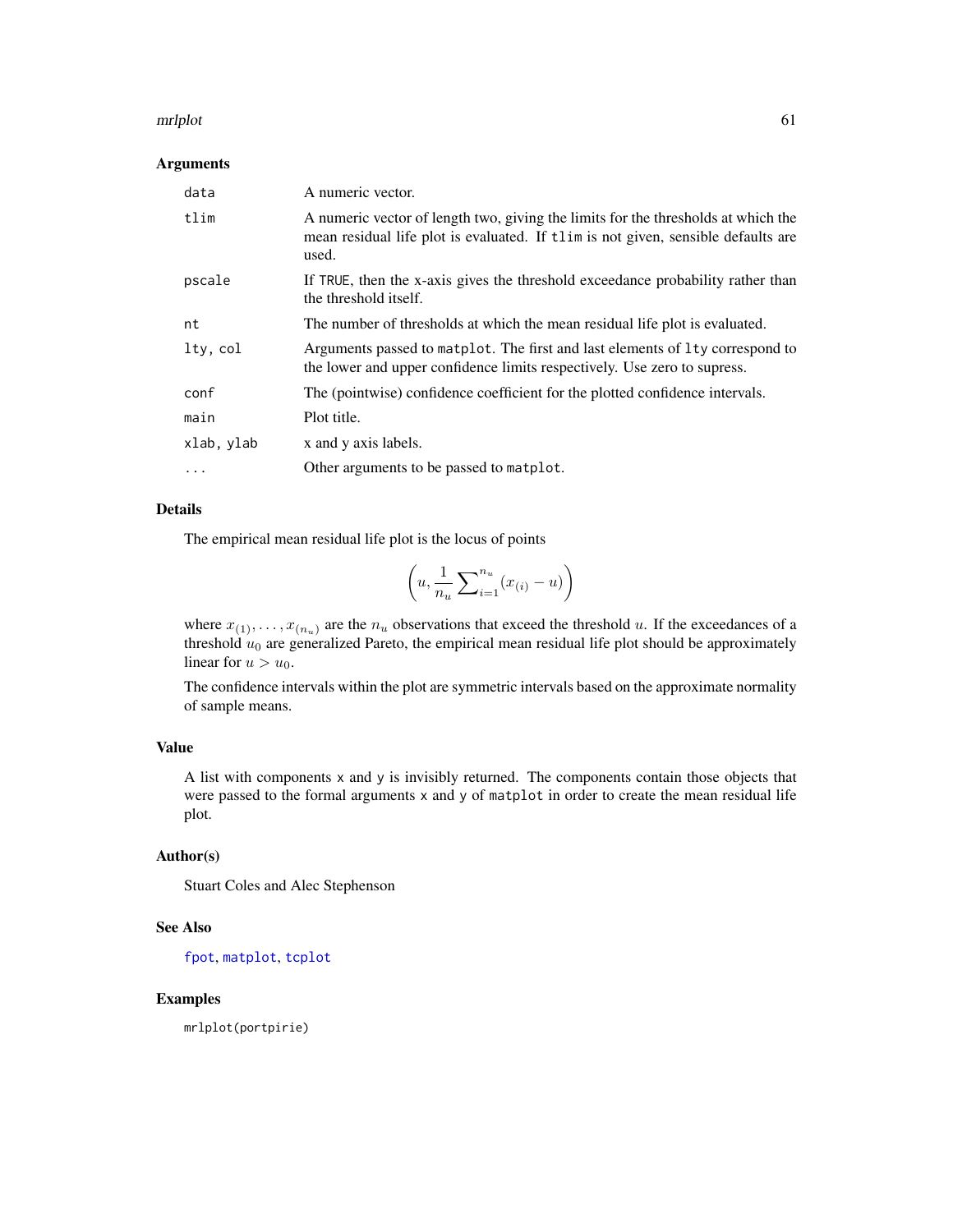# Description

Transforms to exponential margins under the GEV model.

# Usage

 $mtransform(x, p, inv = FALSE, drp = FALSE)$ 

# Arguments

| $\mathsf{x}$ | A matrix with n rows and d columns, or a vector. In the latter case, if p is a list<br>with the same length as the vector, it is treated as a matrix with one row. If p is<br>not a list, it is treated as a matrix with one column. |
|--------------|--------------------------------------------------------------------------------------------------------------------------------------------------------------------------------------------------------------------------------------|
| p            | A vector of length three or a matrix with n rows and three columns. It can also<br>be a list of length d, in which case each element must be a vector of length three<br>or a matrix with n rows and three columns.                  |
| inv          | Logical; use the inverse transformation?                                                                                                                                                                                             |
| drp          | Logical; return a vector rather than a single row matrix?. Note that a single<br>column matrix is always returned as a vector.                                                                                                       |

### Details

Let  $x_i$  denote a vector of observations for  $i = 1, \ldots, n$ . This function implements the transformation

$$
y_i = \{1 + s_i(x_i - a_i)/b_i\}_+^{-1/s_i}
$$

to each column of the matrix x.

The values  $(a_i, b_i, s_i)$  are contained in the ith row of the n by 3 matrix p. If p is a vector of length three, the parameters are the same for every  $i = 1, \ldots, n$ . Alternatively, p can be a list with d elements, in which case the jth element is used to transform the jth column of x.

This function is mainly for internal use. It is used by bivariate and multivariate routines to calculate marginal transformations.

### Value

A numeric matrix or vector.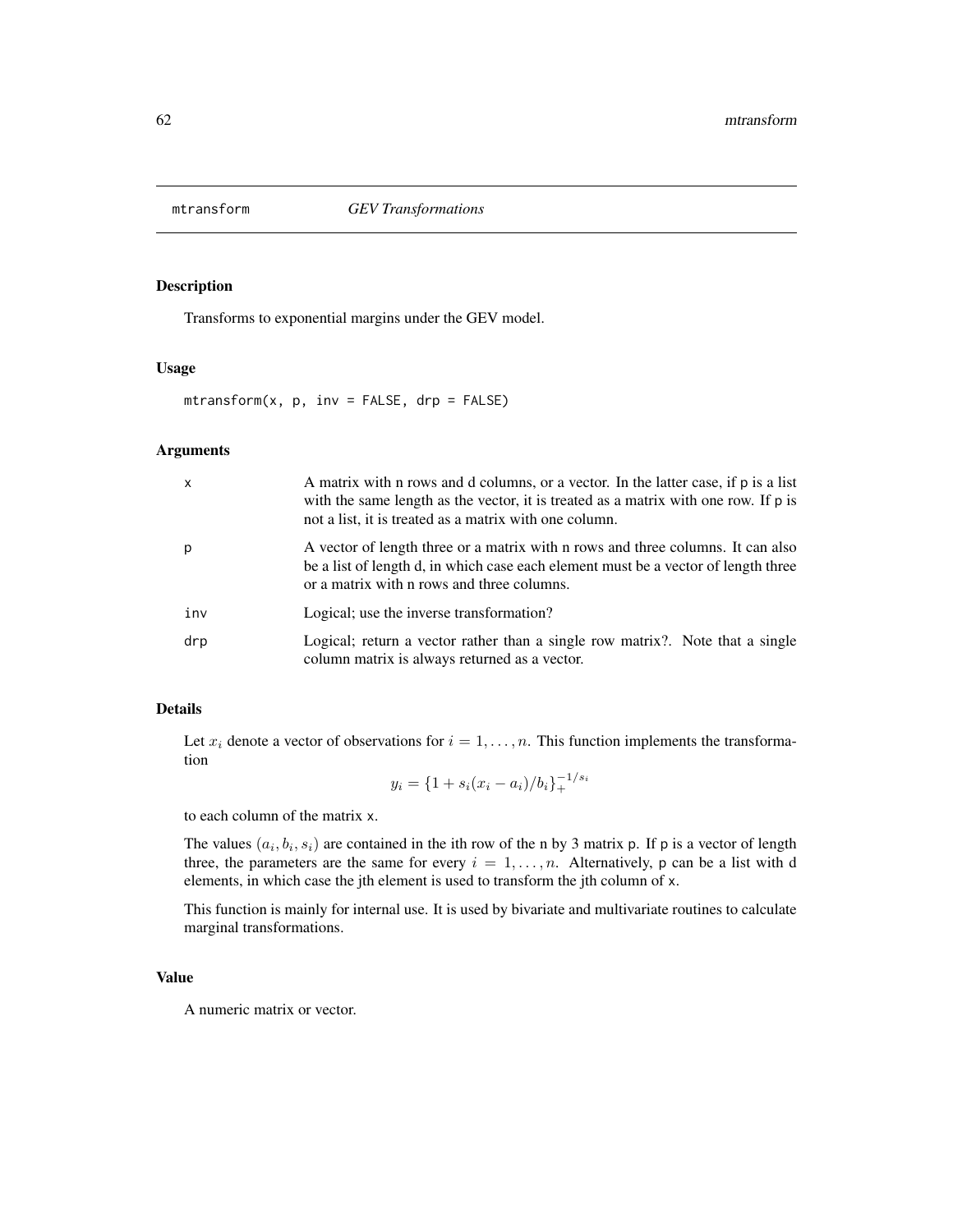# Description

Density function, distribution function and random generation for the multivariate logistic and multivariate asymmetric logistic models.

### Usage

```
pmvevd(q, dep, asy, model = c("log", "alog"), d = 2, mar = <math>c(0,1,0)</math>,lower.tail = TRUE)rmvevd(n, dep, asy, model = c("log", "alog"), d = 2, mar = <math>c(0,1,0)</math>)dmvevd(x, dep, asy, model = c("log", "alog"), d = 2, mar = <math>c(0,1,0)</math>,log = FALSE)
```
# Arguments

| x, q       | A vector of length d or a matrix with d columns, in which case the density/distribution<br>is evaluated across the rows.                                                                                                                                                                                                                                                                                                                                                      |
|------------|-------------------------------------------------------------------------------------------------------------------------------------------------------------------------------------------------------------------------------------------------------------------------------------------------------------------------------------------------------------------------------------------------------------------------------------------------------------------------------|
| n          | Number of observations.                                                                                                                                                                                                                                                                                                                                                                                                                                                       |
| dep        | The dependence parameter(s). For the logistic model, should be a single value.<br>For the asymmetric logistic model, should be a vector of length $2^d - d - 1$ , or a<br>single value, in which case the value is used for each of the $2^d - d - 1$ parameters<br>(see <b>Details</b> ).                                                                                                                                                                                    |
| asy        | The asymmetry parameters for the asymmetric logistic model. Should be a list<br>with $2^d - 1$ vector elements containing the asymmetry parameters for each sep-<br>arate component (see Details).                                                                                                                                                                                                                                                                            |
| model      | The specified model; a character string. Must be either "log" (the default) or<br>"alog" (or any unique partial match), for the logistic and asymmetric logistic<br>models respectively.                                                                                                                                                                                                                                                                                      |
| d          | The dimension.                                                                                                                                                                                                                                                                                                                                                                                                                                                                |
| mar        | A vector of length three containing marginal parameters for every univariate<br>margin, or a matrix with three columns where each column represents a vector<br>of values to be passed to the corresponding marginal parameter. It can also be a<br>list with d elements, such that each element is either a vector of length three or a<br>matrix with three columns, in which case the <i>i</i> th element represents the marginal<br>parameters on the <i>i</i> th margin. |
| log        | Logical; if TRUE, the log density is returned.                                                                                                                                                                                                                                                                                                                                                                                                                                |
| lower.tail | Logical; if TRUE (default), the distribution function is returned; the survivor<br>function is returned otherwise.                                                                                                                                                                                                                                                                                                                                                            |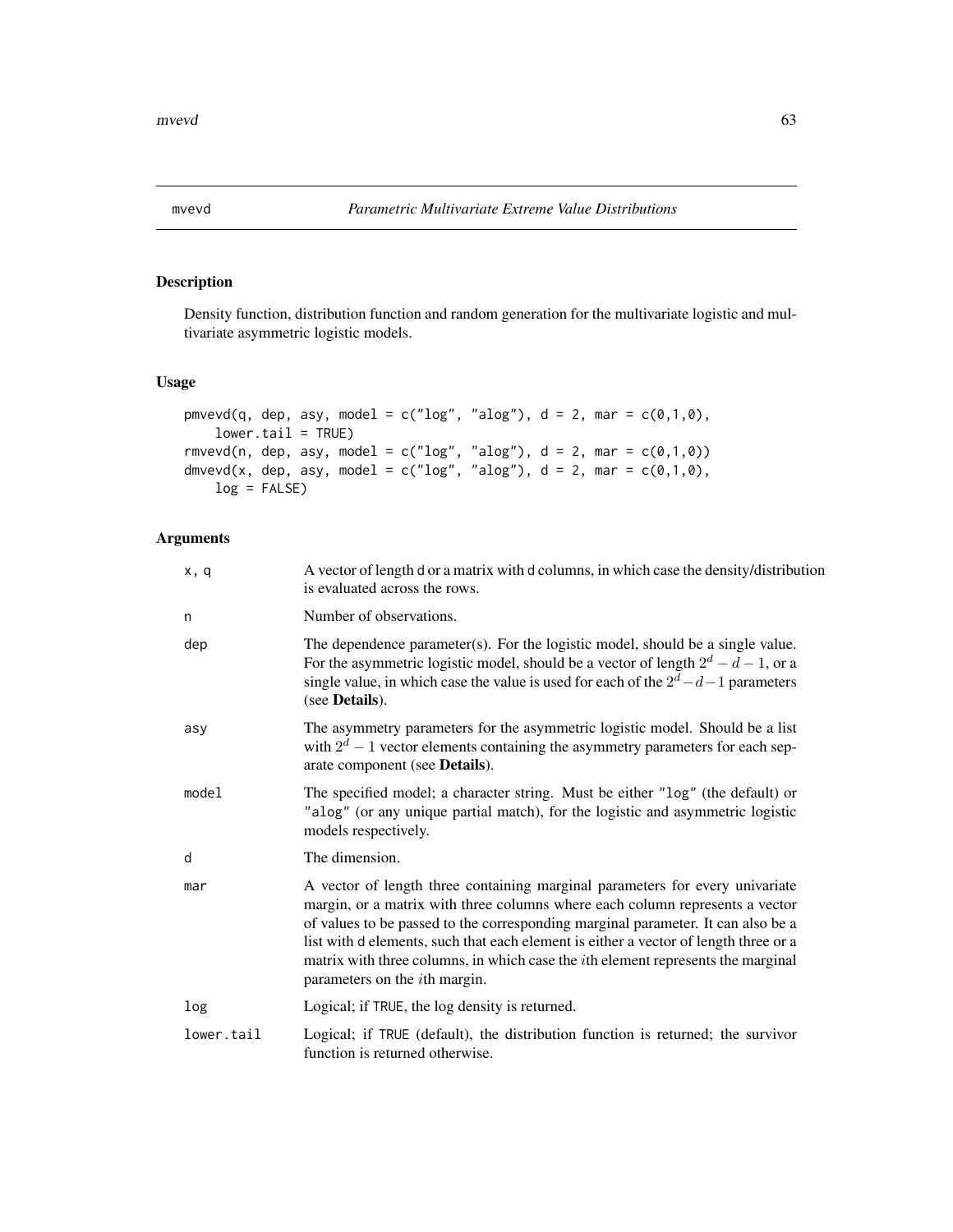#### Details

Define

$$
y_i = y_i(z_i) = \{1 + s_i(z_i - a_i)/b_i\}^{-1/s_i}
$$

for  $1 + s_i(z_i - a_i)/b_i > 0$  and  $i = 1, \ldots, d$ , where the marginal parameters are given by  $(a_i, b_i, s_i)$ ,  $b_i > 0$ . If  $s_i = 0$  then  $y_i$  is defined by continuity. Let  $z = (z_1, z_2, \dots, z_d)$ . In each of the multivariate distributions functions  $G(z)$  given below, the univariate margins are generalized extreme value, so that  $G(z_i) = \exp(-y_i)$  for  $i = 1, \ldots, d$ . If  $1 + s_i(z_i - a_i)/b_i \le 0$  for some  $i = 1, \ldots, d$ , the value  $z_i$  is either greater than the upper end point (if  $s_i < 0$ ), or less than the lower end point (if  $s_i > 0$ ), of the *i*th univariate marginal distribution.

 $model = "log" (Gumbel, 1960)$ 

The d dimensional multivariate logistic distribution function with parameter dep  $=r$  is

$$
G(z) = \exp\left\{-\left(\sum\nolimits_{i=1}^d y_i^{1/r}\right)^r\right\}
$$

where  $0 < r < 1$ . This is a special case of the multivariate asymmetric logistic model.

 $model = "alog" (Tawn, 1990)$ 

Let B be the set of all non-empty subsets of  $\{1, \ldots, d\}$ , let  $B_1 = \{b \in B : |b| = 1\}$ , where  $|b|$ denotes the number of elements in the set b, and let  $B(i) = \{b \in B : i \in b\}$ . The d dimensional multivariate asymmetric logistic distribution function is

$$
G(z) = \exp\left\{-\sum\nolimits_{b \in B} \left[\sum\nolimits_{i \in b} (t_{i,b}y_i)^{1/r_b}\right]^{r_b}\right\},\,
$$

where the dependence parameters  $r_b \in (0,1]$  for all  $b \in B \setminus B_1$ , and the asymmetry parameters  $t_{i,b} \in [0,1]$  for all  $b \in B$  and  $i \in b$ . The constraints  $\sum_{b \in B_{(i)}} t_{i,b} = 1$  for  $i = 1, \ldots, d$  ensure that the marginal distributions are generalized extreme value. Further constraints arise from the possible redundancy of asymmetry parameters in the expansion of the distribution form. Let  $b_{-i_0} = \{i \in$  $b : i \neq i_0$ . If  $r_b = 1$  for some  $b \in B \setminus B_1$  then  $t_{i,b} = 0$  for all  $i \in b$ . Furthermore, if for some  $b \in B \setminus B_1$ ,  $t_{i,b} = 0$  for all  $i \in b_{-i_0}$ , then  $t_{i_0,b} = 0$ .

dep should be a vector of length  $2^d - d - 1$  which contains  $\{r_b : b \in B \setminus B_1\}$ , with the order defined by the natural set ordering on the index. For example, for the trivariate model, dep  $=$  $(r_{12}, r_{13}, r_{23}, r_{123})$ . asy should be a list with  $2^d - 1$  elements. Each element is a vector which corresponds to a set  $b \in B$ , containing  $t_{i,b}$  for every integer  $i \in b$ . The elements should be given using the natural set ordering on the  $b \in B$ , so that the first d elements are vectors of length one corresponding to the sets  $\{1\}, \ldots, \{d\}$ , and the last element is a a vector of length d, corresponding to the set  $\{1, \ldots, d\}$ , asy must be constructed to ensure that all constraints are satisfied or an error will occur.

#### Value

pmvevd gives the distribution function, dmvevd gives the density function and rmvevd generates random deviates, for the multivariate logistic or multivariate asymmetric logistic model.

#### Note

Multivariate extensions of other bivariate models are more complex. A multivariate extension of the Husler-Reiss model exists, involving a multidimensional integral and one parameter for each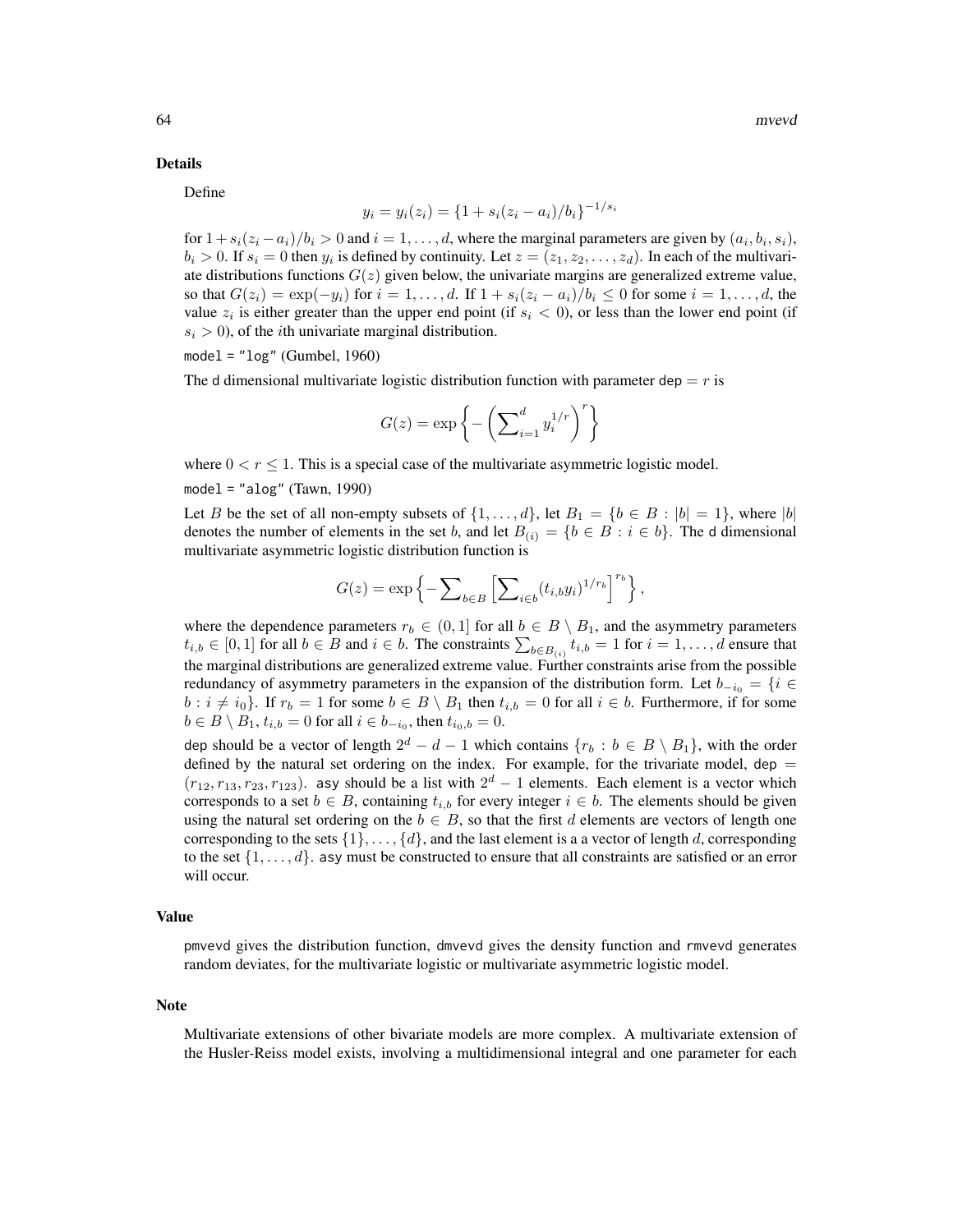#### mvevd 65

bivariate margin. Multivariate extensions for the negative logistic model can be derived but are considerably more complex and appear to be less flexible. The "multivariate negative logistic model" often presented in the literature (e.g. Kotz *et al*, 2000) is not a valid distribution function and should not be used.

The logistic and asymmetric logistic models respectively are simulated using Algorithms 2.1 and 2.2 in Stephenson(2003b).

The density function of the logistic model is evaluated using the representation of Shi(1995). The density function of the asymmetric logistic model is evaluated using the representation given in Stephenson(2003a).

#### References

Gumbel, E. J. (1960) Distributions des valeurs extremes en plusieurs dimensions. *Publ. Inst. Statist. Univ. Paris*, 9, 171–173.

Kotz, S. and Balakrishnan, N. and Johnson, N. L. (2000) *Continuous Multivariate Distributions*, vol. 1. New York: John Wiley & Sons, 2nd edn.

Shi, D. (1995) Fisher information for a multivariate extreme value distribution. *Biometrika*, 82(3), 644–649.

Stephenson, A. G. (2003a) *Extreme Value Distributions and their Application*. Ph.D. Thesis, Lancaster University, Lancaster, UK.

Stephenson, A. G. (2003b) Simulating multivariate extreme value distributions of logistic type. *Extremes*, 6(1), 49–60.

Tawn, J. A. (1990) Modelling multivariate extreme value distributions. *Biometrika*, 77, 245–253.

### See Also

#### [rbvevd](#page-12-0), [rgev](#page-50-0)

# Examples

```
pmvevd(matrix(rep(0:4,5), ncol=5), dep = .7, model = "log", d = 5)
pmvcd(rep(4,5), dep = .7, model = "log", d = 5)rmvevd(10, dep = .7, model = "log", d = 5)
dmvevd(rep(-1,20), dep = .7, model = "log", d = 20, log = TRUE)
```

```
asy \leftarrow list(.4, .1, .6, c(.3,.2), c(.1,.1), c(.4,.1), c(.2,.3,.2))
pmvevd(rep(2,3), dep = c(.6,.5,.8,.3), asy = asy, model = "alog", d = 3)
asy <- list(.4, .0, .6, c(.3,.2), c(.1,.1), c(.4,.1), c(.2,.4,.2))
rmvevd(10, dep = c(.6,.5,.8,.3), asy = asy, model = "alog", d = 3)
dmvevd(rep(0,3), dep = c(.6,.5,.8,.3), asy = asy, model = "alog", d = 3)
```

```
asy <- list(0, 0, 0, 0, c(0,0), c(0,0), c(0,0), c(0,0), c(0,0), c(0,0),
 c(.2,.1,.2), c(.1,.1,.2), c(.3,.4,.1), c(.2,.2,.2), c(.4,.6,.2,.5))rmvevd(10, dep = .7, asy = asy, model = "alog", d = 4)
rmvevd(10, dep = c(rep(1,6), rep(.7,5)), asy = asy, model = "alog", d = 4)
```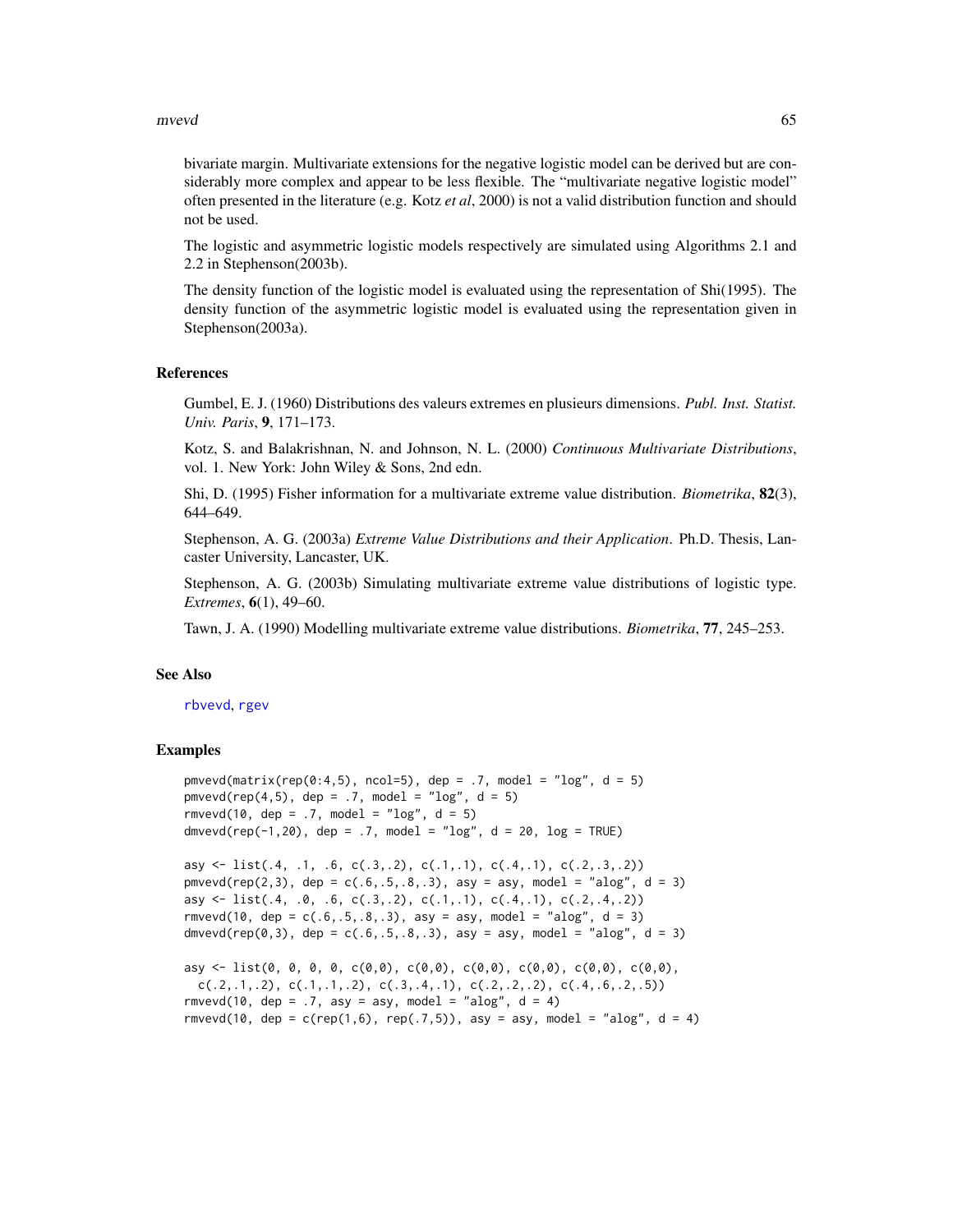### Description

The ocmulgee data frame has 40 rows and 2 columns. The columns contain maximum annual flood discharges, in units of 1000 cubed feet per second, from the Ocmulgee River in Georgia, USA at Hawkinsville (upstream) and Macon (downstream), for the years 1910 to 1949. The row names give the years of observation.

#### Usage

ocmulgee

# Format

This data frame contains the following columns:

hawk A numeric vector containing maximum annual flood discharges at Hawkinsville (upstream).

macon A numeric vector containing maximum annual flood discharges at Macon (downstream).

#### Source

Gumbel, E. J. and Goldstein, N. (1964) Analysis of empirical bivariate extremal distributions. *J. Amer. Statist. Assoc.*, 59, 794–816.

oldage *Oldest Ages for Swedish Males and Females*

#### Description

The oldage data frame has 66 rows and 2 columns. The columns contain the oldest ages at death for men and women in Sweden, for the period 1905–1970. The row names give the years of observation.

#### Usage

oldage

# Format

This data frame contains the following columns:

men A numeric vector containing the oldest ages at death for men.

women A numeric vector containing the oldest ages at death for women.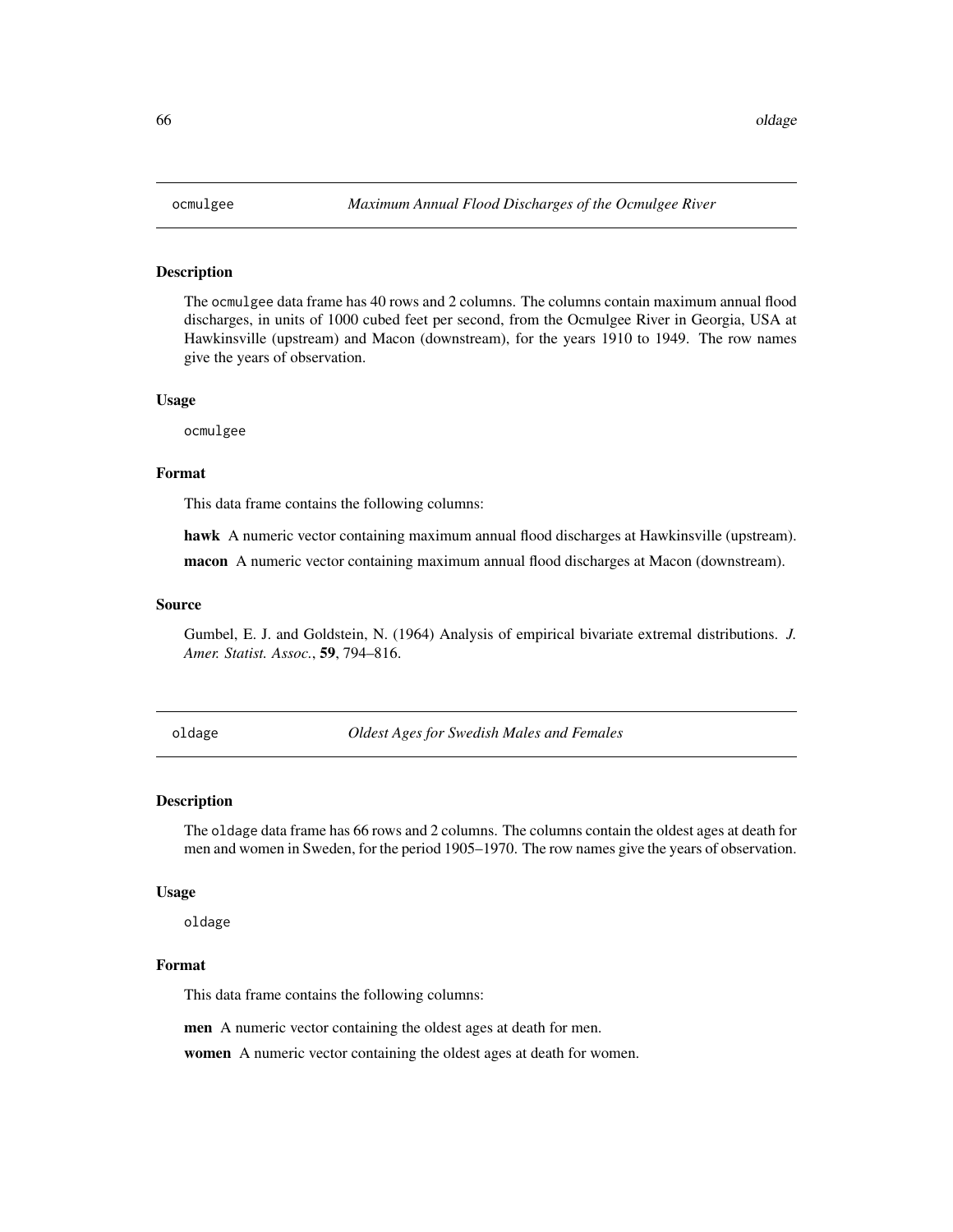#### order 67

### Source

Fransen, A. and Tiago de Oliveira, J. (1984) Statistical choice of univariate extreme models, part II, in *Statistical Extremes and Applications*, J. Tiago de Oliveira ed., 373–394, D. Reidel, Dordrect.

order *Distributions of Order Statistics*

# Description

Density function, distribution function and random generation for a selected order statistic of a given number of independent variables from a specified distribution.

# Usage

```
dorder(x, densfun, distnfun, ..., distn, mlen = 1, j = 1,
     largest = TRUE, log = FALSE)
porder(q, distnfun, ..., distn, mlen = 1, j = 1, largest = TRUE,
     lower.tail = TRUE)
rorder(n, quantfun, ..., distn, mlen = 1, j = 1, largest = TRUE)
```
#### Arguments

| x, q                             | Vector of quantiles.                                                                                                                                                                                                                 |
|----------------------------------|--------------------------------------------------------------------------------------------------------------------------------------------------------------------------------------------------------------------------------------|
| n<br>densfun, distnfun, quantfun | Number of observations.                                                                                                                                                                                                              |
|                                  | Density, distribution and quantile function of the specified distribution. The<br>density function must have a log argument (a simple wrapper can always be<br>constructed to achieve this).                                         |
| $\ddots$                         | Parameters of the specified distribution.                                                                                                                                                                                            |
| distn                            | A character string, optionally specified as an alternative to densfun, distnfun<br>and quant fun such that the density, distribution and quantile functions are formed<br>upon the addition of the prefixes d, p and q respectively. |
| mlen                             | The number of independent variables.                                                                                                                                                                                                 |
| j                                | The order statistic, taken as the jth largest (default) or smallest of mlen, accord-<br>ing to the value of largest.                                                                                                                 |
| largest                          | Logical; if TRUE (default) use the jth largest order statistic, otherwise use the<br>jth smallest.                                                                                                                                   |
| log                              | Logical; if TRUE, the log density is returned.                                                                                                                                                                                       |
| lower.tail                       | Logical; if TRUE (default) probabilities are $P[X \le x]$ , otherwise $P[X > x]$ .                                                                                                                                                   |
|                                  |                                                                                                                                                                                                                                      |

# Value

dorder gives the density function, porder gives the distribution function and qorder gives the quantile function of a selected order statistic from a sample of size mlen, from a specified distibution. rorder generates random deviates.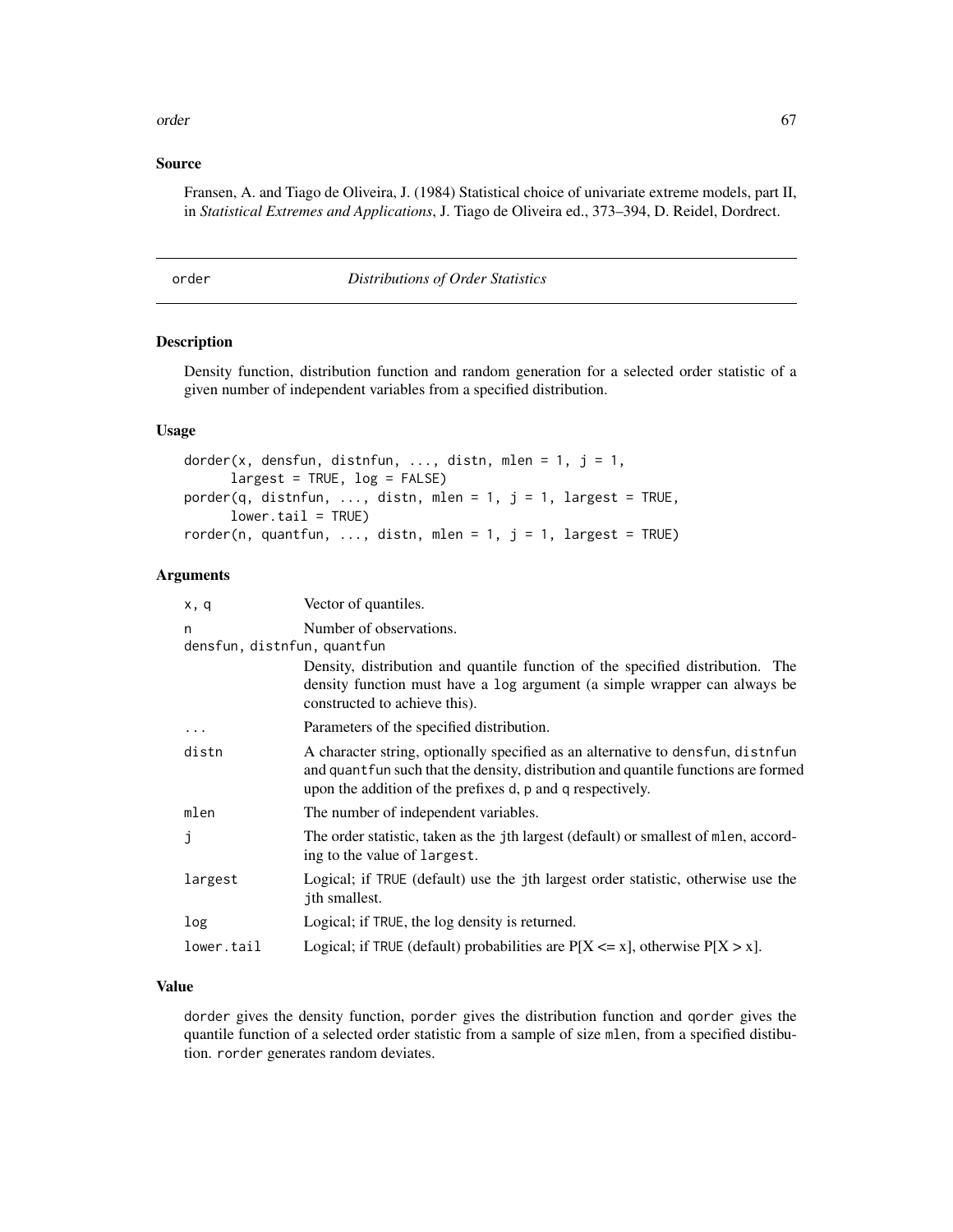# See Also

[rextreme](#page-28-0), [rgev](#page-50-0)

### Examples

```
dorder(2:4, dnorm, pnorm, mean = 0.5, sd = 1.2, mlen = 5, j = 2)
dorder(2:4, distn = "norm", mean = 0.5, sd = 1.2, mlen = 5, j = 2)
dorder(2:4, distn = "exp", mlen = 2, j = 2)
porder(2:4, distn = "exp", rate = 1.2, mlen = 2, j = 2)rorder(5, qgamma, shape = 1, mlen = 10, j = 2)
```
oxford *Annual Maximum Temperatures at Oxford*

#### Description

A numeric vector containing annual maximum temperatures, in degrees Fahrenheit, from 1901 to 1980 at Oxford, England.

#### Usage

oxford

# Format

A vector containing 80 observations.

### Source

Tabony, R. C. (1983) Extreme value analysis in meteorology. *The Meteorological Magazine* 112, 77–98.

<span id="page-67-0"></span>plot.bvevd *Plot Diagnostics for a Bivariate EVD Object*

# Description

Six plots (selectable by which) are currently provided: two conditional P-P plots (1,2), conditioning on each margin, a density plot (3), a dependence function plot (4), a quantile curves plot (5) and a spectral density plot (6). Plot diagnostics for the generalized extreme value margins (selectable by mar and which) are also available.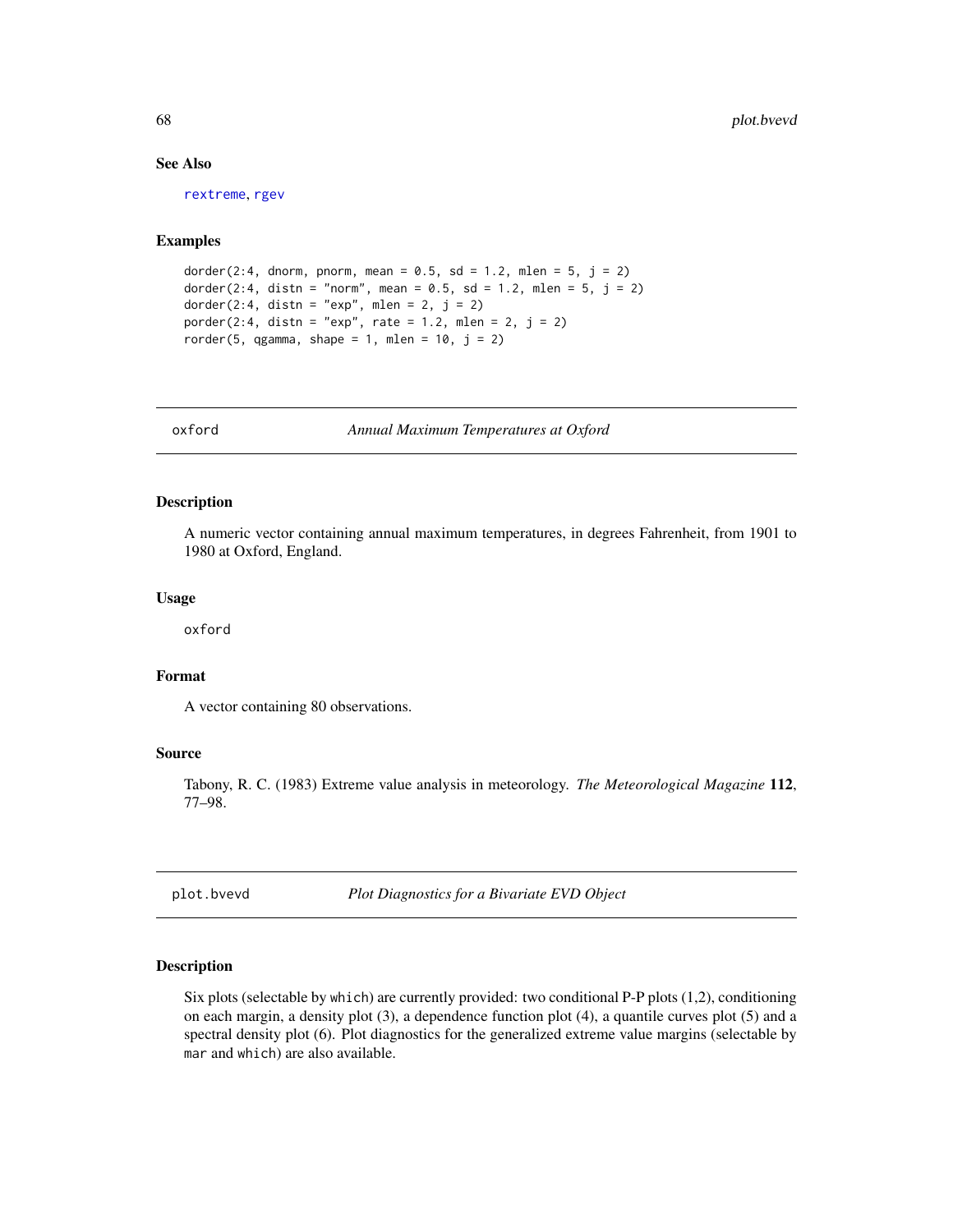# plot.bvevd 69

# Usage

```
## S3 method for class 'bvevd'
plot(x, mar = 0, which = 1:6, main, ask = nb.fig <length(which) && dev.interactive(), ci = TRUE, cilwd = 1,
    a = 0, grid = 50, legend = TRUE, nplty = 2, blty = 3, method = "cfg",
   convex = FALSE, rev = FALSE, p = \text{seq}(0.75, 0.95, 0.05),
   mint = 1, half = FALSE, ...)
```
# Arguments

| x                   | An object of class "bvevd".                                                                                                                                                                                                                                        |
|---------------------|--------------------------------------------------------------------------------------------------------------------------------------------------------------------------------------------------------------------------------------------------------------------|
| mar                 | If mar $= 1$ or mar $= 2$ diagnostics are given for the first or second genereralized<br>extreme value margin respectively.                                                                                                                                        |
| which               | A subset of the numbers 1:6 selecting the plots to be shown. By default all are<br>plotted.                                                                                                                                                                        |
| main                | Title of each plot. If given, should be a character vector with the same length as<br>which.                                                                                                                                                                       |
| ask                 | Logical; if TRUE, the user is asked before each plot.                                                                                                                                                                                                              |
| сi                  | Logical; if TRUE (the default), plot simulated 95% confidence intervals for the<br>conditional P-P plots.                                                                                                                                                          |
| cilwd               | Line width for confidence interval lines.                                                                                                                                                                                                                          |
| a                   | Passed through to ppoints for empirical estimation. Larger values give less<br>probability for extreme events.                                                                                                                                                     |
| grid                | Argument for the density plot. The (possibly transformed) data is plotted with a<br>contour plot of the bivariate density of the fitted model. The density is evaluated<br>at grid <sup>^2</sup> points.                                                           |
| legend              | If legend is TRUE and if the fitted data contained a third column of mode logical,<br>then a legend is included in the density and quantile curve plots.                                                                                                           |
| method, convex, rev |                                                                                                                                                                                                                                                                    |
|                     | Arguments to the dependence function plot. The dependence function for the<br>fitted model is plotted and (optionally) compared to a non-parameteric estimate.<br>See abvnonpar for a description of the arguments.                                                |
| nplty, blty         | Line types for the dependence function plot. nplty is the line type of the non-<br>parametric estimate. To omit the non-parametric estimate set nplty to zero.<br>blty is the line type of the triangular border. To omit the border estimate set<br>blty to zero. |
| p, mint             | Arguments to the quantile curves plot. See qcbvnonpar for a description of the<br>plot and the arguments.                                                                                                                                                          |
| half                | Argument to the spectral density plot. See hbvevd.                                                                                                                                                                                                                 |
| $\cdots$            | Other arguments to be passed through to plotting functions.                                                                                                                                                                                                        |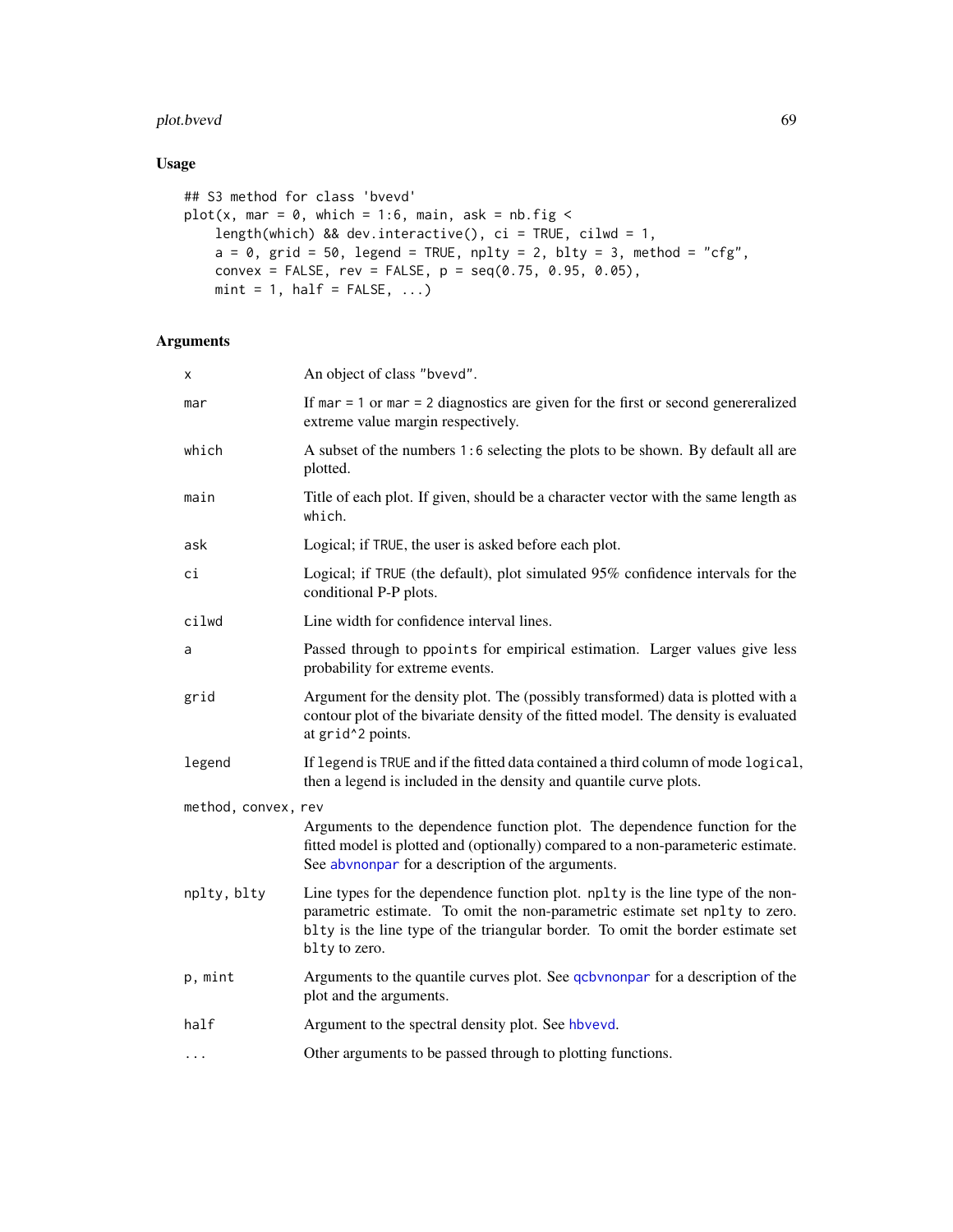### Details

In all plots we assume that the fitted model is stationary. For non-stationary models the data are transformed to stationarity. The plot then corresponds to the distribution obtained when all covariates are zero. In particular, the density and quanitle curves plots will not plot the original data for non-stationary models.

A conditional P-P plot is a P-P plot for the condition distribution function of a bivariate evd object. Let  $G(.)$  be the conditional distribution of the first margin given the second, under the fitted model. Let  $z_1, \ldots, z_m$  be the data used in the fitted model, where  $z_j = (z_{1j}, z_{2j})$  for  $j = 1, \ldots, m$ . The plot that (by default) is labelled Conditional Plot Two, conditioning on the second margin, consists of the points

$$
\{(p_i,c_i), i=1,\ldots,m\}
$$

where  $p_1, \ldots, p_m$  are plotting points defined by [ppoints](#page-0-0) and  $c_i$  is the *i*th largest value from the sample  $\{G(z_{i1}|z_{i2}), j = 1, \ldots, m\}$ . The margins are reversed for Conditional Plot One, so that  $G(.|.)$  is the conditional distribution of the second margin given the first.

### See Also

[plot.uvevd](#page-73-0), [contour](#page-0-0), [jitter](#page-0-0), [abvnonpar](#page-4-0), [qcbvnonpar](#page-78-0)

### Examples

```
bvdata \leq rbvevd(100, dep = 0.6, model = "log")
M1 \leq fbvevd(bvdata, model = "log")
## Not run: par(mfrow = c(2,2))## Not run: plot(M1, which = 1:5)
## Not run: plot(M1, mar = 1)
## Not run: plot(M1, mar = 2)
```
plot.bvpot *Plot Diagnostics for a Bivariate POT EVD Object*

# Description

Four plots (selectable by which) are currently provided: a density plot (1), a dependence function plot (2), a quantile curves plot (3) and a spectral density plot (4). Plot diagnostics for the generalized Pareto peaks-over-threshold margins (selectable by mar and which) are also available.

### Usage

```
## S3 method for class 'bvpot'
plot(x, mar = 0, which = 1:4, main, ask = nb.fig <length(which) && dev.interactive(), grid = 50, above = FALSE,
    levels = NULL, tlty = 1, blty = 3, rev = FALSE, p = seq(0.75,0.95, 0.05), half = FALSE, ...)
```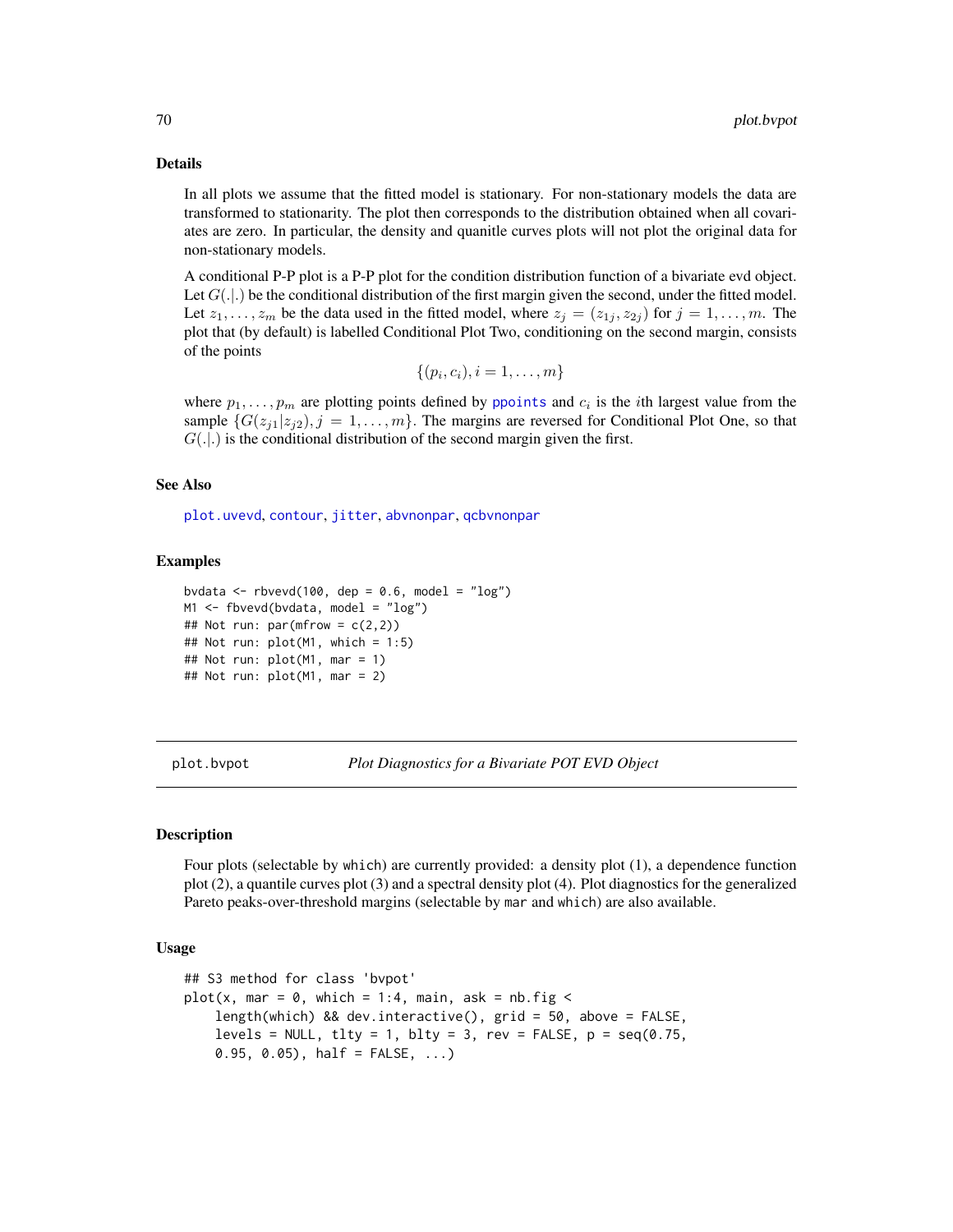# plot.profile.evd 71

# Arguments

| X            | An object of class "bypot".                                                                                                                                                                                                                                                                                                                                                               |
|--------------|-------------------------------------------------------------------------------------------------------------------------------------------------------------------------------------------------------------------------------------------------------------------------------------------------------------------------------------------------------------------------------------------|
| mar          | If mar $= 1$ or mar $= 2$ diagnostics are given for the first or second generalized<br>Pareto margin respectively.                                                                                                                                                                                                                                                                        |
| which        | A subset of the numbers 1:4 selecting the plots to be shown. By default all are<br>plotted.                                                                                                                                                                                                                                                                                               |
| main         | Title of each plot. If given, should be a character vector with the same length as<br>which.                                                                                                                                                                                                                                                                                              |
| ask          | Logical; if TRUE, the user is asked before each plot.                                                                                                                                                                                                                                                                                                                                     |
| grid, levels | Arguments for the density plot. The data is plotted with a contour plot of the<br>bivariate density of the fitted model in the tail region. The density is evaluated<br>at grid <sup><math>\lambda</math></sup> 2 points, and contours are plotted at the values given in the numeric<br>vector levels. If levels is NULL (the default), the routine attempts to find<br>sensible values. |
| above        | Logical; if TRUE, only data points above both marginal thresholds are plotted.                                                                                                                                                                                                                                                                                                            |
| tlty         | Line type for the lines identifying the thresholds.                                                                                                                                                                                                                                                                                                                                       |
| rev, blty    | Arguments to the dependence function plot. See abvevd.                                                                                                                                                                                                                                                                                                                                    |
| p            | Lower tail probabilities for the quantile curves plot. The plot is of the same type<br>as given by the function <i>qcbvnonpar</i> , but applied to the parametric bivariate<br>threshold model.                                                                                                                                                                                           |
| half         | Argument to the spectral density plot. See hbvevd.                                                                                                                                                                                                                                                                                                                                        |
| $\cdots$     | Other arguments to be passed through to plotting functions.                                                                                                                                                                                                                                                                                                                               |

# See Also

[plot.bvevd](#page-67-0), [contour](#page-0-0), [abvnonpar](#page-4-0), [qcbvnonpar](#page-78-0), [hbvevd](#page-55-0)

# Examples

```
bvdata \leq rbvevd(500, dep = 0.6, model = "log")
M1 <- fbvpot(bvdata, threshold = c(\emptyset, \emptyset), model = "log")
## Not run: plot(M1)
## Not run: plot(M1, mar = 1)
## Not run: plot(M1, mar = 2)
```
plot.profile.evd *Plot Profile Log-likelihoods*

# Description

Displays profile log-likelihoods from a model profiled with [profile.evd](#page-76-0).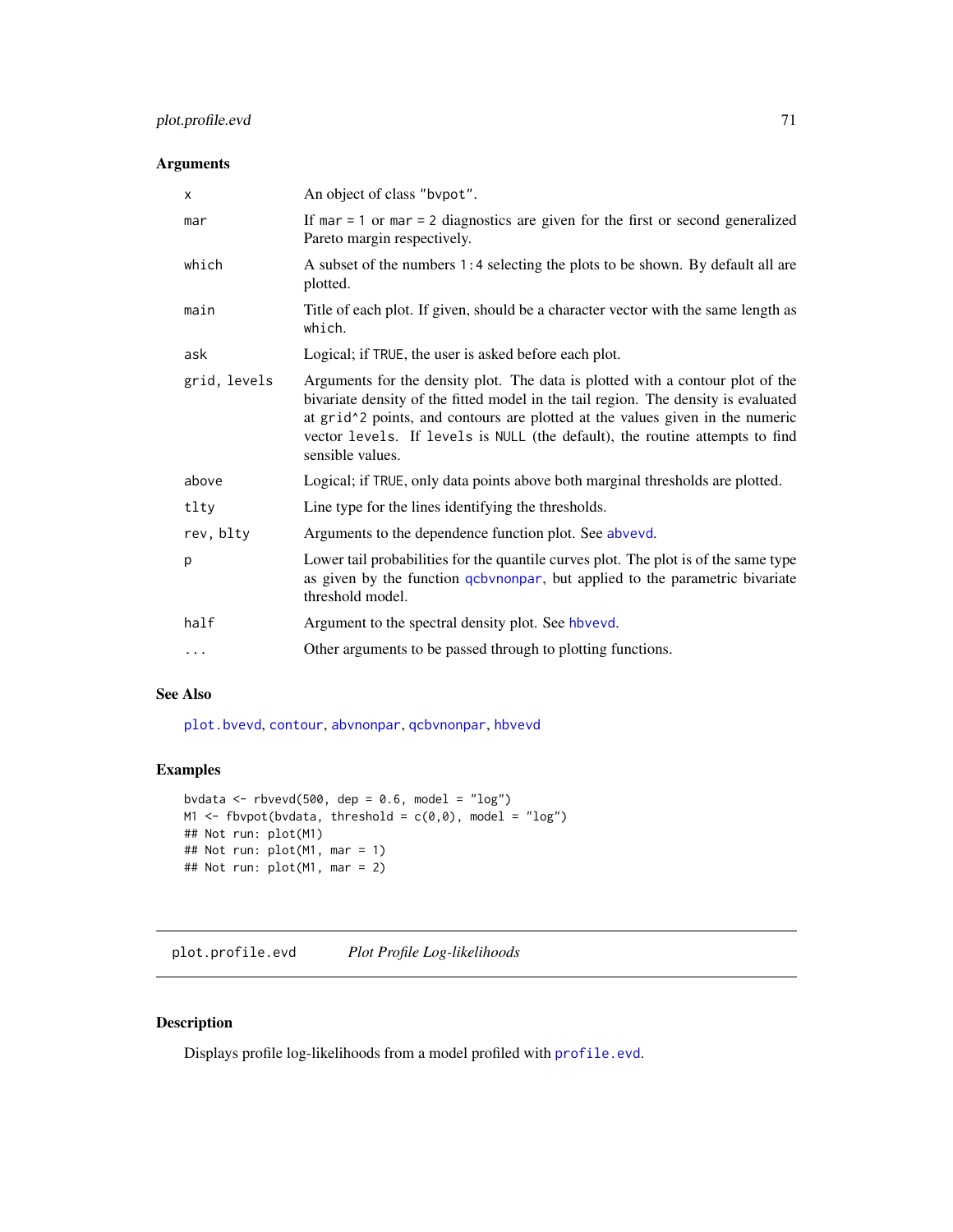#### Usage

```
## S3 method for class 'profile.evd'
plot(x, which = names(x), main = NULL,ask = nb.fig < length(which) && dev.interactive(), ci = 0.95,
    \text{clty} = 2, \ldots)
```
# Arguments

| X         | An object of class "profile.evd".                                                                                                                                                                                                                                                                                           |
|-----------|-----------------------------------------------------------------------------------------------------------------------------------------------------------------------------------------------------------------------------------------------------------------------------------------------------------------------------|
| which     | A character vector giving the parameters for which the profile deviance is plot-<br>ted, and for which profile confidence intervals are calculated. By default all<br>profiled parameters in x are used.                                                                                                                    |
| main      | Title of each plot; a character vector, the same length as which.                                                                                                                                                                                                                                                           |
| ask       | Logical; if TRUE, the user is asked before each plot.                                                                                                                                                                                                                                                                       |
| ci        | A numeric vector. For each parameter in which profile confidence intervals<br>are calculated, for each confidence coefficient in ci (but see <b>Warning</b> ). The<br>intervals are returned invisibly as a list of vectors/matrices. Each plot then (by<br>default) includes horizonal lines that represent each interval. |
| clty      | The line type of the horizontal lines that represent the profile confidence inter-<br>vals. To omit the lines set clty to zero.                                                                                                                                                                                             |
| $\ddotsc$ | Other graphics parameters.                                                                                                                                                                                                                                                                                                  |

#### Value

Profile devainces are plotted for each parameter in which. For calculation of profile confidence intervals, use the [confint.profile.evd](#page-23-0) function.

### Warning

The profile confidence intervals may not have confidence coefficient ci, because the usual asymptotic properties of maximum likelihood estimators may not hold. For the GEV model, the usual asymptotic properties hold when the shape parameter is greater than −0.5 (Smith, 1985).

# References

Smith, R. L. (1985) Maximum likelihood estimation in a class of non-regular cases. *Biometrika*, 72, 67–90.

# See Also

[confint.profile.evd](#page-23-0), [plot.profile2d.evd](#page-72-0), [profile.evd](#page-76-0), [profile2d.evd](#page-77-0)

# Examples

```
uvdata <- rgev(100, loc = 0.13, scale = 1.1, shape = 0.2)
M1 <- fgev(uvdata)
## Not run: M1P <- profile(M1)
## Not run: par(mfrow = c(2,2))
```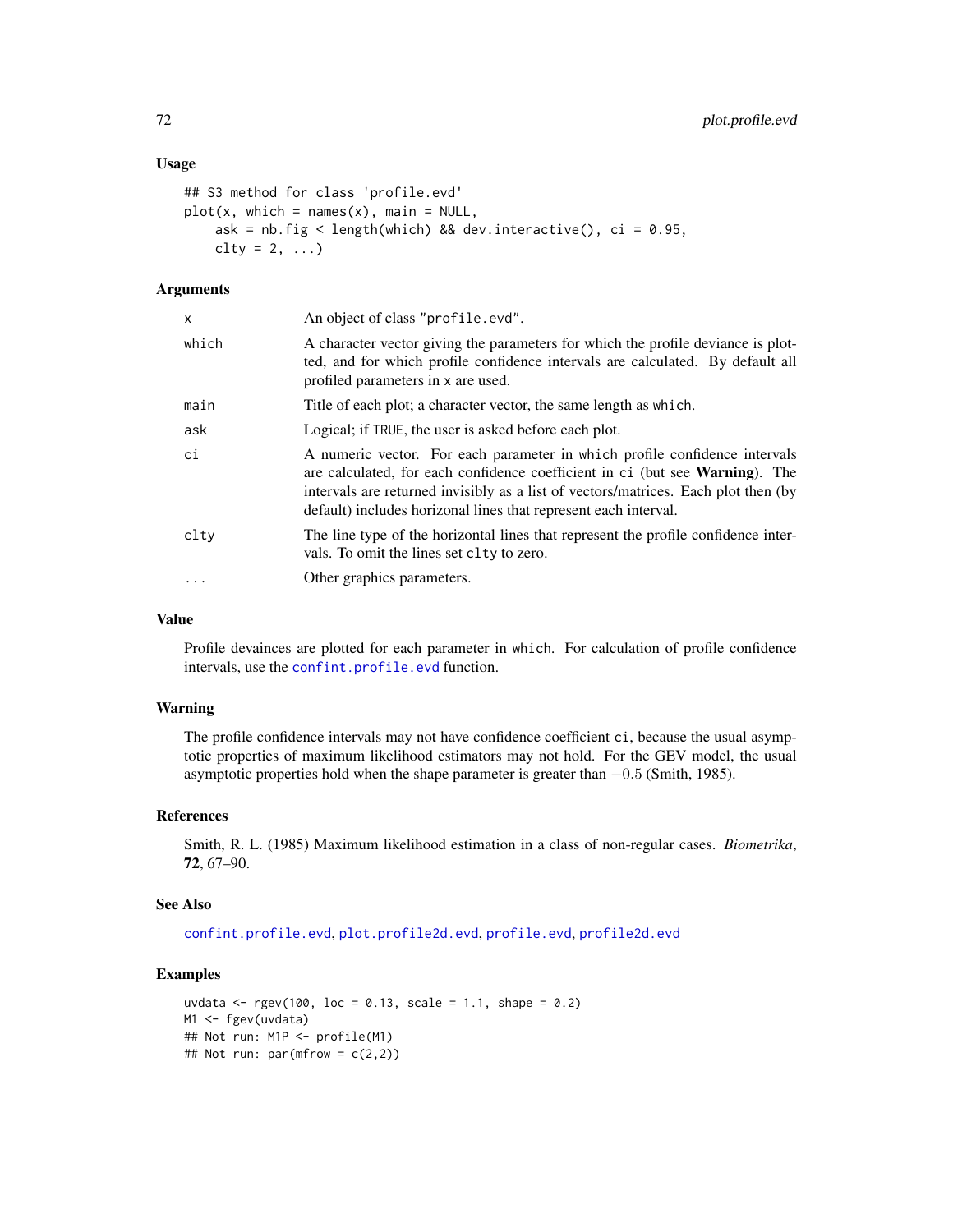<span id="page-72-1"></span>plot.profile2d.evd 73

```
## Not run: cint <- plot(M1P, ci = c(0.95, 0.99))
## Not run: cint
```
<span id="page-72-0"></span>plot.profile2d.evd *Plot Joint Profile Log-likelihoods*

# Description

Displays an image plot of the joint profile log-likelihood from a model profiled with [profile.evd](#page-76-0) and [profile2d.evd](#page-77-0).

### Usage

## S3 method for class 'profile2d.evd' plot(x, main = NULL,  $ci = c(0.5, 0.8, 0.9, 0.95, 0.975, 0.99, 0.995),$  $col = heat.colors(8)$ , intpts = 75, xaxs = "r", yaxs = "r", ...)

# Arguments

| X          | An object of class "profile2d.evd".                                                                                                                                                                                          |
|------------|------------------------------------------------------------------------------------------------------------------------------------------------------------------------------------------------------------------------------|
| main       | Title of plot; a character string.                                                                                                                                                                                           |
| сi         | A numeric vector whose length is one less than the length of col. The colours<br>of the image plot, excluding the background colour, represent confidence sets<br>with confidence coefficients ci (but see <b>Warning</b> ). |
| col        | A list of colors such as that generated by rainbow, heat.colors, topo.colors,<br>terrain.colors or similar functions.                                                                                                        |
| intpts     | If the package <b>akima</b> is available, interpolation is performed using interest<br>points for each parameter. The function is interpolated at intents <sup>1</sup> 2 points in<br>total.                                 |
| xaxs, yaxs | Graphics parameters (see par). The default, "r", overrides the default set by<br>image.                                                                                                                                      |
| $\ddotsc$  | Other parameters to be passed to image.                                                                                                                                                                                      |

### Warning

The sets represented by different colours may not be confidence sets with confidence coefficients ci, because the usual asymptotic properties of maximum likelihood estimators may not hold. For the GEV model, the usual asymptotic properties hold when the shape parameter is greater than  $-0.5$ (Smith, 1985).

### References

Smith, R. L. (1985) Maximum likelihood estimation in a class of non-regular cases. *Biometrika*, 72, 67–90.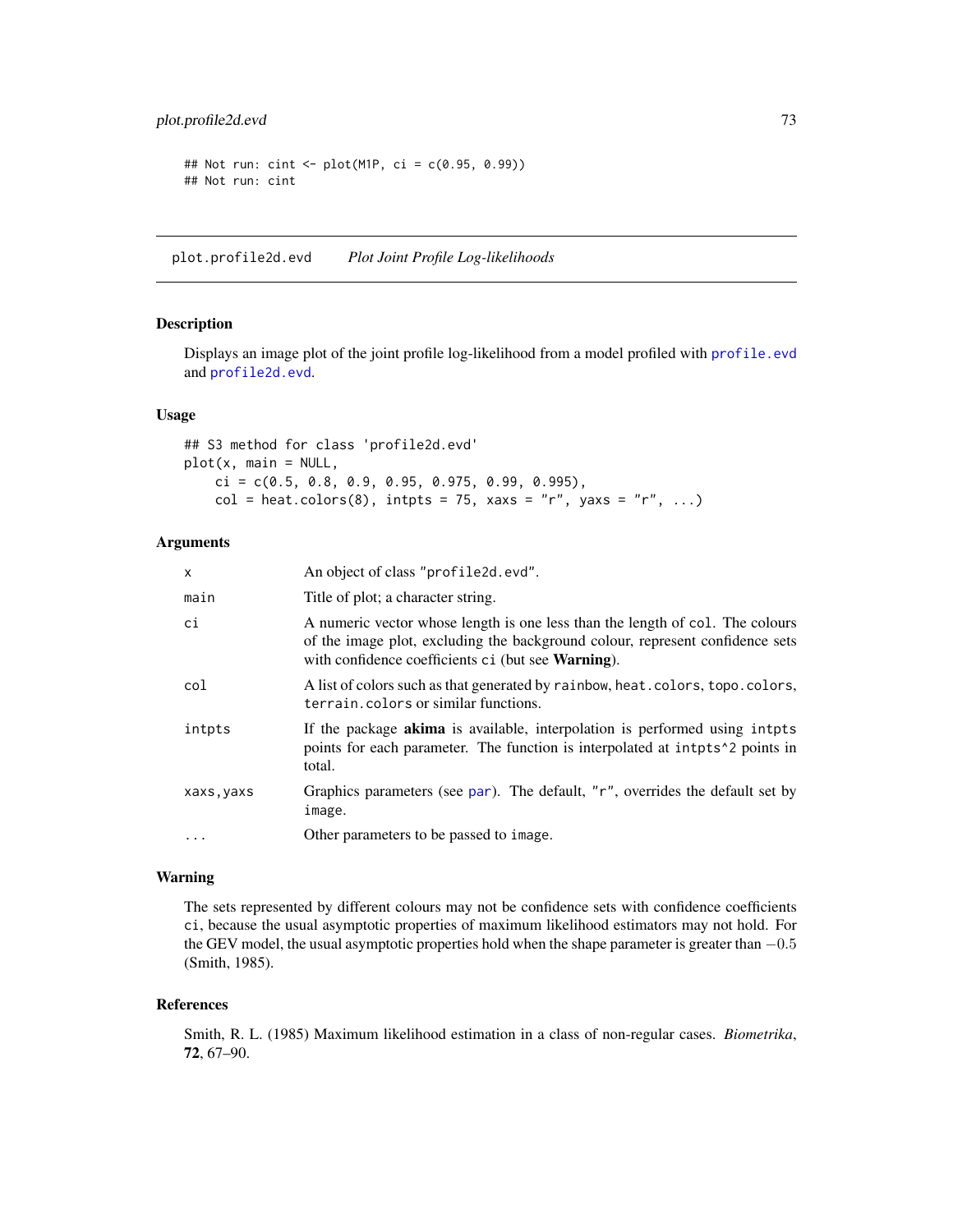### See Also

[plot.profile.evd](#page-70-0), [profile.evd](#page-76-0), [profile2d.evd](#page-77-0)

# Examples

```
uvdata <- rgev(100, 10c = 0.13, scale = 1.1, shape = 0.2)M1 <- fgev(uvdata)
## Not run: M1P <- profile(M1)
## Not run: M1JP <- profile2d(M1, M1P, which = c("scale", "shape"))
## Not run: plot(M1JP)
```
plot.uvevd *Plot Diagnostics for a Univariate EVD Object*

### Description

Four plots (selectable by which) are currently provided: a P-P plot, a Q-Q plot, a density plot and a return level plot.

### Usage

```
## S3 method for class 'uvevd'
plot(x, which = 1:4, main, ask = nb.fig <length(which) && dev.interactive(), ci = TRUE, cilwd = 1,
    a = 0, adjust = 1, jitter = FALSE, nplty = 2, ...)
## S3 method for class 'gumbelx'
plot(x, interval, which = 1:4, main, ask = nb.fig <length(which) && dev.interactive(), ci = TRUE, cilwd = 1,
    a = 0, adjust = 1, jitter = FALSE, nplty = 2, ...)
```
# Arguments

| $\mathsf{x}$ | An object that inherits from class "uvevd".                                                                            |
|--------------|------------------------------------------------------------------------------------------------------------------------|
| which        | If a subset of the plots is required, specify a subset of the numbers $1:4$ .                                          |
| main         | Title of each plot. If given, must be a character vector with the same length as<br>which.                             |
| ask          | Logical; if TRUE, the user is asked before each plot.                                                                  |
| ci           | Logical; if TRUE (the default), plot simulated $95\%$ confidence intervals for the<br>P-P, Q-Q and return level plots. |
| cilwd        | Line width for confidence interval lines.                                                                              |
| a            | Passed through to ppoints for empirical estimation. Larger values give less<br>probability for extreme events.         |

<span id="page-73-0"></span>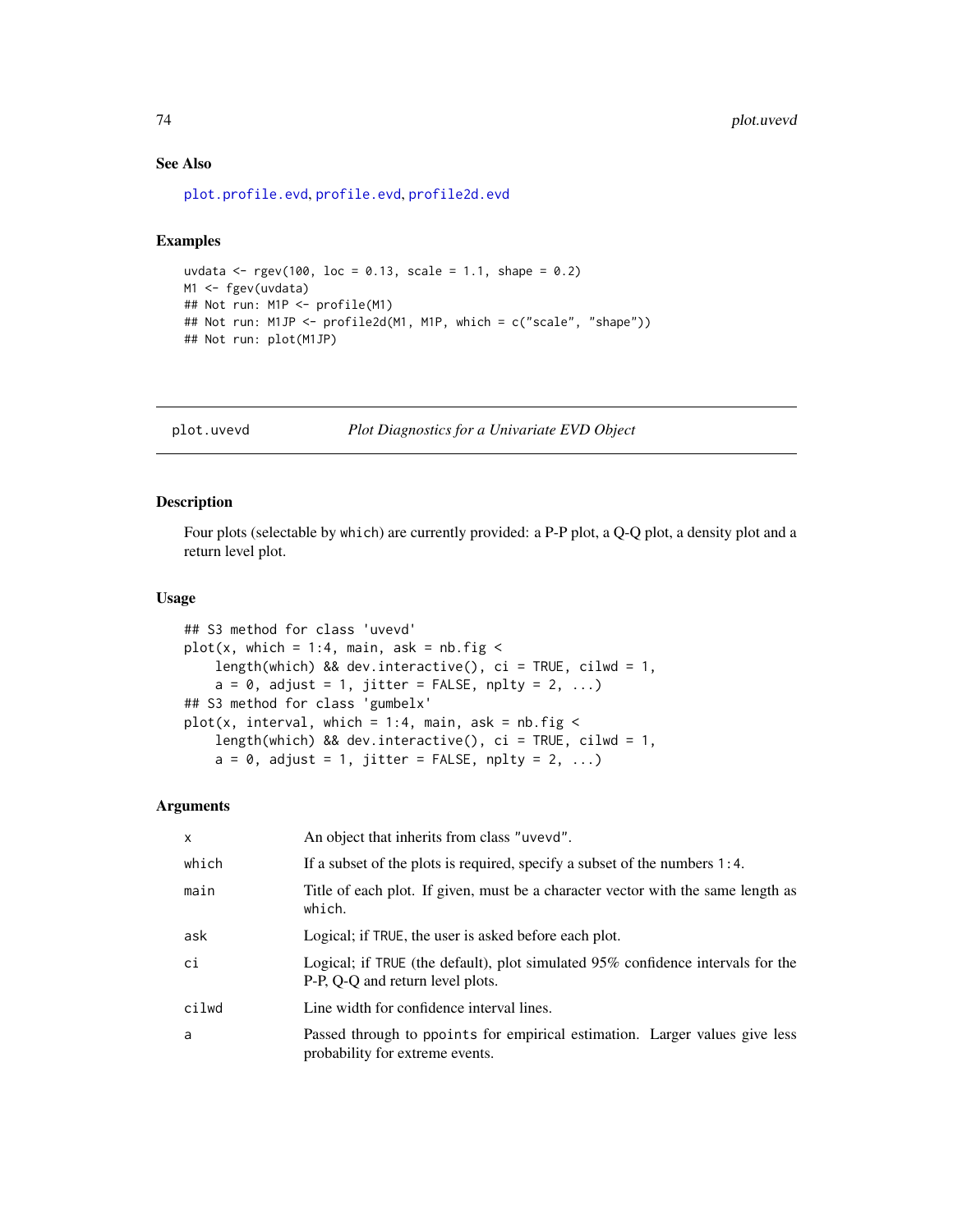### <span id="page-74-0"></span>plot.uvevd 75

| adjust, jitter, nplty |                                                                                                                                                                                                                                                                                                                                                                                                                                                                                                                                               |
|-----------------------|-----------------------------------------------------------------------------------------------------------------------------------------------------------------------------------------------------------------------------------------------------------------------------------------------------------------------------------------------------------------------------------------------------------------------------------------------------------------------------------------------------------------------------------------------|
|                       | Arguments to the density plot. The density of the fitted model is plotted with a<br>rug plot and (optionally) a non-parameteric estimate. The argument adjust con-<br>trols the smoothing bandwidth for the non-parametric estimate (see density).<br>jitter is logical; if TRUE, the (possibly transformed) data are jittered to produce<br>the rug plot. This need only be used if the data contains repeated values. nplty<br>is the line type of the non-parametric estimate. To omit the non-parametric esti-<br>mate set nplty to zero. |
| interval              | A vector of length two, for the gumbelx (maximum of two Gumbels) model.<br>This is passed to the uniroot function to calculate quantiles for the Q-Q and<br>return level plots. The interval should be large enough to contain all plotted<br>quantiles or an error from uniroot will occur.                                                                                                                                                                                                                                                  |
| .                     | Other parameters to be passed through to plotting functions.                                                                                                                                                                                                                                                                                                                                                                                                                                                                                  |

### Details

The following discussion assumes that the fitted model is stationary. For non-stationary generalized extreme value models the data are transformed to stationarity. The plot then corresponds to the distribution obtained when all covariates are zero.

The P-P plot consists of the points

$$
\{(G_n(z_i), G(z_i)), i = 1, \ldots, m\}
$$

where  $G_n$  is the empirical distribution function (defined using [ppoints](#page-0-0)), G is the model based estimate of the distribution (generalized extreme value or generalized Pareto), and  $z_1, \ldots, z_m$  are the data used in the fitted model, sorted into ascending order.

The Q-Q plot consists of the points

$$
\{(G^{-1}(p_i), z_i), i = 1, \ldots, m\}
$$

where  $G^{-1}$  is the model based estimate of the quantile function (generalized extreme value or generalized Pareto),  $p_1, \ldots, p_m$  are plotting points defined by [ppoints](#page-0-0), and  $z_1, \ldots, z_m$  are the data used in the fitted model, sorted into ascending order.

The return level plot for generalized extreme value models is defined as follows.

Let  $G$  be the generalized extreme value distribution function, with location, scale and shape parameters a, b and s respectively. Let  $z_t$  be defined by  $G(z_t) = 1 - 1/t$ . In common terminology,  $z_t$  is the return level associated with the return period  $t$ .

Let  $y_t = -1/\log(1 - 1/t)$ . It follows that

$$
z_t = a + b(y_t^s - 1)/s.
$$

When  $s = 0$ ,  $z_t$  is defined by continuity, so that

$$
z_t = a + b \log(y_t).
$$

The curve within the return level plot is  $z_t$  plotted against  $y_t$  on a logarithmic scale, using maximum likelihood estimates of  $(a, b, s)$ . If the estimate of s is zero, the curve will be linear. For large values of t,  $y_t$  is approximately equal to the return period t. It is usual practice to label the x-axis as the return period.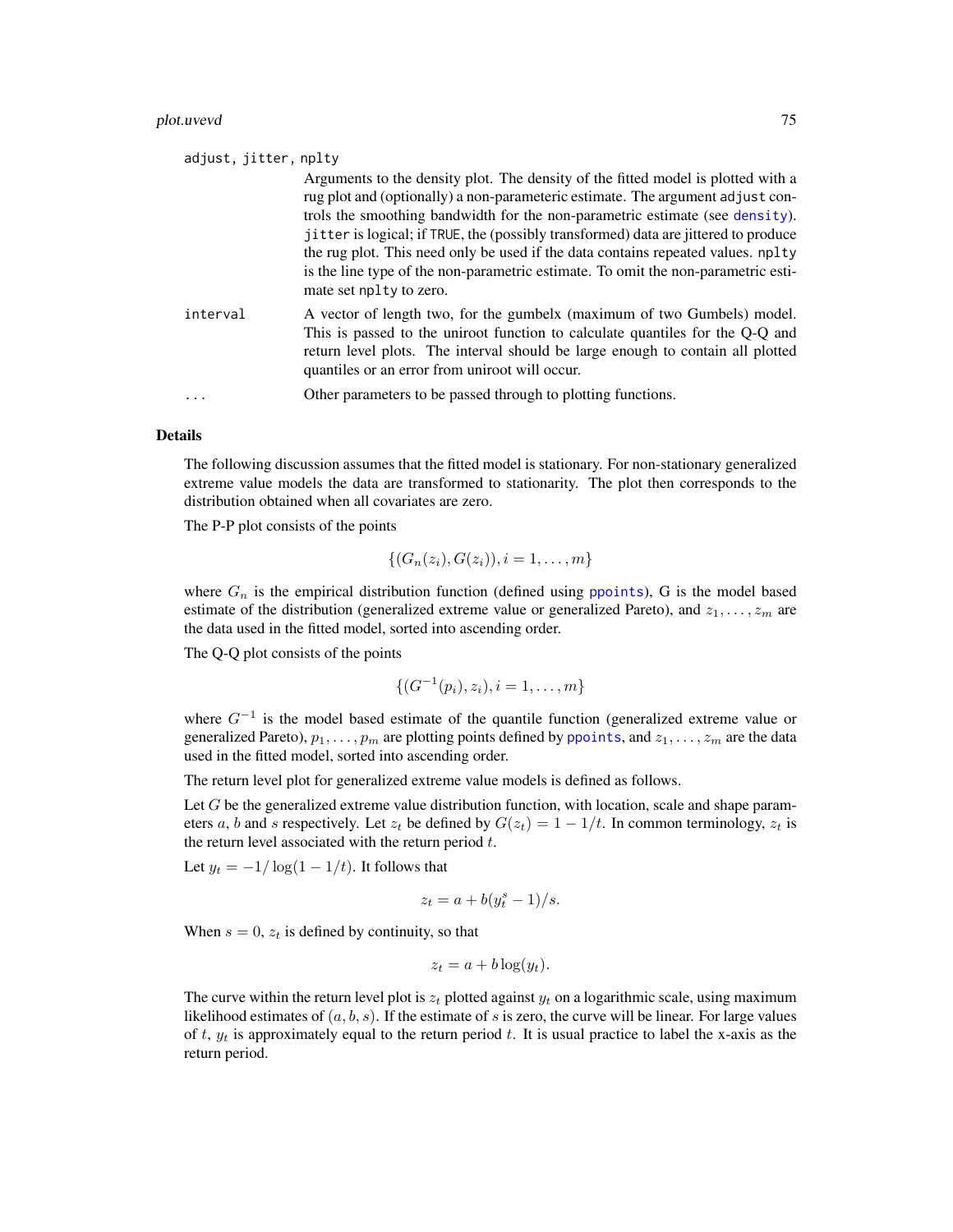The points on the plot are

$$
\{(-1/\log(p_i), z_i), i = 1, \ldots, m\}
$$

where  $p_1, \ldots, p_m$  are plotting points defined by [ppoints](#page-0-0), and  $z_1, \ldots, z_m$  are the data used in the fitted model, sorted into ascending order. For a good fit the points should lie "close" to the curve.

The return level plot for peaks over threshold models is defined as follows.

Let  $G$  be the generalized Pareto distribution function, with location, scale and shape parameters  $u$ , b and s respectively, where u is the model threshold. Let  $z_m$  denote the m period return level (see [fpot](#page-46-0) and the notation therein). It follows that

$$
z_m = u + b((pmN)^s - 1)/s.
$$

When  $s = 0$ ,  $z_m$  is defined by continuity, so that

$$
z_m = u + b \log(pmN).
$$

The curve within the return level plot is  $z_m$  plotted against m on a logarithmic scale, using maximum likelihood estimates of  $(b, s, p)$ . If the estimate of s is zero, the curve will be linear.

The points on the plot are

$$
\{(1/(pN(1-p_i)), z_i), i=1,\ldots,m\}
$$

where  $p_1, \ldots, p_m$  are plotting points defined by [ppoints](#page-0-0), and  $z_1, \ldots, z_m$  are the data used in the fitted model, sorted into ascending order. For a good fit the points should lie "close" to the curve.

### See Also

[plot.bvevd](#page-67-0), [density](#page-0-0), [jitter](#page-0-0), [rug](#page-0-0), [ppoints](#page-0-0)

# Examples

```
uvdata <- rgev(100, loc = 0.13, scale = 1.1, shape = 0.2)
M1 <- fgev(uvdata)
## Not run: par(mfrow = c(2,2))## Not run: plot(M1)
uvdata <- rgpd(100, loc = 0, scale = 1.1, shape = 0.2)
M1 <- fpot(uvdata, 1)
## Not run: par(mfrow = c(2,2))
## Not run: plot(M1)
```
portpirie *Annual Maximum Sea Levels at Port Pirie*

### Description

A numeric vector containing annual maximum sea levels, in metres, from 1923 to 1987 at Port Pirie, South Australia.

<span id="page-75-0"></span>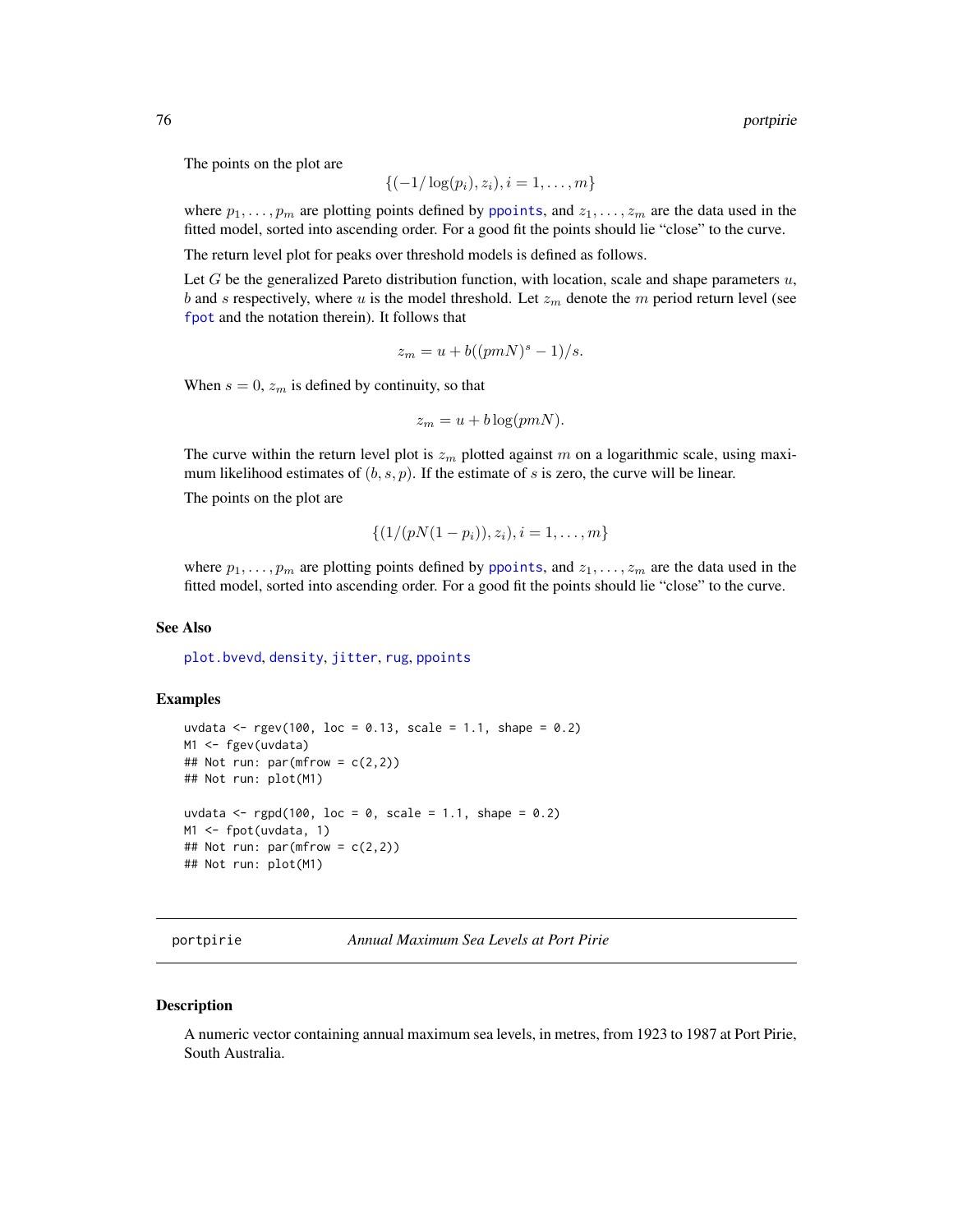# <span id="page-76-1"></span>profile.evd 77

# Usage

portpirie

# Format

A vector containing 65 observations.

# Source

Tawn, J. A. (1993) Extreme sea-levels, in *Statistics in the Environment*, 243–263, eds. V. Barnett and F. Turkman, Wiley.

# References

Coles, S. G. (2001) *An Introduction to Statistical Modeling of Extreme Values*. London: Springer-Verlag.

<span id="page-76-0"></span>profile.evd *Method for Profiling EVD Objects*

# Description

Calculate profile traces for fitted models.

# Usage

```
## S3 method for class 'evd'
profile(fitted, which = names(fitted$estimate), conf = 0.999,
   mesh = fitted$std.err[which]/4, xmin = rep(-Inf, length(which)),
   xmax = rep(Inf, length(which)), convergence = FALSE, method = "BFGS",
   control = list(maxit = 500), ...
```
# Arguments

| fitted | An object of class "evd".                                                                                                                                                                                                                                                                                                                                                                                                                                              |
|--------|------------------------------------------------------------------------------------------------------------------------------------------------------------------------------------------------------------------------------------------------------------------------------------------------------------------------------------------------------------------------------------------------------------------------------------------------------------------------|
| which  | A character vector giving the model parameters that are to be profiled. By de-<br>fault, all parameters are profiled.                                                                                                                                                                                                                                                                                                                                                  |
| conf   | Controls the range over which the parameters are profiled. The profile trace<br>is constructed so that (assuming the usual asymptotic properties hold) profile<br>confidence intervals with confidence coefficients conf or less can be derived<br>from it.                                                                                                                                                                                                            |
| mesh   | A numeric vector containing one value for each parameter in which. The values<br>represent the distance between the points profiled. By default mesh is one quar-<br>ter of the standard errors. If the fitted object does not contain standard errors the<br>argument must be specified. The argument should also be specified when an es-<br>timator is on or close to a parameter boundary, since the approximated "standard"<br>error" will then be close to zero. |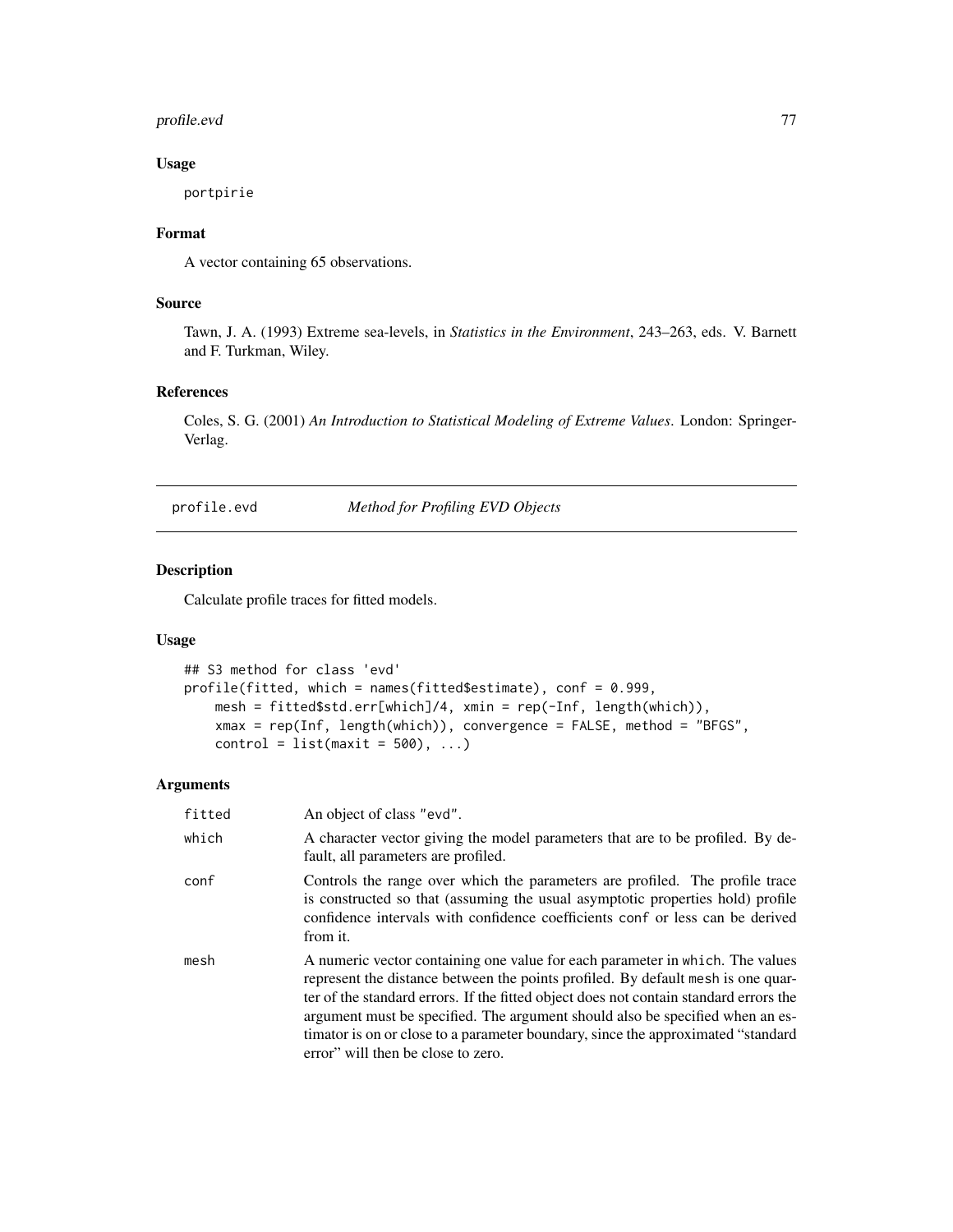<span id="page-77-1"></span>

| xmin, xmax  | Numeric vectors containing one value for each parameter in which. Each value<br>represents the theoretical lower/upper bound of the corresponding parameter.<br>The arguments are needed only when a parameter has a lower/upper bound at<br>which the likelihood is non-zero. Do not use these arguments to specify plot-<br>ting ranges in a subsequent plot (as they are used in the calculation of profile<br>confidence intervals); to do this use xlim in the call to plot. |
|-------------|-----------------------------------------------------------------------------------------------------------------------------------------------------------------------------------------------------------------------------------------------------------------------------------------------------------------------------------------------------------------------------------------------------------------------------------------------------------------------------------|
| convergence | Logical; print convergence code after each optimization? (A warning is given<br>for each non-zero convergence code, irrespective of the value of convergence.)                                                                                                                                                                                                                                                                                                                    |
| method      | The optimization method.                                                                                                                                                                                                                                                                                                                                                                                                                                                          |
| control     | Passed to optim. See optim for details.                                                                                                                                                                                                                                                                                                                                                                                                                                           |
| $\ddots$    | Ignored.                                                                                                                                                                                                                                                                                                                                                                                                                                                                          |
|             |                                                                                                                                                                                                                                                                                                                                                                                                                                                                                   |

# Value

An object of class "profile.evd", which is a list with an element for each parameter being profiled. The elements are matrices. The first column contains the values of the profiled parameter. The second column contains profile deviances. The remaining columns contain the constrained maximum likelihood estimates for the remaining model parameters. For calculation of profile confidence intervals, use the [confint.profile.evd](#page-23-0) function.

# See Also

[confint.profile.evd](#page-23-0), [profile2d.evd](#page-77-0), [plot.profile.evd](#page-70-0)

### Examples

```
uvdata <- rgev(100, loc = 0.13, scale = 1.1, shape = 0.2)
M1 <- fgev(uvdata)
## Not run: M1P <- profile(M1)
## Not run: par(mfrow = c(2,2))## Not run: cint <- plot(M1P)
## Not run: cint
```
<span id="page-77-0"></span>profile2d.evd *Method for Profiling EVD Objects*

# Description

Calculate joint profile traces for fitted models.

# Usage

```
## S3 method for class 'evd'
profile2d(fitted, prof, which, pts = 20, convergence =
   FALSE, method = "Nelder-Mead", control = list(maxit = 5000), ...
```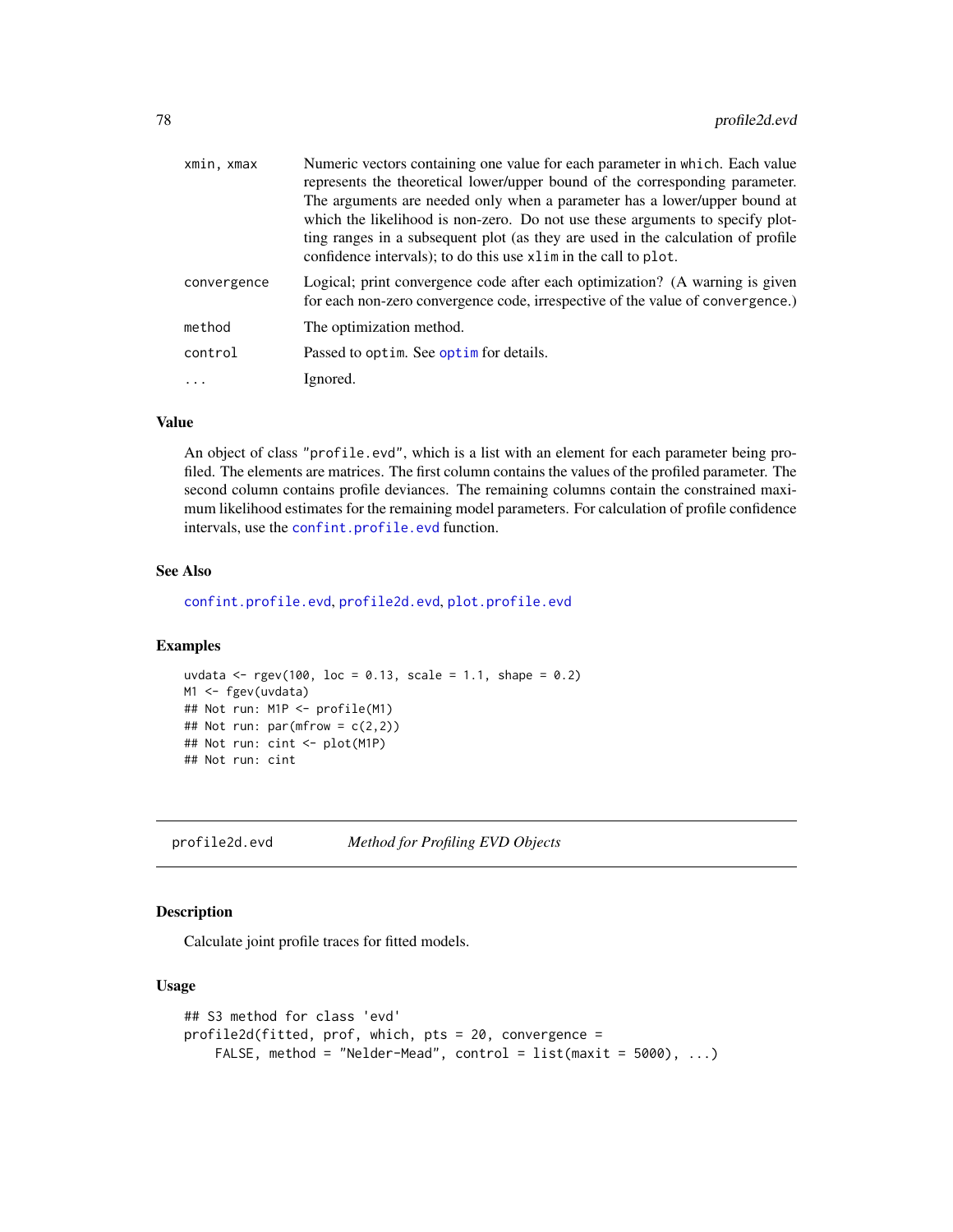# <span id="page-78-0"></span>qcbvnonpar 79

# Arguments

| fitted      | An object of class "evd".                                                                                                                                                                  |
|-------------|--------------------------------------------------------------------------------------------------------------------------------------------------------------------------------------------|
| prof        | An object of class "profile.evd", created using profile.evd with argument<br>fitted. The object must contain the (marginal) profile traces for the two pa-<br>rameters specified in which. |
| which       | A character vector of length two containing the original model parameters that<br>are to be jointly profiled.                                                                              |
| pts         | The number of distinct values used for each profiled parameter in which. There<br>are pts <sup><math>\lambda</math></sup> 2 optimizations performed in total.                              |
| convergence | Logical; print convergence code after each optimization? (A warning is given<br>for each non-zero convergence code, irrespective of the value of convergence.)                             |
| method      | The optimization method.                                                                                                                                                                   |
| control     | Passed to optim. See optim for details.                                                                                                                                                    |
| $\cdots$    | Ignored.                                                                                                                                                                                   |

# Value

An object of class "profile2d.evd", which is a list with three elements. The first element, a matrix named trace, has the same structure as the elements of an object of class "profile.evd". The last two elements give the distinct values used for each profiled parameter in which.

# See Also

[profile.evd](#page-76-0), [plot.profile2d.evd](#page-72-0)

# Examples

```
uvdata <- rgev(100, loc = 0.13, scale = 1.1, shape = 0.2)
M1 <- fgev(uvdata)
## Not run: M1P <- profile(M1)
## Not run: M1JP <- profile2d(M1, M1P, which = c("scale", "shape"))
## Not run: plot(M1JP)
```
qcbvnonpar *Non-parametric Estimates for Bivariate Quantile Curves*

# Description

Calculate or plot non-parametric estimates for quantile curves of bivariate extreme value distributions.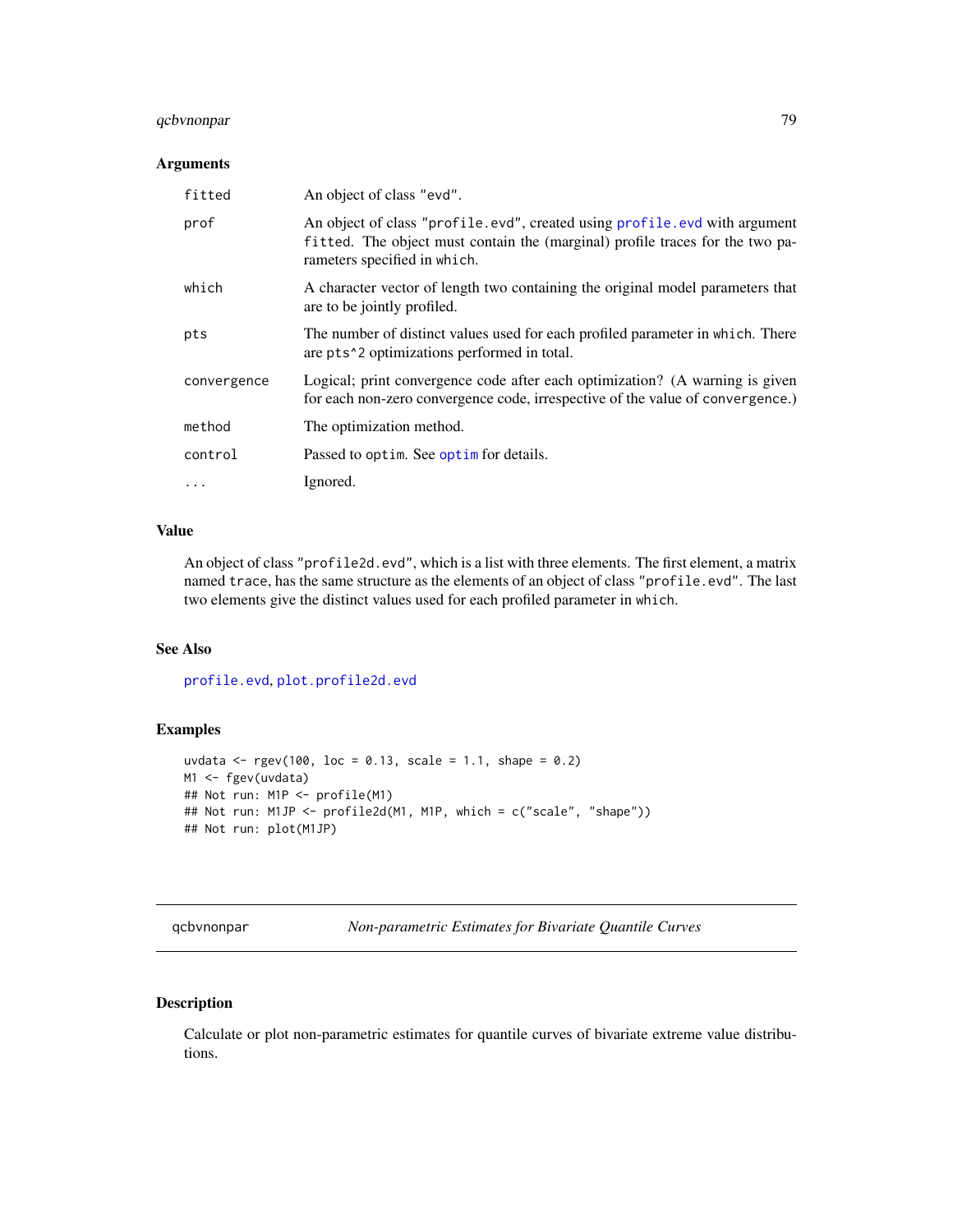### <span id="page-79-0"></span>Usage

```
qcbvnonpar(p = \text{seq}(0.75, 0.95, 0.05), data, epmar = FALSE, nsloc1 =
    NULL, nsloc2 = NULL, mint = 1, method = c("cfg", "pickands",
    "tdo"), convex = FALSE, madj = 0, kmar = NULL, plot = FALSE,
    add = FALSE, 1ty = 1, 1wd = 1, col = 1, xlim = range(data[, 1],na.rm = TRUE), ylim = range(data[, 2], na.rm = TRUE), xlab =collnames(data)[1], ylab = colnames(data)[2], ...
```
# Arguments

| p              | A vector of lower tail probabilities. One quantile curve is calculated or plotted<br>for each probability.                                                                                                                                                                                        |
|----------------|---------------------------------------------------------------------------------------------------------------------------------------------------------------------------------------------------------------------------------------------------------------------------------------------------|
| data           | A matrix or data frame with two columns, which may contain missing values.                                                                                                                                                                                                                        |
| epmar          | If TRUE, an empirical transformation of the marginals is performed in preference<br>to marginal parametric GEV estimation, and the nsloc arguments are ignored.                                                                                                                                   |
| nsloc1, nsloc2 | A data frame with the same number of rows as data, for linear modelling of the<br>location parameter on the first/second margin. The data frames are treated as<br>covariate matrices, excluding the intercept. A numeric vector can be given as an<br>alternative to a single column data frame. |
| mint           | An integer $m$ . Quantile curves are plotted or calculated using the lower tail<br>probabilities $p^m$ .                                                                                                                                                                                          |
| method, kmar   | Arguments for the non-parametric estimate of the dependence function. See<br>abvnonpar.                                                                                                                                                                                                           |
| convex, madj   | Other arguments for the non-parametric estimate of the dependence function.                                                                                                                                                                                                                       |
| plot           | Logical; if TRUE the data is plotted along with the quantile curves. If plot and<br>add are FALSE (the default), the arguments following add are ignored.                                                                                                                                         |
| add            | Logical; add quantile curves to an existing data plot? The existing plot should<br>have been created using either qcbvnonpar or plot. bvevd, the latter of which<br>can plot quantile curves for parametric fits.                                                                                 |
| lty, lwd       | Line types and widths.                                                                                                                                                                                                                                                                            |
| col            | Line colour.                                                                                                                                                                                                                                                                                      |
| xlim, ylim     | x and y-axis limits.                                                                                                                                                                                                                                                                              |
| xlab, ylab     | x and y-axis labels.                                                                                                                                                                                                                                                                              |
| .              | Other high-level graphics parameters to be passed to plot.                                                                                                                                                                                                                                        |

# Details

Let G be a fitted bivariate distribution function with margins  $G_1$  and  $G_2$ . A quantile curve for a fitted distribution function G at lower tail probability p is defined by

$$
Q(G, p) = \{ (y_1, y_1) : G(y_1, y_2) = p \}.
$$

For bivariate extreme value distributions, it consists of the points

$$
\left\{G_1^{-1}(p_1), G_2^{-1}(p_2))\right\}
$$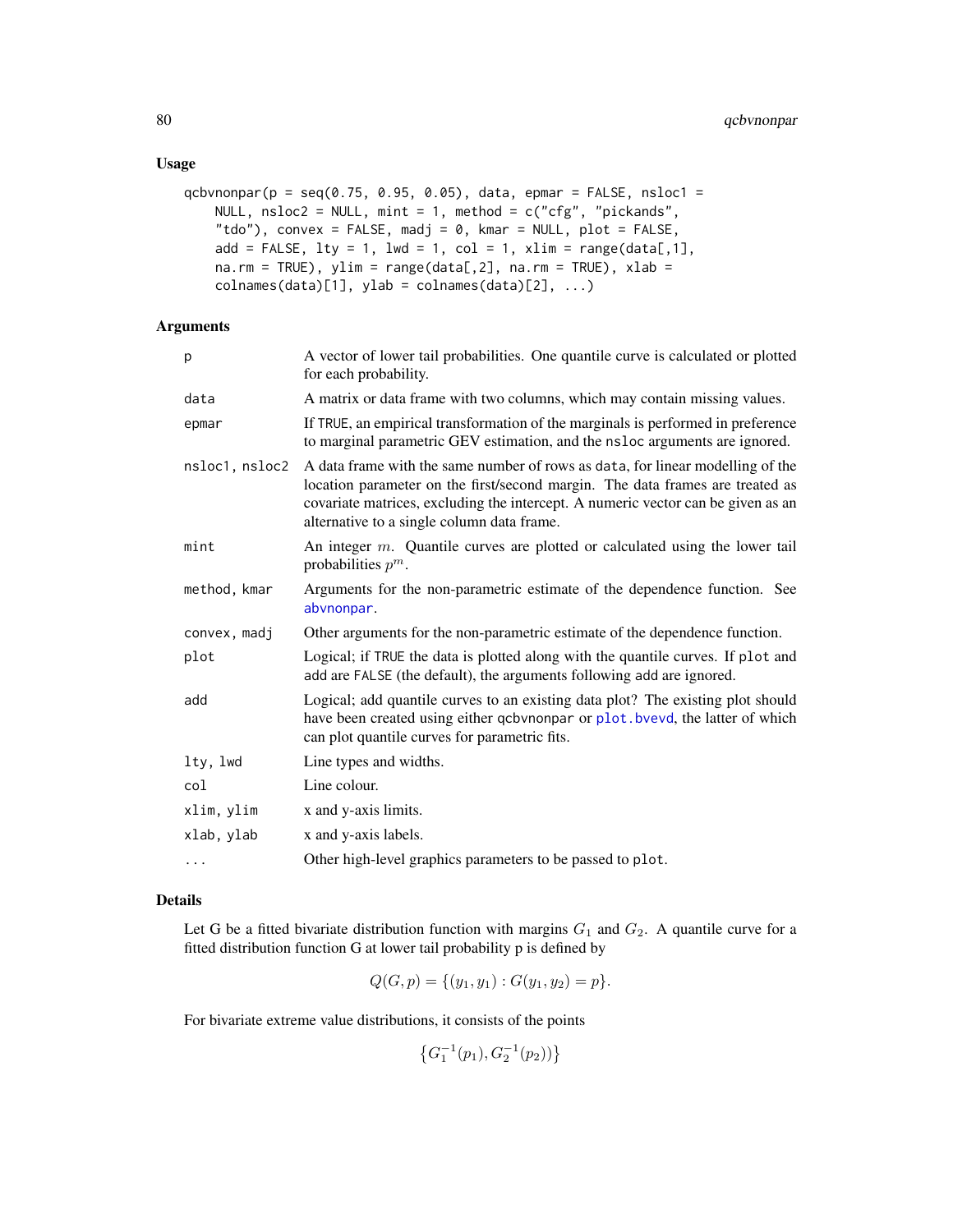### <span id="page-80-0"></span>rweibull 81

where  $p_1 = p^{t/A(t)}$  and  $p_2 = p^{(1-t)/A(t)}$ , with A being the estimated dependence function defined in [abvevd](#page-2-0), and where  $t$  lies in the interval  $[0, 1]$ .

By default the margins  $G_1$  and  $G_2$  are modelled using estimated generalized extreme value distributions. For non-stationary generalized extreme value margins the plotted data are transformed to stationarity, and the plot corresponds to the distribution obtained when all covariates are zero.

If epmar is TRUE, empirical transformations are used in preference to generalized extreme value models. Note that the marginal empirical quantile functions are evaluated using [quantile](#page-0-0), which linearly interpolates between data points, hence the curve will not be a step function.

The idea behind the argument mint  $=m$  is that if G is fitted to a dataset of componentwise maxima, and the underlying observations are *iid* distributed according to F, then if m is the size of the blocks over which the maxima were taken, approximately  $F^m = G$ , leading to  $Q(F, p) = Q(G, p^m)$ .

# Value

qcbvnonpar calculates or plots non-parametric quantile curve estimates for bivariate extreme value distributions. If p has length one it returns a two column matrix giving points on the curve, else it returns a list of such matrices.

# See Also

[abvevd](#page-2-0), [abvnonpar](#page-4-0), [plot.bvevd](#page-67-0)

### Examples

bvdata  $\leq$  rbvevd(100, dep = 0.7, model = "log")  $qcbvnonpar(c(0.9, 0.95), data = bvdata, plot = TRUE)$  $qcbvnonpar(c(0.9, 0.95), data = bvdata, epmar = TRUE, plot = TRUE)$ 

rweibull *The Reverse Weibull Distribution*

### Description

Density function, distribution function, quantile function and random generation for the reverse (or negative) Weibull distribution with location, scale and shape parameters.

### Usage

```
drweibull(x, loc=0, scale=1, shape=1, log = FALSE)
prweibull(q, loc=0, scale=1, shape=1, lower.tail = TRUE)
qrweibull(p, loc=0, scale=1, shape=1, lower.tail = TRUE)
rrweibull(n, loc=0, scale=1, shape=1)
dnweibull(x, loc=0, scale=1, shape=1, log = FALSE)
pnweibull(q, loc=0, scale=1, shape=1, lower.tail = TRUE)
qnweibull(p, loc=0, scale=1, shape=1, lower.tail = TRUE)
rnweibull(n, loc=0, scale=1, shape=1)
```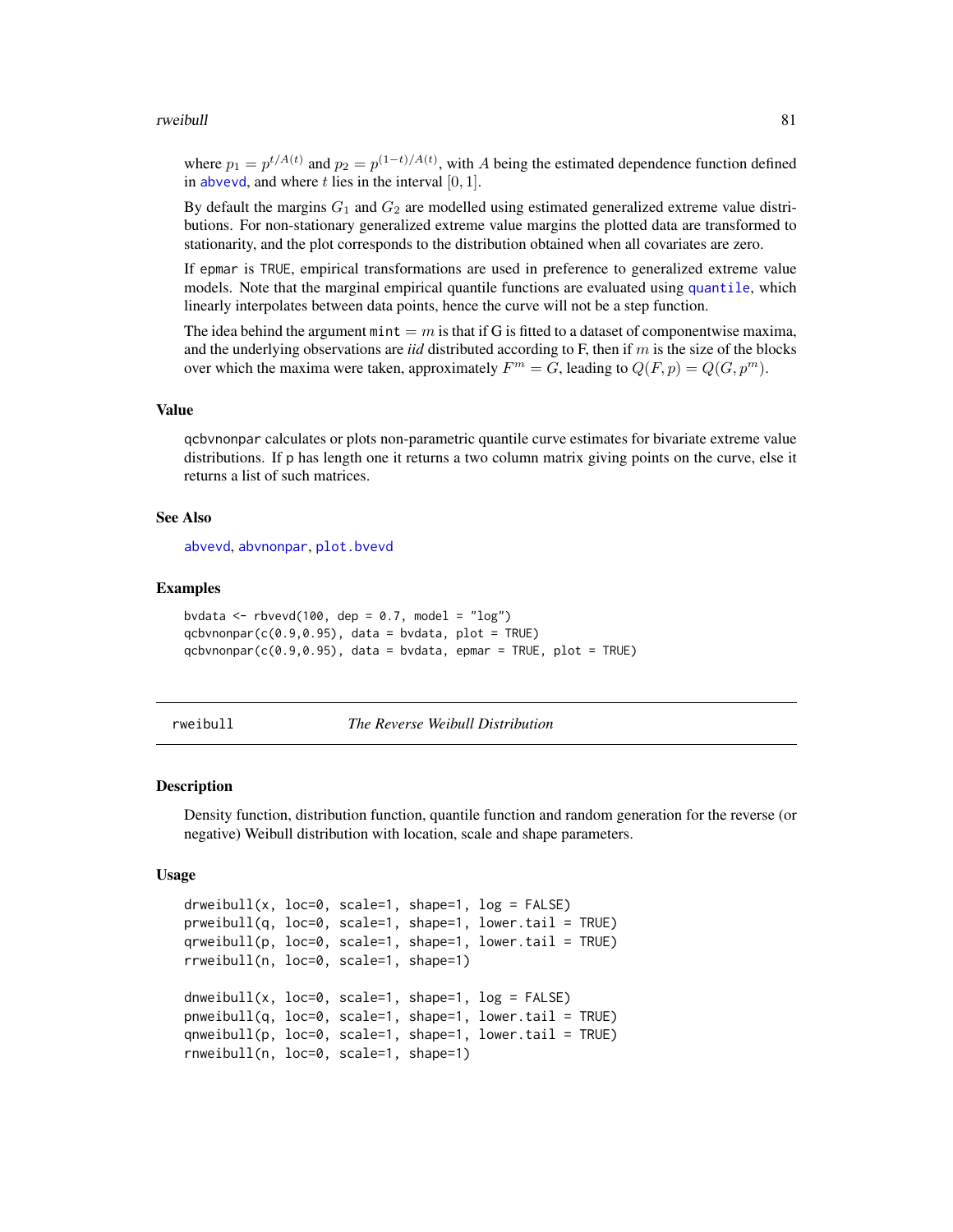<span id="page-81-0"></span>82 rweibull

### **Arguments**

| x, q              | Vector of quantiles.                                                               |
|-------------------|------------------------------------------------------------------------------------|
| D.                | Vector of probabilities.                                                           |
| n                 | Number of observations.                                                            |
| loc, scale, shape |                                                                                    |
|                   | Location, scale and shape parameters (can be given as vectors).                    |
| log               | Logical; if TRUE, the log density is returned.                                     |
| lower.tail        | Logical; if TRUE (default), probabilities are $P[X \le x]$ , otherwise, $P[X > x]$ |

### Details

The reverse (or negative) Weibull distribution function with parameters  $loc = a$ , scale  $= b$  and shape  $= s$  is

$$
G(z) = \exp\left\{-\left[-\left(\frac{z-a}{b}\right)\right]^s\right\}
$$

for  $z < a$  and one otherwise, where  $b > 0$  and  $s > 0$ .

# Value

drweibull and dnweibull give the density function, prweibull and pnweibull give the distribution function, qrweibull and qnweibull give the quantile function, rrweibull and rnweibull generate random deviates.

# Note

Within extreme value theory the reverse Weibull distibution (also known as the negative Weibull distribution) is often referred to as the Weibull distribution. We make a distinction to avoid confusion with the three-parameter distribution used in survival analysis, which is related by a change of sign to the distribution given above.

# See Also

[rfrechet](#page-49-0), [rgev](#page-50-0), [rgumbel](#page-53-0)

# Examples

```
drweibull(-5:-3, -1, 0.5, 0.8)
prweibull(-5:-3, -1, 0.5, 0.8)
qrweibull(seq(0.9, 0.6, -0.1), 2, 0.5, 0.8)
rrweibull(6, -1, 0.5, 0.8)
p \leftarrow (1:9)/10prweibull(qrweibull(p, -1, 2, 0.8), -1, 2, 0.8)
## [1] 0.1 0.2 0.3 0.4 0.5 0.6 0.7 0.8 0.9
```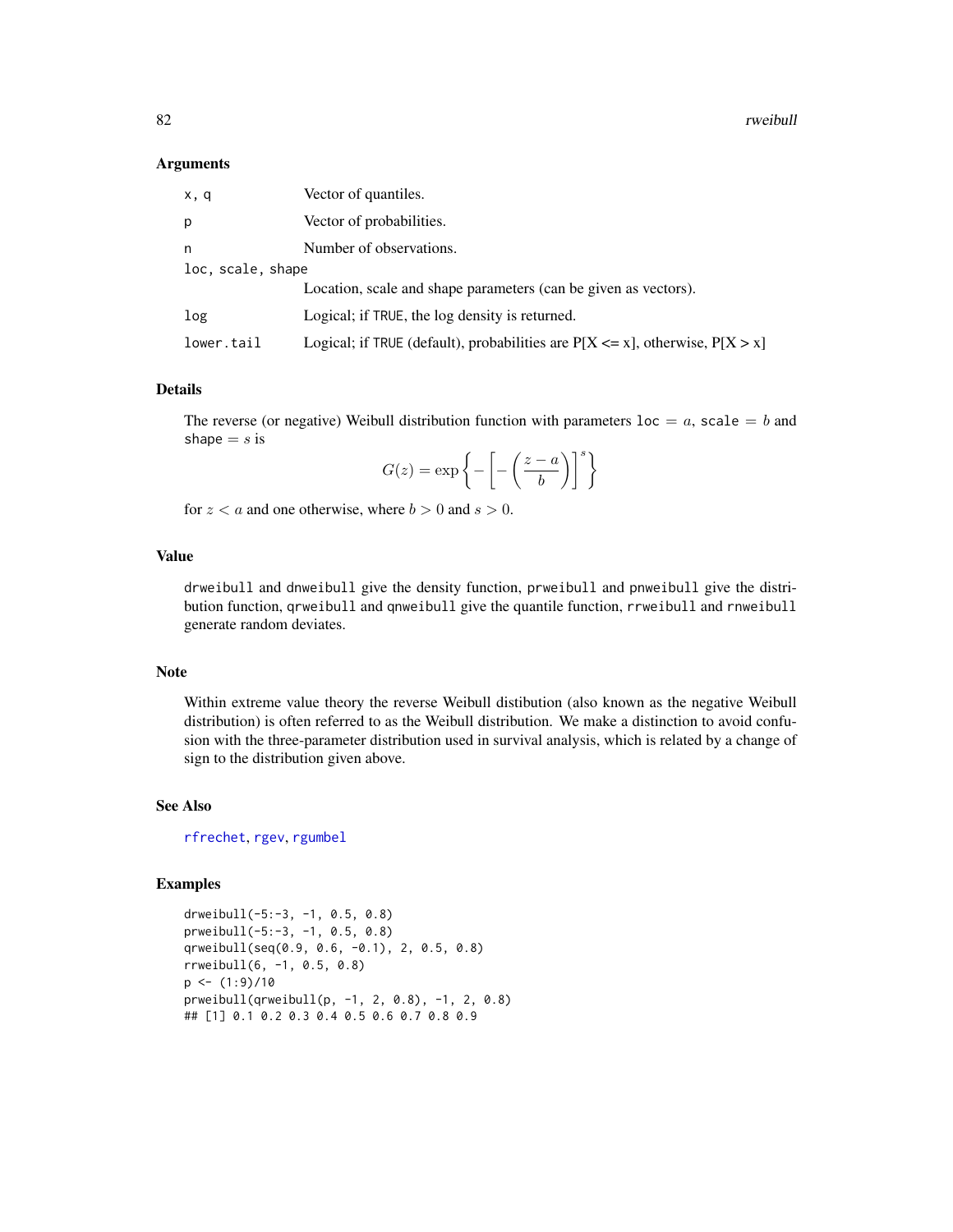### <span id="page-82-0"></span>Description

A numeric vector containing maximum annual flood discharges, in units of 1000 cubic feet per second, of the North Saskachevan River at Edmonton, over a period of 47 years. Unfortunately, the data are ordered from largest to smallest.

# Usage

sask

# Format

A vector containing 47 observations.

# Source

van Montfort, M. A. J. (1970) On testing that the distribution is of type I when type II is the alternative. *J. Hydrology*, 11, 421–427.

sealevel *Annual Sea Level Maxima at Dover and Harwich*

# Description

The sealevel data frame has 81 rows and 2 columns. The columns contain annual sea level maxima from 1912 to 1992 at Dover and Harwich respectively, two sites on the coast of Britain. The row names give the years of observation. There are 39 missing values.

### Usage

sealevel

### Format

This data frame contains the following columns:

dover A numeric vector containing annual sea level maxima at Dover, including 9 missing values.

harwich A numeric vector containing sea annual level maxima at Harwich, including 30 missing values.

# Source

Coles, S. G. and Tawn, J. A. (1990) Statistics of coastal flood prevention. *Phil. Trans. R. Soc. Lond., A* 332, 457–476.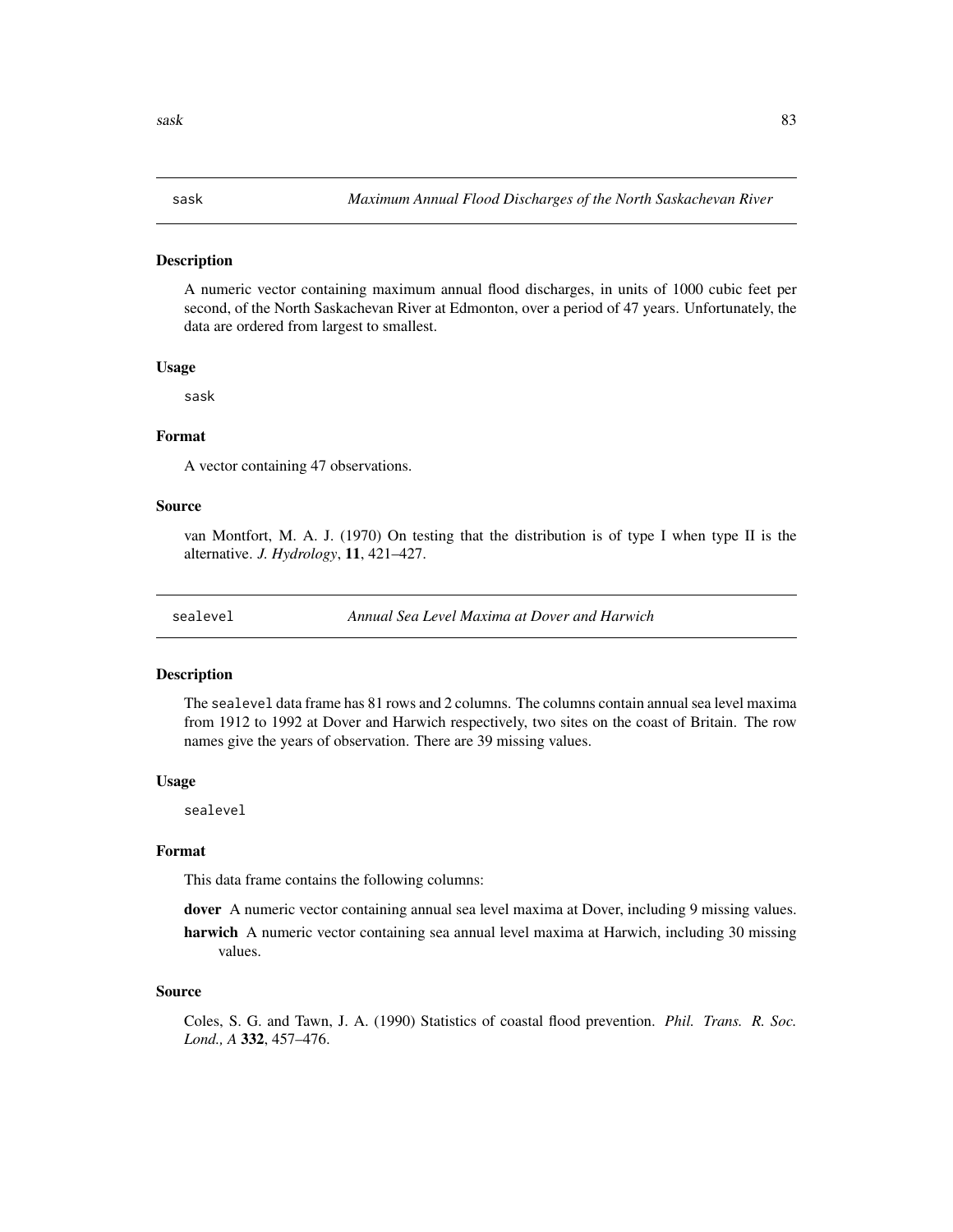### <span id="page-83-0"></span>**Description**

The sealevel2 data frame has 81 rows and 3 columns. The first two columns contain annual sea level maxima from 1912 to 1992 at Dover and Harwich respectively, two sites on the coast of Britain. The third column is a logical vector denoting whether or not the maxima in a given year are assumed to have derived from the same storm event; this assumption is made if the times of obsevation of the maxima are at most 48 hours apart. The row names give the years of observation. There are 39 missing data values. There are only nine non-missing logical values.

### Usage

sealevel2

### Format

This data frame contains the following columns:

dover A numeric vector containing annual sea level maxima at Dover, including 9 missing values.

- harwich A numeric vector containing sea annual level maxima at Harwich, including 30 missing values.
- case A logical vector denoting whether or not the maxima are assumed to have derived from the same storm event.

### Source

Coles, S. G. and Tawn, J. A. (1990) Statistics of coastal flood prevention. *Phil. Trans. R. Soc. Lond., A* 332, 457–476.

tcplot *Threshold Choice Plot*

### Description

Plots of parameter estimates at various thresholds for peaks over threshold modelling, using the Generalized Pareto or Point Process representation.

# Usage

```
tcplot(data, tlim, model = c("gpd", "pp"), pscale = FALSE, cmax =FALSE, r = 1, ulow = -Inf, rlow = 1, nt = 25, which = 1:npar,
   conf = 0.95, lty = 1, lwd = 1, type = "b", cilty = 1, vci =
   TRUE, xlab, xlim, ylabs, ylims, ask = nb.fig < length(which) &&
   dev.interactive(), ...)
```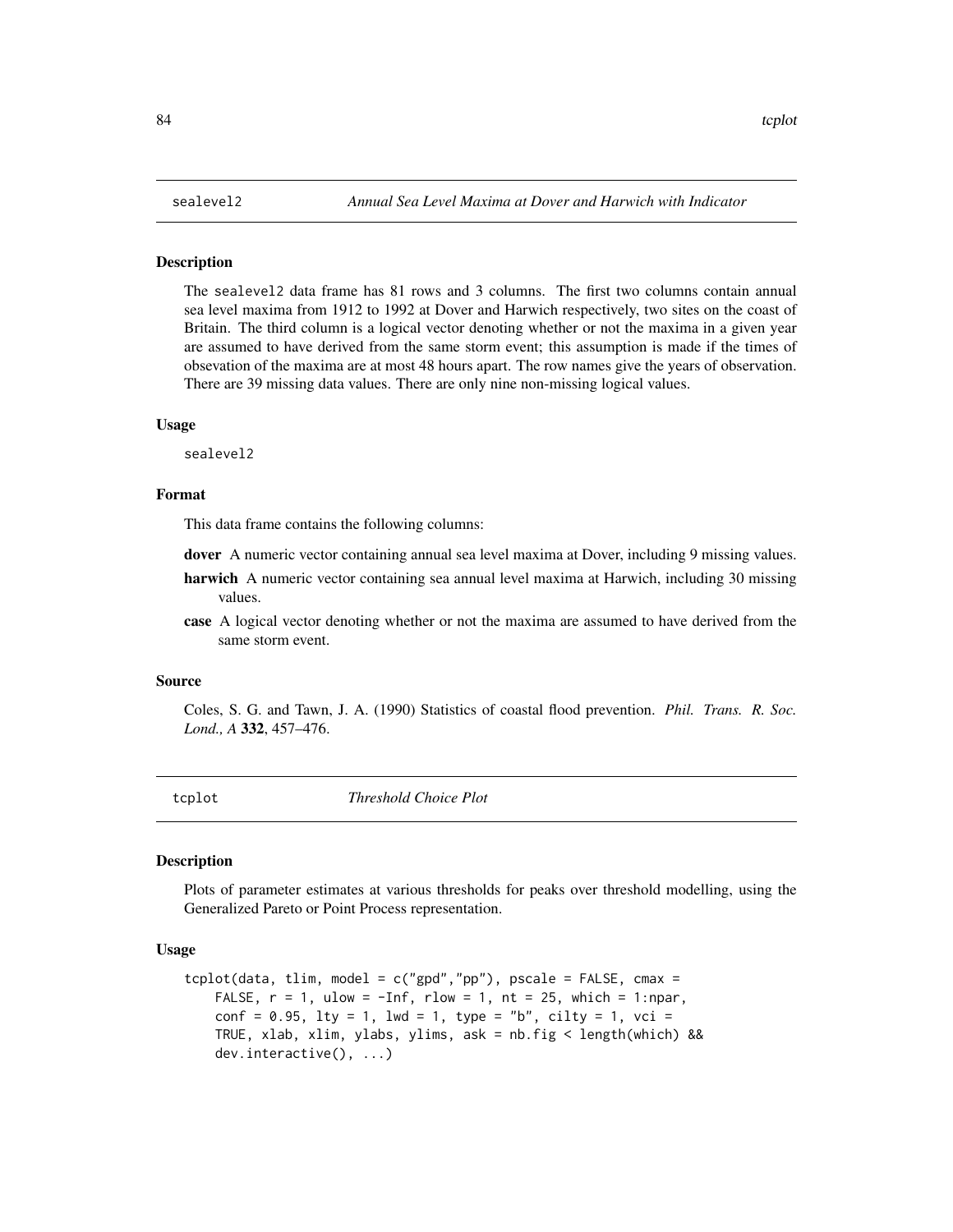### <span id="page-84-0"></span>tcplot 85

# Arguments

| data          | A numeric vector.                                                                                                                                                                                                                                                        |
|---------------|--------------------------------------------------------------------------------------------------------------------------------------------------------------------------------------------------------------------------------------------------------------------------|
| tlim          | A numeric vector of length two, giving the limits for the thresholds at which the<br>model is fitted.                                                                                                                                                                    |
| model         | The model; either "gpd" (the default) or "pp", for the Generalized Pareto or<br>Point Process representations respectively.                                                                                                                                              |
| pscale        | If TRUE, then the x-axis gives the threshold exceedance probability rather than<br>the threshold itself.                                                                                                                                                                 |
| cmax          | Logical; if FALSE (the default), the models are fitted using all exceedences over<br>the thresholds. If TRUE, the models are fitted using cluster maxima, using clus-<br>ters of exceedences derived from clusters.                                                      |
| r, ulow, rlow | Arguments used for the identification of clusters of exceedences (see clusters).<br>Ignored if cmax is FALSE (the default).                                                                                                                                              |
| nt            | The number of thresholds at which the model is fitted.                                                                                                                                                                                                                   |
| which         | If a subset of the plots is required, specify a subset of the numbers 1:npar,<br>where npar is the number of parameters, so that npar $= 2$ when model $=$ "gpd"<br>(the default) and npar = $3$ when model = "pp".                                                      |
| conf          | The (pointwise) confidence coefficient for the plotted confidence intervals. Use<br>zero to suppress.                                                                                                                                                                    |
| lty, lwd      | The line type and width of the line connecting the parameter estimates.                                                                                                                                                                                                  |
| type          | The form taken by the line connecting the parameter estimates and the points<br>denoting these estimates. Possible values include "b" (the default) for points<br>joined by lines, "o" for overplotted points and lines, and "1" for an unbroken<br>line with no points. |
| cilty         | The line type of the lines depicting the confidence intervals.                                                                                                                                                                                                           |
| vci           | If TRUE (the default), confidence intervals are plotted using vertical lines.                                                                                                                                                                                            |
| xlab, xlim    | Label and limits for the x-axis; if given, these arguments apply to every plot.                                                                                                                                                                                          |
| ylabs, ylims  | A vector of y-axis labels and a matrix of y-axis limits. If given, ylabs should<br>have the same length as which, and ylims should have two columns and length (which)<br>rows. If the length of which is one, then ylims can be a vector of length two.                 |
| ask           | Logical; if TRUE, the user is asked before each plot.                                                                                                                                                                                                                    |
| $\ddots$      | Other arguments to be passed to the model fit function fpot.                                                                                                                                                                                                             |
|               |                                                                                                                                                                                                                                                                          |

# Details

For each of the nt thresholds a peaks over threshold model is fitted using the function fpot. When model = "gpd" (the default), the maximum likelihood estimates for the shape and the modified scale parameter (modified by subtracting the shape multiplied by the threshold) are plotted against the thresholds. When model = "pp" the maximum likelihood estimates for the location, scale and shape parameters are plotted against the thresholds. (The modified scale parameter in the "gpd" case is equivalent to the scale parameter in the "pp" case.) If the threshold u is a valid threshold to be used for peaks over threshold modelling, the parameter estimates depicted should be approximately constant above u.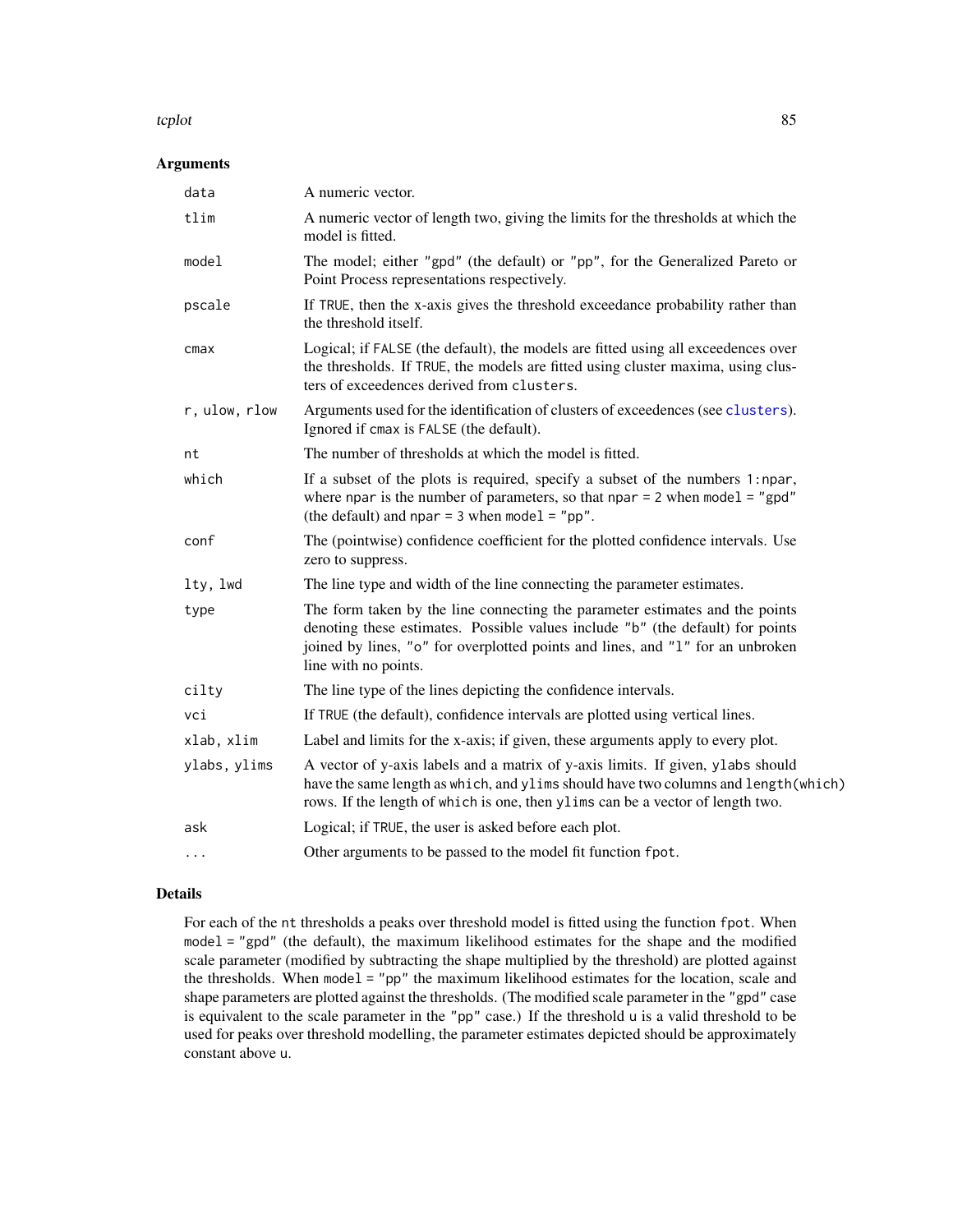# <span id="page-85-0"></span>Value

A list is invisibly returned. Each component is a matrix with three columns giving parameter estimates and confidence limits.

### Author(s)

Stuart Coles and Alec Stephenson

# See Also

[fpot](#page-46-0), [mrlplot](#page-59-0), [clusters](#page-21-0)

### Examples

```
tlim \leq c(3.6, 4.2)## Not run: tcplot(portpirie, tlim)
## Not run: tcplot(portpirie, tlim, nt = 100, lwd = 3, type = "l")
## Not run: tcplot(portpirie, tlim, model = "pp")
```
uccle *Rainfall Maxima at Uccle, Belgium*

### Description

The uccle data frame has 35 rows and 4 columns. The columns contain annual rainfall maxima (in millimetres) from 1938 to 1972 at Uccle, Belgium, over the durations of one day, one hour, ten minutes and one minute. The row names give the years of observation.

# Usage

uccle

# Format

This data frame contains the following columns:

day Annual daily rainfall maxima.

hour Annual hourly rainfall maxima.

tmin Annual rainfall maxima over ten minute durations.

min Annual rainfall maxima over one minute durations.

### Source

Sneyers, R. (1977) L'intensit\'e maximale des pr\'ecipitations en Belgique. *Inst. Royal M\'et\'eor. Belgique, B* 86.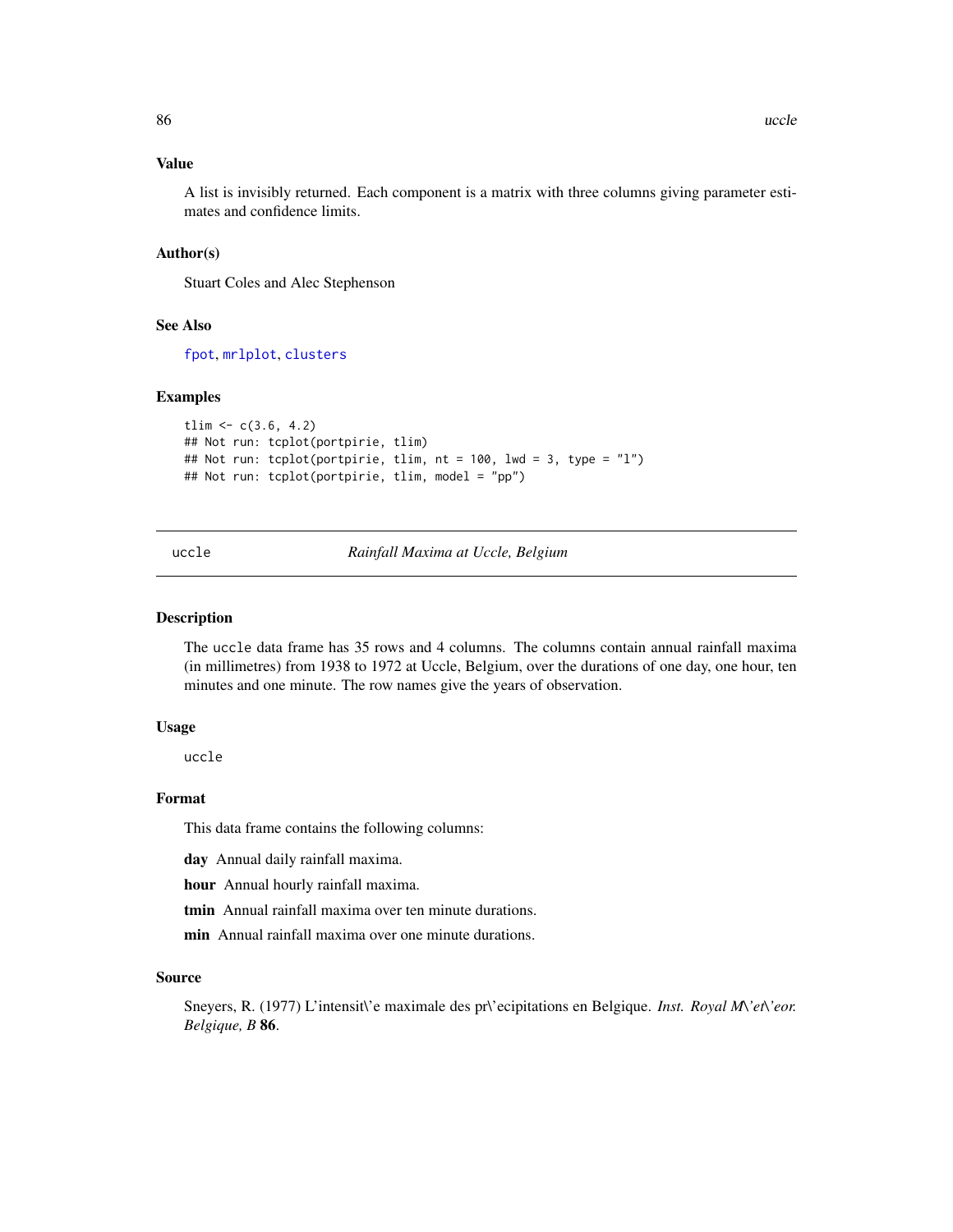<span id="page-86-0"></span>

### Description

The venice data frame has 51 rows and 10 columns. The jth column contains the jth largest sea levels in Venice, for the years 1931–1981. Only the largest six measurements are available for the year 1935; the corresponding row contains four missing values. The years for each set of measurements are given as row names. A larger version of this data is available in the dataset venice2.

# Usage

venice

# Format

A data frame with 51 rows and 10 columns.

# Source

Smith, R. L. (1986) Extreme value theory based on the r largest annual events. *Journal of Hydrology*, 86, 27–43.

# References

Coles, S. G. (2001) *An Introduction to Statistical Modeling of Extreme Values*. London: Springer-Verlag.

venice2 *Largest Sea Levels in Venice*

### Description

The venice2 data frame has 125 rows and 10 columns. The data was kindly provided by Anthony Davison. The jth column contains the jth largest sea levels in Venice, for the years 1887–2011. This is a larger version of the dataset venice. Only the largest six measurements are available for the year 1935, and only the largest is available for 1922; the corresponding rows contain missing values. The years for each set of measurements are given as row names.

# Usage

venice2

### Format

A data frame with 125 rows and 10 columns.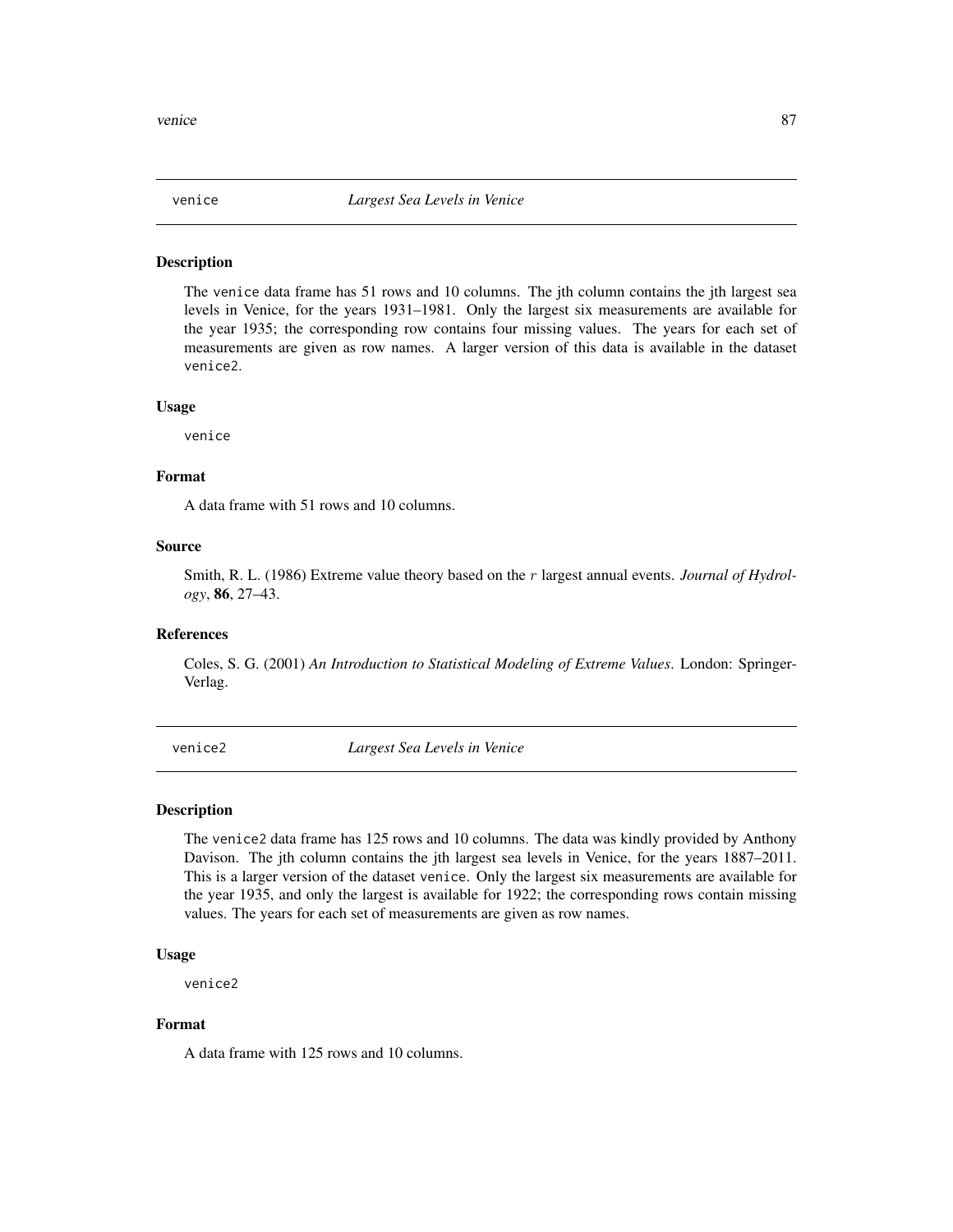# Source

Smith, R. L. (1986) Extreme value theory based on the r largest annual events. *Journal of Hydrology*, 86, 27–43.

# References

Coles, S. G. (2001) *An Introduction to Statistical Modeling of Extreme Values*. London: Springer-Verlag.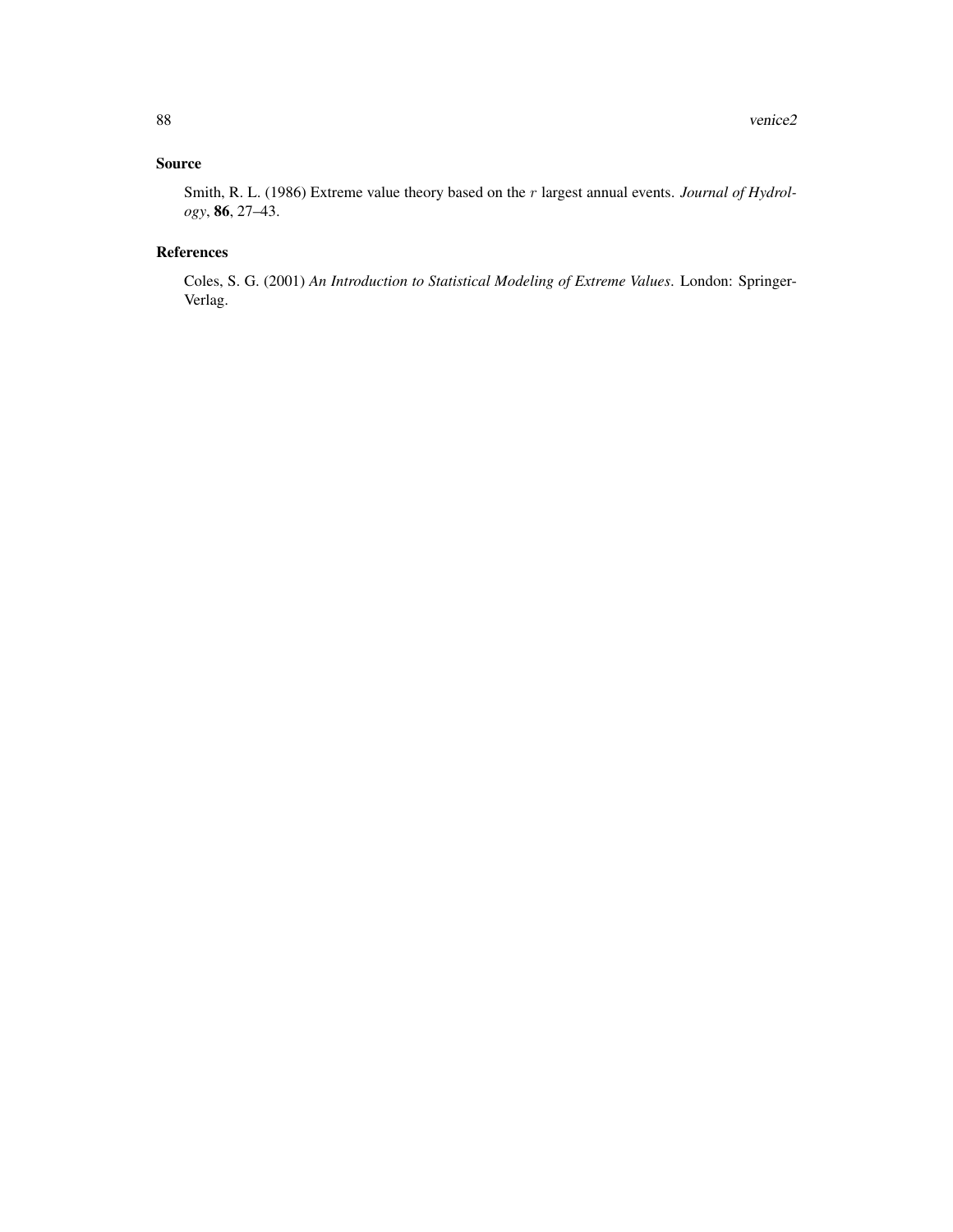# Index

∗ datasets failure, [30](#page-29-0) fox , [46](#page-45-0) lisbon , [58](#page-57-0) lossalae , [58](#page-57-0) ocmulgee , [66](#page-65-0) oldage , [66](#page-65-0) oxford, [68](#page-67-1) portpirie , [76](#page-75-0) sask , [83](#page-82-0) sealevel, [83](#page-82-0) sealevel2 , [84](#page-83-0) uccle , [86](#page-85-0) venice , [87](#page-86-0) venice2 , [87](#page-86-0) ∗ distribution abvevd, [3](#page-2-1) amvevd , [7](#page-6-0) bvevd , [13](#page-12-0) ccbvevd , [18](#page-17-0) evmc , [26](#page-25-0) extreme , [29](#page-28-0) frechet , [50](#page-49-1) gev , [51](#page-50-1) gpd , [52](#page-51-0) gumbel , [54](#page-53-1) gumbelx , [55](#page-54-0) hbvevd , [56](#page-55-0) marma , [59](#page-58-0) mvevd, [63](#page-62-0) order , [67](#page-66-0) rweibull , [81](#page-80-0) ∗ hplot bvtcplot , [17](#page-16-0) chiplot , [20](#page-19-0) exiplot , [28](#page-27-0) mrlplot , [60](#page-59-1) plot.bvevd, [68](#page-67-1) plot.bvpot , [70](#page-69-0)

plot.profile.evd , [71](#page-70-1) plot.profile2d.evd , [73](#page-72-1) plot.uvevd , [74](#page-73-0) tcplot , [84](#page-83-0) ∗ htest evind.test, [25](#page-24-0) ∗ manip clusters , [22](#page-21-1) confint.evd , [24](#page-23-1) exi , [27](#page-26-0) mtransform, [62](#page-61-0) ∗ models anova.evd , [12](#page-11-0) fbvevd, [31](#page-30-0) fbvpot , [35](#page-34-0) fextreme, [38](#page-37-0) fgev, [40](#page-39-0) fgumbelx , [43](#page-42-0) forder, [45](#page-44-0) fpot , [47](#page-46-1) profile.evd , [77](#page-76-1) profile2d.evd , [78](#page-77-1) ∗ nonparametric abvnonpar, [5](#page-4-1) amvnonpar , [9](#page-8-0) qcbvnonpar , [79](#page-78-0) abvevd , [3](#page-2-1) , *[6–](#page-5-0) [9](#page-8-0)* , *[16,](#page-15-0) [17](#page-16-0)* , *[21](#page-20-0)* , *[32](#page-31-0)* , *[38](#page-37-0)* , *[57](#page-56-0)* , *[71](#page-70-1)* , *[81](#page-80-0)* abvnonpar, [3](#page-2-1), [4](#page-3-0), [5](#page-4-1), [10](#page-9-0), [11](#page-10-0), [69](#page-68-0)[–71](#page-70-1), [80](#page-79-0), [81](#page-80-0) AIC , *[33](#page-32-0)* , *[36](#page-35-0)* , *[39](#page-38-0)* , *[41](#page-40-0)* , *[44](#page-43-0)* , *[46](#page-45-0)* , *[48](#page-47-0)* amvevd , *[4](#page-3-0)* , [7](#page-6-0) , *[11](#page-10-0)* amvnonpar , *[7](#page-6-0)* , *[9](#page-8-0)* , [9](#page-8-0) anova.evd , [12](#page-11-0) , *[34](#page-33-0)* , *[38](#page-37-0) , [39](#page-38-0)* , *[42](#page-41-0)* , *[46](#page-45-0)* , *[49](#page-48-0)* bvevd , [13](#page-12-0) bvtcplot , *[5](#page-4-1)* , *[7](#page-6-0)* , [17](#page-16-0) ccbvevd , [18](#page-17-0)

chiplot , [20](#page-19-0) , *[32](#page-31-0)* clusters , [22](#page-21-1) , *[27](#page-26-0)[–29](#page-28-0)* , *[47](#page-46-1)* , *[85](#page-84-0) , [86](#page-85-0)*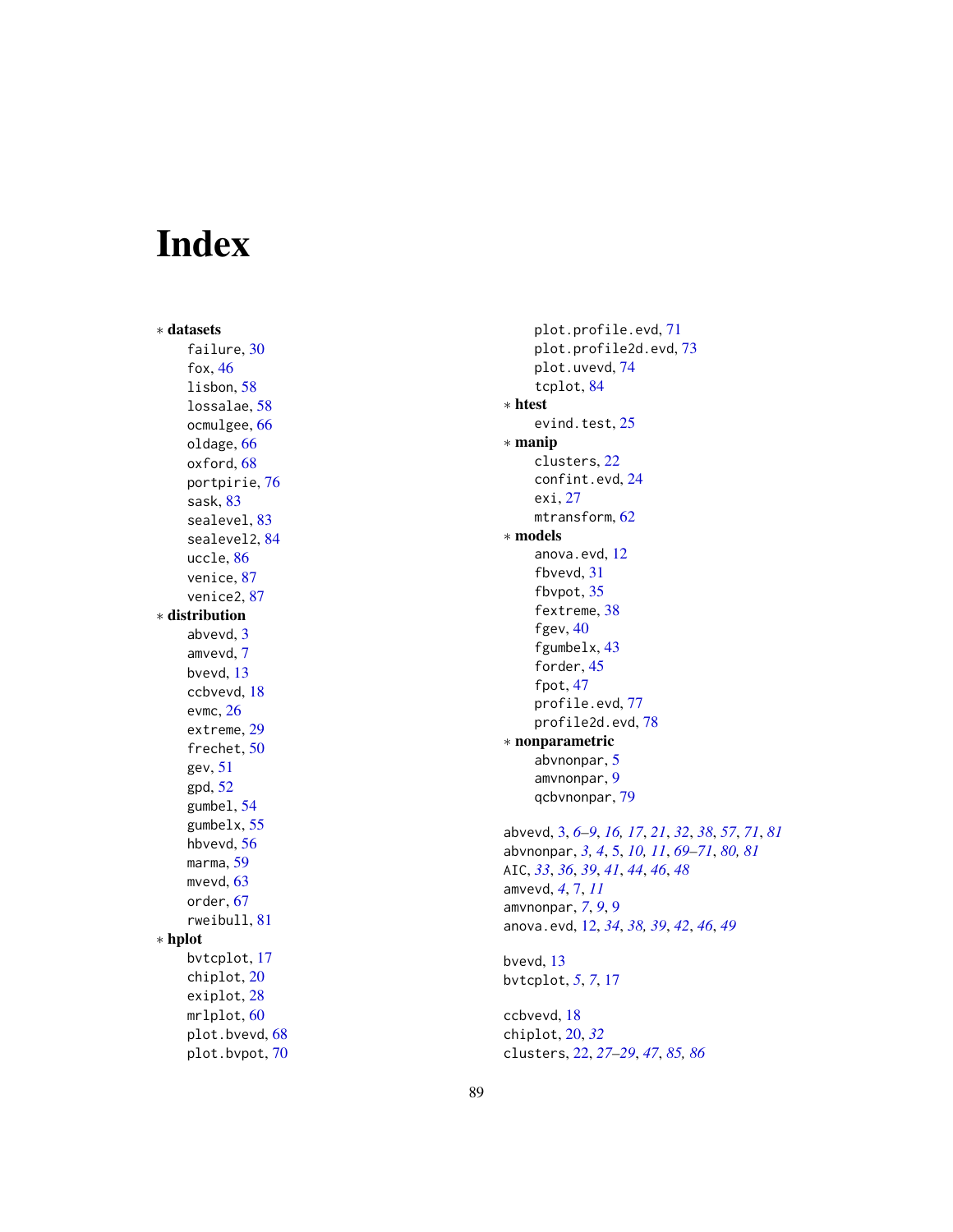# 90 **INDEX**

confint.evd, [24](#page-23-1) confint.profile.evd, *[72](#page-71-0)*, *[78](#page-77-1)* confint.profile.evd *(*confint.evd*)*, [24](#page-23-1) contour, *[70,](#page-69-0) [71](#page-70-1)* dbvevd *(*bvevd*)*, [13](#page-12-0) density, *[75,](#page-74-0) [76](#page-75-0)* deviance, *[33](#page-32-0)*, *[36](#page-35-0)*, *[39](#page-38-0)*, *[41](#page-40-0)*, *[44](#page-43-0)*, *[46](#page-45-0)*, *[48](#page-47-0)* dextreme *(*extreme*)*, [29](#page-28-0) dfrechet *(*frechet*)*, [50](#page-49-1) dgev *(*gev*)*, [51](#page-50-1) dgpd *(*gpd*)*, [52](#page-51-0) dgumbel *(*gumbel*)*, [54](#page-53-1) dgumbelx *(*gumbelx*)*, [55](#page-54-0) dmvevd *(*mvevd*)*, [63](#page-62-0) dnweibull *(*rweibull*)*, [81](#page-80-0) dorder *(*order*)*, [67](#page-66-0) drweibull *(*rweibull*)*, [81](#page-80-0) evind.test, [25](#page-24-0) evmc, [26,](#page-25-0) *[60](#page-59-1)* exi, *[24](#page-23-1)*, [27,](#page-26-0) *[28,](#page-27-0) [29](#page-28-0)* exiplot, *[24](#page-23-1)*, *[28](#page-27-0)*, [28](#page-27-0) extreme, [29](#page-28-0) failure, [30](#page-29-0) fbvevd, *[4](#page-3-0)*, *[12](#page-11-0)*, *[19,](#page-18-0) [20](#page-19-0)*, *[22](#page-21-1)*, *[26](#page-25-0)*, [31,](#page-30-0) *[36](#page-35-0)*, *[38](#page-37-0)*, *[57](#page-56-0)* fbvpot, *[18](#page-17-0)*, *[21,](#page-20-0) [22](#page-21-1)*, [35](#page-34-0) fextreme, *[12](#page-11-0)*, [38,](#page-37-0) *[46](#page-45-0)* fgev, *[6,](#page-5-0) [7](#page-6-0)*, *[11,](#page-10-0) [12](#page-11-0)*, [40,](#page-39-0) *[44](#page-43-0)*, *[52](#page-51-0)*, *[55](#page-54-0)* fgumbel *(*fgev*)*, [40](#page-39-0) fgumbelx, [43](#page-42-0) fitted, *[33](#page-32-0)*, *[36](#page-35-0)*, *[39](#page-38-0)*, *[41](#page-40-0)*, *[44](#page-43-0)*, *[46](#page-45-0)*, *[48](#page-47-0)* fitted.evd *(*fgev*)*, [40](#page-39-0) fitted.values, *[33](#page-32-0)*, *[36](#page-35-0)*, *[39](#page-38-0)*, *[41](#page-40-0)*, *[44](#page-43-0)*, *[46](#page-45-0)*, *[48](#page-47-0)* forder, *[12](#page-11-0)*, *[39](#page-38-0)*, [45](#page-44-0) fox, [46](#page-45-0) fpot, [47,](#page-46-1) *[53](#page-52-0)*, *[61](#page-60-0)*, *[76](#page-75-0)*, *[86](#page-85-0)* frechet, [50](#page-49-1) gev, [51](#page-50-1) gpd, [52](#page-51-0) gumbel, [54](#page-53-1) gumbelx, [55](#page-54-0) hbvevd, *[36](#page-35-0)*, [56,](#page-55-0) *[69](#page-68-0)*, *[71](#page-70-1)* image, *[8](#page-7-0)[–10](#page-9-0)*

jitter, *[70](#page-69-0)*, *[76](#page-75-0)*

lisbon, [58](#page-57-0) logLik, *[33](#page-32-0)*, *[36](#page-35-0)*, *[39](#page-38-0)*, *[41](#page-40-0)*, *[44](#page-43-0)*, *[46](#page-45-0)*, *[48](#page-47-0)* logLik.evd *(*fgev*)*, [40](#page-39-0) lossalae, [58](#page-57-0) mar *(*marma*)*, [59](#page-58-0) marma, *[27](#page-26-0)*, [59](#page-58-0) matplot, *[22](#page-21-1)*, *[61](#page-60-0)* mma *(*marma*)*, [59](#page-58-0) mrlplot, *[49](#page-48-0)*, [60,](#page-59-1) *[86](#page-85-0)* mtransform, [62](#page-61-0) mvevd, [63](#page-62-0) ocmulgee, [66](#page-65-0) oldage, [66](#page-65-0) optim, *[32](#page-31-0)[–34](#page-33-0)*, *[36](#page-35-0)[–40](#page-39-0)*, *[42](#page-41-0)[–46](#page-45-0)*, *[48,](#page-47-0) [49](#page-48-0)*, *[78,](#page-77-1) [79](#page-78-0)* order, [67](#page-66-0) oxford, [68](#page-67-1) par, *[73](#page-72-1)* pbvevd *(*bvevd*)*, [13](#page-12-0) pextreme *(*extreme*)*, [29](#page-28-0) pfrechet *(*frechet*)*, [50](#page-49-1) pgev *(*gev*)*, [51](#page-50-1) pgpd *(*gpd*)*, [52](#page-51-0) pgumbel *(*gumbel*)*, [54](#page-53-1) pgumbelx *(*gumbelx*)*, [55](#page-54-0) plot.bvevd, *[19,](#page-18-0) [20](#page-19-0)*, *[33,](#page-32-0) [34](#page-33-0)*, *[57](#page-56-0)*, [68,](#page-67-1) *[71](#page-70-1)*, *[76](#page-75-0)*, *[80,](#page-79-0) [81](#page-80-0)* plot.bvpot, [70](#page-69-0) plot.gumbelx *(*plot.uvevd*)*, [74](#page-73-0) plot.profile.evd, [71,](#page-70-1) *[74](#page-73-0)*, *[78](#page-77-1)* plot.profile2d.evd, *[72](#page-71-0)*, [73,](#page-72-1) *[79](#page-78-0)* plot.uvevd, *[42](#page-41-0)*, *[49](#page-48-0)*, *[70](#page-69-0)*, [74](#page-73-0) pmvevd *(*mvevd*)*, [63](#page-62-0) pnweibull *(*rweibull*)*, [81](#page-80-0) porder *(*order*)*, [67](#page-66-0) portpirie, [76](#page-75-0) ppoints, *[70](#page-69-0)*, *[75,](#page-74-0) [76](#page-75-0)* print.bvevd *(*fbvevd*)*, [31](#page-30-0) print.bvpot *(*fbvpot*)*, [35](#page-34-0) print.evd *(*fgev*)*, [40](#page-39-0) print.pot *(*fpot*)*, [47](#page-46-1) profile.evd, *[25](#page-24-0)*, *[34](#page-33-0)*, *[42](#page-41-0)*, *[49](#page-48-0)*, *[71](#page-70-1)[–74](#page-73-0)*, [77,](#page-76-1) *[79](#page-78-0)* profile2d *(*profile2d.evd*)*, [78](#page-77-1) profile2d.evd, *[34](#page-33-0)*, *[42](#page-41-0)*, *[49](#page-48-0)*, *[72](#page-71-0)[–74](#page-73-0)*, *[78](#page-77-1)*, [78](#page-77-1) prweibull *(*rweibull*)*, [81](#page-80-0)

qcbvnonpar, *[69](#page-68-0)[–71](#page-70-1)*, [79](#page-78-0)